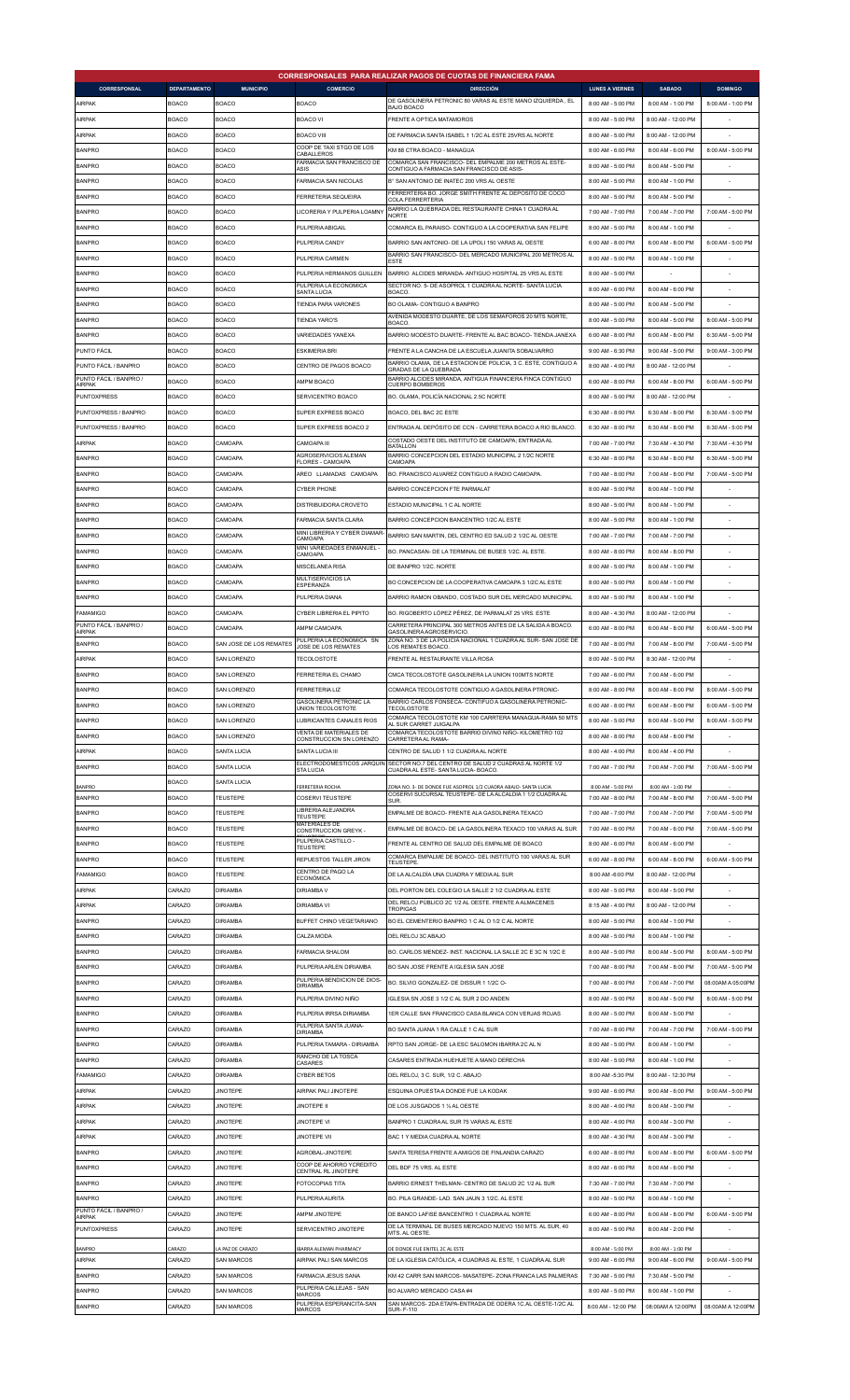| <b>BANPRO</b>                           | CARAZO            | SAN MARCOS        | PULPERIA JEHOVA ES MI                                    | BO FATIMA CAMPO DEPORTIVO 2C AL SUR                                                                                 | 7:00 AM - 8:00 PM  | 7:00 AM - 8:00 PM  |                    |
|-----------------------------------------|-------------------|-------------------|----------------------------------------------------------|---------------------------------------------------------------------------------------------------------------------|--------------------|--------------------|--------------------|
| PUNTO FÁCIL / BANPRO /                  | CARAZO            | SAN MARCOS        | PASTOR SAN MARCOS<br>AMPM SAN MARCOS, CARAZO             | KEISER UNIVERSITY. SAN MARCOS                                                                                       | 6:00 AM - 8:00 PM  | 6:00 AM - 8:00 PM  | 6:00 AM - 5:00 PM  |
| <b>AIRPAK</b>                           |                   |                   |                                                          |                                                                                                                     |                    |                    |                    |
| PUNTOXPRESS / BANPRO                    | CARAZO            | <b>SAN MARCOS</b> | SUPER EXPRESS SAN MARCOS                                 | SAN MARCOS, COSTADO NORTE PARQUE CENTRAL                                                                            | 6:30 AM - 8:00 PM  | 6:30 AM - 8:00 PM  | 6:30 AM - 5:00 PM  |
| <b>AIRPAK</b>                           | CARAZO            | SANTA TEREZA      | SANTA TERESA II                                          | DE LA CANCHA MUNICIPAL 3 C AL SUR                                                                                   | 8:30 AM - 4:00 PM  | 8:30 AM - 4:00 PM  |                    |
| AIRPAK                                  | CHINANDEGA        | CHICHIGAI PA      | AIRPAK PALI CHICHIGAI PA                                 | SOBRE LA CALLE PRINCIPAL DE ENTRADA DE LA CIUDAD                                                                    | 9:00 AM - 6:00 PM  | 9:00 AM - 6:00 PM  | 9:00 AM - 5:00 PM  |
| <b>AIRPAK</b>                           | CHINANDEGA        | CHICHIGALPA       | CHICHIGALPA III                                          | DEL PALI 3C. AL OESTE                                                                                               | 10:00 AM - 6:00 PM | 10:00 AM - 5:00 PM |                    |
| AIRPAK                                  | CHINANDEGA        | CHICHIGALPA       | CHICHIGALPA IV                                           | FRENTE A ESCUELA FRANCISCA GONZALEZ                                                                                 | 8:00 AM - 5:00 PM  | 8:00 AM - 5:00 PM  |                    |
| <b>AIRPAK</b>                           | CHINANDEGA        | CHICHIGALPA       | CHICHIGALPA V                                            | GASOLINERA UNO 1C AL SUR 1/2C AL ESTE                                                                               | 8:00 AM - 5:00 PM  | 8:00 AM - 5:00 PM  |                    |
| <b>BANPRO</b>                           | CHINANDEGA        | CHICHIGALPA       | CYBER Y LIBRERIA FATIMA                                  | BO. MERCEDES GAS.UNO 1 1/2 C ABAJO                                                                                  | 7:00 AM - 6:00 PM  | 7:00 AM - 6:00 PM  | 7:00 AM - 5:00 PM  |
| <b>BANPRO</b>                           | <b>CHINANDEGA</b> | CHICHIGALPA       | CHICHIGALPA<br><b>FARMACIA PAMEFA</b>                    | CANCHA MULTIPLE 1C AL OESTE CHICHIGALPA BO. LA CRUZ                                                                 | 8:00 AM - 5:00 PM  | 8:00 AM - 1:00 PM  |                    |
| <b>BANPRO</b>                           | CHINANDEGA        | CHICHIGALPA       | FARMACIA PAMEFA #1                                       | DE LA ALCALDIA MUNICIPAL 1 1/2 C AL OESTE                                                                           | 7:30 AM - 6:00 PM  | 7:30 AM - 6:00 PM  | 7:30 AM - 5:00 PM  |
|                                         |                   |                   |                                                          |                                                                                                                     |                    |                    |                    |
| <b>BANPRO</b>                           | CHINANDEGA        | CHICHIGAI PA      | FERRETERIA HNOS DAVILA<br>MATERIALES Y REPUESTOS         | REPARTO CANDELARIA FARMACIA CATIN 1/2 C OESTE CASA E-42                                                             | 8:00 AM - 5:00 PM  | 8:00 AM - 1:00 PM  |                    |
| <b>BANPRO</b>                           | CHINANDEGA        | CHICHIGALPA       | INDUSTRIALES (MRI)                                       | ENTRADA PRINCIPAL DEL CEMENTERIO NUEVO 1C. AL NORTE                                                                 | 8:00 AM - 5:00 PM  | 8:00 AM - 5:00 PM  |                    |
| <b>BANPRO</b>                           | CHINANDEGA        | CHICHIGALPA       | MUEBLERIA CARWILA                                        | BO. MERCEDES GAS.UNO 1 1/2 C ABAJO                                                                                  | 8:00 AM - 5:00 PM  | 8:00 AM - 1:00 PM  |                    |
| <b>BANPRO</b>                           | CHINANDEGA        | CHICHIGALPA       | PULPERIA AA LOBO                                         | RPTO 13 DE JULIO 1RA CALLE CASA #17 CHICHIGALPA                                                                     | 8:00 AM - 5:00 PM  | 8:00 AM - 1:00 PM  |                    |
| <b>BANPRO</b>                           | CHINANDEGA        | CHICHIGALPA       | PULPERIA AURORA                                          | MERCADO MUNICIPAL SECTOR PALOMERA,                                                                                  | 8:00 AM - 5:00 PM  | 8:00 AM - 5:00 PM  | 8:00 AM - 5:00 PM  |
| <b>BANPRO</b>                           | CHINANDEGA        | CHICHIGALPA       | PULPERIA GLORIA                                          | BO. CANDELARIA ESC. LEONARDO M 175 VRS SUR                                                                          | 7:00 AM - 8:00 PM  | 7:00 AM - 8:00 PM  | 7:00 AM - 5:00 PM  |
| <b>BANPRO</b>                           | CHINANDEGA        | CHICHIGALPA       | PULPERIA MINA - CHICHIGALPA                              | RPTO MARVIN SALAZAR 3ER ETAPA ESC. 1C AL OESTE 1C AL NORTE                                                          | 6:00 AM - 8:00 PM  | 6:00 AM - 8:00 PM  | 6:00 AM - 5:00 PM  |
| <b>BANPRO</b>                           | CHINANDEGA        | CHICHIGALPA       | VENTA PRODUCTOS PLASTICOS                                | DE LA ALCALDIA MUNICIPAL 75 VRS. AL NORTE.                                                                          | 7:00 AM - 7:00 PM  | 7:00 AM - 7:00 PM  | 7:00 AM - 5:00 PM  |
| <b>FAMAMIGO</b>                         | CHINANDEGA        | CHICHIGALPA       | CHICHIGALPA<br>CELL MOVIL E&C                            | BO. LA PARROQUIA. FRENTE A PALI                                                                                     | 8:30 AM - 5:00 PM  | 8:30 AM - 5:00 PM  |                    |
|                                         |                   |                   |                                                          |                                                                                                                     |                    |                    |                    |
| PUNTOXPRESS / BANPRO                    | CHINANDEGA        | CHICHIGALPA       | SUPER EXPRESS CHICHIGALPA<br>AIRPAK MAXI PALI CHINANDEGA | PARQUE RUBÉN DARÍO 1 C NORTE, M/I, CASA ESQUINERA                                                                   | 6:30 AM - 8:00 PM  | 6:30 AM - 8:00 PM  | 6:30 AM - 5:00 PM  |
| AIRPAK                                  | CHINANDEGA        | CHINANDEGA        |                                                          | CONTIGUO AL CENTRO COMERCIAL PLAZA OCCIDENTE.                                                                       | 9:00 AM - 6:00 PM  | 9:00 AM - 6:00 PM  | 9:00 AM - 5:00 PM  |
| <b>AIRPAK</b>                           | CHINANDEGA        | CHINANDEGA        | CAMISAS COLUMBIA<br><b>NICARAGUA</b>                     | B° GUADALUPE; GASOLINERA UNO GUADALUPE 3 1/2 CUADRA AL SUR                                                          | 8:00 AM - 7:00 PM  | 8:00 AM - 7:00 PM  |                    |
| <b>AIRPAK</b>                           | CHINANDEGA        | CHINANDEGA        | CHINANDEGA                                               | DE PUMA EL CALVARIO 1.1/2 CUADRA ARRIBA                                                                             | 8:00 AM - 5:00 PM  | 8:00 AM - 5:00 PM  |                    |
| <b>AIRPAK</b>                           | <b>CHINANDEGA</b> | CHINANDEGA        | CHINANDEGA VI                                            | BARRIO SAN AGUSTIN CENTRO COMERCIAL LA COLONIA MODULO 6                                                             | 8:00 AM - 5:00 PM  | 8:00 AM - 1:30 PM  |                    |
| <b>AIRPAK</b>                           | CHINANDEGA        | CHINANDEGA        | CHINANDEGA VII                                           | BARRIO SANTA ANA CENTRO COMERCIAL SHALON MODULO 4                                                                   | 8:00 AM - 5:00 PM  | 8:00 AM - 5:00 PM  |                    |
| AIRPAK                                  | CHINANDEGA        | CHINANDEGA        | CHINANDEGA XII                                           | FRENTE A LA PUERTA MAYOR DE LA PARROQUIA SANTA ANA                                                                  | 8:00 AM - 5:00 PM  | 8:00 AM - 5:00 PM  |                    |
| <b>AIRPAK</b>                           | CHINANDEGA        | CHINANDEGA        | CHINANDEGA XIII                                          | PORTON PRINCIPAL DE LA ALCALDIA DE CHINADEGA 25 VRAS AL SUR                                                         | 8:00 AM - 5:00 PM  | 8:00 AM - 2:00 PM  |                    |
|                                         |                   |                   |                                                          |                                                                                                                     |                    |                    |                    |
| AIRPAK                                  | CHINANDEGA        | CHINANDEGA        | PUMA CHINANDEGA<br>FARMACIA NUESTRA SEÑORA               | CONTIGUO A TERMINAL DE BUSES EL BISNE - SAN AGUSTÍN<br>RPTO. LA FLORIDA- PLANTEL SAN MIGUEL ESQUINA SUR ESTE 5C. AL | 8:00 AM - 8:00 PM  | 8:00 AM - 8:00 PM  | 8:00 AM - 5:00 PM  |
| <b>BANPRO</b>                           | CHINANDEGA        | CHINANDEGA        | <b>DEL CARMEN</b>                                        | SUR 75 VRS AL NORTE                                                                                                 | 8:00 AM - 8:00 PM  | 8:00 AM - 8:00 PM  | 8:00 AM - 5:00 PM  |
| <b>BANPRO</b>                           | CHINANDEGA        | CHINANDEGA        | IMPORTADORA FERRETERA JLE                                | DEL CAPI 1 1/2C AL OESTE COL. ROBERTO GONZALEZ                                                                      | 6:00 AM - 6:00 PM  | 6:00 AM - 6:00 PM  | 6:00 AM - 5:00 PM  |
| <b>BANPRO</b>                           | CHINANDEGA        | CHINANDEGA        | LIBRERIA ECUACOPIAS                                      | BARRIO GUADALUPE ESCUELA MARIA AUXILIADORA 1/2 C- ARRIBA                                                            | 8:00 AM - 7:00 PM  | 8:00 AM - 7:00 PM  | 8:00 AM - 5:00 PM  |
| <b>BANPRO</b>                           | CHINANDEGA        | CHINANDEGA        | MINI FERRETERIA ROJAS<br>DAVILA                          | VI.15 DE JULIO FRENTE DDF GASOLINERA TEXACO CHINANDEGA<br>NICARAGUA                                                 | 8:00 AM - 7:00 PM  | 8:00 AM - 7:00 PM  |                    |
| <b>BANPRO</b>                           | CHINANDEGA        | CHINANDEGA        | MINI LIBRERIA DURAN                                      | DIRECCION: UNION FENOSA 75 VRS AL ESTE                                                                              | 7:00 AM - 5:00 PM  | 7:00 AM - 5:00 PM  | 7:00 AM - 5:00 PM  |
| <b>BANPRO</b>                           | CHINANDEGA        | CHINANDEGA        | MULTISERVICIOS CAROL                                     | PALI 2C AL OESTE                                                                                                    | 8:00 AM - 5:00 PM  | 8:00 AM - 5:00 PM  |                    |
| <b>BANPRO</b>                           | CHINANDEGA        | CHINANDEGA        | NIKA TRAVEL                                              | DE LA ESQUINA DE LOS BANCOS 30 VARAS AL NORTE                                                                       | 6:00 AM - 6:00 PM  | 6:00 AM - 6:00 PM  | 6:00 AM - 5:00 PM  |
| <b>BANPRO</b>                           | CHINANDEGA        | CHINANDEGA        | PULPERIA DON TELLO                                       | RTO ERICK RAMIREZ- DE LA CANCHA 4C AL SUR                                                                           | 7:00 AM - 5:30 PM  | 7:00 AM - 5:30 PM  |                    |
|                                         |                   |                   |                                                          |                                                                                                                     |                    |                    |                    |
| <b>BANPRO</b>                           | CHINANDEGA        | CHINANDEGA        | PULPERIA DOÑA CRECENCIA                                  | RPTO BUENOS AIRES. FRENTE A BAHIA 15 DE FEBRERO- CHINANDEGA                                                         | 8:00 AM - 5:00 PM  | 8:00 AM - 5:00 PM  | 8:00 AM - 5:00 PM  |
| <b>BANPRO</b>                           | CHINANDEGA        | CHINANDEGA        | PULPERIA EL RANCHITO EL<br>VIEJO                         | BO VILCHEZ RODRIGUEZ CASA DE LA MUJER 21/2 N                                                                        | 8:00 AM - 8:00 PM  | 8:00 AM - 8:00 PM  | 8:00 AM - 5:00 PM  |
| <b>BANPRO</b>                           | CHINANDEGA        | CHINANDEGA        | PULPERIA F Y J                                           | COL. ROBERTO GONZALEZ- COST. NORTE CANCHA S. VEGA-                                                                  | 8:00 AM - 6:00 PM  | 8:00 AM - 6:00 PM  |                    |
| <b>BANPRO</b>                           | CHINANDEGA        | CHINANDEGA        | PULPERIA GOMEZ                                           | RPTO. CARLOS FONSECA II TAPIA DEL RASTRO 1C S 2C O                                                                  | 7:00 AM - 6:00 PM  | 7:00 AM - 6:00 PM  | 7:00 AM - 5:00 PM  |
| <b>BANPRO</b>                           | CHINANDEGA        | CHINANDEGA        | PULPERIA LAGUNA                                          | RPTO RUBEN DARIO ESC. NORMAL DARWING VALLECILLO 4C O 3 1/2 C<br><b>SUR</b>                                          | 7:00 AM - 8:00 PM  | 7:00 AM - 8:00 PM  | 7:00 AM - 5:00 PM  |
| <b>BANPRO</b>                           | CHINANDEGA        | CHINANDEGA        | PULPERIA LOS ENCUENTROS                                  | ENTRADA PRINCIPAL A TONALA CHINANDEGA                                                                               | 7:30 AM - 7:00 PM  | 7:30 AM - 7:00 PM  | 8:00 AM - 12:00 PM |
| <b>BANPRO</b>                           | CHINANDEGA        | CHINANDEGA        | PULPERIA MELANIA                                         | REP. DIVINO NIÑO ESC. 1 C AL NORTE                                                                                  | 8:00 AM - 8:00 PM  | 8:00 AM - 8:00 PM  | 8:00 AM - 5:00 PM  |
| <b>BANPRO</b>                           | CHINANDEGA        | CHINANDEGA        | TIENDA FD Y N                                            | BARRIO EL CALVARIO UNION FENOSA 1/2C AL ESTE                                                                        | 6:00 AM - 8:00 PM  | 6:00 AM - 8:00 PM  | 6:00 AM - 5:00 PM  |
| <b>BANPRO</b>                           | CHINANDEGA        | CHINANDEGA        | TIENDA KAPRIXITO AMERICANO                               | SECTOR N0.1 PORTON INSTITUTO 2C AL NORTE                                                                            | 8:00 AM - 5:00 PM  | 8:00 AM - 1:00 PM  |                    |
|                                         |                   |                   |                                                          |                                                                                                                     |                    |                    |                    |
| <b>BANPRO</b>                           | CHINANDEGA        | CHINANDEGA        | <b>TIENDA MARCELA</b>                                    | BO- EL CALVARIO EDE LA CASA CURAL 4C- AL ESTE 1/2C- AL SUR                                                          | 8:00 AM - 5:00 PM  | 8:00 AM - 1:00 PM  |                    |
| <b>BANPRO</b>                           | CHINANDEGA        | CHINANDEGA        | VARIEDADES M Y D                                         | RPTO LA FLORIDA PORTON TOMAS RUIZ 1 C ESTE                                                                          | 8:00 AM - 7:00 PM  | 8:00 AM - 7:00 PM  |                    |
| <b>BANPRO</b>                           | CHINANDEGA        | CHINANDEGA        | <b>VETERINARIA BETHEL</b>                                | BARRIO EL CALVARIO DEL FDL 1/2C ESTE                                                                                | 8:00 AM - 5:00 PM  | 8:00 AM - 7:00 PM  |                    |
| PUNTO FÁCIL                             | CHINANDEGA        | CHINANDEGA        | FARMACIA VIFRA / SUCURSAL 1                              | BO EL CALVARIO, DE LA IGLESIA 2 C. OESTE, 30 VRS. SUR                                                               | 7:00 AM - 8:00 PM  | 8:00 AM - 7:00 PM  | 9:00 AM - 5:00 PM  |
| PUNTO FÁCIL                             | CHINANDEGA        | CHINANDEGA        | FARMACIA VIERA / SUCURSAL 2                              | ESQUINA DE LOS BANCOS, 1/2 C. ESTE                                                                                  | 7:00 AM - 8:00 PM  | 7:00 AM - 8:00 PM  | 7:00 AM - 5:00 PM  |
| PUNTO FÁCIL                             | CHINANDEGA        | CHINANDEGA        | FARMACIA VIERA / SUCURSAL 3                              | ANTIGUO CINE VARIEDADES. 30 VRS. ESTE                                                                               | 7:00 AM - 8:00 PM  | 10:00 AM - 7:00 PM | 9:00 AM - 5:00 PM  |
| PUNTO FÁCIL / BANPRO /<br><b>AIRPAK</b> | CHINANDEGA        | CHINANDEGA        | AMPM CHICHIGALPA                                         | CHICHIGALPA DE LA GASOLINERA UNO 1C AL ESTE.                                                                        | 7:00 AM - 6:00 PM  | 7:00 AM - 6:00 PM  | 7:00 AM - 5:00 PM  |
| PUNTO FÁCIL / BANPRO /                  | CHINANDEGA        | CHINANDEGA        | AMPM CHINANDEGA                                          | PLAZA SANTA ANA, DE LA ESQUINA DE LOS BANCOS 1/2C AL OESTE,                                                         | 6:00 AM - 8:00 PM  | 6:00 AM - 8:00 PM  | 6:00 AM - 5:00 PM  |
| AIRPAK<br>PUNTO FÁCIL / BANPRO /        | CHINANDEGA        | CHINANDEGA        | AMPM CHINANDEGA 2                                        | CHINANDEGA<br>KM 133 CARRETERA A SOMOTILLO, PLAZA FARALLONES                                                        | 6:00 AM - 8:00 PM  | 6:00 AM - 8:00 PM  | 6:00 AM - 5:00 PM  |
| <b>AIRPAK</b>                           |                   |                   |                                                          | ROTONDA LOS ENCUENTROS COSTADO NORTE ENTRADA A                                                                      |                    |                    |                    |
| <b>PUNTOXPRESS</b>                      | CHINANDEGA        | CHINANDEGA        | PRONTO LOS ENCUENTROS                                    | <b>CHINANDEGA</b><br>FRENTE AL ANTIGUO HOTEL GLOMAR. DE DISTRIBUIDORA SELECTO                                       | 6:00 AM - 8:00 PM  | 6:00 AM - 8:00 PM  | 6:00 AM - 5:00 PM  |
| <b>PUNTOXPRESS</b>                      | CHINANDEGA        | CHINANDEGA        | SERVICENTRO CHINANDEGA                                   | 25 VRS. ABAJO.                                                                                                      | 8:00 AM - 5:00 PM  | 8:00 AM - 2:00 PM  |                    |
| <b>PUNTOXPRESS</b>                      | CHINANDEGA        | CHINANDEGA        | SERVICENTRO SANTA ANA                                    | DEL PALÍ 20 VARAS ARRIBA, CENTRO COMERCIAL SHALOM MÓDULO 6.                                                         | 8:00 AM - 4:30 PM  | 8:00 AM - 1:00 PM  |                    |
| PUNTOXPRESS / BANPRO                    | CHINANDEGA        | CHINANDEGA        | SUPER EXPRESS CHINANDEGA<br>GUADALUPE                    | CHINANDEGA, BO GUADALUPE DE BANPRO 3C SUR                                                                           | 6:30 AM - 8:00 PM  | 6:30 AM - 8:00 PM  | 6:30 AM - 5:00 PM  |
| <b>AIRPAK</b>                           | CHINANDEGA        | CORINTO           | AIRPAK PALI CORINTO                                      | DONDE FUE LA BODEGA APATLAN, CONTIGUO AL HOSPITAL JOSE<br>SHENDELL                                                  | 9:00 AM - 6:00 PM  | 9:00 AM - 6:00 PM  | 9:00 AM - 5:00 PM  |
| <b>AIRPAK</b>                           | CHINANDEGA        | CORINTO           | <b>CORINTO II</b>                                        | BARRIO NUEVO FRENTE AL FARO #2 CORINTO                                                                              | 9:00 AM - 5:30 PM  | 9:00 AM - 3:00 PM  |                    |
| AIRPAK                                  | CHINANDEGA        | CORINTO           | <b>AGUEI CORINTO</b>                                     | COSTADO OESTE MERCADO CENTRAL                                                                                       | 8:00 AM - 4:00 PM  | 8:00 AM - 12:00 PM |                    |
| <b>BANPRO</b>                           | CHINANDEGA        | CORINTO           | FARMACIA INMACULADA<br>CONCEPCION DE MARIA               | FRENTE AL CENTRO DE MENORES CASA 290                                                                                | 8:00 AM - 5:00 PM  | 8:00 AM - 1:00 PM  |                    |
| <b>BANPRO</b>                           | CHINANDEGA        | CORINTO           | <b>FARMACIA SAN RAFAEL</b>                               | BO. OMAR TORRIJOS QUINTA GLADYS 175 VRS. O                                                                          | 8:00 AM - 8:00 PM  | 8:00 AM - 8:00 PM  | 8:00 AM - 5:00 PM  |
| <b>BANPRO</b>                           | CHINANDEGA        | CORINTO           | ARCANGEL<br>TIENDA AMISTAD CORINTO                       | BO ISLA DEL AMOR- CALLE PRINCIPAL BOMBEROS 2 1/2 C AL N                                                             | 8:00 AM - 5:30 PM  | 8:00 AM - 5:30 PM  |                    |
| PUNTO FÁCIL                             |                   |                   |                                                          |                                                                                                                     |                    |                    |                    |
|                                         |                   | CORINTO           |                                                          | BARRIO NUEVO, FARO #2, 25 VRS. ARRIBA, CONTIGUO WESTERN                                                             |                    |                    |                    |
|                                         | CHINANDEGA        |                   | AGENCIA DE PAGOS CORINTO<br>AGENCIA DE PAGOS CORINTO     | LINION<br>BO NUEVO DEL ESTADIO INFANTIL 300 MTS SUR 1/2 ABAJO PULPERIA                                              | 8:00 AM - 5:00 PM  | 8:00 AM - 1:00 PM  |                    |
| PUNTO FÁCIL                             | CHINANDEGA        | CORINTO           | $N^{\circ}2$                                             | VIDOÑA.                                                                                                             | 8:00 AM - 5:00 PM  | 8:00 AM - 1:00 PM  |                    |
| <b>AIRPAK</b>                           | CHINANDEGA        | EL VIEJO          | AIRPAK PALI EL VIEJO                                     | SOBRE CALLE DE SALIDA DE LA CIUDAD,                                                                                 | 9:00 AM - 6:00 PM  | 9:00 AM - 6:00 PM  | 9:00 AM - 5:00 PM  |
| <b>AIRPAK</b>                           | CHINANDEGA        | EL VIEJO          | EL VIEJO I                                               | DE LA BACILICA DE NUESTRA SEÑORA DE LA CONCEPCION 90 VRS AL<br>NORTE COSTADO OESTE                                  | 8:00 AM - 5:00 PM  | 8:00 AM - 5:00 PM  |                    |
| <b>AIRPAK</b>                           | CHINANDEGA        | EL VIEJO          | EL VIEJO III                                             | COSTADO ESTE DE LA BASILICA EL VIEJO                                                                                | 8:00 AM - 6:00 PM  | 8:00 AM - 6:00 PM  | 8:00 AM - 12:00 PM |
| <b>AIRPAK</b>                           | CHINANDEGA        | EL VIEJO          | <b>IAGUEI EL VIEJO</b>                                   | MERCADO CENTRAL 1C AL NORTE 75 VRS ABAJO                                                                            | 8:00 AM - 4:00 PM  | 8:00 AM - 12:00 PM |                    |
| <b>BANPRO</b>                           | CHINANDEGA        | EL VIEJO          | MULTISERVICIOS UNIVERSAL                                 | BO. EL CALVARIO CASA CURAL 220 VRS E                                                                                | 8:00 AM - 5:00 PM  | 8:00 AM - 1:00 PM  |                    |
| <b>BANPRO</b>                           | CHINANDEGA        | EL VIEJO          | PULPERIA BENDICION DE DIOS                               | ESCUELA CAMILO ZAPATA- 100MTS AL OESTE                                                                              | 8:00 AM - 5:00 PM  | 8:00 AM - 5:00 PM  | 8:00 AM - 5:00 PM  |
| <b>BANPRO</b>                           | CHINANDEGA        | EL VIEJO          | REPUESTOS Y LUBRICANTES                                  | FRENTE A PETRONIC EL VIEJO                                                                                          | 8:00 AM - 5:00 PM  | 8:00 AM - 5:00 PM  | 8:00 AM - 5:00 PM  |
|                                         |                   |                   | <b>JENEIRA</b><br>TIENDA PRONTO UNO EL VIEJO             |                                                                                                                     |                    |                    |                    |
| <b>BANPRO</b>                           | CHINANDEGA        | EL VIEJO          |                                                          | CONTIGUO A LA BASILICA- FRENTE A LA POLICIA NACIONAL                                                                | 8:00 AM - 8:00 PM  | 8:00 AM - 8:00 PM  | 8:00 AM - 5:00 PM  |
| PUNTO FÁCIL                             | CHINANDEGA        | EL VIEJO          | CENTRO DE PAGOS GARRIDO                                  | DEL EDIFICIO DE LA POLICIA NACIONAL, 1-1/2 C. ESTE                                                                  | 8:00 AM - 5:00 PM  | 8:00 AM - 1:00 PM  |                    |
| PUNTO FÁCIL                             | CHINANDEGA        | EL VIEJO          | FARMACIA DON NACHO EL<br>VIEJO                           | PARQUE CENTRAL, 1/2 C. NORTE                                                                                        | 7:00 AM - 8:00 PM  | 8:00 AM - 6:00 PM  |                    |
| <b>PUNTOXPRESS</b>                      | CHINANDEGA        | EL VIEJO          | SERVICENTRO EL VIEJO                                     | <b>FRENTE A PETRONIC.</b>                                                                                           | 8:00 AM - 5:00 PM  | 8:00 AM - 2:00 PM  |                    |
| PUNTOXPRESS / BANPRO                    | CHINANDEGA        | EL VIEJO          | SUPER EXPRESS CHINANDEGA<br>2(EL NARANJO)                | CARRETERA SALIDA DE CHINANDEGA A EL VIEJO.                                                                          | 6:30 AM - 8:00 PM  | 6:30 AM - 8:00 PM  | 6:30 AM - 5:00 PM  |
| PUNTOXPRESS / BANPRO                    | CHINANDEGA        | EL VIEJO          | SUPER EXPRESS EL VIEJO<br>CHINANDEGA                     | EL VIEJO. CHINANDEGA. IGLESIA ESQUIPULAS 1/2 CUADRA AL OESTE                                                        | 6:00 AM - 8:00 PM  | 6:00 AM - 8:00 PM  | 6:00 AM - 5:00 PM  |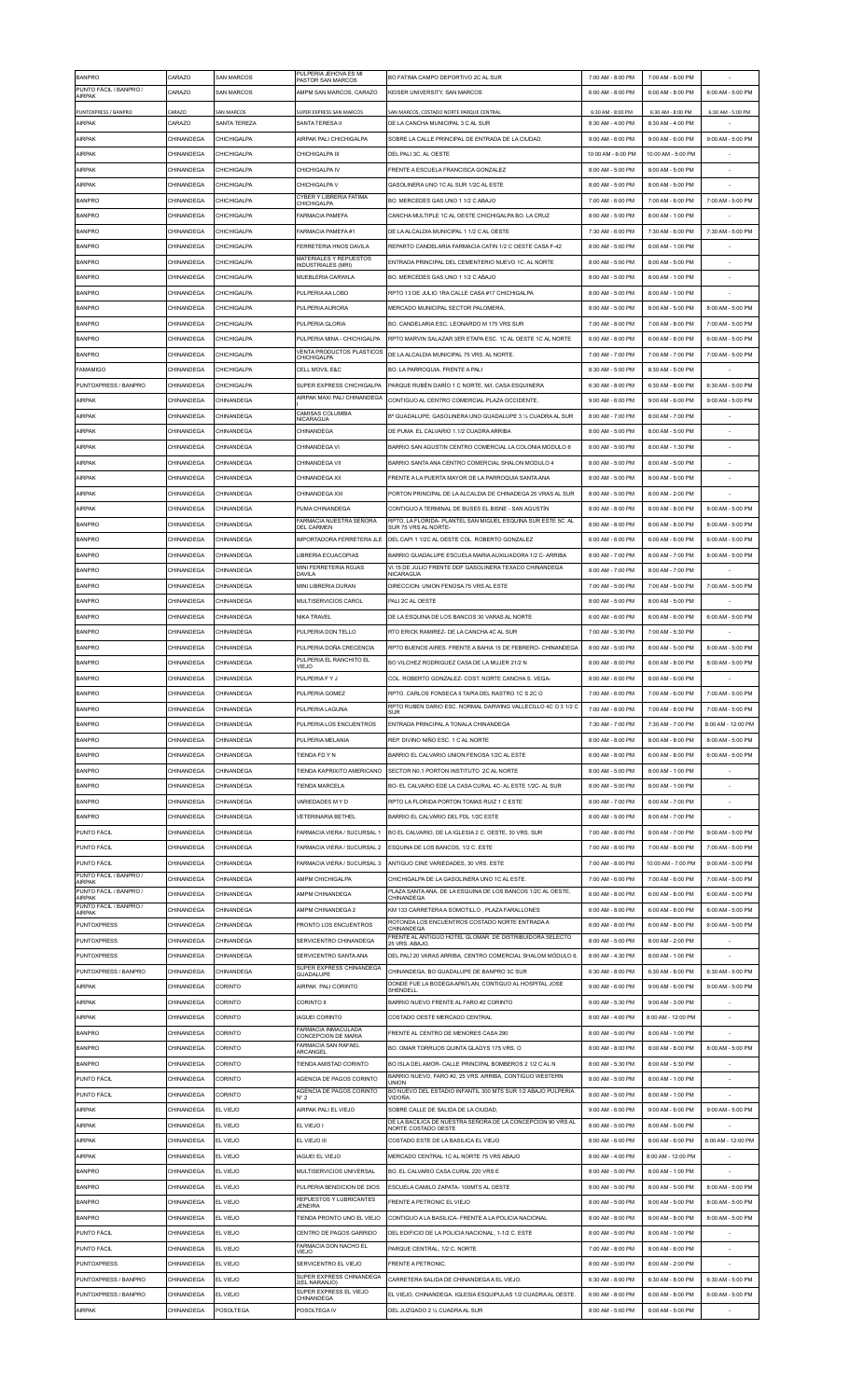| <b>BANPRO</b>                           | CHINANDEGA              | POSOLTEGA                         | ABASTECEDOR DAVID -<br>POSOLTEGA               | PLANTEL COMASA 2 KM SUR                                                                                          | 6:00 AM - 8:00 PM                      | 6:00 AM - 8:00 PM                      | 6:00 AM - 5:00 PM                      |
|-----------------------------------------|-------------------------|-----------------------------------|------------------------------------------------|------------------------------------------------------------------------------------------------------------------|----------------------------------------|----------------------------------------|----------------------------------------|
| <b>BANPRO</b>                           | CHINANDEGA              | POSOLTEGA                         | LA CEMENTERA - POSOLTEGA                       | ZONA III COSTADO SUR DEL PARQUE MUNICIPAL                                                                        | 8:00 AM - 5:00 PM                      | 8:00 AM - 1:00 PM                      |                                        |
| <b>BANPRO</b>                           | CHINANDEGA              | POSOLTEGA                         | MULTISERVICIOS ROJAS<br>POSOLTEGA              | DE LOS JUZGADOS 2 1/2 C SUR                                                                                      | 8:00 AM - 7:00 PM                      | 8:00 AM - 7:00 PM                      | 8:00 AM - 5:00 PM                      |
| <b>BANPRO</b>                           | CHINANDEGA              | POSOLTEGA                         | PULPERIA LOLITO POSOLTEGA                      | POSOLTEGA- DE LA ALCADIA 2 1/2 AL SUR                                                                            | 8:00 AM - 5:00 PM                      | 8:00 AM - 5:00 PM                      | 8:00 AM - 5:00 PM                      |
| <b>BANPRO</b>                           | CHINANDEGA              | POSOLTEGA                         | PULPERIA TANIA - POSOLTEGA                     | DE LA ALCALDIA 1%C AL SUR- POSOLTEGA                                                                             | 8:00 AM - 5:30 PM                      | 8:00 AM - 5:30 PM                      | 8:00 AM - 5:00 PM                      |
| <b>BANPRO</b>                           | CHINANDEGA              | POSOLTEGA                         | PULPERIA Y VARIEDADES<br>JEHOVA ES MI PASTOR   | COMUNIDAD EL TANQUE IGLESIA APOSTOLICA 300 VRS AL SUR                                                            | 8:00 AM - 5:00 PM                      | 8:00 AM - 5:00 PM                      |                                        |
| <b>BANPRO</b>                           | CHINANDEGA              | POSOLTEGA                         | VARIEDADES DIVINO NIÑO -<br>POZOLTEGA CHGA     | BO. DIVINO NIÑO, DE LA ALCANTARILLA LA VIRGEN 150 MTS NORTE<br>110 MTS ESTE                                      | 7:30 AM - 5:30 PM                      | 7:30 AM - 1:00 PM                      |                                        |
| <b>PUNTO FÁCIL</b>                      | CHINANDEGA              | POSOLTEGA                         | AGENCIA MULTIPAGOS<br>POSOLTEGA                | ZONA 4, JUZGADO ÚNICO LOCAL, 2-1/2 C. SUR                                                                        | 8:00 AM - 5:00 PM                      | 8:00 AM - 12:00 PM                     |                                        |
| AIRPAK                                  | CHINANDEGA              | PUERTO MORAZÁN                    | <b>TONALA II</b>                               | BARRIO GERMAN POMARES, CONTIGUO COSTADO NORTE DE DONDE<br>FUE EL CINE GONZALEZ                                   | 8:00 AM - 5:00 PM                      | 8:00 AM - 3:00 PM                      |                                        |
| <b>BANPRO</b>                           | CHINANDEGA              | PUERTO MORAZÁN                    | TIENDA Y VARIEDADES<br>ESCARLETH TONALA        | TIENDA Y VARIEDADES SCARLETH BO. GERMAN POMARES- TONALA-<br>AGENTE BANPRO                                        | 8:00 AM - 8:00 PM                      | 8:00 AM - 8:00 PM                      |                                        |
| <b>PUNTOXPRESS</b>                      | CHINANDEGA              | PUERTO MORAZÁN                    | SERVICENTRO TONALA                             | BO. AUGUSTO C. SANDINO, DE LA ESCUELA MIXTA 75 VRS. NORTE                                                        | 8:00 AM - 5:00 PM                      | 8:00 AM - 1:00 PM                      |                                        |
| <b>AIRPAK</b>                           | CHINANDEGA              | SOMOTILLO                         | SOMOTILLO VI                                   | SUPERMERCADO EL NORTEÑO / CONTIGUO A HOTEL FRONTERAS                                                             | 7:00 AM - 5:00 PM                      | 7:00 AM - 5:00 PM                      |                                        |
| AIRPAK                                  | CHINANDEGA              | SOMOTILLO                         | SOMOTILLO VII                                  | ENITEL - CLARO 2C AL OESTE                                                                                       | 7:30 AM - 4:00 PM                      | 7:30 AM - 4:00 PM                      |                                        |
| <b>BANPRO</b>                           | CHINANDEGA              | SOMOTILLO                         | <b>FERRETERIA NOHEMI</b>                       | MERCADO MUNICIPAL DE SOMOTILLO 100 VRS AL ESTE                                                                   | 7:00 AM - 7:00 PM                      | 7:00 AM - 7:00 PM                      |                                        |
| <b>BANPRO</b>                           | CHINANDEGA              | SOMOTILLO                         | PULPERIA EL CARMEN - CMCA                      | CMCA. LA GRECIA FINCA LOURDES AUTOHOTEL LA GRECIA 1C AL SUR                                                      | 8:00 AM - 5:00 PM                      | 8:00 AM - 5:00 PM                      |                                        |
| PUNTO FÁCIL                             | CHINANDEGA              | SOMOTILLO                         | LA GRECIA<br>CENTRO DE PAGOS GARRIDO Nº        | OFICINA CLARO, 75 VRS. SUR                                                                                       | 8:00 AM - 5:00 PM                      | 8:00 AM - 1:00 PM                      | ٠                                      |
|                                         |                         |                                   |                                                |                                                                                                                  |                                        |                                        |                                        |
| <b>PUNTOXPRESS</b>                      | CHINANDEGA              | SOMOTILLO                         | SERVICENTRO SOMOTILLO                          | DE ENITEL 1C. AL SUR, ESQUINA OPUESTA A IGLESIA EL CALVARIO.                                                     | 8:00 AM - 3:00 PM                      | 8:00 AM - 2:00 PM                      |                                        |
| AIRPAK                                  | CHINANDEGA              | <b>VILLA NUEVA</b>                | VILLA NUEVA III                                | DEL CALVARIO 1 CUADRA AL NORTE 1 1/2 AL ESTE<br>SECTOR N°3. IGLESIA CATOLICA 1 CUADRA AL NORTE 1/2 CUADRA AL     | 8:00 AM - 5:00 PM                      | 8:00 AM - 3:00 PM                      |                                        |
| AIRPAK                                  | CHINANDEGA              | VILLA NUEVA                       | VILLANUEVA IV<br>AGENCIA DE PAGOS VILLA        | <b>ESTE</b>                                                                                                      | 7:30 AM - 5:00 PM                      | 7:30 AM - 3:00 PM                      |                                        |
| PUNTO FÁCIL                             | CHINANDEGA              | <b>VILLA NUEVA</b>                | <b>NUEVA</b>                                   | SECTOR No 5 IGLESIA CATOLICA 1C AL NORTE 10 VARAS AL OESTE                                                       | 8:00 AM - 5:00 PM                      | 8:00 AM - 1:00 PM                      |                                        |
| <b>PUNTOXPRESS</b>                      | CHINANDEGA              | VII LA NUFVA                      | SERVICENTRO VILLA NUEVA                        | DE LA IGLESIA CATÓLICA 1C. AL NORTE                                                                              | 8:00 AM - 5:00 PM                      | 8:00 AM - 2:00 PM                      |                                        |
| <b>AIRPAK</b>                           | CHONTALES               | <b>ACOYAPA</b>                    | ACOYAPA III                                    | ENITEL 2 CUADRAS AL SUR 1 CUADRA AL OESTE                                                                        | 8:00 AM - 5:00 PM                      | 8:00 AM - 12:00 PM                     |                                        |
| <b>AIRPAK</b>                           | CHONTALES               | <b>ACOYAPA</b>                    | <b>ACOYAPA IV</b>                              | DE LA PETRONIC 200 METROS AL SUR, VETERINARIA EL DESEO<br>ZONA C- SUPER SAN SEBASTIAN 1C AL OESTE-1/2C AL NORTE- | 8:00 AM - 5:00 PM                      | 8:00 AM - 5:00 PM                      |                                        |
| <b>BANPRO</b>                           | CHONTALES               | ACOYAPA                           | ESKIMERIA ESTHER - ACOYAPA                     | COYAPA CHONTALES                                                                                                 | 6:00 AM - 8:00 PM                      | 6:00 AM - 8:00 PM                      |                                        |
| <b>BANPRO</b>                           | CHONTALES               | <b>ACOYAPA</b>                    | MINI TIENDA L MARIE                            | ZONA C IGLESIA EL CALVARIO 2C SUR 1/2C OESTE ACOYAPA<br>CHONTALES                                                | 6:00 AM - 8:00 PM                      | 6:00 AM - 8:00 PM                      |                                        |
| <b>BANPRO</b>                           | CHONTALES               | CUAPA                             | ESTACION DE SERVICIO LAS<br>PALMAS CUAPA       | DONDE FUE TELCOR 1/2 ESTE CUAPA CHONTALES                                                                        | 7:00 AM - 5:00 PM                      | 7:00 AM - 5:00 PM                      | 7:00 AM - 12:00 PM                     |
| <b>BANPRO</b>                           | CHONTALES               | EL CORAL                          | AGROPECUARIA PAUTH OTERO<br>- EL CORAL CHT     | ZONA 4- GASOLINERA TEXACO 75 MTS SUR- EL CORAL                                                                   | 8:00 AM - 5:00 PM                      | 8:00 AM - 5:00 PM                      |                                        |
| <b>BANPRO</b>                           | CHONTALES               | EL CORAL                          | PULPERIA ELIZABETH                             | ZONA 2- FRENTE AL PARQUE EL CORAL- CHONTALES.                                                                    | 8:00 AM - 5:00 PM                      | 8:00 AM - 12:00 PM                     |                                        |
| <b>AIRPAK</b>                           | CHONTALES               | <b>JUIGALPA</b>                   | AIRPAK MAXI PALI JUIGALPA                      | DEL PUENTE TONGA 1 CUADRA AL OESTE                                                                               | 8:00 AM - 8:00 PM                      | 8:00 AM - 8:00 PM                      | 8:00 AM - 5:00 PM                      |
| <b>AIRPAK</b>                           | CHONTALES               | <b>JUIGALPA</b>                   | <b>JUIGALPA III</b>                            | ENITEL 2 C AL NORTE                                                                                              | 8:00 AM - 5:00 PM                      | 8:00 AM - 1:00 PM                      |                                        |
| AIRPAK                                  | CHONTALES               | <b>JUIGALPA</b>                   | <b>JUIGALPA XII</b>                            | BANPRO 1/2C AL SUR                                                                                               | 8:00 AM - 5:00 PM                      | 8:00 AM - 12:00 PM                     |                                        |
| <b>AIRPAK</b>                           | CHONTALES               | <b>JUIGALPA</b>                   | PALI JUIGALPA II                               | DENTRO DE PALI JUIGALPA / COSTADO ESTE DE LA CATEDRAL 1 1/2<br>AL NORTE                                          | 8:00 AM - 5:30 PM                      | 8:00 AM - 1:00 PM                      |                                        |
| <b>BANPRO</b>                           | CHONTALES               | <b>JUIGALPA</b>                   | <b>BOUTIQUE GALVEZ</b>                         | DEL SUPER SAN ANTONI 25 VRAS. AL NORTE.                                                                          | 8:00 AM - 5:00 PM                      | 8:00 AM - 1:00 PM                      |                                        |
| <b>BANPRO</b>                           | CHONTALES               | JUIGALPA                          | CAFETIN EL BUEN GUSTO                          | UNAN FAREN CHONTALES DENTRO DE LA UNIVERSIDAD                                                                    | 8:00 AM - 5:00 PM                      | 8:00 AM - 5:00 PM                      | 8:00 AM - 5:00 PM                      |
| <b>BANPRO</b>                           | CHONTALES               | <b>JUIGALPA</b>                   | FARMA MEQ JUIGALPA CHT                         | FRENTE AL MUSEO ARQUEOLOGICO GREGORIO AGUILAR BAREA                                                              | 8:00 AM - 5:00 PM                      |                                        |                                        |
| <b>BANPRO</b>                           | CHONTALES               | <b>JUIGALPA</b>                   | FARMACIA FI CAMARADA                           | DE BANPRO 4.C AL SUR MANO IZQUIERDA                                                                              | 8:00 AM - 7:00 PM                      | 8:00 AM - 7:00 PM                      |                                        |
| <b>BANPRO</b>                           | CHONTALES               | <b>JUIGALPA</b>                   | FARMACIA LA GUADALUPANA                        | BO PADRE MIGUEL ZONA 7 DE DONDE FUE LA GAVIOTA 2 C OESTE Y<br>1/2 C SUR                                          | 8:00 AM - 5:00 PM                      | 8:00 AM - 1:00 PM                      |                                        |
|                                         |                         |                                   | FARMACIA NUESTRA SEÑORA DE LA                  |                                                                                                                  |                                        |                                        |                                        |
| <b>BANPRO</b><br><b>BANPRO</b>          | CHONTALES<br>CHONTAL FS | <b>UIGALPA</b><br><b>JUIGALPA</b> | LUZ<br>PINTURA AUTOMOTRIZ ANGEL                | DONDE FUE LA ALCALDIA 4 1/2 AL OESTE<br>BO MARITZA RIVAS CLINICA MATERNO INFANTIL 200 MTS O 20 VRS AL            | 6:00 AM - 8:00 PM<br>8:00 AM - 8:00 PM | 6:00 AM - 8:00 PM<br>8:00 AM - 8:00 PM | 6:00 AM - 5:00 PM<br>8:00 AM - 5:00 PM |
| <b>BANPRO</b>                           | CHONTALES               | <b>JUIGALPA</b>                   | MONCADA<br>PULPERIA CHEVEZ                     | GASOLINERA UNO PETROL COSTADO ESTE 75 VARAS AL OESTE, BO.                                                        | 8:00 AM - 5:00 PM                      | 8:00 AM - 1:00 PM                      |                                        |
|                                         |                         |                                   |                                                | PEDRO JOAQUIN CHAMORRO                                                                                           | 8:00 AM - 8:00 PM                      |                                        |                                        |
|                                         |                         |                                   | PULPERIA JARET                                 |                                                                                                                  |                                        |                                        |                                        |
| <b>BANPRO</b>                           | CHONTAL FS              | <b>IUIGAI PA</b>                  |                                                | BO SAN ANTONIO UI TIMA ENTRADA 2 1/2C ESTE                                                                       |                                        |                                        |                                        |
| <b>BANPRO</b>                           | CHONTALES               | <b>JUIGALPA</b>                   | PULPERIA LA CASONA                             | BO 30 E MAYO TERMINAL DE RUTA 5 - 31/2C AL SUR<br>PULPERIA MARITZA- AGENTE BANPRO MARITZA.CARACOLES NEGROS       | 8:00 AM - 5:00 PM                      | 8:00 AM - 1:00 PM                      |                                        |
| <b>BANPRO</b>                           | CHONTALES               | <b>JUIGALPA</b>                   | PULPERIA MARITZA                               | 2½C AL ESTE                                                                                                      | 6:00 AM - 8:00 PM                      | 6:00 AM - 8:00 PM                      | 6:00 AM - 5:00 PM                      |
| <b>BANPRO</b>                           | CHONTALES               | JUIGALPA                          | REPARACIONES ESPINOZA                          | FTF AL ATM DF BDF                                                                                                | 6:00 AM - 8:00 PM                      |                                        |                                        |
| <b>BANPRO</b>                           | CHONTALES               | <b>JUIGALPA</b>                   | SURTIDORA LA ESPERANZA                         | CAFE IGUANA 1/2C NORTE                                                                                           | 8:00 AM - 5:00 PM                      | 8:00 AM - 5:00 PM                      |                                        |
| <b>BANPRO</b>                           | CHONTALES               | <b>JUIGALPA</b>                   | TIFNDA RAPIDITO JR                             | DEL CEMENTERIO 1.1/2.C AL SUR                                                                                    | 8:00 AM - 5:00 PM                      | 8:00 AM - 1:00 PM                      |                                        |
| <b>BANPRO</b>                           | CHONTALES               | <b>JUIGALPA</b>                   | VARIEDADES OLE OLE                             | <b>FRENTE ALMACENES TROPIGAS</b>                                                                                 | 7:00 AM - 7:00 PM                      | 7:00 AM - 7:00 PM                      | 7:00 AM - 1:00 PM                      |
| <b>BANPRO</b>                           | CHONTAL FS              | <b>JUIGALPA</b>                   | <b>VETERINARIA AMADOR</b>                      | DE ENITEL 4 CUADRAS AL .ESTE 75 VARAS. NORTE                                                                     | 8:00 AM - 5:00 PM                      | 8:00 AM - 1:00 PM                      |                                        |
| PUNTO FÁCIL                             | CHONTALES               | <b>JUIGALPA</b>                   | LIBRERÍA ARCOIRIS                              | CENTRO MEDICO JUIGALPA, 1/2 C. AL SUR M/I.                                                                       | 8:00 AM - 5:00 PM                      | 8:00 AM - 1:00 PM                      |                                        |
| PUNTO FÁCIL / BANPRO /<br><b>AIRPAK</b> | CHONTALES               | <b>JUIGALPA</b>                   | AMPM JUIGALPA                                  | DE BANCO BAC 250 VARAS AL NORTE                                                                                  | 6:00 AM - 8:00 PM                      | 6:00 AM - 8:00 PM                      | 6:00 AM - 5:00 PM                      |
| <b>PUNTOXPRESS</b>                      | CHONTALES               | <b>JUIGALPA</b>                   | <b>SERVICENTRO</b>                             | DEL CEMENTERIO CENTRAL 2 Y MEDIA C. AL NORTE                                                                     | 8:00 AM - 5:00 PM                      | 8:00 AM - 2:00 PM                      |                                        |
| <b>PUNTOXPRESS</b>                      | CHONTALES               | <b>JUIGALPA</b>                   | SERVICENTRO JUIGALPA                           | DE LOS CARACOLES NEGROS 1C. AL SUR.                                                                              | 8:00 AM - 5:00 PM                      | 8:00 AM - 2:00 PM                      |                                        |
| <b>BANPRO</b>                           | CHONTALES               | A LIBERTAD                        | FARMA DESCUENTO ROSALES<br>AGUILAR LA LIBERTAD | DE LA ESCUELA JOSE REYES CANALES 2 C 1/2 AL NORTE                                                                | 8:00 AM - 5:00 PM                      | 8:00 AM - 5:00 PM                      | 8:00 AM - 5:00 PM                      |
| <b>BANPRO</b>                           | CHONTALES               | LA LIBERTAD                       | FARMADESCUENTO ROSALES<br><b>AGUILAR</b>       | FARMA DESCUENTO ROSALES AGUILAR ALCALDIA 2C. OESTE-                                                              | 6:00 AM - 8:00 PM                      | 6:00 AM - 8:00 PM                      |                                        |
| <b>BANPRO</b>                           | CHONTALES               | LA LIBERTAD                       | FERRETERIA NUESTRA SEÑORA<br>DE LA LUZ         | ZONA 2- DDF FARMACIA DE LA LUZ 75VRS AL SUR                                                                      | 8:00 AM - 5:00 PM                      | 8:00 AM - 5:00 PM                      |                                        |
| <b>BANPRO</b>                           | CHONTALES               | A LIBERTAD                        | VARIEDADES OBREGON LA<br><b>LIBERTAD</b>       | DE LA IGLESIA CATOLICA 1/2C AL ESTE                                                                              | 8:00 AM - 6:30 PM                      | 8:00 AM - 6:30 PM                      |                                        |
| <b>BANPRO</b>                           | CHONTALES               | SAN PEDRO DE LOVAGO               | BOUTIQUE VALERIA SAN PEDRO<br>DE LOVAGO        | ZONA NO.3 IGLESIA CATOLICA-11/2C. AL NORTE-1/2C.OESTE-SAN<br>PEDRO DE LOVAGO CHONTALES                           | 7:00 AM - 8:00 PM                      | 7:00 AM - 8:00 PM                      | 7:00 AM - 5:00 PM                      |
| <b>BANPRO</b>                           | CHONTALES               | SAN PEDRO DE LOVAGO               | PULPERIA RAMOS SAN PEDRO<br>DE LOVAGO          | CLUB SOCIAL 4C ESTE                                                                                              | 6:00 AM - 8:00 PM                      | 6:00 AM - 8:00 PM                      | 6:00 AM - 5:00 PM                      |
| <b>BANPRO</b>                           | CHONTALES               | SANTO DOMINGO                     | FARMACIA CENTRAL SANTO<br><b>DOMINGO</b>       | <b>FRENTE A LA ESTACION DE POLICIA</b>                                                                           | 6:00 AM - 8:00 PM                      | 6:00 AM - 8:00 PM                      |                                        |
| <b>BANPRO</b>                           | CHONTALES               | <b>SANTO DOMINGO</b>              | FARMACIA SANTA ISABEL                          | B°CHESTER OBANDO COSTADO NOROESTE DEL PARQUE CENTRAL                                                             | 8:00 AM - 6:00 PM                      | 8:00 AM - 6:00 PM                      |                                        |
| <b>BANPRO</b>                           | CHONTALES               | SANTO DOMINGO                     | FARMACIA VIRGEN DE                             | BO JALTEVA- CONTIGUO IGLESIA CATOLICA                                                                            | 8:00 AM - 5:00 PM                      | 8:00 AM - 1:00 PM                      |                                        |
| <b>BANPRO</b>                           | CHONTALES               | SANTO DOMINGO                     | GUADALUPE<br>FERRETERIA SANTO DOMINGO          | DE LA POLICIA NACIONAL 1C AL NORTE                                                                               | 7:00 AM - 6:00 PM                      | 7:00 AM - 6:00 PM                      |                                        |
| <b>AIRPAK</b>                           | CHONTALES               | <b>SANTO TOMAS</b>                | AIRPAK PALI SANTO TOMAS                        | CONTIGUO DONDE FUE LA GASOLINERA ESSO, CARRETERA                                                                 | 9:00 AM - 6:00 PM                      | 9:00 AM - 6:00 PM                      | 9:00 AM - 5:00 PM                      |
| <b>AIRPAK</b>                           | CHONTALES               | SANTO TOMAS                       | SANTO TOMAS V                                  | PANAMERICANA.<br>ESQUINA OPUESTA SERVICENTRO SEVILLA                                                             | 8:00 AM - 5:00 PM                      | 8:00 AM - 5:00 PM                      |                                        |
| <b>BANPRO</b>                           | CHONTALES               | <b>SANTO TOMAS</b>                | LIBRERIA ARCOIRIS SANTO                        | ESQUINA OPUESTA A UNIO FENOSA                                                                                    | 8:00 AM - 5:00 PM                      | 8:00 AM - 5:00 PM                      |                                        |
| <b>BANPRO</b>                           | CHONTALES               | <b>SANTO TOMAS</b>                | <b>TOMAS</b><br>MINIVAZAR YANETZA              | CRUZ ROJA 6C. SUR                                                                                                | 8:00 AM - 5:00 PM                      | 8:00 AM - 5:00 PM                      |                                        |
| <b>BANPRO</b>                           | CHONTALES               | SANTO TOMAS                       | PULPERIA VARGAS SANTO                          | BO PABLO UBEDA DEPOSITO PEPSI 1C NORTE                                                                           | 8:00 AM - 7:00 PM                      | 8:00 AM - 7:00 PM                      |                                        |
| <b>BANPRO</b>                           | CHONTALES               | <b>SANTO TOMAS</b>                | <b>TOMAS</b><br><b>VARIEDADES GREYS</b>        | DE ENITEL 1C SUR 25VRS ESTE                                                                                      | 8:00 AM - 5:00 PM                      | 8:00 AM - 1:00 PM                      |                                        |
|                                         |                         |                                   |                                                |                                                                                                                  |                                        |                                        |                                        |
| <b>FAMAMIGO</b>                         | CHONTALES               | SANTO TOMAS                       | <b>FARMACIA FARMEX</b>                         | BO. PABLO UBEDA, DEL GALLO MÁS GALLO 1 C. AL NORTE                                                               | 8:00 AM - 6:00 PM                      | 8:00 AM - 5:00 PM                      |                                        |
| <b>PUNTOXPRESS</b>                      | CHONTALES               | <b>SANTO TOMAS</b>                | PRONTO SANTO TOMAS                             | SERVICENTRO SEVILLA KM 179 C. AL RAMA FRENTE A CRUZ LORENA                                                       | 6:00 AM - 8:00 PM                      | 6:00 AM - 8:00 PM                      | 6:00 AM - 5:00 PM                      |
| PUNTOXPRESS / BANPRO                    | CHONTALES               | <b>SANTO TOMAS</b>                |                                                | SUPER EXPRESS SANTO TOMAS IDE CRUZ ROJA 20 VRS AL OESTE                                                          | 6:30 AM - 8:00 PM                      | 6:30 AM - 8:00 PM                      | 6:30 AM - 5:00 PM                      |
| <b>BANPRO</b>                           | CHONTALES               | <b>VILLA SANDINO</b>              | PULPERIA AMANDA ARAGON                         | FRENTE A LA CANCHA MUNICIPAL VILLA SANDINO                                                                       | 8:00 AM - 8:00 PM                      | 8:00 AM - 8:00 PM                      |                                        |
| <b>BANPRO</b>                           | CHONTALES               | <b>VILLA SANDINO</b>              | PULPERIA GUADALUPE - CMCA<br>MUHAN             | CMCA MUHAN-IGL CATOLICA 1C ABAJO-                                                                                | 6:00 AM - 8:00 PM                      | 6:00 AM - 8:00 PM                      |                                        |
| <b>AIRPAK</b>                           | <b>ESTELI</b>           | CONDEGA                           | CONDEGA IV                                     | DEL PALI TRES CUADRAS A LA CARRETERA                                                                             | 8:00 AM - 5:00 PM                      | 8:00 AM - 5:00 PM                      |                                        |
| <b>BANPRO</b>                           | <b>ESTELI</b>           | CONDEGA                           | CYBER GONZALEZ CONDEGA                         | PENSION BALDOVINOS FRENTE AL PARQUE                                                                              | 6:00 AM - 8:00 PM                      | 6:00 AM - 8:00 PM                      | 6:00 AM - 5:00 PM                      |
| <b>BANPRO</b>                           | <b>ESTELI</b>           | CONDEGA                           | <b>FARMACIA DENI YMAR</b>                      | FARMACIA DENLIMAR-AGENTE BANPRO FRENTA AL ESTADIO<br>MUNICIPAL DE CONDEGA-                                       | 8:00 AM - 5:00 PM                      | 8:00 AM - 5:00 PM                      | 8:00 AM - 5:00 PM                      |
| <b>BANPRO</b>                           | <b>ESTELI</b>           | CONDEGA                           | FERRETERIA EL ESFUERZO                         | DE LOS PIPITOS 200 METROS AL NORTE-CARRETERA PANAMERICANA<br>CONDEGA ESTELI                                      | 8:00 AM - 5:00 PM                      | 8:00 AM - 1:00 PM                      |                                        |
| <b>BANPRO</b>                           | <b>ESTELI</b>           | CONDEGA                           | PULPERIA GONZALEZ                              | BO. LINDA VISTA- HOTELITO 1C AL ESTE 1 NORTE 1/2C ESTE                                                           | 8:00 AM - 5:00 PM                      | 8:00 AM - 5:00 PM                      |                                        |
| <b>BANPRO</b>                           | ESTELI                  | CONDEGA                           | SERVICENTRO SAAVEDRA                           | KM 184 SALIDA SUR                                                                                                | 8:00 AM - 5:00 PM                      | 8:00 AM - 5:00 PM                      |                                        |
| PUNTO FÁCIL                             | ESTELI                  | CONDEGA                           | ECONORTE-CONDEGA                               | PARQUE CENTRAL, 2 C. OESTE                                                                                       | 8:00 AM - 5:00 PM                      | 8:00 AM - 1:00 PM                      |                                        |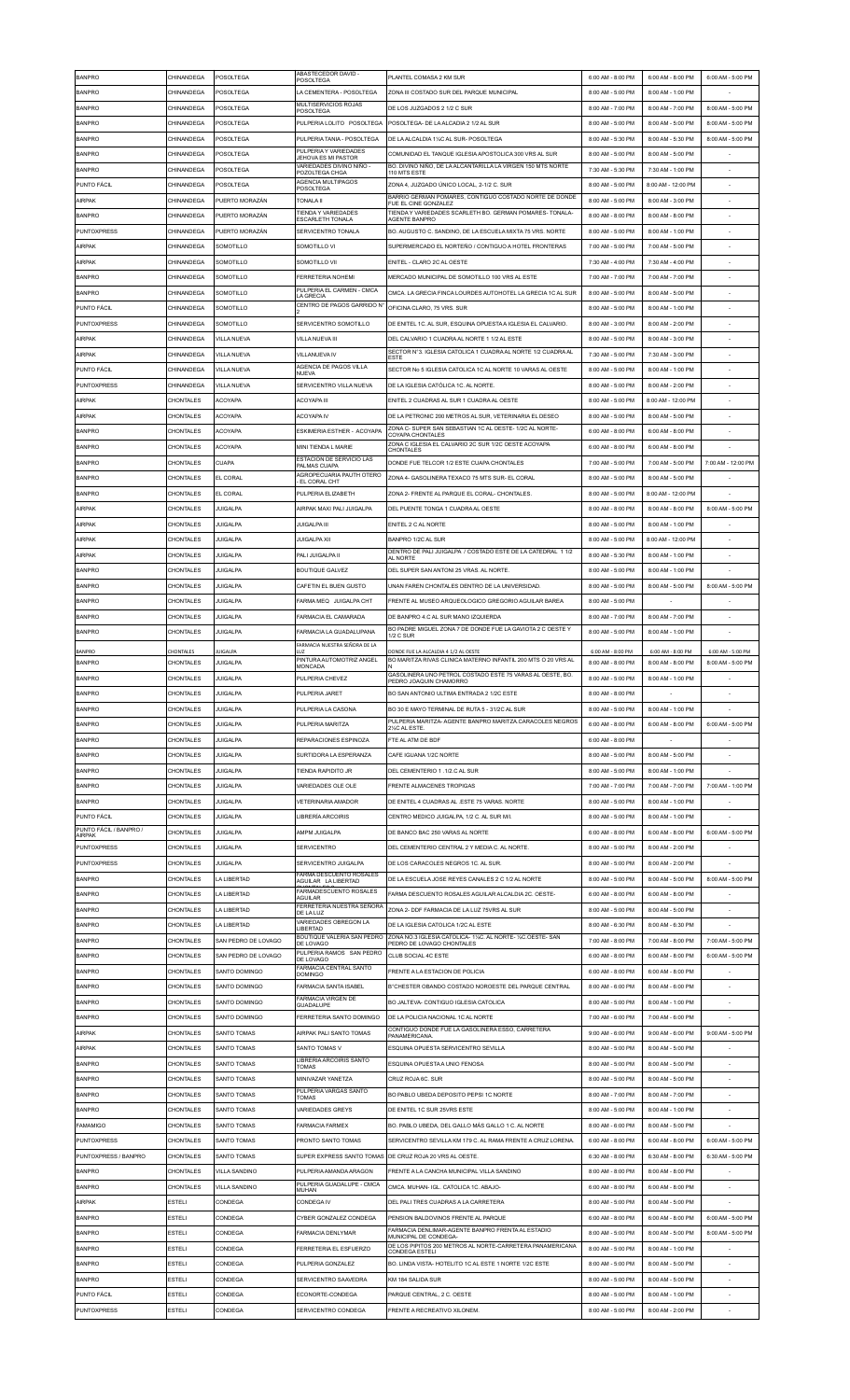| PUNTOXPRESS / BANPRO                | <b>ESTELI</b>                 | <b>FL ROSARIO</b>                      | SUPER EXPRESS EL ROSARIO                                     | ESQUINA OPUESTA A LA CIGARRERA. NACSA                                                                     | 6:00 AM - 8:00 PM                      | 6:00 AM - 8:00 PM                      | 6:00 AM - 5:00 PM  |
|-------------------------------------|-------------------------------|----------------------------------------|--------------------------------------------------------------|-----------------------------------------------------------------------------------------------------------|----------------------------------------|----------------------------------------|--------------------|
| <b>AIRPAK</b>                       | <b>ESTELI</b>                 | ESTELI                                 | AIRPAK MAXI PALI ESTELI I                                    | DENTRO DE LAS INSTALACIONES DE SUPERMERCADO MAXI PALI<br><b>ESTELI</b>                                    | 8:00 AM - 8:00 PM                      | 8:00 AM - 8:00 PM                      | 8:00 AM - 5:00 PM  |
| AIRPAK                              | <b>ESTELI</b>                 | <b>ESTELI</b>                          | AIRPAK PALI ESTELI                                           | PARQUE CENTRAL 3 1/2 C. AL SUR                                                                            | 9:00 AM - 6:00 PM                      | 9:00 AM - 6:00 PM                      | 9:00 AM - 5:00 PM  |
| AIRPAK<br>AIRPAK                    | <b>ESTELI</b><br>ESTELI       | <b>ESTELI</b><br>ESTELI                | AIRPAK PALI ESTELI NORTE<br>CONSTRURAMA FANNY                | LADO NORTE DE LA ESCUELA NORMAL<br>COSTADO SUR CASA PELLAS                                                | 9:00 AM - 6:00 PM<br>7:30 AM - 5:00 PM | 9:00 AM - 6:00 PM<br>7:30 AM - 5:30 PM | 9:00 AM - 5:00 PM  |
| AIRPAK                              | <b>ESTELI</b>                 | <b>ESTELI</b>                          | <b>BLANDON</b><br><b>ESTELI III</b>                          | TEMPLO SAN ANTONIO 1 1/2 AL SUR                                                                           | 8:00 AM - 3:00 PM                      | 8:00 AM - 3:00 PM                      |                    |
| <b>AIRPAK</b>                       | ESTELI                        | ESTELI                                 | <b>ESTELI IV</b>                                             | DENTRO DE LAS INSTALACIONES DE SUPERMERCADO LA COLONIA EN<br><b>ESTELI</b>                                | 8:00 AM - 5:30 PM                      | 8:00 AM - 5:30 PM                      |                    |
| AIRPAK                              | <b>ESTELI</b>                 | ESTELI                                 | ESTELÍ IX                                                    | SUPER LAS SEGOVIAS 75 VRS AL SUR                                                                          | 8:00 AM - 5:00 PM                      | 8:00 AM - 4:00 PM                      |                    |
| <b>AIRPAK</b>                       | <b>ESTELI</b>                 | <b>ESTELI</b>                          | <b>ESTELI VI</b>                                             | PLAZA UBAU MODULO #4 FRENTE AL COLEGIO DE LAS MONJAS                                                      | 8:00 AM - 5:00 PM                      | 8:00 AM - 5:00 PM                      |                    |
| AIRPAK                              | <b>ESTEL</b>                  | <b>ESTELI</b>                          | <b>ESTELLVIL</b>                                             | FABRICA OLIVA 1 CUADRA 75 METROS AL ESTE                                                                  | 8:00 AM - 5:30 PM                      | 8:00 AM - 5:30 PM                      |                    |
| <b>BANPRO</b>                       | <b>ESTELI</b>                 | <b>ESTELI</b>                          | <b>3M FERRETERIA</b>                                         | B°OSCAR TURCIOS DEL POZO DE ENACAL 11/2C AL ESTE CARRETERA A<br>A CONCORDIA A M/D                         | 8:00 AM - 5:00 PM                      | 8:00 AM - 1:00 PM                      |                    |
| <b>BANPRO</b>                       | <b>ESTELI</b>                 | ESTELI                                 | <b>BOTANICA ASLIE</b>                                        | BO. EL ROSARIO. DE LA ROTONDA FAREM 1 1/2 C. AL ESTE                                                      | 8:00 AM - 5:00 PM                      | 8:00 AM - 5:00 PM                      | 8:00 AM - 5:00 PM  |
| <b>BANPRO</b>                       | <b>ESTELI</b>                 | <b>ESTELI</b>                          | CYBER CONECTADO 2                                            | BO CAMILO CASTELLON ALCALDIA 25VRS ESTE                                                                   | 8:00 AM - 5:00 PM                      | 8:00 AM - 1:00 PM                      |                    |
| <b>BANPRO</b><br><b>BANPRO</b>      | <b>ESTEL</b><br><b>ESTEL</b>  | <b>ESTELI</b><br>ESTELI                | <b>FERRETERIA CAMILA'S</b><br><b>FERRETERIA MORAN</b>        | ASERRIO ULISES BLANDON 1 C. AL NORTE<br>CASA ROJA 11/2 C AL SUR BO. VILLA SANDINO                         | 8:00 AM - 5:00 PM<br>8:00 AM - 5:00 PM | 8:00 AM - 1:00 PM<br>8:00 AM - 5:00 PM |                    |
| <b>BANPRO</b>                       | <b>ESTELI</b>                 | <b>ESTELI</b>                          | <b>FERRETERIA PALACE</b>                                     | BO. JOSE SANTOS ZELAYA; DE LA PELOTA EL CENTENARIO 2C AL                                                  | 8:00 AM - 5:00 PM                      | 8:00 AM - 5:00 PM                      | 8:00 AM - 5:00 PM  |
| <b>BANPRO</b>                       | <b>ESTELI</b>                 | <b>ESTELI</b>                          | <b>FERRETERIA TOGU</b>                                       | <b>ESTE</b><br>BO OSCAR GAMEZ NO. 2- ESQUINA OPUESTA A PANTIONCITO EL<br>CARMEN                           | 7:00 AM - 4:00 PM                      | 7:00 AM - 4:00 PM                      |                    |
| <b>BANPRO</b>                       | <b>ESTELI</b>                 | <b>ESTELI</b>                          | <b>GABRIEL MARKET</b>                                        | PRODUCTOS NICARAO 20 VRS AL ESTE                                                                          | 7:00 AM - 6:00 PM                      | 7:00 AM - 6:00 PM                      | $\sim$             |
| <b>BANPRO</b>                       | <b>ESTELI</b>                 | <b>ESTELI</b>                          | <b>LIBRERIA BETANIA</b>                                      | BO. 14 DE ABRIL, COSTADO ESTE DEL INSTITUTO REYNA DE SUECIA                                               | 8:00 AM - 5:00 PM                      | 8:00 AM - 1:00 PM                      |                    |
| <b>BANPRO</b>                       | <b>ESTEL</b>                  | <b>ESTELI</b>                          | LIBRERIA CAMILA CONDEGA                                      | ESTADIO MUNICIPAL 200 MTS ESTE                                                                            | 8:00 AM - 6:00 PM                      |                                        |                    |
| <b>BANPRO</b>                       | ESTELI                        | ESTELI                                 | LIBRERIA DARIEL                                              | BARRIO CANTA GALLO-COSTADO OESTE DEL ESTADIO                                                              | 8:00 AM - 5:00 PM                      | 8:00 AM - 1:00 PM                      |                    |
| <b>BANPRO</b>                       | <b>ESTELI</b>                 | ESTELI                                 | LIBRERIA K Y Z                                               | FERRETERIA RUFINO GONZALEZ 1/2C AL NORTE<br>DDF TABACALERA NACSA 2 C. AL NORTE- 1 C. AL OESTE- 1/2 C. AL  | 6:00 AM - 8:00 PM                      | 6:00 AM - 8:00 PM                      | 6:00 AM - 5:00 PM  |
| <b>BANPRO</b>                       | <b>ESTELI</b>                 | <b>ESTELI</b>                          | LIBRERIA Y VARIEDADES 2<br><b>HERMANOS</b>                   | NORTE- BO. OSCAR ARNULFO ROMERO<br>BO JUAN ALBERTO BLANDON RESTAURANTE LOS CHAGUITES 1 1/2 C              | 8:00 AM - 5:00 PM                      | 8:00 AM - 1:00 PM                      |                    |
| <b>BANPRO</b>                       | <b>ESTELI</b><br><b>ESTEL</b> | <b>ESTELI</b><br>ESTELI                | LICORERIA LA BODEGA<br>MISCELANEA HUGO J.R                   | AL ESTE                                                                                                   | 8:00 AM - 5:00 PM                      | 8:00 AM - 1:00 PM                      | $\sim$             |
| <b>BANPRO</b><br><b>BANPRO</b>      | <b>ESTELI</b>                 | <b>ESTELI</b>                          | MOTOREPUESTOS CHRISLEY                                       | COSTADO NORTE GASOLINERA UNO 2C ESTE 10VRS AL NORTE<br>ESTADIO DE FUTBOLL 1/2 C AL NORTE- BO. JAIME UBEDA | 8:00 AM - 7:00 PM<br>8:00 AM - 5:00 PM | 8:00 AM - 7:00 PM<br>8:00 AM - 1:00 PM |                    |
| <b>BANPRO</b>                       | ESTELI                        | <b>ESTELI</b>                          | <b>MUSIC MAS</b>                                             | IGLESIA HERMOSA DEL PARQUE CENRTRAL 125 VRS AL NORTE                                                      | 8:00 AM - 5:00 PM                      | 8:00 AM - 5:00 PM                      | 8:00 AM - 5:00 PM  |
| <b>BANPRO</b>                       | <b>ESTELI</b>                 | <b>ESTELI</b>                          | PLASTINIC GENESIS                                            | BO. JAIME UBEDA MULTICENTRO ESTELI 2C OESTE-1/2C AL SUR                                                   | 8:00 AM - 5:00 PM                      | 8:00 AM - 1:00 PM                      |                    |
| <b>BANPRO</b>                       | <b>ESTEL</b>                  | <b>ESTELI</b>                          | PULPERIA BENDICION #2                                        | DE FERRETERIA BLANDON MORENO 2 C. AL OESTE                                                                | 8:00 AM - 5:00 PM                      | 8:00 AM - 5:00 PM                      |                    |
| <b>BANPRO</b>                       | <b>ESTEL</b>                  | <b>ESTELI</b>                          | PULPERIA BERACA                                              | BO OSCAR GAMEZ 2- DE LA IGLESIA DE DIOS 4 C AL NORTE 1 1/2 C AL<br><b>ESTE</b>                            | 7:00 AM - 8:00 PM                      | 7:00 AM - 8:00 PM                      | 7:00 AM - 5:00 PM  |
| <b>BANPRO</b>                       | <b>ESTELI</b>                 | ESTELI                                 | PULPERIA DIOS PROVERA                                        | B° OMAR TORRIJOS DEL MONUMENTO BARRERA 1C. AL NORTE 75 VRS AL OESTE                                       | 8:00 AM - 5:00 PM                      | 8:00 AM - 5:00 PM                      |                    |
| BANPRO                              | ESTELI                        | ESTELI                                 | PULPERIA EL GUANACASTE                                       | PANTEONCITO EL CARMEN 8 C. AL OESTE 1/2 C. AL SUR. BO. SAN MIGUEL                                         | 8:00 AM - 5:00 PM                      | 8:00 AM - 1:00 PM                      |                    |
| <b>BANPRO</b>                       | <b>ESTEL</b>                  | <b>ESTELI</b>                          | PULPERIA GENESIS                                             | BO. JAIME UBEDA- MISCELANEA CANALES 1 1/2C OESTE MANO<br>IZQUIEDA COLOR SALMON                            | 8:00 AM - 5:00 PM                      | 8:00 AM - 5:00 PM                      | 8:00 AM - 5:00 PM  |
| <b>BANPRO</b>                       | <b>ESTEL</b><br>ESTELI        | <b>ESTELI</b><br>ESTELI                | PULPERIA JEAR                                                | BO. SANDINO- STAR MARK 75VRS AL ESTE-                                                                     | 8:00 AM - 5:00 PM                      | 8:00 AM - 5:00 PM                      |                    |
| <b>BANPRO</b>                       |                               |                                        | PULPERIA JOANHER                                             | BO. 16 DE JULIO BODEGA ENACAL 2C NORTE                                                                    | 8:00 AM - 5:00 PM                      | 8:00 AM - 1:00 PM                      |                    |
| <b>BANPRO</b><br><b>BANPRO</b>      | ESTELI<br><b>ESTELI</b>       | ESTELI<br><b>ESTELI</b>                | PULPERIA JOSUE<br>PULPERIA JULITA                            | DEL TEATRO ESTELI 2C AL ESTE<br>DEL ALMACEN SONY 4 C. AL OESTE 1 C. AL SUR                                | 8:00 AM - 7:00 PM<br>6:00 AM - 8:00 PM | 8:00 AM - 7:00 PM<br>6:00 AM - 8:00 PM | 6:00 AM - 5:00 PM  |
| <b>BANPRO</b>                       | ESTELI                        | ESTELI                                 | PULPERIA LA BENDICION                                        | <b>TABACALERA DREW ESTATE 3C O ESTELI</b>                                                                 | 8:00 AM - 6:00 PM                      | 8:00 AM - 6:00 PM                      |                    |
| <b>BANPRO</b>                       | <b>ESTELI</b>                 | <b>ESTELI</b>                          | PULPERIA LA ESQUINA                                          | DE LA SUB ESTACION ENEL 800 MTS AL SUR CASA ESQUINERA BO<br><b>OSCAR GAMEZ</b>                            | 8:00 AM - 6:30 PM                      | 8:00 AM - 6:30 PM                      |                    |
| <b>BANPRO</b>                       | <b>ESTEL</b>                  | <b>ESTELI</b>                          | PULPERIA MY L                                                | MONUMENTO DE JAIME UBEDA 1/2C AL SUR                                                                      | 7:00 AM - 6:00 PM                      | 7:00 AM - 6:00 PM                      |                    |
| <b>BANPRO</b>                       | ESTELI                        | ESTELI                                 | PULPERIA MELIDA                                              | INSTITUTO REYNA DE SUECIA 2C. AL ESTE Y 1/2C. AL NORTE.                                                   | 8:00 AM - 8:00 PM                      | 8:00 AM - 8:00 PM                      |                    |
| <b>BANPRO</b>                       | <b>ESTELI</b>                 | ESTELI                                 | PULPERIA PICADO BLANDON                                      | Bo. Los angeles DDF DISCO TABU 7 C ESTE 3 C NORTE                                                         | 8:00 AM - 5:00 PM                      | 8:00 AM - 1:00 PM                      |                    |
| <b>BANPRO</b>                       | <b>ESTELI</b>                 | <b>ESTELI</b>                          | PULPERIA PONCE                                               | COSTADO SUR COLEGIO NUESTRA SEÑORA DEL ROSARIO                                                            | 7:00 AM - 8:00 PM                      | 7:00 AM - 8:00 PM                      | 7:00 AM - 5:00 PM  |
| <b>BANPRO</b><br><b>BANPRO</b>      | <b>ESTELI</b><br>ESTELI       | <b>ESTELI</b><br>ESTELI                | PULPERIA RIVERA<br>PULPERIA SINA                             | PANTIONCITO EL CARMEN 1C O BO. SAN MIGUEL<br>BO. EL ROSARIO DE TABACALERA OLIVAS 1/2 C. AL ESTE           | 8:00 AM - 5:00 PM<br>8:00 AM - 5:00 PM | 8:00 AM - 1:00 PM<br>8:00 AM - 5:00 PM |                    |
| <b>BANPRO</b>                       | <b>ESTEL</b>                  | <b>ESTELI</b>                          | TIENDA PRONTO UNO NORTE                                      | SALIDA NORTE ESTELI                                                                                       | 8:00 AM - 5:00 PM                      | 8:00 AM - 5:00 PM                      | 8:00 AM - 5:00 PM  |
| PUNTO FÁCIL                         | ESTELI                        | ESTELI                                 | ECONORTE - ESTELI                                            | FRENTE AL COSTADO SUR DE DISNORTE. CENTRO COMERCIAL<br>ANGELA MOLINA, MOD. NO. 6                          | 8:00 AM - 5:00 PM                      | 8:00 AM - 1:00 PM                      |                    |
| PUNTO FÁCIL / BANPRO /<br>AIRPAK    | <b>ESTELI</b>                 | ESTELI                                 | AMPM ESTELI                                                  | MULTICENTRO ESTELI PLANTA BAJA.                                                                           | 6:00 AM - 8:00 PM                      | 6:00 AM - 8:00 PM                      | 6:00 AM - 5:00 PM  |
| <b>PUNTOXPRESS</b>                  | <b>ESTELI</b>                 | <b>ESTELI</b>                          | PRONTO ESTELI                                                | KM 150 CARRETERA PANAMERICANA                                                                             | 6:00 AM - 8:00 PM                      | 6:00 AM - 8:00 PM                      | 6:00 AM - 5:00 PM  |
| <b>PUNTOXPRESS</b>                  | <b>ESTELI</b>                 | ESTELI                                 | SERVICENTRO ESTEL                                            | DEL HOTEL EL MESÓN 3 Y MEDIA C. AL ESTE.                                                                  | 8:30 AM - 5:30 PM                      | 8:00 AM - 2:00 PM                      |                    |
| PUNTOXPRESS / BANPRO                | <b>ESTELI</b>                 | ESTELI                                 | SUPER EXPRESS ESTELÍ                                         | AVENIDA CENTRAL. ESQUINA OPUESTA DEL PARQUE CENTRAL                                                       | 6:00 AM - 8:00 PM                      | 6:00 AM - 8:00 PM                      | 6:00 AM - 5:00 PM  |
| PUNTOXPRESS / BANPRO                | <b>ESTELI</b>                 | ESTELI                                 |                                                              | SUPER EXPRESS OSCAR GAMEZ BO OSCAR GAMEZ, PARQUE CHILINCOCOS 2 C OESTE.                                   | 6:30 AM - 8:00 PM                      | 6:30 AM - 8:00 PM                      | 6:30 AM - 5:00 PM  |
| PUNTOXPRESS / BANPRO                | <b>ESTEL</b>                  | <b>ESTELI</b>                          | SUPER EXPRESS SALIDA NORTE<br><b>ESTELI</b>                  | SALIDA NORTE, GASOLINERA UNO STAR MART 300 MTS AL SUR,<br>CONTIGUO A FERRETERIA EL HALCON, ESTELI         | 6:30 AM - 8:00 PM                      | 6:30 AM - 8:00 PM                      | 6:30 AM - 5:00 PM  |
| AIRPAK<br><b>BANPRO</b>             | ESTELI<br><b>ESTEL</b>        | LA TRINIDAD<br>A TRINIDAD              | LA TRINIDAD II<br>CYBER DON MILO LA TRINIDAD                 | ENITEL 4 1/2C AL OESTE<br>BO. LOS ANGELES COST. N. HOSPITAL 2 C. O. 2 C. N                                | 7:30 AM - 7:00 PM<br>8:00 AM - 5:00 PM | 7:30 AM - 7:00 PM<br>8:00 AM - 5:00 PM | 8:00 AM - 12:00 PM |
| <b>BANPRO</b>                       | <b>ESTELI</b>                 | <b>LA TRINIDAD</b>                     | <b>CYBER PARK</b>                                            | FRENTE A ESCUELA DIVINO NIÑO                                                                              | 8:00 AM - 6:00 PM                      | 8:00 AM - 6:00 PM                      |                    |
| <b>BANPRO</b>                       | <b>ESTELI</b>                 | LA TRINIDAD                            | PULPERIA HAZEL                                               | CMCA MECHAPA ABAJO - KM 128 CARRETERA PANAMERICANA NORTE                                                  | 8:00 AM - 5:00 PM                      | 8:00 AM - 5:00 PM                      | 8:00 AM - 5:00 PM  |
| <b>FAMAMIGO</b>                     | <b>ESTELI</b>                 | <b>LA TRINIDAD</b>                     | CENTRO DE PAGOS LA<br>TRINIDAD                               | DE CLARO, 1-1/2 C. SUR                                                                                    | 8:00 AM - 5:00 PM                      | 8:00 AM - 12:00 PM                     |                    |
| <b>AIRPAK</b>                       | <b>ESTELI</b>                 | PUEBLO NUEVO                           | PUEBLO NUEVO                                                 | ESQUINA OPUESTA DEL HOSPITAL DE PUEBLO NUEVO                                                              | 8:00 AM - 5:30 PM                      | 8:00 AM - 1:00 PM                      |                    |
| <b>BANPRO</b>                       | <b>ESTEL</b>                  | PUEBLO NUEVO                           | PULPERIA TERESA                                              | BARRIO EL ROSARIO FRENTE A BARRERA                                                                        | 8:00 AM - 5:00 PM                      | 8:00 AM - 1:00 PM                      |                    |
| <b>BANPRO</b>                       | ESTELI                        | PUEBLO NUEVO                           | TINTA TEC PUEBLO NUEVO                                       | DEL JUZGADO 1 1/2 AL OESTE.                                                                               | 8:00 AM - 6:00 PM                      | 8:00 AM - 6:00 PM                      | 8:00 AM - 5:00 PM  |
| PUNTO FÁCIL                         | <b>ESTELI</b>                 | PUEBLO NUEVO                           | ECONORTE PUEBLO NUEVO                                        | BARRIO EDDY SOLORZANO, DEL JUZGADO MUNICIPAL, 1/2 C. NORTE 1<br>C. OESTE, CONTIGUO AL BAR FELIX           | 8:00 AM - 5:00 PM                      | 8:00 AM - 1:00 PM                      |                    |
| <b>PUNTOXPRESS</b>                  | <b>ESTELI</b>                 | PUEBLO NUEVO                           | SERVICENTRO PUEBLO NUEVO                                     | DE LA ENTRADA PRINCIPAL 1 Y MEDIA C. AL SUR.                                                              | 8:30 AM - 5:30 PM                      | 8:00 AM - 2:00 PM                      |                    |
| AIRPAK                              | <b>ESTELI</b><br>ESTELI       | SAN JUAN DE LIMAY<br>SAN JUAN DE LIMAY | SAN JUAN DE LIMAY II<br>FARMACIA ALIOSKA SAN JUAN            | CONTIGUO A ESTACION POLICIAL DE SAN JUAN DE LIMAY                                                         | 8:00 AM - 5:00 PM<br>8:00 AM - 6:30 PM | 8:00 AM - 1:00 PM<br>8:00 AM - 6:30 PM |                    |
| <b>BANPRO</b><br><b>PUNTOXPRESS</b> | <b>ESTELI</b>                 | SAN JUAN DE LIMAY                      | DE LIMAY<br>SERVICENTRO SAN JUAN DE                          | B° SILVIO BRAVO- DE LA IGLESIA BEREA 1/2C AL NORTE<br>DE LA POLICÍA MEDIA C. AL NORTE.                    | 8:30 AM - 5:30 PM                      | 8:00 AM - 2:00 PM                      |                    |
| <b>BANPRO</b>                       | GRANADA                       | DIRIA                                  | LIMAY<br>VARIEDADES LAS 3 JUDITH<br><b>DIRIA</b>             | ENTRADA PRINCIPAL DE DIRIA FRENTE AL CACIQUE                                                              | 6:00 AM - 5:00 PM                      | 6:00 AM - 5:00 PM                      |                    |
| <b>AIRPAK</b>                       | GRANADA                       | <b>DIRIOMO</b>                         | DIRIOMO I                                                    | CALLE PRINCIPAL; DEL PARQUE CENTRAL 2 1/2C AL ESTE. FRENTE A<br><b>MOVISTAR</b>                           | 8:00 AM - 4:00 PM                      | 8:00 AM - 4:00 PM                      |                    |
| <b>BANPRO</b>                       | GRANADA                       | <b>DIRIOMO</b>                         | BLOQUERA SAN ANTONIO-<br><b>DIRIOMO</b>                      | KM 47 1/2 DIRIOMO EL EMPALME EL GUANACASTE                                                                | 8:00 AM - 7:00 PM                      | 8:00 AM - 7:00 PM                      |                    |
| <b>BANPRO</b>                       | GRANADA                       | <b>DIRIOMO</b>                         | PASTELERIA DULCE TENTACION                                   | RPTO SAN MANUEL PARQUE 3C S 3C E 1/2 C S                                                                  | 8:00 AM - 5:00 PM                      | 8:00 AM - 1:00 PM                      |                    |
| <b>BANPRO</b>                       | GRANADA                       | <b>DIRIOMO</b>                         | PULPERIA MARY DIRIOMO                                        | CMCA CAÑA DE CASTILLA PUESTO DE AGUA 1 KM OESTE 200 MTS N                                                 | 7:00 AM - 8:00 PM                      |                                        |                    |
| <b>BANPRO</b>                       | GRANADA                       | <b>DIRIOMO</b>                         | PULPERIA SOFI                                                | EMPALME GUANACASTE 200 VRS. AL OESTE                                                                      | 7:00 AM - 6:00 PM                      | 7:00 AM - 6:00 PM                      |                    |
| <b>BANPRO</b>                       | GRANADA                       | <b>DIRIOMO</b>                         | TIENDA DE CONVENIENCIA SAN<br>JOSE<br>VARIEDADES LUIS CARLOS | COSTADO ESTE FTE AL PARQUE- DIRIOMO                                                                       | 8:00 AM - 5:00 PM                      | 8:00 AM - 1:00 PM                      |                    |
| <b>BANPRO</b>                       | GRANADA                       | <b>DIRIOMO</b>                         | <b>LOMAS DIRIOMO</b>                                         | BO 17 OCTUBRE ALCALDIA MUNICIPAL 3C N 2C O                                                                | 6:00 AM - 8:00 PM                      | 08:00AM A 03:00PM                      | 08:00AM A 12:00PM  |
| <b>PUNTOXPRESS</b><br>AIRPAK        | <b>GRANADA</b><br>GRANADA     | <b>DIRIOMO</b><br>GRANADA              | SERVICENTRO DIRIOMO<br>AIRPAK GRANADA II                     | DE LA CASA DE LAS CAJETAS 2 Y MEDIA C. AL OESTE.<br>IGLESIA LA MERCED 1/2 C AL OESTE                      | 8:30 AM - 5:30 PM<br>8:00 AM - 5:00 PM | 8:00 AM - 2:00 PM<br>8:00 AM - 5:00 PM |                    |
| AIRPAK                              | GRANADA                       | GRANADA                                | AIRPAK MAXI PALI GRANADA                                     | CEMENTERIO DE GRANADA 720 MTS AL ESTE, CALLE NUEVA.                                                       | 9:00 AM - 6:00 PM                      | 9:00 AM - 6:00 PM                      | 9:00 AM - 5:00 PM  |
| <b>AIRPAK</b>                       | GRANADA                       | GRANADA                                | AIRPAK PALI GRANADA                                          | CALLE DEL COMERCIO, FRENTE AL MERCADO MUNICIPAL                                                           | 9:00 AM - 6:00 PM                      | 9:00 AM - 6:00 PM                      | 9:00 AM - 5:00 PM  |
| <b>BANPRO</b>                       | <b>GRANADA</b>                | GRANADA                                | AUTO SERVICIO AGUILAR<br>MARTINEZ GRANADA                    | CALLE INMACULADA PARQUEO SANDINO 10 VRS OESTE FRENTE A LA<br>COOPERATIVADE TAXY                           | 9:00 AM - 7:00 PM                      | 9:00 AM - 7:00 PM                      | 9:00 AM - 5:00 PM  |
| <b>BANPRO</b>                       | GRANADA                       | GRANADA                                | BAR Y RESTAURANTE RANCHO<br>GRANDE                           | COMARCA MALACATOYA CEMENTERIO 50 MTS NORTE                                                                | 8:00 AM - 5:00 PM                      | 8:00 AM - 1:00 PM                      |                    |
| <b>BANPRO</b>                       | GRANADA                       | GRANADA                                | CARWASH LUNA GRANADA                                         | CALLE NUEVA- PLANTEL DE INA 1C. AL SUR                                                                    | 7:00 AM - 8:00 PM                      | 7:00 AM - 7:00 PM                      | 7:00 AM - 5:00 PM  |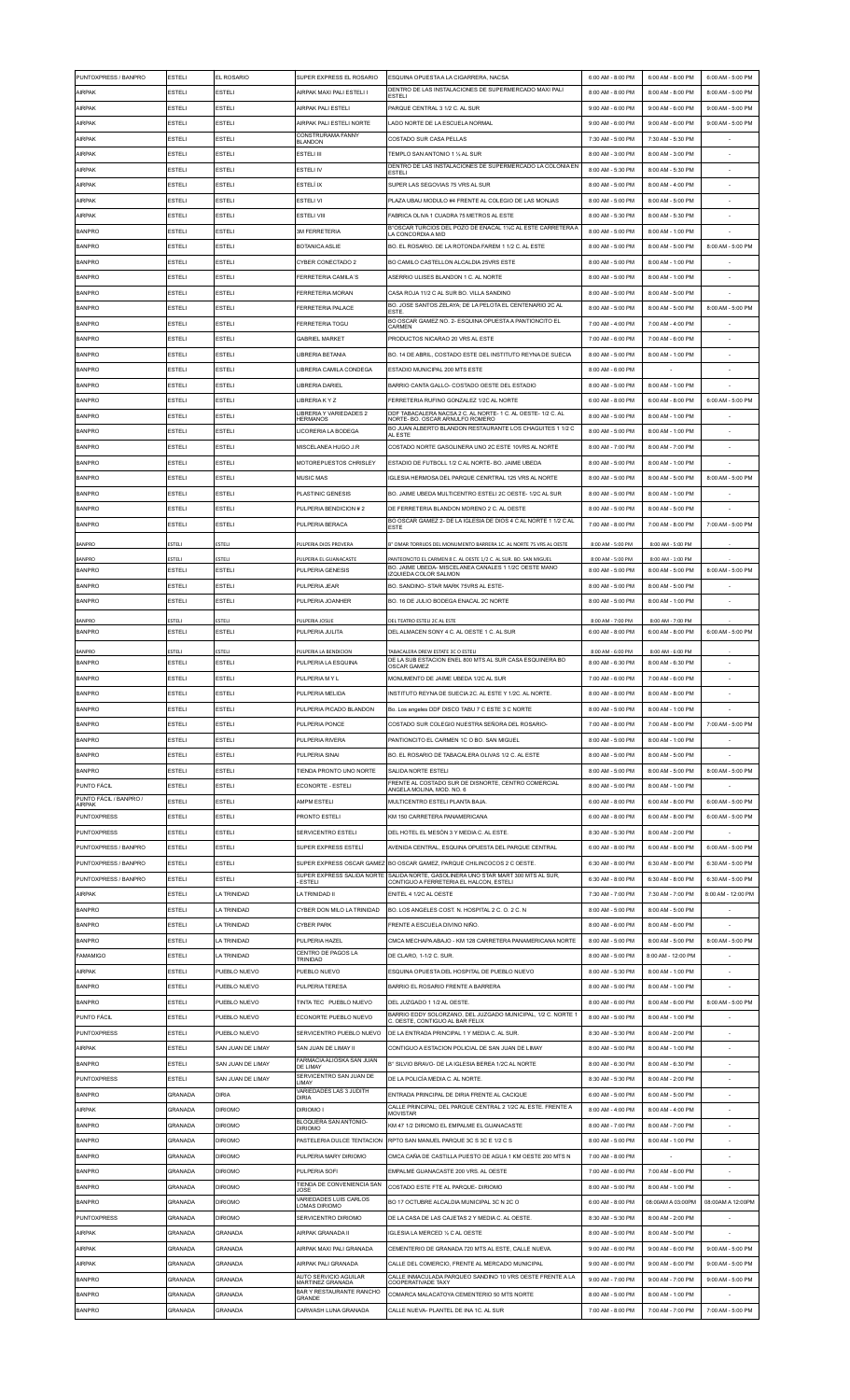| <b>BANPRO</b>                         | GRANADA         | GRANADA          | CENTRO DE COBROS SANDRA<br>LOPEZ GRANADA               | CENTRO DE COBRO SANDRA(DISSUR- DE LA FARMACIA POPULAR 1/2C<br>AL SUR.)              | 8:00 AM - 5:00 PM     | 8:00 AM - 12:00 PM |                    |
|---------------------------------------|-----------------|------------------|--------------------------------------------------------|-------------------------------------------------------------------------------------|-----------------------|--------------------|--------------------|
| <b>BANPRO</b>                         | GRANADA         | <b>GRANADA</b>   | EL MANIC GRANADA                                       | DE BANPRO 1 C AL SUR                                                                | 8:00 AM - 5:00 PM     | 8:00 AM - 12:00 PM |                    |
| <b>BANPRO</b>                         | GRANADA         | GRANADA          | FARMACIA ADRIANA-GRANADA                               | FARMACIA ADRIANA COSTADO NORTE DEL CEMENTERIO GRANADA<br>NEGOCIO PROPIO             | 8:00 AM - 5:00 PM     | 8:00 AM - 12:00 PM |                    |
| <b>BANPRO</b>                         | GRANADA         | GRANADA          | FARMACIA BETHEL GRANADA                                | CMCA EL PASO NO. 1 FRENTE A LA CANCHA                                               | 7:00 AM - 7:00 PM     | 7:00 AM - 7:00 PM  | 7:00 AM - 5:00 PM  |
|                                       |                 |                  | FARMACIA ESPIRITU SANTO -                              | BO LOS ANGELES DE BANPRO CIUDAD JARDIN 4C AL NORTE                                  |                       |                    |                    |
| <b>BANPRO</b>                         | GRANADA         | GRANADA          | GRANADA                                                |                                                                                     | 8:00 AM - 5:00 PM     | 8:00 AM - 1:00 PM  |                    |
| <b>BANPRO</b>                         | GRANADA         | GRANADA          | <b>FARMACIA FAMOR</b>                                  | BO EL ROSARIO DE LOS BILLARES CE NUEVA 1C SUR 1/2C E 1/2C SUR                       | 8:00 AM - 5:00 PM     | 8:00 AM - 1:00 PM  |                    |
| <b>BANPRO</b>                         | GRANADA         | <b>GRANADA</b>   | <b>FARMACIA RODRIGUEZ</b>                              | CALLE PALMIRA IGLESIA SAN JOSE OBRERO 75 VRS SUR                                    | 8:00 AM - 5:00 PM     | 8:00 AM - 12:00 PM |                    |
| <b>BANPRO</b>                         | GRANADA         | GRANADA          | FERRETERIA EL ESFUERZO                                 | CALLE INMACULADA PARQUE SANDINO 1 C OESTE                                           | 8:00 AM - 5:00 PM     | 8:00 AM - 5:00 PM  |                    |
| <b>BANPRO</b>                         | GRANADA         | GRANADA          | FOTOCOPIAS LA ESTACION                                 | BO, ESTACION- PARQUE SANDINO 1 1/2C, AL ESTE                                        | 6:00 AM - 8:00 PM     | 6:00 AM - 8:00 PM  | 6:00 AM - 5:00 PM  |
| <b>BANPRO</b>                         | GRANADA         | <b>GRANADA</b>   | MOTO REPUESTOS EL GATO                                 | BO PANCASAN GASOLINERA UNO GUAPINOL 8CN 1/2CE                                       | 8:00 AM - 5:00 PM     | 8:00 AM - 5:00 PM  |                    |
| <b>BANPRO</b>                         | GRANADA         | GRANADA          | PULPERIA BAZAN                                         | BO. DOMINGAZO JABONERIA 3 C NORTE                                                   | 7:00 AM - 8:00 PM     | 7:00 AM - 8:00 PM  | 7:00 AM - 5:00 PM  |
|                                       |                 |                  |                                                        |                                                                                     |                       |                    |                    |
| <b>BANPRO</b>                         | GRANADA         | <b>GRANADA</b>   | PULPERIA CASTILLO - GRANADA                            | IIGLESIA NAZARENO 2C AL OESTE- PANCASAN                                             | 8:00 AM - 3:00 PM     |                    |                    |
| <b>BANPRO</b>                         | GRANADA         | GRANADA          | PULPERIA FATIMA                                        | COMUNIDAD LOS ANGELES- FRENTE CASA COMUNAL                                          | 8:00 AM - 6:00 PM     |                    |                    |
| <b>BANPRO</b>                         | GRANADA         | GRANADA          | PULPERIA GARAY LOPEZ                                   | COMARCA MALACATOYA, FRENTE AGROALFA,                                                | 8:00 AM - 5:00 PM     | 8:00 AM - 5:00 PM  | 8:00 AM - 5:00 PM  |
| <b>BANPRO</b>                         | GRANADA         | <b>GRANADA</b>   | PULPERIA JOSUE                                         | BO. EL ESCUDO III ENTRADA 1 1/2 C LAGO                                              | 8:00 AM - 5:00 PM     | 8:00 AM - 1:00 PM  |                    |
| <b>BANPRO</b>                         | GRANADA         | GRANADA          | PULPERIA JULY                                          | REPARTO ADELITA N° II- DE LAS III CRUCES 4 C SUR                                    | 8:00 AM - 5:00 PM     | 8:00 AM - 1:00 PM  |                    |
| <b>BANPRO</b>                         | GRANADA         | GRANADA          | PULPERIA MADOU                                         | CALLE INMACULADA CASA NO. 106                                                       | 7:30 AM - 5:00 PM     | 7:30 AM - 5:00 PM  | $\sim$             |
|                                       |                 |                  |                                                        |                                                                                     |                       |                    |                    |
| <b>BANPRO</b>                         | GRANADA         | GRANADA          | PULPERIA MERI                                          | BO DOMINGAZO ERMITA EL SOCORRO 2C NORTE 2C ESTE                                     | 7:00 AM - 5:00 PM     |                    |                    |
| <b>BANPRO</b>                         | GRANADA         | GRANADA          | PULPERIA MUÑOZ MALACATOYA                              | MALACATOYA- DEL CENTRO DE SALUD 200 MTS AL SUR.                                     | 8:00 AM - 5:00 PM     | 8:00 AM - 12:00 PM |                    |
| <b>BANPRO</b>                         | GRANADA         | <b>GRANADA</b>   | PULPERIA NORMA                                         | BO DOMINGAZO SHELL GUAPINOL 5C N 1/2C E                                             | 8:00 AM - 5:00 PM     | 8:00 AM - 5:00 PM  |                    |
| <b>BANPRO</b>                         | GRANADA         | GRANADA          | PULPERIA Y VENTA DE LICOR<br>SAMER                     | BO. DOMINGAZO- DE DONDE FUE LA COCA COLA 1 1/2C AL NORTE                            | 8:00 AM - 5:00 PM     | 8:00 AM - 1:00 PM  |                    |
| PUNTO FÁCIL                           | GRANADA         | <b>GRANADA</b>   | FARMACIA NUESTRA SEÑORA                                | CALLE LA LIBERTAD. FUNERARIA BUSTAMANTE. 75 VRS. ESTE                               | 8:00 AM - 5:00 PM     | 8:00 AM - 12:00 PM |                    |
| PUNTO FÁCIL / BANPRO /                |                 |                  | DE GUADALUPE                                           |                                                                                     |                       |                    |                    |
| <b>AIRPAK</b>                         | GRANADA         | GRANADA          | AMPM GRANADA                                           | CALLE LA CALZADA, AVENIDA LA SIRENA                                                 | 6:00 AM - 8:00 PM     | 6:00 AM - 8:00 PM  | 6:00 AM - 5:00 PM  |
| <b>PUNTOXPRESS</b>                    | GRANADA         | GRANADA          | PRONTO GUAPINOL                                        | ENTRADA A GRANADA                                                                   | 6:00 AM - 8:00 PM     | 6:00 AM - 8:00 PM  | 6:00 AM - 5:00 PM  |
| PUNTOXPRESS / BANPRO                  | GRANADA         | GRANADA          | SUPER EXPRESS GRANADA                                  | <b>FRENTE A LA GRAN FRANCIA</b>                                                     | 6:30 AM - 8:00 PM     | 6:30 AM - 8:00 PM  | 6:30 AM - 5:00 PM  |
| PUNTOXPRESS / BANPRO                  | GRANADA         | GRANADA          | SUPER EXPRESS GRANADA 02                               | CALLE ATRAVESADA CONTIGUO A DONDE FUE EL TEATRO KARAWALA                            | 6:30 AM - 8:00 PM     | 6:30 AM - 8:00 PM  | 6:30 AM - 5:00 PM  |
| <b>AIRPAK</b>                         | GRANADA         | NANDAIME         | <b>NANDAIME</b>                                        | DE LOS JUZGADOS 1 C AL OESTE                                                        | 8:00 AM - 5:00 PM     | 8:00 AM - 1:00 PM  |                    |
|                                       |                 |                  |                                                        |                                                                                     |                       |                    |                    |
| AIRPAK                                | GRANADA         | NANDAIME         | NANDAIME III                                           | CALVARIO 1 CUADRA AL NORTE 25 VARAS AL OESTE                                        | 8:00 AM - 4:00 PM     | 8:00 AM - 4:00 PM  |                    |
| <b>BANPRO</b>                         | GRANADA         | NANDAIME         | CAFETIN PIZARRIN GRANADA                               | FRENTE A LA IGLESIA SANTA ANA                                                       | 8:00 AM - 5:00 PM     | 8:00 AM - 1:00 PM  |                    |
| <b>BANPRO</b>                         | GRANADA         | NANDAIME         | CARNICERIA JIREH NANDAIME                              | ENTRADA PRINCIPAL MERC MUNICIPAL 2C AL SUR                                          | 7:00 AM - 8:00 PM     | 7:00 AM - 7:00 PM  | 7:00 AM - 5:00 PM  |
| <b>BANPRO</b>                         | GRANADA         | NANDAIME         | CELULARES ACOSTA -<br>NANDAIME GDA                     | COSTADO OESTE PARADA DE BUSES DE NANDAIME                                           | 8:00 AM - 7:00 PM     | 8:00 AM - 7:00 PM  |                    |
| <b>BANPRO</b>                         | GRANADA         | NANDAIME         | COMERCIAL C B NANDAIME                                 | CONTIGUO A PERECEDEROS CHIVOLA MERCADO MUNICIPAL DE                                 | 6:00 AM - 8:00 PM     | 6:00 AM - 8:00 PM  | 6:00 AM - 5:00 PM  |
|                                       |                 |                  | <b>GRANADA</b>                                         | NANDAIME                                                                            |                       |                    |                    |
| <b>BANPRO</b>                         | GRANADA         | NANDAIME         | MOTO REPUESTOS GUEVARA                                 | RPTO. JAVIER GUERRA HOSPITAL MONTE CARMELO 3 1/2 C N                                | 6:30 AM - 5:30 PM     | 6:30 AM - 5:30 PM  | 8:00 AM - 12:00 PM |
| <b>BANPRO</b>                         | GRANADA         | NANDAIME         | PULPERIA KERRY-NANDAIME                                | BO. MODESTO MARIN- CENTRO DE SALUD 1 1/2 C AL SUR.                                  | 6:00 AM - 8:00 PM     | 7:00 AM - 8:00 PM  | 08:00AM A 03:00PM  |
| <b>BANPRO</b>                         | GRANADA         | NANDAIME         | PULPERIA LAS BREÑAS -<br>NANDAIME                      | BARRIO LAS BREÑAS #2 BLOQUERA SANTA ANA 100 MTS NORTE                               | 7:30 AM - 5:00 PM     | 7:30 AM - 5:00 PM  |                    |
| <b>BANPRO</b>                         | GRANADA         | NANDAIME         | PULPERIA LUGO NANDAIME                                 | DE LA ALCALDIA 3C AL SUR NANDAIME- GRANADA                                          | 8:00 AM - 5:00 PM     | 8:00 AM - 1:00 PM  |                    |
| <b>BANPRO</b>                         | GRANADA         | NANDAIME         |                                                        | RPTO JOSE DOLORES ESTRADA PARQUE LA BIBLIA 1C ESTE 1C AL                            | 8:00 AM - 5:00 PM     | 8:00 AM - 1:00 PM  |                    |
|                                       |                 |                  | PULPERIA MARGARITA<br>PULPERIA NAZARETH -              | <b>SUR</b><br>DE DONDE FUÉ LA PÁRADA DE BUSES DEL MCDO 25 VRS AL SUR                |                       |                    | $\sim$             |
| <b>BANPRO</b>                         | GRANADA         | NANDAIME         | NANDAIME                                               | MERCADO-NANDAIME                                                                    | 8:00 AM - 7:00 PM     | 8:00 AM - 7:00 PM  |                    |
| <b>BANPRO</b>                         | GRANADA         | NANDAIME         | PULPERIA Y LICORERIA TATO                              | COSTADO SUR GASOLINERA UNO- SANTA TERESA                                            | 8:00 AM - 5:00 PM     | 8:00 AM - 5:00 PM  | 8:00 AM - 5:00 PM  |
| <b>BANPRO</b>                         | GRANADA         | <b>NANDAIME</b>  | VARIEDADES ARLEN NANDAIME                              | BO. TURCIOS ALCALDIA DE NANDAIME 50 VRS AL NORTE                                    | 8:00 AM - 7:00 PM     | 8:00 AM - 7:00 PM  | 8:00 AM - 5:00 PM  |
|                                       | <b>GRANADA</b>  |                  |                                                        | BARRIO RICARDO MORALES AVILES HOSPITAL PRIMARIO MONTE                               | 6:00 AM - 2:00 PM     | 6:00 AM - 2:00 PM  | 6:00 AM - 2:00 PM  |
|                                       |                 |                  |                                                        |                                                                                     |                       |                    |                    |
| PUNTO FÁCIL<br>PUNTO FÁCIL / BANPRO / |                 | <b>JANDAIME</b>  | PULPERIA EL REY JESUS                                  | CARMELO 1 CUADRA AL NORTE<br>KM 67 CARRETERA PANAMERICANA, NANDAIME, DEL ESTADIO    | 4:00 PM - 8:00 PM     | 4:00 PM - 8:00 PM  | 4:00 PM - 5:00 PM  |
| AIRPAK                                | GRANADA         | NANDAIME         | <b>AMPM NANDAIME</b>                                   | MUNICIPAL DE SANTA ANA 3 CUADRAS AL SUR, 1/2 CUADRA AL OESTE,                       | 6:00 AM - 8:00 PM     | 6:00 AM - 8:00 PM  | 6:00 AM - 5:00 PM  |
| PUNTO FÁCIL                           | <b>JINOTEGA</b> | CONCORDIA        | GLOBAL TRACK LA CONCORDIA                              | DE LA POLICIA NACIONAL, 1-1/2 C. ESTE                                               | 8:00 AM - 5:00 PM     | 8:00 AM - 1:00 PM  |                    |
| <b>BANPRO</b>                         | <b>JINOTEGA</b> | <b>CUA BOCAY</b> | COMERCIAL ESTRELLA DEL<br>ORIENTE EL CUA               | BO OCTAVIO RIZO BANCO FDL 10 VRS AL NORTE                                           | 9:00 AM - 6:00 PM     | 9:00 AM - 6:00 PM  | 9:00 AM - 5:00 PM  |
| <b>BANPRO</b>                         | <b>JINOTEGA</b> | <b>CUA BOCAY</b> | CRISS STORE JINOTEGA                                   | FRENTE A LA ESTACION DE POLICIA AYAPAL- SAN JOSE DE BOCAY                           | 10:00 AM - 8:00 PM    | 10:00 AM - 8:00 PM |                    |
|                                       |                 |                  |                                                        |                                                                                     |                       |                    |                    |
| <b>BANPRO</b>                         | <b>JINOTEGA</b> | <b>CUA BOCAY</b> | FERRETERIA CUADRA<br>VENTA DE CELULARES                | FERRETERIA EL CHAVO FRENTE A LA GASOLINERA.                                         | 8:00 AM - 5:00 PM     | 8:00 AM - 5:00 PM  |                    |
| <b>BANPRO</b>                         | <b>JINOTEGA</b> | CUA BOCAY        | ZELEDON                                                | FRENTE AL MERCADO MUNICIPAL                                                         | 7:00 AM - 8:00 PM     | 7:00 AM - 8:00 PM  | 7:00 AM - 5:00 PM  |
| AIRPAK                                | <b>JINOTEGA</b> | <b>JINOTEGA</b>  | AIRPAK MAXI PALI JINOTEGA                              | CONTIGUO A ASILO DE ANCIANO SAN VICENTE DE PAUL                                     | 8:00 AM - 8:00 PM     | 8:00 AM - 8:00 PM  | 8:00 AM - 5:00 PM  |
| AIRPAK                                | <b>JINOTEGA</b> | <b>JINOTEGA</b>  | <b>JINOTEGA V</b>                                      | DEL SILAIS 1/2 CUADRA AL NORTE                                                      | 7:00 AM - 5:00 PM     | 7:00 AM - 5:00 PM  |                    |
| AIRPAK                                | <b>JINOTEGA</b> | <b>JINOTEGA</b>  | <b>JINOTEGA VI</b>                                     | DE LA ALCALDIA MUNICIPAL 3 C AL ESTE                                                | 7:30 AM - 6:00 PM     | 7:30 AM - 5:00 PM  | 8:00 AM - 12:00 PM |
|                                       |                 |                  |                                                        |                                                                                     |                       | 7:30 AM - 4:00 PM  |                    |
| AIRPAK                                | <b>JINOTEGA</b> | <b>JINOTEGA</b>  | PALI JINOTEGA II                                       | INSTALACAIONES DEL PALI JINOTEGA                                                    | 7:30 AM - 5:00 PM     |                    |                    |
| <b>BANPRO</b>                         | <b>JINOTEGA</b> | <b>JINOTEGA</b>  | CENTRAL DE MANGUERAS<br>HIDRAULICAS ABISAL             | TALLERES UNIDOS FRENTEA A ASCILO DE ANCIANOS JINOTEGA                               | 8:00 AM - 5:00 PM     | 8:00 AM - 5:00 PM  | 8:00 AM - 5:00 PM  |
| <b>BANPRO</b>                         | <b>JINOTEGA</b> | <b>JINOTEGA</b>  | CENTRAL GAS                                            | GAS CENTRAL JINOTEGA FRENTE AL PARQUE OTTO CASCO                                    | 8:00 AM - 6:00 PM     | 8:00 AM - 6:00 PM  | 8:00 AM - 5:00 PM  |
| <b>BANPRO</b>                         | <b>JINOTEGA</b> | <b>JINOTEGA</b>  | <b>ESTACION DE SERVICIO</b><br>PETRONIC SAN RAFAEL DEL | FRENTE A LA DISTRIBUIDORA ZELEDON BLANDON                                           | 8:00 AM - 5:00 PM     | 8:00 AM - 5:00 PM  | 8:00 AM - 5:00 PM  |
| <b>BANPRO</b>                         | <b>JINOTEGA</b> | <b>JINOTEGA</b>  | FARMACIA BOTANICA SINAI<br><b>JINOTEGA</b>             | COLEGIO LA SALLE 175 VRS. AL SUR- BO. 20 DE MAYO-                                   | 6:00 AM - 8:00 PM     | 6:00 AM - 8:00 PM  | 6:00 AM - 5:00 PM  |
| <b>BANPRO</b>                         | <b>JINOTEGA</b> | <b>JINOTEGA</b>  | <b>FARMACIA CASTELLON</b>                              | BO. OMAR GARCIA DE BANPRO 1C. AL NORTE                                              | 7:00 AM - 8:00 PM     | 7:00 AM - 8:00 PM  | 7:00 AM - 5:00 PM  |
| <b>BANPRO</b>                         |                 |                  | JINOTEGA                                               | PROYECTO LINDA VISTA CALLE PRINCIPAL CASA #14                                       | 8:00 AM - 5:00 PM     | 8:00 AM - 5:00 PM  |                    |
|                                       | <b>JINOTEGA</b> | <b>JINOTEGA</b>  | FARMACIA CASTROXERIZ                                   |                                                                                     |                       |                    |                    |
| <b>BANPRO</b>                         | <b>JINOTEGA</b> | <b>JINOTEGA</b>  | <b>FARMACIA CRISTO REY</b>                             | B° SAN ISIDRO- COSTADO OESTE DEL INACS 11/2C AL NORTE                               | 8:00 AM - 5:00 PM     | 8:00 AM - 5:00 PM  | 8:00 AM - 5:00 PM  |
| <b>BANPRO</b>                         | <b>JINOTEGA</b> | <b>JINOTEGA</b>  | <b>FERRETERIA AUDIAS</b>                               | PRADERAS PANTASMA FRENTE AL MONUMENTO DE LA BIBLIA                                  | 8:00 AM - 5:00 PM     | 8:00 AM - 5:00 PM  |                    |
| <b>BANPRO</b>                         | <b>JINOTEGA</b> | <b>JINOTEGA</b>  | <b>FERRETERIA BLANDON</b>                              | COLONIA PEDRO ESTRADA- ROTONDA CUADRA Y MEDIA AL NORTE                              | 8:00 AM - 5:00 PM     | 8:00 AM - 5:00 PM  | 8:00 AM - 5:00 PM  |
| <b>BANPRO</b>                         | <b>JINOTEGA</b> | <b>JINOTEGA</b>  | FERRETERIA LA CASA DEL ZINC                            | BO. SANTIAGO ZELEDON- CASA COMUNAL 50VRS AL SUR-                                    | 8:00 AM - 5:00 PM     | 8:00 AM - 5:00 PM  | 8:00 AM - 5:00 PM  |
| <b>BANPRO</b>                         | <b>JINOTEGA</b> | <b>JINOTEGA</b>  | FLORISTERIA FLOR DE PINO                               | BARRIO PROYECTO LINDA VISTA- 5TA CALLE ESQUINA OPUESTA A LA                         | 8:00 AM - 5:00 PM     | 8:00 AM - 1:00 PM  |                    |
|                                       |                 |                  |                                                        | CANCHA                                                                              |                       |                    |                    |
| <b>BANPRO</b>                         | <b>JINOTEGA</b> | <b>JINOTEGA</b>  | <b>GLOBAL CELL JINOTEGA</b>                            | BO MAX SENQUI DE LA ROTONDA 1C NORTE                                                | 7:00 AM - 8:00 PM     | 7:00 AM - 8:00 PM  | 7:00 AM - 5:00 PM  |
| <b>BANPRO</b>                         | <b>JINOTEGA</b> | <b>JINOTEGA</b>  | <b>GLORICEL</b>                                        | COLONIA PEDRO ESTRADA ROTONDA 1/2 C NORTE                                           | 8:00 AM - 5:00 PM     | 8:00 AM - 5:00 PM  | 8:00 AM - 5:00 PM  |
| <b>BANPRO</b>                         | <b>JINOTEGA</b> | <b>JINOTEGA</b>  | I IRRERIA MY M                                         | B° ROGER HANGUIEM PUENTE 25 VRS AL SUR                                              | 7:00 AM - 8:00 PM     | 7:00 AM - 8:00 PM  | 7:00 AM - 5:00 PM  |
| <b>BANPRO</b>                         | <b>JINOTEGA</b> | <b>JINOTEGA</b>  | MANIFER S CLOSET JINOTEGA                              | CASA DEL PUEBLO 75VRS AL SUR                                                        | 8:00 AM - 5:00 PM     | 8:00 AM - 1:00 PM  |                    |
| <b>BANPRO</b>                         | <b>JINOTEGA</b> | <b>JINOTEGA</b>  |                                                        | MANUALIDADES Y SUBLIMACION BARRIO 19 DE JULIO DE FERRETERIA LA LLAVE 75VRS AL NORTE | 7:00 AM - 8:00 PM     | 7:00 AM - 8:00 PM  | 7:00 AM - 5:00 PM  |
|                                       |                 |                  |                                                        |                                                                                     |                       |                    |                    |
| <b>BANPRO</b>                         | <b>JINOTEGA</b> | <b>JINOTEGA</b>  | MINI SUPER GUADALUPE                                   | BO OMAR GARCIA- BAC 25VRS SUR                                                       | 8:00 AM - 4:00 PM     | 8:00 AM - 4:00 PM  |                    |
| <b>BANPRO</b>                         | <b>JINOTEGA</b> | <b>JINOTEGA</b>  | MINI SUPER PIO PIO                                     | B° 20 DE MAYO DEL RESTAURANTE TIP-TOP 1/2C OESTE JINOTEGA                           | 7:00 AM - 8:00 PM     | 7:00 AM - 8:00 PM  | 7:00 AM - 5:00 PM  |
| <b>BANPRO</b>                         | <b>JINOTEGA</b> | <b>JINOTEGA</b>  | MINITIENDA LISS COLECCIÓN                              | DE CASA PELLAS 25 VRS AL NORTE                                                      | $9.00$ AM - $6.00$ PM | 9:00 AM - 6:00 PM  | 9:00 AM - 5:00 PM  |
| <b>BANPRO</b>                         | <b>JINOTEGA</b> | <b>JINOTEGA</b>  | MP DIGITAL                                             | DE LA ALCALDIA 3 C SUR 1/2 C ESTE JINOTEGA                                          | 6:00 AM - 8:00 PM     | 6:00 AM - 8:00 PM  | 6:00 AM - 5:00 PM  |
| <b>BANPRO</b>                         |                 |                  |                                                        | BO DUCUALI ROTONDA 1/2 C O                                                          |                       |                    |                    |
|                                       | <b>JINOTEGA</b> | <b>JINOTEGA</b>  | MULTISERVICIOS OMEGA                                   |                                                                                     | 8:00 AM - 5:00 PM     | 8:00 AM - 5:00 PM  | 8:00 AM - 5:00 PM  |
| <b>BANPRO</b>                         | <b>JINOTEGA</b> | <b>JINOTEGA</b>  | PARTY HOUSE-JINOTEGA                                   | DISNORTE 75 VRS AL SUR                                                              | 8:00 AM - 5:00 PM     | 8:00 AM - 1:00 PM  |                    |
| <b>BANPRO</b>                         | <b>JINOTEGA</b> | <b>JINOTEGA</b>  | PULPERIA BLACEN                                        | BO. LUIS OCTAVIO PAYAN- ALCALDIA MUNICIPAL 1 C AL OESTE 1/2 C<br>AL SUR             | 8:00 AM - 5:00 PM     | 8:00 AM - 1:00 PM  |                    |
| <b>BANPRO</b>                         | <b>JINOTEGA</b> | <b>JINOTEGA</b>  | PULPERIA BLANDON                                       | COMARCA LAS LOMAS- EMPALME 50 VRS AL SUR                                            | 8:00 AM - 5:00 PM     | 8:00 AM - 5:00 PM  |                    |
| <b>BANPRO</b>                         | <b>JINOTEGA</b> | <b>JINOTEGA</b>  | PULPERIA LA CASA DE DOS                                | BO DIRIANGEN- BASE MILITAR 200MTS AL SUR JINOTEGA                                   | 8:00 AM - 5:00 PM     | 8:00 AM - 1:00 PM  |                    |
| <b>BANPRO</b>                         |                 | <b>JINOTEGA</b>  | PISOS                                                  | BO 20 DE MAYO- HOSPITAL VICTORIA MOTTA 1/2C AL ESTE                                 | 8:00 AM - 8:00 PM     | 8:00 AM - 8:00 PM  | 8:00 AM - 5:00 PM  |
|                                       | <b>JINOTEGA</b> |                  | PULPERIA LOS ANGELES                                   |                                                                                     |                       |                    |                    |
| <b>BANPRO</b>                         | <b>JINOTEGA</b> | <b>JINOTEGA</b>  | PULPERIA ORDOÑEZ                                       | BO SANTIAGO ZELEDON BOMBEROS 3C AL SUR                                              | 8:00 AM - 5:00 PM     | 8:00 AM - 1:00 PM  |                    |
| <b>BANPRO</b>                         | <b>JINOTEGA</b> | <b>JINOTEGA</b>  | PULPERIA RODRIGUEZ<br>PANTASMA                         | BO 18 DE OCTUBRE- DEL CENTRO DE SALUD 75 VRAS AL NORTE                              | 6:00 AM - 8:00 PM     | 6:00 AM - 8:00 PM  | 6:00 AM - 5:00 PM  |
| <b>BANPRO</b>                         | <b>JINOTEGA</b> | <b>JINOTEGA</b>  | PULPERIA SAN ANTONIO                                   | BO GERMAN POMARES IGLESIA CATOLICA 1 C ESTE                                         | 8:00 AM - 5:00 PM     | 8:00 AM - 5:00 PM  | 8:00 AM - 5:00 PM  |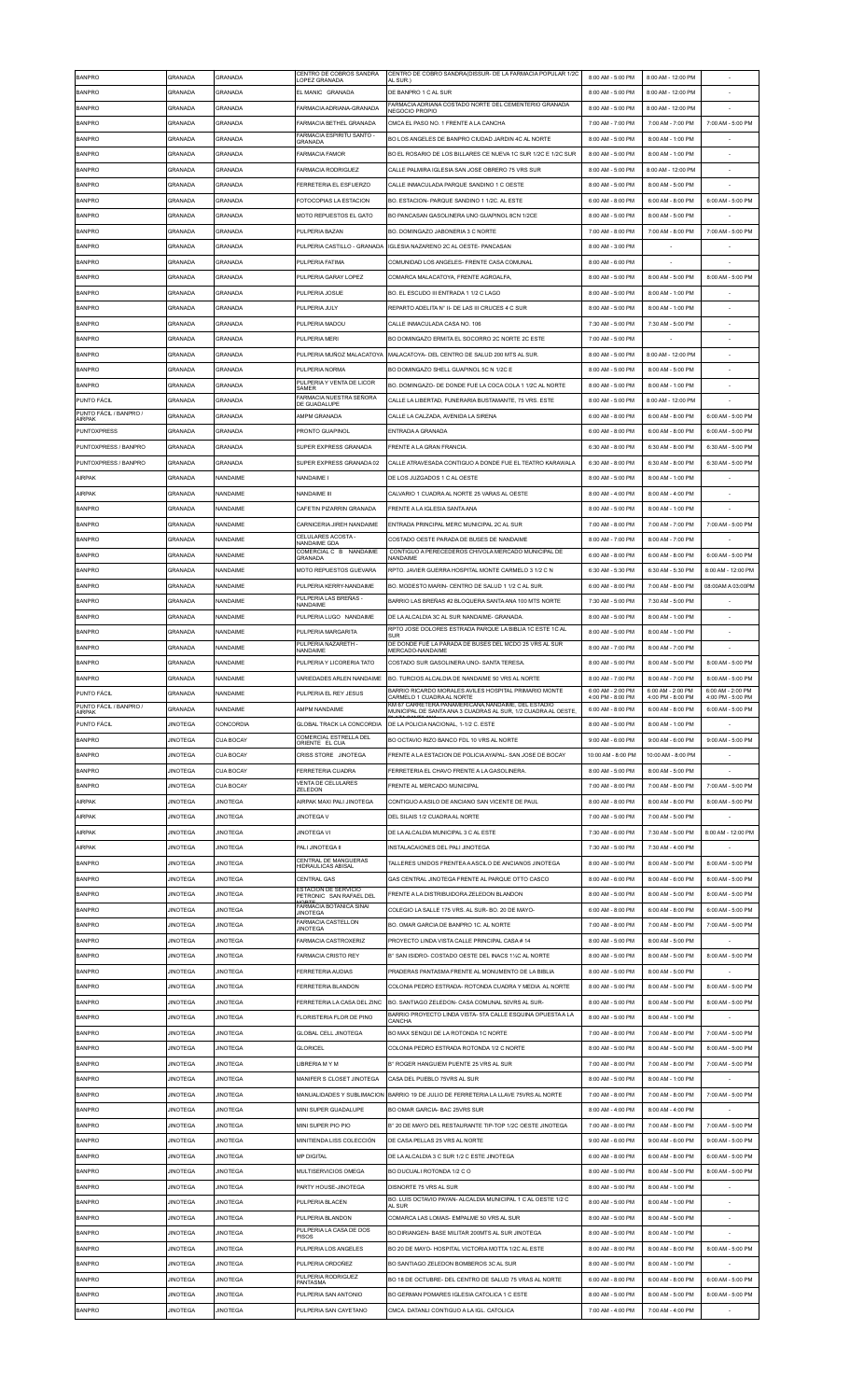| <b>BANPRO</b>          | <b>JINOTEGA</b> | <b>JINOTEGA</b>                | PULPERIA SUNY                                            | DE LA BLOQUERA 75 VRS. AL OESTE.                                                                      | 8:00 AM - 5:00 PM                      | 8:00 AM - 5:00 PM                      | 8:00 AM - 5:00 PM                      |
|------------------------|-----------------|--------------------------------|----------------------------------------------------------|-------------------------------------------------------------------------------------------------------|----------------------------------------|----------------------------------------|----------------------------------------|
| <b>BANPRO</b>          | <b>JINOTEGA</b> | <b>JINOTEGA</b>                | SERVICIOS PRO                                            | HOSPITAL VICTORIA MOTTA 1/2 C NORTE                                                                   | 8:00 AM - 5:00 PM                      | 8:00 AM - 5:00 PM                      |                                        |
| <b>BANPRO</b>          | IINOTEGA        | INOTEGA                        | SUPER GUADALUPE JINOTEGA                                 | SUPER GUADALUPE DE DONDE FUE SHELL AMERICA 1/2 C NORTE JINOTEGA                                       | 8:00 AM - 5:00 PM                      | 8:00 AM - 5:00 PM                      | 8:00 AM - 5:00 PM                      |
| <b>BANPRO</b>          | <b>JINOTEGA</b> | <b>JINOTEGA</b>                | SURTIDORA EL DORADO                                      | MERCADO MUNICIPAL DEL AMARRADERO 80 VRS AL ESTE                                                       | 8:00 AM - 5:00 PM                      | 8:00 AM - 1:00 PM                      |                                        |
| <b>BANPRO</b>          | <b>JINOTEGA</b> | <b>JINOTEGA</b>                | SURTIDORA EL DORADO 2                                    | MERCADO MUNICIPAL DEL AMARRADERO 80 VRS AL ESTE                                                       | 8:00 AM - 5:00 PM                      | 8:00 AM - 5:00 PM                      |                                        |
| <b>BANPRO</b>          | <b>JINOTEGA</b> | <b>JINOTEGA</b>                | TIENDA MI PREFERIDA                                      | BO MAX SENQUI- FERRETERIA DINORSA 1/2C AL NORTE                                                       | 8:00 AM - 5:00 PM                      | 8:00 AM - 5:00 PM                      | 8:00 AM - 5:00 PM                      |
| <b>BANPRO</b>          | <b>JINOTEGA</b> | <b>JINOTEGA</b>                | TIENDA PUNTO EL ENCUENTRO<br><b>JINOTEGA</b>             | TIENDA PUNTO DE ENCUENTRO DE LA ROTONDA PEDRO ESTRADA<br>250VRS AL NORTE                              | 7:00 AM - 8:00 PM                      | 7:00 AM - 8:00 PM                      | 7:00 AM - 5:00 PM                      |
| <b>BANPRO</b>          | <b>JINOTEGA</b> | <b>JINOTEGA</b>                | VARIEDADES GARCIA ARAUZ                                  | CMCA PUEBLO NUEVO- FRENTE AL PUESTO POLICIAL                                                          | 8:00 AM - 5:00 PM                      | 8:00 AM - 5:00 PM                      |                                        |
| <b>BANPRO</b>          | <b>JINOTEGA</b> | <b>JINOTEGA</b>                | VENTA DE BOMBILLOS Y                                     | BO MAURICIO ALTAMIRANO PARQUE CENTRAL 3 C S 1/2 C E                                                   | 8:00 AM - 6:00 PM                      | 8:00 AM - 6:00 PM                      | 8:00 AM - 5:00 PM                      |
| <b>BANPRO</b>          | <b>JINOTEGA</b> | <b>JINOTEGA</b>                | ACCESORIOS ELECTRICOS<br>VENTA DE CALZADO AN BER         | IBO 20 DE MAYO- HOSPITAL VICTORIA MOTTA 2 C AL ESTE                                                   | 8:00 AM - 5:00 PM                      | 8:00 AM - 1:00 PM                      |                                        |
| <b>BANPRO</b>          | <b>JINOTEGA</b> | <b>JINOTEGA</b>                | <b>VENTA DE REPUESTOS Y</b>                              | B°SANDINO FRENTE ESCUELA PATRICIO CENTENO                                                             | 8:00 AM - 5:00 PM                      | 8:00 AM - 1:00 PM                      |                                        |
| <b>PUNTO FÁCIL</b>     | <b>JINOTEGA</b> | <b>JINOTEGA</b>                | ACCESORIOS EL RANCHERO<br>AGENCIA MERCAJO                | DEL BANCO LAEISE 1 C OESTE 1/2 C NORTE                                                                | 8:00 AM - 5:00 PM                      | 8:00 AM - 1:00 PM                      |                                        |
| PUNTO FÁCIL            | <b>JINOTEGA</b> | <b>JINOTEGA</b>                | <b>GLOBAL TRACK JINOTEGA</b>                             | DE LA TIENDA ROSY, 1 C. SUR, CONTIGUO A DISNORTE                                                      | 8:00 AM - 5:00 PM                      | 8:00 AM - 1:00 PM                      |                                        |
| PUNTO FÁCIL / BANPRO / | <b>JINOTEGA</b> | <b>JINOTEGA</b>                | <b>AMPM JINOTEGA</b>                                     | GLESIA SAN JUAN 1 CUADRA 1/2 AL NORTE                                                                 | 6:00 AM - 8:00 PM                      | 6:00 AM - 8:00 PM                      | 6:00 AM - 5:00 PM                      |
| AIRPAK                 | <b>JINOTEGA</b> | <b>JINOTEGA</b>                | <b>MUNDO DIGITAL</b>                                     | DE LA FARMACIA CASTELLÓN 1C. AL NORTE, ESQUINA OPUESTA A                                              | 8:00 AM - 5:00 PM                      |                                        |                                        |
| <b>PUNTOXPRESS</b>     |                 |                                |                                                          | <b>BANCENTRO</b><br>BO. GERMAN POMARES FRENTE A COSTADO ESTE DE PARQUE                                |                                        | 8:00 AM - 5:00 PM                      | 10:00 AM - 5:00 PM                     |
| <b>BANPRO</b>          | <b>JINOTEGA</b> | LA CONCORDIA                   | APRODECON B-Z                                            | MUNICIPAL LA CONCORDIA                                                                                | 8:00 AM - 5:00 PM                      | 8:00 AM - 1:00 PM                      |                                        |
| AIRPAK                 | <b>JINOTEGA</b> | PANTASMA                       | PANTASMA II<br>FARMACIA DARIKEN #1 -                     | GASOLINERA SANTA MARTHA 50 VARAS AL ESTE                                                              | 7:00 AM - 5:00 PM                      | 7:00 AM - 5:00 PM                      |                                        |
| <b>BANPRO</b>          | <b>JINOTEGA</b> | PANTASMA                       | PANTASMA                                                 | FRENTE A LA CASA DEL CAMPESINO                                                                        | 8:00 AM - 6:00 PM                      | 8:00 AM - 6:00 PM                      | 8:00 AM - 5:00 PM                      |
| <b>BANPRO</b>          | <b>JINOTEGA</b> | PANTASMA                       | VARIEDADES GLADYS<br>PULPERIA CHRISMAYA SAN              | CENTRO DE SALUD 50 VRS AL NORTE                                                                       | 7:00 AM - 6:00 PM                      | 7:00 AM - 6:00 PM                      |                                        |
| <b>BANPRO</b>          | <b>JINOTEGA</b> | SAN RAFAEL DEL NORTE           | RAFAEL DEL NORTE<br>PULPERIA EL TIANGUE SAN              | PETRONIC 1/2 AL SUR SAN RAFAEL DEL NORTE                                                              | 8:00 AM - 6:00 PM                      | 8:00 AM - 6:00 PM                      | 8:00 AM - 1:00 PM                      |
| <b>BANPRO</b>          | <b>JINOTEGA</b> | SAN RAFAEL DEL NORTE           | RAFAEL DEL NORTE                                         | ZONA Nº4 GASOLINERA PETRONIC 1/2C AL NORTE SRN JINOTEGA                                               | 8:00 AM - 5:00 PM                      | 8:00 AM - 5:00 PM                      | 8:00 AM - 5:00 PM                      |
| <b>BANPRO</b>          | <b>JINOTEGA</b> | SAN RAFAEL DEL NORTE           | PULPERIA MENDOZA                                         | BARRIO PADRE ODORICO CASA NUMERO 1 CONTIGUIO AL PARQUE.                                               | 8:00 AM - 5:00 PM                      | 8:00 AM - 1:00 PM                      |                                        |
| <b>BANPRO</b>          | <b>JINOTEGA</b> | SAN RAFAEL DEL NORTE           | PULPERIA Y LIBRERIA JEHOVA<br>JIREH SAN RAFAEL DEL NORTE | ZONA#3 DEL MUSEO EDNS 1 1/2C AL NORTE S.R.DEL NORTE<br>JINOTEGA.                                      | 8:00 AM - 5:00 PM                      | 8:00 AM - 5:00 PM                      | 8:00 AM - 5:00 PM                      |
| PUNTO FÁCIL            | <b>JINOTEGA</b> | SAN RAFAEL DEL NORTE           | <b>GLOBAL TRACK SAN RAFAEL</b><br><b>DEL NORTE</b>       | DE LA COTRAN 1/2 C. AL OESTE                                                                          | 8:00 AM - 5:00 PM                      | 8:00 AM - 1:00 PM                      |                                        |
| <b>BANPRO</b>          | <b>JINOTEGA</b> | SAN SEBASTIAN DE YALI          | <b>LIBRERIA RODRIGUEZ</b>                                | ZONA Nº3- FRENTE A ENITEL YALI JINOTEGA                                                               | 7:00 AM - 8:00 PM                      | 7:00 AM - 8:00 PM                      | 7:00 AM - 5:00 PM                      |
| <b>BANPRO</b>          | <b>JINOTEGA</b> | SAN SEBASTIAN DE YALI          | MISCELANEA EL BARATILLO                                  | ZONA 4 MERCADO MUNICIPAL 1/2C E YALI JINOTEGA                                                         | 7:00 AM - 4:00 PM                      | 7:00 AM - 4:00 PM                      |                                        |
| PUNTO FÁCIL            | <b>JINOTEGA</b> | SAN SEBASTIAN DE YALI          | <b>GLOBAL TRACK YALI</b>                                 | ZONA 2, DE CASA CURAL, 1 C. NORTE                                                                     | 8:00 AM - 5:00 PM                      | 8:00 AM - 1:00 PM                      |                                        |
| AIRPAK                 | LEON            | ACHUAPA                        | WESTERN UNION ACHUAPA                                    | DEL CINE MUNICIPAL 1C AL OESTE                                                                        | 8:00 AM - 5:00 PM                      | 8:00 AM - 12:00 PM                     |                                        |
| <b>BANPRO</b>          | LEON            | ACHUAPA                        | MINI SUPER ELSITA ACHUAPA                                | ZONA 4 FRENTE AL CINE ACHUAPA LEON                                                                    | 8:00 AM - 7:00 PM                      | 8:00 AM - 7:00 PM                      |                                        |
| PUNTO FÁCIL            | LEON            | <b>ACHUAPA</b>                 | MINI SUPER YADIRITA                                      | BO. EL CENTRO, DE ASODEPA 1C AL OESTE                                                                 | 8:00 AM - 5:00 PM                      | 8:00 AM - 12:00 PM                     |                                        |
| AIRPAK                 | LEON            | EL JICARAL                     | EL JICARAL                                               | DEL MINED 200 METROS AL ESTE; OFICINAS DE COMULVERL                                                   | 8:00 AM - 5:00 PM                      | 8:00 AM - 12:00 PM                     |                                        |
| AIRPAK                 | LEON            | EL SAUCE                       | EL SAUCE II                                              | COLEGIO HERMANOS LINARTE 1C AL SUR                                                                    | 8:00 AM - 5:00 PM                      | 8:00 AM - 5:00 PM                      |                                        |
| AIRPAK                 | LEON            | EL SAUCE                       | SAUCE                                                    | ENITEL 1 CUADRA AL SUR 1 CUADRA ESTE                                                                  | 8:00 AM - 4:00 PM                      | 8:00 AM - 12:00 PM                     |                                        |
| <b>BANPRO</b>          | LEON            | EL SAUCE                       | PULPERIA LA BENDICION EL                                 | ZONA NO 4 FRENTE A INSTITUTO JONATHAN GONZALEZ EL SAUCE                                               | 7:00 AM - 6:00 PM                      | 7:00 AM - 6:00 PM                      |                                        |
| PUNTO FÁCIL            | LEON            | EL SAUCE                       | SAUCE<br>MUNDO TRAVEL EL SAUCE                           | LEON<br>ZONA Nº 3. DE TELECABLE MAIRENA 1 1/2 CUADRAS AL ESTE. FRENTE                                 | 7:00 AM - 7:00 PM                      | 7:00 AM - 3:00 PM                      |                                        |
| PUNTO FÁCIL            | LEON            | EL SAUCE                       | <b>VENTAS Y SERVICIOS PARA EL</b>                        | AL COLEGIO JONATHAN GONZALEZ MORALES<br>MERCADO DE TERMINAL DE BUSES, DE LA BARBERIA EL ESTILIANO, 20 | 8:00 AM - 4:00 PM                      | 8:00 AM - 4:00 PM                      |                                        |
|                        |                 |                                | SAUCE                                                    | MT. ESTE                                                                                              |                                        |                                        |                                        |
| AIRPAK                 | LEON            | LA PAZ CENTRO<br>LA PAZ CENTRO | LA PAZ CENTRO                                            | DEL CENTRO DE SALUD 2C ESTE 1/2 AL NORTE                                                              | 8:00 AM - 5:00 PM                      | 8:00 AM - 5:00 PM                      |                                        |
| AIRPAK                 | LEON            |                                | LA PAZ CENTRO II                                         | DEL PUESTO MTI 75 VRS AL ESTE                                                                         | 8:00 AM - 5:00 PM                      | 8:00 AM - 1:30 PM                      |                                        |
| <b>BANPRO</b>          | LEON            | LA PAZ CENTRO                  | CYBER MARIO - LA PAZ CENTRO                              | CENTRO DE SALUD 1/2C AL NORTE                                                                         | 6:00 AM - 8:00 PM                      | 6:00 AM - 8:00 PM                      | 6:00 AM - 5:00 PM                      |
| <b>BANPRO</b>          | LEON            | LA PAZ CENTRO                  | DISTRIBUIDORA EL GALLO 2                                 | CENTRO SALUD-11/2 C. AL NORTE                                                                         | 8:00 AM - 5:00 PM                      | 8:00 AM - 1:00 PM                      |                                        |
| ANPRC                  | .EON            | A PAZ CENTRO                   | FERRETERIA HEYLING<br>MR MULTISERVICIOS LA PAZ           | CMCA EL TAMARINDO 3 C OESTE                                                                           | 8:00 AM - 5:00 PM                      |                                        |                                        |
| <b>BANPRO</b>          | LEON            | LA PAZ CENTRO                  | CENTRO LEON<br>PANADERIA EL TAMARINDO LA                 | BO.19 DE JULIO FERRETERIA PAIZ 75VRS NORTE                                                            | 8:00 AM - 6:00 PM                      |                                        |                                        |
| <b>BANPRO</b>          | LEON            | LA PAZ CENTRO                  | PAZ CENTRO<br>SERVIC LA MERCED LA PAZ                    | ESCUELA 25VRS. AL ESTE CMCA. EL TAMARINDO<br>LA PAZ CENTRO-KM.56 CARRET.NUEVA A LEON-AREA             | 8:00 AM - 8:00 PM                      | 8:00 AM - 8:00 PM                      |                                        |
| <b>BANPRO</b>          | LEON            | LA PAZ CENTRO                  | CENTRO                                                   | <b>ADMINISTRACION</b>                                                                                 | 10:00 AM - 8:00 PM                     | 10:00 AM - 8:00 PM                     |                                        |
| <b>FAMAMIGO</b>        | LEON            | LA PAZ CENTRO                  | FARMACIA AVE MARIA N°1                                   | ANTIGUO CENTRO DE SALUD, 1 C. NORTE, 1-1/2 C. ESTE                                                    | 8:00 AM - 5:30 PM                      | 8:00 AM - 12:00 PM                     |                                        |
| AIRPAK                 | LEON            | LARREYNAGA                     | MALPAISILLO                                              | BO. CAYETANO SANCHEZ FRENTE ANTIGUA GASOLINERA ALVARADO,<br><b>MALPAISILLO</b>                        | 8:00 AM - 5:00 PM                      | 8:00 AM - 12:00 PM                     | 8:00 AM - 12:00 PM                     |
|                        |                 |                                |                                                          | MALPAISILLO ALCALDA 1 CUADRA AL ESTE Y 1-1/2 AL SUR                                                   |                                        |                                        | 8:00 AM - 5:00 PM                      |
| <b>BANPRO</b>          | LEON            | LARREYNAGA                     | ABARROTERIA DON NACHO                                    |                                                                                                       | 8:00 AM - 8:00 PM                      | 8:00 AM - 8:00 PM                      |                                        |
| <b>BANPRO</b>          | LEON            | LARREYNAGA                     | FARMACIA LOS ANGELES #5                                  | UNION FENOSA 20 VARAS AL ESTE, MUNICIPIO DE LARREYNAGA,<br><b>MALPAISILLO</b>                         | 8:00 AM - 5:00 PM                      | 8:00 AM - 5:00 PM                      |                                        |
| <b>BANPRO</b>          | LEON            | LARREYNAGA                     | MINI TIENDA KATERINE MINA<br>LIMON                       | B°RIGOBERTO LOPEZ PEREZ IGLESIA CATOLICA 2C ESTE 1/2C AL SUR<br>COMARCA MINA LIMON                    | 7:00 AM - 8:00 PM                      | 7:00 AM - 8:00 PM                      | 7:00 AM - 5:00 PM                      |
| <b>BANPRO</b>          | LEON            | LARREYNAGA                     | TIENDA AINARA                                            | CMCA EL BARRO PARADA CHALIO ROJAS 100 VRS AL ESTE                                                     | 8:00 AM - 5:00 PM                      | 8:00 AM - 1:00 PM                      |                                        |
| <b>BANPRO</b>          | LEON            | LARREYNAGA                     | VENTA DE CELURAES Y<br>ACCESORIOS MINA EL LIMON          | INSTITUTO RICARDO MORALES 1 CUADRA AL SUR, COMARCA MINA<br>LIMON                                      | 8:00 AM - 8:00 PM                      | 8:00 AM - 7:00 PM                      | 8:00 AM - 5:00 PM                      |
| <b>BANPRO</b>          | LEON            | LARREYNAGA                     | <b>VENTA DE ROPA</b>                                     | BO GASPAR GARCIA DEL INSTITUTO RICARDO MORALES 1C AL SUR,                                             | 6:00 AM - 6:00 PM                      | 6:00 AM - 6:00 PM                      | 6:00 AM - 5:00 PM                      |
| <b>BANPRO</b>          | LEON            | LARREYNAGA                     | VENTA DE ROPA Y CALZADO -<br><b>MINA LIMON</b>           | MALPAISILLO<br>MINA EL LIMON- FRENTE A LA CASA SANDINISTA-LARREYNAGA.<br><b>BARRIO ROGER SANTOS</b>   | 7:30 AM -7:00 PM                       | 7:30 AM -7:00 PM                       | 08:00AM A 12:00PM                      |
| <b>BANPRO</b>          | LEON            | ARREYNAGA                      | VETERINARIA LA HACIENDA                                  | MAIPAISILLO, COSTADO ESTE DE TERMINAL DE BUSES                                                        | 8:00 AM - 5:00 PM                      | 8:00 AM - 1:00 PM                      |                                        |
| PUNTO FÁCIL            | LEON            | LARREYNAGA                     | AGENCIA MULTIPAGOS                                       | BARRIO CAYETANO SANCHEZ, FRENTE A LA GASOLINERA SHELL.                                                | 8:00 AM - 5:00 PM                      | 8:00 AM - 5:00 PM                      |                                        |
| AIRPAK                 | LEON            | LEON                           | MALPAISILLO<br>AIRPAK MAXI PALI LABORIO                  | <b>MALPAISILLO</b><br>BARRIO EL LABORÍO, COSTADO NORESTE DEL PUENTE VALLESKA                          | 9:00 AM - 6:00 PM                      | 9:00 AM - 6:00 PM                      | 9:00 AM - 5:00 PM                      |
| <b>AIRPAK</b>          | LEON            | LEON                           | AIRPAK MAXI PALI LEON I                                  | DENTRO DE LAS INSTALACIONES DE SUPER MERCADO MAXI PALI                                                | 8:00 AM - 8:00 PM                      | 8:00 AM - 8:00 PM                      | 8:00 AM - 5:00 PM                      |
| AIRPAK                 | LEON            | LEON                           | AIRPAK PALI GUADALUPE                                    | EON, SALIDA A CHINANDEGA<br>DEL PORTON PRINCIPAL DEL CEMENTERIO GUADALUPE, 1C AL                      | 9:00 AM - 6:00 PM                      | 9:00 AM - 6:00 PM                      | 9:00 AM - 5:00 PM                      |
|                        | LEON            | LEON                           | <b>AIRPAK PALI LEON</b>                                  | NORTE, 1C AL ESTE, LEÓN<br>DE LA TERMINAL DE BUSES LEÓN - MANAGUA 2C AL OESTE                         |                                        |                                        |                                        |
| AIRPAK                 | LEON            | LEON                           | <b>AIRPAK PALI SUBTIAVA</b>                              | TEXACO GUIDO 1 CUADRA AL ESTE Y 25 VS AL SUR, BO SUBTIAVA,                                            | 9:00 AM - 6:00 PM<br>9:00 AM - 6:00 PM | 9:00 AM - 6:00 PM<br>9:00 AM - 6:00 PM | 9:00 AM - 5:00 PM<br>9:00 AM - 5:00 PM |
| AIRPAK                 |                 |                                |                                                          | LEÓN                                                                                                  |                                        |                                        |                                        |
| AIRPAK                 | LEON            | LEON                           | <b>IAGUEI LEON</b>                                       | TERMINAL DE BUSES 1C AL SUR 10 VRS ARRIBA                                                             | 8:00 AM - 4:00 PM                      | 8:00 AM - 12:00 PM                     |                                        |
| AIRPAK                 | LEON            | LEON                           | LEON I                                                   | IGLESIA DE LA RECOLECCION 2 CUADRAS Y 10 VARAS ARRIBA                                                 | 8:00 AM - 5:00 PM                      | 8:00 AM - 1:00 PM                      |                                        |
| AIRPAK                 | LEON            | LEON                           | <b>LEON II</b>                                           | TERMINAL DE BUSES DE LEON                                                                             | 8:00 AM - 5:00 PM                      | 8:00 AM - 1:00 PM                      |                                        |
| AIRPAK                 | LEON            | LEON                           | <b>LEON III</b>                                          | COSTADO SUR DE LA SERVICENTRO UNO GUIDO                                                               | 8:00 AM - 5:00 PM                      | 8:00 AM - 1:00 PM                      |                                        |
| <b>AIRPAK</b>          | LEON            | LEON                           | <b>LEON VI</b>                                           | IGLESIA SAN FELIPE 1 CUADRA 1/2 AL SUR                                                                | 8:00 AM - 5:00 PM                      | 8:00 AM - 1:30 PM                      |                                        |
| <b>BANPRO</b>          | LEON            | LEON                           | AGENCIA LOS COCOS                                        | COSTADO ESTE DE LA TERMINAL DE BUSES                                                                  | 8:00 AM - 5:00 PM                      | 8:00 AM - 5:00 PM                      |                                        |
| <b>BANPRO</b>          | LEON            | LEON                           | AGENCIA OLIVAS                                           | ANTIGUA GASOLINERA LA ESTACION 1 1/2C AL OESTE                                                        | 8:00 AM - 8:00 PM                      | 8:00 AM - 8:00 PM                      | 8:00 AM - 5:00 PM                      |
| <b>BANPRO</b>          | LEON            | LEON                           | BARBERIA LEON                                            | PALI DE GUADALUPE 3 1/2C ARRIBA                                                                       | 7:00 AM - 5:30 PM                      | 7:00 AM - 5:30 PM                      | 7:00 AM - 5:00 PM                      |
| <b>BANPRO</b>          | LEON            | LEON                           | BODEGA JOSUE 19                                          | DENTISTA PALI PROQUINSA 1/2 AL SUR                                                                    | 8:00 AM - 8:00 PM                      | 8:00 AM - 8:00 PM                      | 8:00 AM - 5:00 PM                      |
| <b>BANPRO</b>          | <b>I FON</b>    | LEON                           | CAFETIN CAROL- CRIS                                      | IBO JERICO FRENTE A LA POLICIA NACIONAL                                                               | 8:00 AM - 5:00 PM                      | 8:00 AM - 1:00 PM                      |                                        |
| <b>BANPRO</b>          | LEON            | LEON                           | <b>CYBER CENTER</b>                                      | FRENTE A LA PUERTA PRINCIPAL DE LA IGL. LA MERCED                                                     | 8:00 AM - 5:00 PM                      | 8:00 AM - 5:00 PM                      |                                        |
| <b>BANPRO</b>          | LEON            | LEON                           | CYBER LA BENDICION LEON                                  | RPTO OSCAR PEREZ 2C AL ESTE 3C AL NORTE                                                               | 8:00 AM - 6:00 PM                      | 8:00 AM - 6:00 PM                      |                                        |
| <b>BANPRO</b>          | LEON            | LEON                           | DELICATESAS LEONESAS LEON                                | CONTIGUO A GASOLINERA UNO GUIDO                                                                       | 7:00 AM - 8:00 PM                      | 7:00 AM - 8:00 PM                      |                                        |
| <b>BANPRO</b>          | LEON            | <b>EON</b>                     | DISTRIBUIDORA GAMBOA -<br>PONELOYA                       | IGL. CATOLICA 1/2C. ABAJO PONELOYA                                                                    | 7:00 AM - 5:00 PM                      | 7:00 AM - 5:00 PM                      |                                        |
| <b>BANPRO</b>          | LEON            | LEON                           | <b>DISTRIBUIDORA IBEL</b>                                | BANPRO SUTIAVA 1C ABAJO 4C SUR                                                                        | 8:00 AM - 5:00 PM                      | 8:00 AM - 1:00 PM                      |                                        |
| <b>BANPRO</b>          | LEON            | LEON                           | EXPRESS LA UNION LEON                                    | RPTO RUBEN DARIO 3RA CALLE                                                                            | 6:00 AM - 8:00 PM                      | 6:00 AM - 8:00 PM                      | 6:00 AM - 5:00 PM                      |
| <b>BANPRO</b>          | LEON            | LEON                           | FARMACIA ALEXA CARRASCO<br>LEON                          | BO PANCASAN N 1 INSTUTO ESPAÑA 1 1/2C S                                                               | 6:00 AM - 8:00 PM                      | 6:00 AM - 8:00 PM                      | 6:00 AM - 5:00 PM                      |
| <b>BANPRO</b>          | LEON            | LEON                           | FARMACIA ASUNCION-LEON                                   | REPARTO FUNDECI - RESTAURANTE CHAMPAN BAR 1/2 C. N IIETAPA<br>CA C2P-37-1D                            | 7:00 AM - 8:00 PM                      | 7:00 AM - 8:00 PM                      | 7:00 AM - 5:00 PM                      |
| <b>BANPRO</b>          | LEON            | LEON                           | <b>FARMACIA BIENESTAR</b>                                | RESIDENCIAL GUADALUPE 2DA ENTRADA 1C AL SUR 20 VRS AL O                                               | 8:00 AM - 5:00 PM                      | 8:00 AM - 1:00 PM                      |                                        |
| <b>BANPRO</b>          | LEON            | LEON                           | FARMACIA CASTELLON - LEON                                | ICOSTADO NORTE ASILO DE ANSIANO.                                                                      | 8:00 AM - 7:00 PM                      | 8:00 AM - 7:00 PM                      | 8:00 AM - 5:00 PM                      |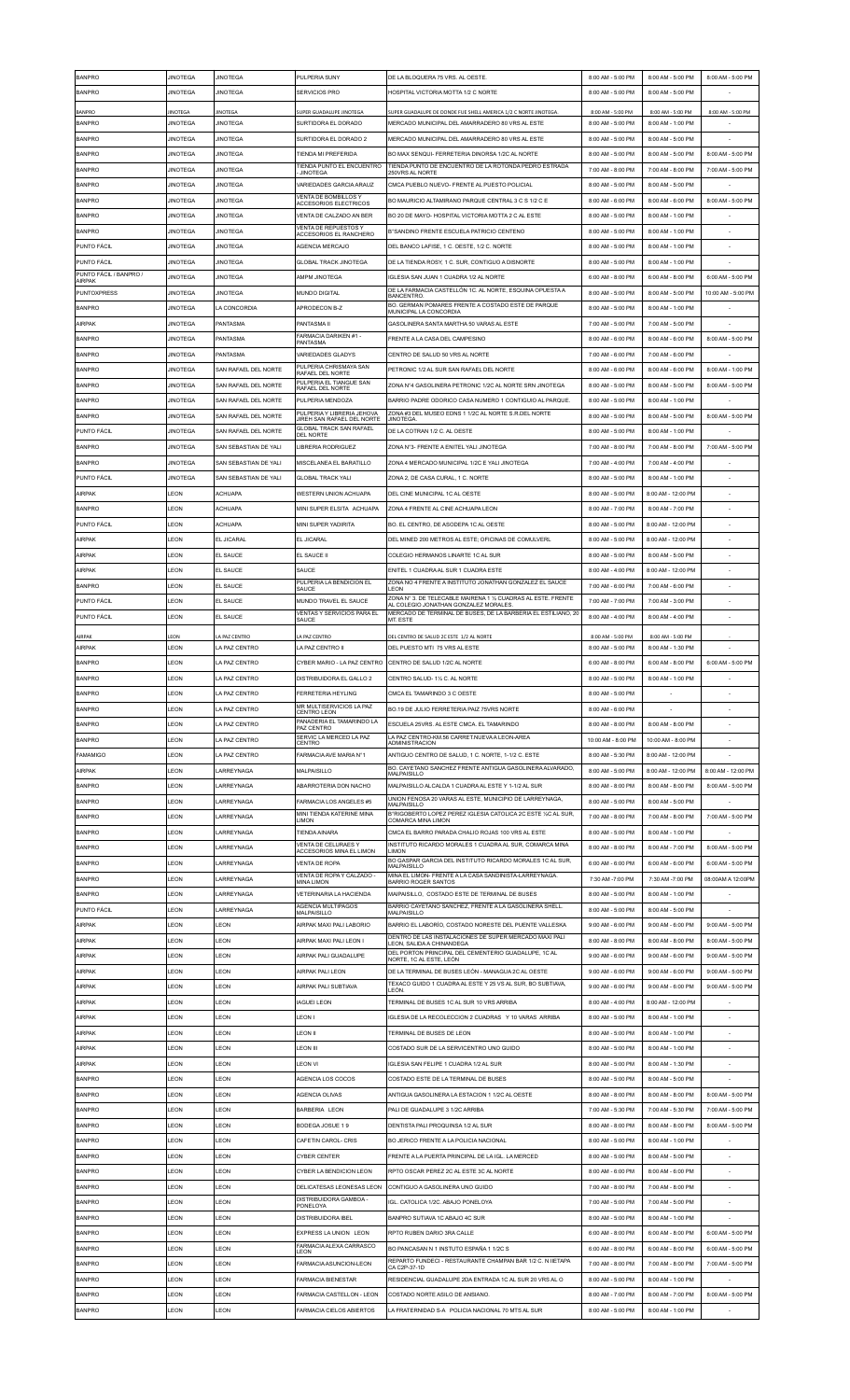| <b>BANPRO</b> | LEON         | LEON         | FARMACIA CORAZON DE<br>CRISTO - LEON                 | BO. ZARAGOZA BANIC. SUTIAVA 75 VRS NORTE                                                                               | 8:00 AM - 7:00 PM | 8:00 AM - 7:00 PM  | 8:00 AM - 5:00 PM |
|---------------|--------------|--------------|------------------------------------------------------|------------------------------------------------------------------------------------------------------------------------|-------------------|--------------------|-------------------|
| <b>BANPRO</b> | LEON         | LEON         | <b>FARMACIA DARY</b>                                 | REPTO. 1ERO. DE MAYO COST. ESTE TERMINAL BUSES 9C.AL NORTE<br>1/2C.AL OESTE                                            | 8:00 AM - 5:00 PM | 8:00 AM - 1:00 PM  |                   |
| <b>BANPRO</b> | LEON         | LEON         | FARMACIA EL BUEN PRECIO                              | RPTO. OSCAR PERÉZ 1C 1/2 AL ESTE                                                                                       | 8:00 AM - 5:00 PM | 8:00 AM - 1:00 PM  |                   |
| <b>BANPRO</b> | LEON         | LEON         | <b>FARMACIA ESCOTO</b>                               | GASOL 1 GUIDO 1 1/2C AL NORTE LEON                                                                                     | 8:00 AM - 8:00 PM | 8:00 AM - 8:00 PM  |                   |
| <b>BANPRO</b> | LEON         | <b>I FON</b> | <b>FARMACIA EVALES</b>                               | BO GUADALUPE COSTADO SUR IGLESIA 1C AL SUR 1/2C ABAJO                                                                  | 8:00 AM - 6:00 PM | 8:00 AM - 6:00 PM  | 8:00 AM - 5:00 PM |
| <b>BANPRO</b> | LEON         | LEON         | <b>FARMACIA FARMACENTER</b>                          | DE LA IGLESIA LA MERCED 1/2C AL SUR.                                                                                   | 8:00 AM - 5:00 PM | 8:00 AM - 5:00 PM  |                   |
| <b>BANPRO</b> | LEON         | LEON         | <b>FARMACIA FENIX</b>                                | TOPE DUOUE ESTRADA 3C AL NORTE 1C ABAJO                                                                                | 8:00 AM - 8:00 PM | 8:00 AM - 8:00 PM  | 8:00 AM - 5:00 PM |
| <b>BANPRO</b> | LEON         | LEON         | FARMACIA JEHOVA JIREH 2                              | ENITEL 11/2 C AL OESTE. TELICA-LEON                                                                                    | 6:00 AM - 7:00 PM | 6:00 AM - 7:00 PM  |                   |
|               | LEON         | LEON         |                                                      |                                                                                                                        |                   |                    |                   |
| <b>BANPRO</b> |              |              | FARMACIA LA GUADALUPANA<br>FARMACIA LA GUADALUPANA # | IGLESIA HERMITA DOLORES 1C ESTE 30VRS AL SUR                                                                           | 7:00 AM - 8:00 PM | 7:00 AM - 8:00 PM  |                   |
| <b>BANPRO</b> | <b>IFON</b>  | <b>I FON</b> |                                                      | FRENTE AL SUPER EXPRESS-SUTIABA                                                                                        | 8:00 AM - 5:00 PM | 8:00 AM - 1:00 PM  |                   |
| <b>BANPRO</b> | LEON         | LEON         | FARMACIA LOS ANGELES 2                               | ESQUINA NORTE ENFRENTE DEL HOSPITAL OSCAR DANILO ROSALES<br>BO. SUBTIAVA- DEL COLEGIO CALASANZ 20 VRS ARRIBA- M/D CASA | 8:00 AM - 5:00 PM | 8:00 AM - 5:00 PM  |                   |
| <b>BANPRO</b> | LEON         | LEON         | FARMACIA LOS ANGELES 3                               | COLOR VERDE CON VERJAS BLANCAS.                                                                                        | 7:00 AM - 5:00 PM | 7:00 AM - 5:00 PM  |                   |
| <b>BANPRO</b> | LEON         | LEON         | FARMACIA LOS ANGELES 4                               | COSTADO NOROESTE ASILO DE ANCIANOS LEON                                                                                | 6:00 AM - 8:00 PM | 6:00 AM - 8:00 PM  | 6:00 AM - 5:00 PM |
| <b>BANPRO</b> | LEON         | LEON         | FARMACIA MAIRENA                                     | REPARTO 1 ERO. DE MAYO CENTRO DE SALUD 2C.A LN 1/2C.AL ESTE                                                            | 8:00 AM - 5:00 PM | 8:00 AM - 1:00 PM  |                   |
| <b>BANPRO</b> | LEON         | LEON         | <b>FARMACIA MARGINN</b>                              | ANEXO II VILLA 23 JULIO PORTON NORTE DE IMPLAGSA 4C AL NORTE                                                           | 7:30 AM - 8:00 PM | 7:30 AM - 8:00 PM  |                   |
| <b>BANPRO</b> | LEON         | LEON         | FARMACIA METRO PHARMA                                | IGLESIA SAN JOSE 1C. AL NORTE 25VRS. AL ESTE                                                                           | 8:00 AM - 5:00 PM | 8:00 AM - 1:00 PM  |                   |
| <b>BANPRO</b> | LEON         | LEON         | <b>FARMACIA MONTALVAN</b>                            | FRENTE A CANCHA DEPORTIVA RPTO LINO ARGUELLO                                                                           | 8:00 AM - 5:00 PM | 8:00 AM - 1:00 PM  | $\sim$            |
| <b>BANPRO</b> | LEON         | LEON         | FARMACIA OMNIPOTENTE                                 | INO 1C AL NORTE 1/2 OESTE REPARTO EMIR CABEZAS                                                                         | 8:00 AM - 5:00 PM | 8:00 AM - 1:00 PM  |                   |
| <b>BANPRO</b> | LEON         | LEON         | FARMACIA OROZCO TREMINIO                             | C/S. 1 DE MAYO 1C AL NORTE 25 VRS AL ESTE                                                                              | 8:00 AM - 5:00 PM | 8:00 AM - 5:00 PM  | 8:00 AM - 5:00 PM |
| <b>BANPRO</b> | LEON         | LEON         | <b>FARMACIA PRAGUI LEON</b>                          | VILLA SOBERANA 4TA. CALLE. LEON                                                                                        | 7:00 AM - 6:00 PM | 7:00 AM - 6:00 PM  |                   |
| <b>BANPRO</b> | LEON         | LEON         | FARMACIA SANTA LUCIA                                 | BO SUTIAVA ASILO DE ANCIANOS 1 C ESTE                                                                                  | 6:00 AM - 8:00 PM | 6:00 AM - 8:00 PM  |                   |
| <b>BANPRO</b> | LEON         | LEON         | <b>FARMACIA SILOE</b>                                | VI 23 DE JULIO PORTON IMPLAGSA 2C N 1/2C E                                                                             | 8:00 AM - 5:00 PM | 8:00 AM - 1:00 PM  |                   |
| <b>BANPRO</b> | LEON         | LEON         | <b>FARMACIA TIFFANY</b>                              | RPTO. BENJAMIN ZELEDON 1ER CALLE AXO MARITZA LOPEZ.                                                                    | 6:00 AM - 8:00 PM | 6:00 AM - 8:00 PM  | 6:00 AM - 5:00 PM |
| <b>BANPRO</b> | LEON         | LEON         | <b>FARMACIA VERACRUZ</b><br>ADICIONAL                | PORTON PRINCIPAL AGROSA- 1 C AL OESTE LEON                                                                             | 8:00 AM - 8:00 PM | 8:00 AM - 8:00 PM  | 8:00 AM - 5:00 PM |
| <b>BANPRO</b> | LEON         | LEON         | FARMACIA VILLAVICENCIO                               | RPTO. GUSTAVO LOPEZ PUENTE MARTINEZ 1/2C OESTE                                                                         | 8:00 AM - 5:00 PM | 8:00 AM - 5:00 PM  |                   |
| <b>BANPRO</b> | LEON         | LEON         | <b>FERRETERIA LA BENDICION</b>                       | RPTO CHEGUEVARA 3RA CALLE CASA 4                                                                                       | 8:30 AM - 6:00 PM | 8:30 AM - 6:00 PM  | 8:30 AM - 5:00 PM |
| <b>BANPRO</b> | LEON         | LEON         | <b>FOCUS FARMA</b>                                   | BO SAN FELIPE FUNERARIA BONILLA 3 C O 75 VRS S                                                                         | 8:00 AM - 5:00 PM | 8:00 AM - 1:00 PM  |                   |
| <b>BANPRO</b> | LEON         | LEON         | FOTOCOPIAS CORAZON DE<br><b>JESUS</b>                | 5TA CALLE RPTO JOSE BENITO ESCOBAR                                                                                     | 7:00 AM - 5:00 PM | 7:00 AM - 5:00 PM  | 7:00 AM - 5:00 PM |
| <b>BANPRO</b> | LEON         | LEON         | FOTOCOPIAS KAREN                                     | FRENTE A FACULTAD DE DERECHO UNAN LEON                                                                                 | 6:00 AM - 8:00 PM | 6:00 AM - 8:00 PM  | 6:00 AM - 5:00 PM |
| <b>BANPRO</b> | LEON         | LEON         | <b>IMPRESIONES RUBEN DARIO</b>                       | RPTO. RUBEN DARIO DEL CENTRO ESCOLAR 2C AL NORTE 10VRS AL<br>OESTE                                                     | 8:30 AM - 6:00 PM | 8:30 AM - 6:00 PM  | 8:30 AM - 5:00 PM |
| <b>BANPRO</b> | LEON         | LEON         | KHRIS FARMA                                          | BARRIO GUADALUPE, DEL COLEGIO RUBEN DARIO 3C AL OESTE.                                                                 | 8:00 AM - 5:00 PM | 8:00 AM - 1:00 PM  |                   |
| <b>BANPRO</b> | LEON         | LEON         | <b>LA TIENDITA</b>                                   | DE BANPRO SUTIAVA 2 CUADRAS AL OESTE 40 VRS AL NORTE                                                                   | 8:00 AM - 5:00 PM | 8:00 AM - 1:00 PM  |                   |
| <b>BANPRO</b> | LEON         | LEON         | LIBRERIA DIVINA MISERICORDIA                         | BO SAN JUAN IGLESIA 1/2 C AL SUR                                                                                       | 8:00 AM - 5:00 PM | 8:00 AM - 1:00 PM  |                   |
| <b>BANPRO</b> | LEON         | LEON         | LIBRERIA GOMEZ                                       | RPTO. LA PROVIDENCIA- UNO GUIDO 1 C.ABAJO 3 1/2 C.NORTE                                                                | 8:00 AM - 5:00 PM | 8:00 AM - 5:00 PM  |                   |
| <b>BANPRO</b> | LEON         | LEON         |                                                      |                                                                                                                        | 8:00 AM - 7:00 PM |                    |                   |
|               |              |              | LIS BOUTIQUE<br>MINI FFRRETERIA FI                   | RPTO. VILLA DEMOCRACIA 3RA. CALLE CASA #110                                                                            |                   | 8:00 AM - 7:00 PM  | 8:00 AM - 5:00 PM |
| <b>BANPRO</b> | LEON         | LEON         | MARTILLAZO - LEON                                    | DEL INO-3 CUADRAS AL NORTE                                                                                             | 8:00 AM - 5:30 PM | 8:00 AM - 5:30 PM  |                   |
| <b>BANPRO</b> | LEON         | LEON         | MISCELANEA FREDDY BERBIS                             | REPARTO AZARIAS H. PALLAIS: ESQUINA OPUESTA CASA CURAL                                                                 | 8:00 AM - 5:30 PM | 8:00 AM - 5:30 PM  |                   |
| <b>BANPRO</b> | LEON         | LEON         | MISCELANEA LA ESQUINA                                | COLONIA UNIVERSIDAD- CANCHA DEPORTIVA 1C AL SUR                                                                        | 8:00 AM - 5:00 PM | 8:00 AM - 5:00 PM  | 8:00 AM - 5:00 PM |
| <b>BANPRO</b> | LEON         | LEON         | PLASTIC WORLD                                        | RADIO DARIO 2 1/2C AL OESTE                                                                                            | 7:00 AM - 8:00 PM | 7:00 AM - 8:00 PM  | 7:00 AM - 5:00 PM |
| <b>BANPRO</b> | LEON         | LEON         | PRODUCTOS ALIMENTICIOS<br>YOKIS                      | CMENTERIO AN PEDRO 1 1/2 C ESTE-                                                                                       | 8:00 AM - 6:00 PM | 8:00 AM - 6:00 PM  | 8:00 AM - 5:00 PM |
| <b>BANPRO</b> | EON          | LEON         | <b>PULPERIA 249</b>                                  | RTO. LA PINTORA- 6TA. CALLE CASA NO. 250. CARRETERA LEON<br><b>CHINANDEGA</b>                                          | 8:00 AM - 8:00 PM | 8:00 AM - 8:00 PM  | 8:00 AM - 5:00 PM |
| <b>BANPRO</b> | LEON         | LEON         | <b>PULPERIA ALISS</b>                                | CMCA LOS LECHECUAGOS SECT PTA CALIENTE 1                                                                               | 8:00 AM - 5:00 PM | 8:00 AM - 1:00 PM  |                   |
|               |              |              |                                                      |                                                                                                                        |                   |                    |                   |
| <b>BANPRO</b> | LEON         | LEON         | PULPERIA CAROL                                       | BO. ERMITA DE DOLORES PROQUINSA 2C.ABAJO 1/2C.AL NORTE                                                                 | 8:00 AM - 5:00 PM | 8:00 AM - 1:00 PM  |                   |
| <b>BANPRO</b> | LEON         | LEON         | PULPERIA CLAUDIA CAMPO                               | RPTO. AZARIAS H PALLAI- CASA MODELO FUNDAPADELE 1C. E 200<br>VRS. AL S.                                                | 8:00 AM - 6:00 PM | 8:00 AM - 6:00 PM  |                   |
| <b>BANPRO</b> | LEON         | LEON         | PULPERIA CONY                                        | BO. FUNDECI 2DA. ETAPA- CASA # D3 P35 1I                                                                               | 8:00 AM - 5:00 PM | 8:00 AM - 5:00 PM  |                   |
| <b>BANPRO</b> | LEON         | LEON         | PULPERIA DIOS PROVEERA                               | BO. CAYETANO SANCHEZ- DE LA ALCALDIA 1C ESTE-1/2C AL SUR                                                               | 7:00 AM - 8:00 PM | 7:00 AM - 8:00 PM  | 7:00 AM - 5:00 PM |
| <b>BANPRO</b> | LEON         | LEON         | PULPERIA EL CHINO LEON                               | DE LA IGLESIA ZARAGOZA 1 1/2 C OESTE                                                                                   | 8:00 AM - 5:00 PM | 8:00 AM - 12:00 PM |                   |
| <b>BANPRO</b> | LEON         | LEON         | PULPERIA EVEN EZER                                   | CMCA CALLE REAL C/SALUD 50 VRS ESTE                                                                                    | 7:00 AM - 6:00 PM | 7:00 AM - 6:00 PM  |                   |
| <b>BANPRO</b> | LEON         | LEON         | PULPERIA HILA                                        | BO. SUTIAVA GASOLINERA UNO GUIDO- 4C AL SUR                                                                            | 8:00 AM - 5:30 PM | 8:00 AM - 5:30 PM  |                   |
| <b>BANPRO</b> | LEON         | LEON         |                                                      | PULPERIA IRENE LOS ZARZALES COMARCA LOS ZARZALES IGLESIA CATOLICA 1C AL ESTE                                           | 8:00 AM - 8:00 PM | 8:00 AM - 8:00 PM  | 8:00 AM - 5:00 PM |
| <b>BANPRO</b> | LEON         | LEON         | PULPERIA JEHOVA JIREH LEON                           | DEL FELIX PEDRO CARRILLO ESCUELA 1 CUADRA AL NORTE2                                                                    | 9:00 AM - 8:00 PM | 9:00 AM - 8:00 PM  | 8:30 AM - 5:00 PM |
| <b>BANPRO</b> |              |              | PULPERIA LISSETH                                     | CUADRAS AL OESTE<br>CENTRO DE SALUD ANTENOR SANDINO 2 1/2 C AL ESTE                                                    | 7:00 AM - 5:00 PM | 7:00 AM - 5:00 PM  | 7:00 AM - 5:00 PM |
|               | LEON         | LEON         |                                                      |                                                                                                                        |                   |                    |                   |
| <b>BANPRO</b> | LEON<br>LEON | LEON<br>LEON | PULPERIA LUZ MARIA                                   | ANEXO VILLA 23 DE JULIO PUENTE LA GRANJA 1C E 1C N                                                                     | 6:00 AM - 8:00 PM | 6:00 AM - 8:00 PM  | 6:00 AM - 5:00 PM |
| <b>BANPRO</b> |              |              | PULPERIA MARGARITA                                   | PORTON PRINCIPAL CEMENTERIO GUADALUPE 1/2C.AL NORTE LEON                                                               | 8:00 AM - 7:00 PM | 8:00 AM - 7:00 PM  |                   |
| <b>BANPRO</b> | LEON         | LEON         | PULPERIA OASIS                                       | COL PUREZA DE MARIA 100 VRS ESTE                                                                                       | 7:00 AM - 6:00 PM | 7:00 AM - 6:00 PM  |                   |
| <b>BANPRO</b> | LEON         | LEON         | PULPERIA PAIZ                                        | RPTO. VILLA SOBERANA- 2DA. CALLE CASA NO. 47                                                                           | 8:00 AM - 5:00 PM | 8:00 AM - 1:00 PM  |                   |
| <b>BANPRO</b> | LEON         | LEON         | PULPERIA STEVEN                                      | EL CALVARITO. JULIAN REYES 1 1/2 C SUR                                                                                 | 7:00 AM - 5:00 PM | 7:00 AM - 5:00 PM  |                   |
| <b>BANPRO</b> | LEON         | LEON         | PULPERIA YARABEL                                     | DIRECCION: PIROTECNIA JULIAN REYES 1C ESTE 8 MTS SUR                                                                   | 8:00 AM - 6:00 PM | 8:00 AM - 6:00 PM  |                   |
| <b>BANPRO</b> | LEON         | LEON         | <b>REEVAL</b>                                        | BO. SAN FELIPE FACULTAD DE DERECHO 1 1/2C AL NORTE.                                                                    | 8:00 AM - 5:00 PM | 8:00 AM - 1:00 PM  |                   |
| <b>BANPRO</b> | LEON         | LEON         | <b>REPUESTOS MALTA</b>                               | BO. ARROCERA- FRENTE LABORATORIOS DIVINA- S.A.                                                                         | 8:00 AM - 5:00 PM | 8:00 AM - 5:00 PM  |                   |
| <b>BANPRO</b> | LEON         | LEON         | SALA DE BELLEZA SARAI                                | COSTADO SUR PLAZA SAN JUAN                                                                                             | 8:00 AM - 5:00 PM | 8:00 AM - 1:00 PM  |                   |
| <b>BANPRO</b> | LEON         | LEON         | TIENDA ABRAHAM                                       | BO. LA TERMINAL DE WESTER UNION 25VRS AL OESTE                                                                         | 8:00 AM - 5:00 PM | 8:00 AM - 5:00 PM  | 8:00 AM - 5:00 PM |
| <b>BANPRO</b> | LEON         | LEON         | TIENDA ARON STORE                                    | BANPRO PROQUINSA 1/2C AL ESTE                                                                                          | 8:00 AM - 5:00 PM | 8:00 AM - 1:00 PM  |                   |
| <b>BANPRO</b> | LEON         | LEON         | TIENDA ASIEL LEON                                    | 8541-0512 MARBELLY CARBAJAL (ESPOSA)                                                                                   | 8:00 AM - 5:00 PM | 8:00 AM - 5:00 PM  |                   |
| <b>BANPRO</b> | LEON         | LEON         | <b>TIENDA AZUL</b>                                   | DONDE FUE LA CUARTA SECCION 25VRS AL SUR BO GUADALUPE                                                                  | 8:00 AM - 5:00 PM | 8:00 AM - 1:00 PM  |                   |
| <b>BANPRO</b> | LEON         | LEON         | <b>TIENDA DLOZ</b>                                   | CMCA LECHECUAGO YAZAKI 4KM ESTE                                                                                        | 6:00 AM - 8:00 PM | 6:00 AM - 8:00 PM  | 6:00 AM - 5:00 PM |
| <b>BANPRO</b> | LEON         | LEON         | <b>TIENDA ISZA</b>                                   | BO, SAN JUAN- COSTADO SUR PARQUE SAN JUAN                                                                              | 6:00 AM - 8:00 PM | 6:00 AM - 8:00 PM  | 6:00 AM - 5:00 PM |
| <b>BANPRO</b> | LEON         | LEON         | <b>TIENDA LEOSAN</b>                                 | ESQUINA NORESTE ASILO DE ANCIANOS 20 VRS AL NORTE- BO<br>SUTIAVA                                                       | 8:00 AM - 5:30 PM | 8:00 AM - 5:30 PM  |                   |
| <b>BANPRO</b> | LEON         | LEON         | TIENDA LEOSAN NO 2                                   | TERMINAL DE BUSES- FARMACIA JUAN PABLO; 25 VARAS AL SUR.                                                               | 9:00 AM - 8:00 PM | 9:00 AM - 8:00 PM  | 9:00 AM - 5:00 PM |
| <b>BANPRO</b> | <b>IFON</b>  | <b>I FON</b> | VARIEDADES CALE                                      | ENTRADA AL RPTO. VENCEREMOS 1C AL NORTE 1/2C ARRIBA                                                                    | 7:00 AM - 5:00 PM | 7:00 AM - 5:00 PM  |                   |
| <b>BANPRO</b> | LEON         | LEON         | VARIEDADES ETEL<br>LARREYNAGA                        | CONTIGUO A LA POLICIA LARREYNAGA                                                                                       | 8:00 AM - 7:00 PM |                    |                   |
| <b>BANPRO</b> | LEON         | LEON         | VARIEDADES LAS TRES<br>HERMANAS LEON                 | OPTICAS MATAMOROS MEDIA CUADRA AL ESTE                                                                                 | 8:00 AM - 8:00 PM | 8:00 AM - 8:00 PM  | 8:00 AM - 5:00 PM |
| <b>BANPRO</b> | LEON         | LEON         | VARIEDADES LISS                                      | RESD. GUADALUPE CDI LOS POLLITOS 3C Y 20 VRAS OESTE                                                                    | 7:30 AM -7:00 PM  | 7:30 AM -7:00 PM   | 08:00AM A 12:00PM |
| <b>BANPRO</b> | LEON         | LEON         | VARIEDADES Y ALMACENES EL<br><b>REY</b>              | COSTADO NORTE DEL PARQUE SAN JUAN- BARRIO SAN JUAN                                                                     | 8:00 AM - 6:00 PM | 8:00 AM - 6:00 PM  |                   |
| <b>BANPRO</b> | LEON         | LEON         | VARIEDADESS ANGEL LYS                                | COSTADO ESTE PARQUE LA MERCED                                                                                          | 8:00 AM - 5:00 PM | 8:00 AM - 5:00 PM  |                   |
| <b>BANPRO</b> | LEON         | LEON         | VENTA DE LUBRICANTES Y<br>CAMBIO DE ACEITE           | COPERATIVA JULIO BUITRAGO 1/2 OSTE                                                                                     | 8:00 AM - 5:00 PM | 8:00 AM - 1:00 PM  |                   |
| <b>BANPRO</b> | LEON         | LEON         | VENTA DE ROPA Y CALZADO                              | COSTADO SUR DEL INST XILOMEN- LARREYNAGA                                                                               | 7:00 AM - 6:00 PM |                    | 7:00 AM - 5:00 PM |
| <b>BANPRO</b> | LEON         | LEON         | VETERINARIA SALINAS                                  | ANTIGUA ESTACION FERROCARRIL 1/2C. AL ESTE.                                                                            | 6:00 AM - 8:00 PM | 6:00 AM - 8:00 PM  | 6:00 AM - 5:00 PM |
| <b>BANPRO</b> | LEON         | LEON         | WAWA #2 LEON                                         | COSTADO SUR MERCADO CENTRAL 1 CUADRA AL ESTE                                                                           | 8:00 AM - 5:00 PM | 8:00 AM - 5:00 PM  |                   |
| PUNTO FÁCIL   | LEON         | LEON         | <b>FARMACIA LA FAMILIAR</b>                          | DEL SUPERMERCADO LA COLONIA (LA SALLE), 3 C. ABAJO, 1/2 C. SUR                                                         | 8:00 AM - 8:00 PM | 8:00 AM - 8:00 PM  |                   |
| PUNTO FÁCIL   | LEON         | LEON         | FARMACIA VIERA LEON                                  | DE LA IGLESIA SAN JUAN 1C AL NORTE                                                                                     | 8:00 AM - 8:00 PM | 8:00 AM - 6:00 PM  | 8:00 AM - 5:00 PM |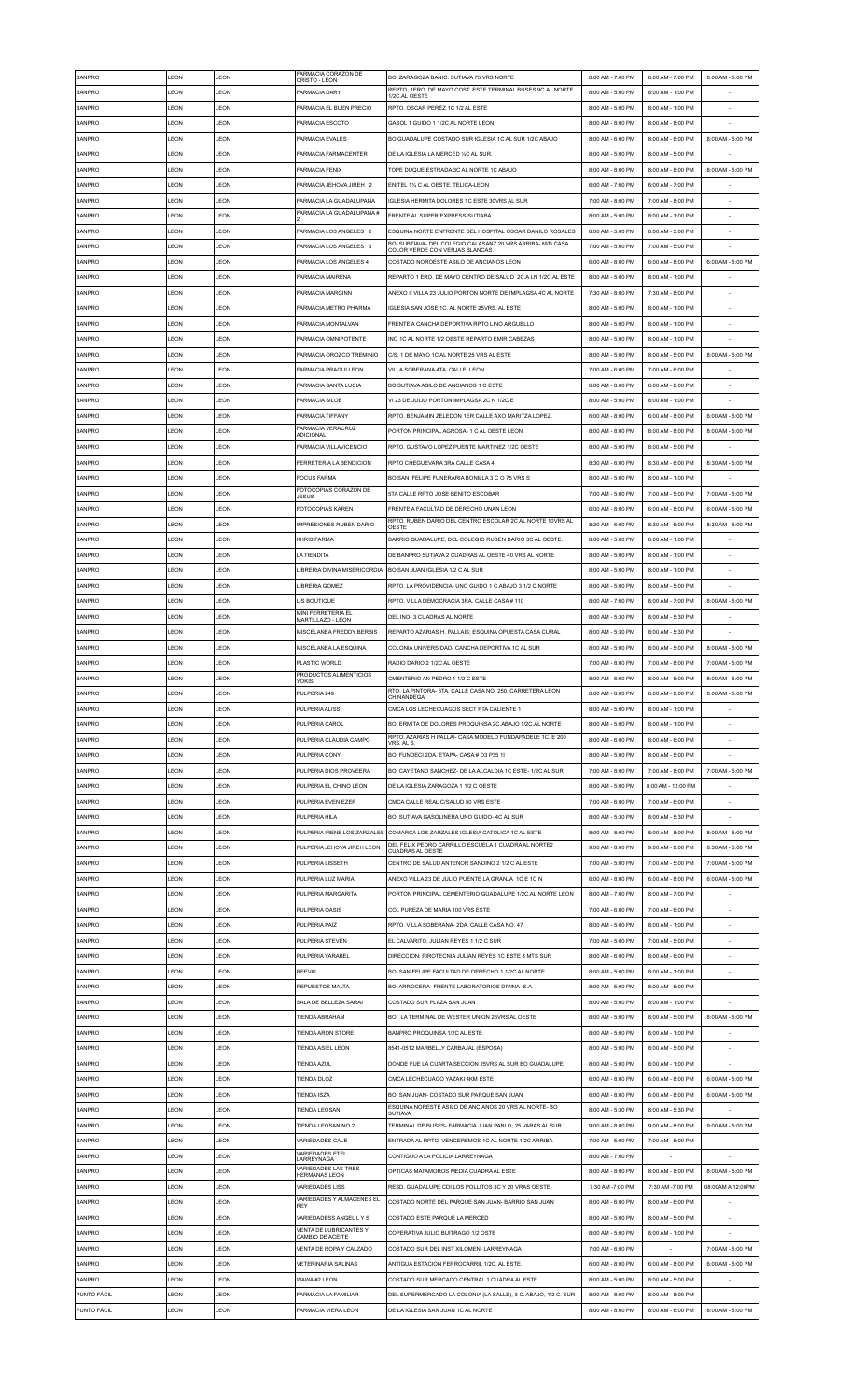| PUNTO FÁCIL / BANPRO /<br><b>AIRPAK</b> | LEON          | LEON               | AMPM LEÓN                                        | 1ERA CALLE NE, ESQUINA DE LOS BANCOS CONTIGUO A ÓPTICAS LA<br><b>CURACAO</b>                                       | 6:00 AM - 8:00 PM                      | 6:00 AM - 8:00 PM  | 6:00 AM - 5:00 PM |
|-----------------------------------------|---------------|--------------------|--------------------------------------------------|--------------------------------------------------------------------------------------------------------------------|----------------------------------------|--------------------|-------------------|
| <b>PUNTOXPRESS</b>                      | LEON          | LEON               | PRONTO METROPOLITANA                             | CONTIGUO A LA POLICIA. SALIDA A CHINANDEGA                                                                         | 6:00 AM - 8:00 PM                      | 6:00 AM - 8:00 PM  | 6:00 AM - 5:00 PM |
| <b>PUNTOXPRESS</b>                      | LEON          | LEON               | SERVICENTRO LEÓN                                 | DEL PALÍ DE LA PROQUINSA MEDIA C. AL NORTE, CONTIGUO A CASA<br><b>DEL PERNO</b>                                    | 8:30 AM - 5:00 PM                      | 8:00 AM - 2:00 PM  |                   |
| PUNTOXPRESS / BANPRO                    | LEON          | LEON               | SUPER EXPRESS EL CALVARIO                        | ESQUINA DE LOS BANCOS 2C AL ESTE CASA ESQUINERA                                                                    | 6:30 AM - 8:00 PM                      | 6:30 AM - 8:00 PM  | 6:30 AM - 5:00 PM |
|                                         |               |                    | LEON<br>SUPER EXPRESS GUADALUPE-                 |                                                                                                                    |                                        |                    |                   |
| PUNTOXPRESS / BANPRO                    | LEON          | LEON               | LEON                                             | COSTADO NORTE DEL PARQUE GUADALUPE                                                                                 | 6:30 AM - 8:00 PM                      | 6:30 AM - 8:00 PM  | 6:30 AM - 5:00 PM |
| PUNTOXPRESS / BANPRO                    | LEON          | LEON               | SUPER EXPRESS LA TERMINAL                        | ENTRADA A LA TERMINAL, ZONA FRANCA YAZAKI 50 MTS OESTE                                                             | 6:00 AM - 8:00 PM                      | 6:00 AM - 8:00 PM  | 6:00 AM - 5:00 PM |
| PUNTOXPRESS / BANPRO                    | LEON          | LEON               | SUPER EXPRESS LEÓN                               | FRENTE AL PARQUE CENTRAL, DONDE FUE EL EDIFICIO GONZÁLEZ.                                                          | 6:30 AM - 8:00 PM                      | 6:30 AM - 8:00 PM  | 6:30 AM - 5:00 PM |
| PUNTOXPRESS / BANPRO                    | LEON          | LEON               | SUPER EXPRESS LEON LA<br><b>RECOLECCION</b>      | PLAZA LIGURIA, DEL DISPENSARIO DE LA RECOLECCIÓN, 50 MTS<br><b>ARRIBA</b>                                          | 6:30 AM - 8:00 PM                      | 6:30 AM - 8:00 PM  | 6:30 AM - 5:00 PM |
| PUNTOXPRESS / BANPRO                    | LEON          | LEON               | SUPER EXPRESS LEON LOS<br>POETAS                 | LEON, DE LOS LABORATORIOS RAMOS 1.8 KM AL ESTE, DE LA BOMBA<br>DE AGUA DE MARIANA SAMPSON.                         | 6:30 AM - 8:00 PM                      | 6:30 AM - 8:00 PM  | 6:30 AM - 5:00 PM |
| PUNTOXPRESS / BANPRO                    | <b>I FON</b>  | LEON               | SUPER EXPRESS SAN FELIPE                         | LEÓN, BO. SAN FELIPE. DE LA IGLESIA SAN FELIPE 3 C AL SUR,                                                         | 6:30 AM - 8:00 PM                      | 6:30 AM - 8:00 PM  | 6:30 AM - 5:00 PM |
| PUNTOXPRESS / BANPRO                    | LEON          | LEON               | SUPER EXPRESS SAN JOSE                           | <b>M/DERECHA, CASA ESQUINERA</b><br>DEL MERCADO CENTRAL 5 CUADRAS AL NORTE, CASA ESQUINERA                         | 6:30 AM - 8:00 PM                      | 6:30 AM - 8:00 PM  | 6:30 AM - 5:00 PM |
|                                         |               |                    |                                                  | MANO IZQUIERDA. CALLE SN JOSÉ/SAN JUAN.                                                                            |                                        |                    |                   |
| PUNTOXPRESS / BANPRO                    | LEON          | LEON               | SUPER EXPRESS SUTIAVA                            | SEMÁFOROS DE BANPRO 50 MTS OESTE                                                                                   | 6:00 AM - 8:00 PM                      | 6:00 AM - 8:00 PM  | 6:00 AM - 5:00 PM |
| <b>BANPRO</b>                           | LEON          | NAGAROTE           | COMEDOR EL BUEN GUSTO                            | CMCA TRANSITO INSTITUTO 2C AL NORTE 1/2 C OESTE                                                                    | 8:00 AM - 5:00 PM                      | 8:00 AM - 1:00 PM  |                   |
| <b>BANPRO</b>                           | LEON          | NAGAROTE           | FARMACIA DIVINO NIÑO                             | BO. EDGARDO COREA- CASA CURAL 1/2 C AL O                                                                           | 8:00 AM - 5:00 PM                      | 8:00 AM - 1:00 PM  |                   |
| <b>BANPRO</b>                           | LEON          | NAGAROTE           | <b>FARMACIA GARCIA</b>                           | BO ERMITA CORAZON DE JESUS- ESQUINA OPUESTA COLEGIO DULCE<br>NIÑEZ                                                 | 6:00 AM - 8:00 PM                      | 6:00 AM - 8:00 PM  |                   |
| <b>BANPRO</b>                           | LEON          | NAGAROTE           | <b>FARMACIA SOFIA</b>                            | BO MARVIN PALACIOS CENTRO DE SALUD 1/2 C ESTE                                                                      | 8:00 AM - 5:00 PM                      | 8:00 AM - 5:00 PM  | 08:00AM A 05:00PM |
| <b>BANPRO</b>                           | LEON          | NAGAROTE           | <b>NAIL S STATION SALON</b>                      | FARMACIA LOS ANGELES 4 ABAJO 1/2 NORTE                                                                             | 8:00 AM - 5:00 PM                      | 8:00 AM - 5:00 PM  | 8:00 AM - 5:00 PM |
|                                         |               |                    |                                                  | RPTO. VILLA HERMOSA PARADA DE LAS TROZAS 1C OESTE 1/2C AL                                                          |                                        |                    |                   |
| <b>BANPRO</b>                           | LEON          | NAGAROTE           | PULPERIA SCORPION                                | <b>NORTE</b>                                                                                                       | 9:00 AM - 8:00 PM                      | 9:00 AM - 8:00 PM  | 9:00 AM - 5:00 PM |
| <b>BANPRO</b>                           | LEON          | QUEZALGUAQUE       | FARMACIA EL AHORRO -<br>QUEZALGUAQUE             | DE LA ALCALDIA MUNICIPAL 11/2 C AL SUR QUEZALGUAQUE                                                                | 8:00 AM - 5:00 PM                      | 8:00 AM - 5:00 PM  |                   |
| <b>BANPRO</b>                           | LEON          | QUEZALGUAQUE       | <b>FARMACIA JEHOVA JIREH</b>                     | CMCA VERONICA LACAYO CASA BLANCA 200 VRS AL SUR                                                                    | 7:00 AM - 8:00 PM                      | 7:00 AM - 8:00 PM  |                   |
| <b>BANPRO</b>                           | LEON          | QUEZALGUAQUE       | <b>FARMACIA MARYENIT</b>                         | BO. QUEZALGUAQUE- CENTRO DE SALUD- 75 VRS. AL NORTE                                                                | 8:00 AM - 5:00 PM                      | 8:00 AM - 1:00 PM  |                   |
| <b>BANPRO</b>                           | LEON          | QUEZALGUAQUE       | <b>FERRETERIA AREAS</b>                          | BO. LA PARROQUIA- CAPILLA CATOLICA 1 1/2C AL NORTE                                                                 | 6:00 AM - 8:00 PM                      | 6:00 AM - 8:00 PM  | 6:30 AM - 5:00 PM |
|                                         |               |                    |                                                  |                                                                                                                    |                                        |                    |                   |
| <b>BANPRO</b>                           | LEON          | QUEZALGUAQUE       | HELADERIA S & C                                  | DE LA ALCALDIA MUNICIPAL 2C AL SUR                                                                                 | 8:00 AM - 8:00 PM                      | 8:00 AM - 8:00 PM  | 8:00 AM - 5:00 PM |
| <b>BANPRO</b>                           | LEON          | QUEZALGUAQUE       | TIENDA LUZ DEL CIELO                             | RPTO SAGRADA FAMILIA- ESCUELA MARCELINA 200 VRS SUR                                                                | 8:00 AM - 5:00 PM                      | 8:00 AM - 1:00 PM  |                   |
| <b>BANPRO</b>                           | <b>I FON</b>  | TELICA             | DISTRIBUIDORA EL ESFUERZO -<br><b>TELICA</b>     | DISTRIBUIDORA EL ESFUERZO - DE LA IGLESIA CATOLICA 1/2C AL<br><b>NORTE</b>                                         | 6:00 AM - 8:00 PM                      | 6:00 AM - 8:00 PM  | 6:00 AM - 5:00 PM |
| <b>BANPRO</b>                           | LEON          | TELICA             | FARMACIA LA MATAGALPA                            | BO. SAN ANTONIO NORTE- DE TELCOR 1 C. AL NORTE- 5 1/2 C. AL ESTE                                                   | 8:00 AM - 5:00 PM                      | 8:00 AM - 1:00 PM  |                   |
| <b>BANPRO</b>                           | LEON          | TELICA             | MINI FERRETERIA AREAS                            | BO. LA PARROQUIA- COSTADO NORTE IGLESIA CTOLICA 11/2C NORTE                                                        | 8:00 AM - 8:00 PM                      | 8:00 AM - 8:00 PM  | 8:00 AM - 5:00 PM |
|                                         | LEON          |                    | TELICA                                           |                                                                                                                    |                                        |                    |                   |
| <b>BANPRO</b>                           |               | TELICA             | MINI PULPERIA CHICA                              | ESTATUA SANDINO 1/2C AL ESTE                                                                                       | 8:00 AM - 5:00 PM                      | 8:00 AM - 1:00 PM  |                   |
| <b>BANPRO</b>                           | LEON          | TELICA             | PULPERIA SAN DIEGO                               | BO EL GRANERO CONTIGUO A CASETA TELICA                                                                             | 8:00 AM - 5:00 PM                      | 8:00 AM - 1:00 PM  |                   |
| <b>BANPRO</b>                           | MADRIZ        | AS SABANAS         | FERRETERIA CHARLY - LAS<br>SABANAS               | SECTOR 2- FRENTE A LA ESCUELA PADRE RAFAEL MARIA FABRETO-<br>LAS SABANAS MADRIZ NIC                                | 8:00 AM - 5:00 PM                      | 8:00 AM - 5:00 PM  | 8:00 AM - 5:00 PM |
| AIRPAK                                  | MADRIZ        | PALACAGUINA        | PALACAGUINA II                                   | DDF FUE EL CENTRO DE SALUD 1/2 AL OESTE                                                                            | 8:00 AM - 5:00 PM                      | 8:00 AM - 12:00 PM |                   |
| <b>BANPRO</b>                           | MADRIZ        | PALACAGUINA        | COOPERATIVA DE AHORRO Y<br>CREDITO 10 DE MAYO RL | DE PETRONIC 3 1/2C OESTE                                                                                           | 7:00 AM - 5:00 PM                      | 7:00 AM - 5:00 PM  | 7:00 AM - 5:00 PM |
|                                         |               |                    |                                                  |                                                                                                                    |                                        |                    |                   |
| <b>BANPRO</b>                           | MADRIZ        | PALACAGUINA        | PULPERIA ACUÑA CASTRO<br>PULPERIA CHAYITO        | CMCA MUSULI DEL PUENTE 100 VRS AL NORTE                                                                            | 8:00 AM - 7:00 PM                      | 8:00 AM - 7:00 PM  | 8:00 AM - 5:00 PM |
| <b>BANPRO</b>                           | <b>MADRIZ</b> | <b>PALACAGUINA</b> | PALACAGUINA                                      | PETRONIC 1C. AL NORTE 1/2C. AL ESTE                                                                                | 7:00 AM - 6:00 PM                      | 7:00 AM - 6:00 PM  |                   |
| <b>BANPRO</b>                           | MADRIZ        | PALACAGUINA        | PULPERIA ZELEDON -<br>PALACAGUINA                | DEL MERCADO MUNICIPAL MEDIA C AL SUR                                                                               | 8:00 AM - 8:00 PM                      | 8:00 AM - 8:00 PM  | 8:00 AM - 5:00 PM |
| PUNTO FÁCIL                             | MADRIZ        | <b>PALACAGUINA</b> | ECONORTE PALACAGUINA                             | SECTOR N°2.DE LA GASOLINERA PETRONIC ,1 C. NORTE, 1/2 C. ESTE<br>MANO IZQUIERDA CONTIGUO AL TELECABLE ACUARIO      | 8:00 AM - 5:00 PM                      | 8:00 AM - 1:00 PM  |                   |
| <b>PUNTOXPRESS</b>                      | MADRIZ        | PALACAGUINA        | SERVICENTRO PALACAGUINA                          | DEL COSTADO OESTE DE LA IGLESIA CATÓLICA 1 C. AL NORTE.                                                            | 8:00 AM - 4:00 PM                      | 8:00 AM - 2:00 PM  | $\sim$            |
|                                         |               |                    |                                                  |                                                                                                                    |                                        |                    |                   |
| <b>BANPRO</b>                           | MADRIZ        | SAN LUCAS          | LIBRERIA EMANUEL                                 | SECTOR 4 DEL JUZGADO 75VRS SUR                                                                                     | 8:00 AM - 5:00 PM                      | 8:00 AM - 1:00 PM  |                   |
| AIRPAK                                  | <b>MADRIZ</b> | SOMOTC             | SOMOTO III                                       | DE LA ALCALDIA DE SOMOTO 3 1/2 CUADRAS AL SUR                                                                      | 8:00 AM - 5:00 PM                      | 8:00 AM - 5:00 PM  |                   |
| <b>BANPRO</b>                           | MADRIZ        | SOMOTO             | C Y G NAIL                                       | SECTOR 3 CURACAO 1 C AL ESTE                                                                                       | 8:00 AM - 5:00 PM                      | 8:00 AM - 5:00 PM  | $\sim$            |
| <b>BANPRC</b>                           | <b>ADRIZ</b>  | SOMOTC             | FARMACIA ALFARO                                  | DE LOS GRANEROS 2 C. AL SUR- 1 C. AL ESTE                                                                          | 8:00 AM - 5:00 PM                      | 8:00 AM - 1:00 PM  |                   |
| <b>BANPRO</b>                           | <b>MADRIZ</b> | SOMOTC             | <b>FARMACIA IRELA</b>                            | SECTOR 4 DE CLARO 2 C Y 75VRS NORTE SOMOTO MADRIZ                                                                  | 8:00 AM - 8:00 PM                      | 8:00 AM - 7:00 PM  | 8:00 AM - 5:00 PM |
| <b>BANPRO</b>                           | MADRIZ        | SOMOTO             | <b>FARMACIA JERUSALEN</b>                        | NICARAGUA<br>SECTOR 4 DE LA TERMINAL DE BUSES MEDIA C SUR                                                          | 8:00 AM - 5:00 PM                      | 8:00 AM - 1:00 PM  |                   |
|                                         |               |                    |                                                  |                                                                                                                    |                                        |                    |                   |
| <b>BANPRO</b>                           | <b>MADRIZ</b> | SOMOTO             | FARMACIA JERUSALEN #2                            | CLARO 1 1/2 C. AL NORTE                                                                                            | 8:00 AM - 5:00 PM                      | 8:00 AM - 5:00 PM  | 8:00 AM - 5:00 PM |
| <b>BANPRO</b>                           | <b>MADRIZ</b> | SOMOTO             | <b>FARMACIA SANTANDER</b>                        | FARMACIA DEL PUEBLO 2 C AL OESTE                                                                                   | 8:00 AM - 5:00 PM                      | 8:00 AM - 1:00 PM  |                   |
| <b>BANPRO</b>                           | MADRIZ        | SOMOTO             | <b>FARMACIA YIREH</b>                            | SECTOR 4 CLARO 1 C AL NORTE 1 Y MEDIA C AL ESTE SOMOTO                                                             | 8:00 AM - 5:00 PM                      | 8:00 AM - 5:00 PM  | 8:00 AM - 5:00 PM |
| <b>BANPRO</b>                           | MADRIZ        | SOMOTO             | J CELL MOVILLE                                   | DE LA ALCALDIA 1 C AL SUR                                                                                          | 8:00 AM - 5:00 PM                      | 8:00 AM - 1:00 PM  |                   |
| <b>BANPRO</b>                           |               |                    | LIBRERIA NUEVAS COPIAS                           | RELOJ PUBLICO 2 C AL SUR                                                                                           |                                        |                    |                   |
|                                         |               |                    | SOMOTO                                           |                                                                                                                    |                                        |                    |                   |
|                                         | MADRIZ        | SOMOTO             |                                                  |                                                                                                                    | 8:00 AM - 7:00 PM                      | 8:00 AM - 7:00 PM  |                   |
| <b>BANPRO</b>                           | <b>MADRIZ</b> | SOMOTC             | LIBRERIA SAN ANTONIO #2                          | <b>ERENTE A CLARO SOMOTO</b>                                                                                       | 8:00 AM - 5:00 PM                      | 8:00 AM - 1:00 PM  |                   |
| <b>BANPRO</b>                           | MADRIZ        | SOMOTO             | MINI CYBER SKY NET                               | INSS 2 1/2 C. AL OESTE                                                                                             | 8:00 AM - 5:00 PM                      | 8:00 AM - 5:00 PM  |                   |
| <b>BANPRO</b>                           | MADRIZ        | SOMOTO             | PARA TI MUJER & BABY                             | DE FARMACIA DEL PUEBLO 25VRS. ESTE.                                                                                | 8:00 AM - 5:00 PM                      | 8:00 AM - 1:00 PM  |                   |
| <b>BANPRO</b>                           | MADRIZ        | SOMOTO             | VARIEDADES INTIMA ANABELL-                       | CONTIGUO A LA SEGUNDA ENTRADA DEL MERCADO MUNICIAPAL                                                               | 8:00 AM - 5:00 PM                      | 8:00 AM - 5:00 PM  | 8:00 AM - 5:00 PM |
|                                         |               |                    | SOMOTO                                           |                                                                                                                    |                                        |                    |                   |
| <b>BANPRO</b>                           | MADRIZ        | SOMOTO             | ZONA7                                            | DEL RELOJ PUBLICO 2 C SUR SOMOTO                                                                                   | 8:00 AM - 5:00 PM<br>8:00 AM - 1:00 PM | 8:00 AM - 5:00 PM  | 8:00 AM - 5:00 PM |
| <b>FAMAMIGO</b>                         | <b>MADRIZ</b> | SOMOTO             | VARIEDADES CAR MAR                               | SECTOR 3 CONTIGUO A LA CURACAO DE SOMOTO                                                                           | 2:00 PM - 5:30 PM                      | 8:00 AM - 1:00 PM  |                   |
| <b>BANPRO</b>                           | <b>MADRIZ</b> | TOTOGALPA          | <b>CIBER CORRALES</b>                            | BO. MARVIN GUERRERO. CONTIGUO A LA BARRERA                                                                         | 7:00 AM - 8:00 PM                      | 7:00 AM - 8:00 PM  | 7:00 AM - 5:00 PM |
| <b>BANPRO</b>                           | MADRIZ        | YALAGUINA          | COMERCIAL MI ESPERANZA                           | FRENTE A LA PARADA DE BUSES- CMCA. LA ESPERANZA                                                                    | 8:00 AM - 5:00 PM                      | 8:00 AM - 1:00 PM  |                   |
| <b>BANPRO</b>                           | MADRIZ        | YALAGUINA          | PULPERIA NEIDA-SOMOTO                            | COMARCA LA ESPERANZA- SECTOR # 2- FRENTE A LA IGLESIA<br>CATOLICA- LA ESPERANZA MADRIZ NIC                         | 8:00 AM - 5:00 PM                      | 8:00 AM - 1:00 PM  |                   |
| <b>BANPRO</b>                           | MADRIZ        | YALAGUINA          | VARIEDADES CINDY YALAGUINA                       | BO. CNEL. SANTOS LOPEZ- ESQUINA OPUESTA IGLESIA CATOLICA-                                                          | 7:00 AM - 8:00 PM                      | 7:00 AM - 8:00 PM  | 7:00 AM - 5:00 PM |
|                                         |               |                    | AIRPAK MAXI PALI CIUDAD                          | SECTOR NO.2                                                                                                        |                                        |                    |                   |
| AIRPAK                                  | MANAGUA       | CIUDAD SANDINO     | SANDINO                                          | KM 13, CARRETERA NUEVA A LEÓN                                                                                      | 9:00 AM - 6:00 PM                      | 9:00 AM - 6:00 PM  | 9:00 AM - 5:00 PM |
| AIRPAK                                  | MANAGUA       | CIUDAD SANDINO     | AIRPAK PALI CIUDAD SANDINO                       | DEL MERCADO 1/2 C ARRIBA, FRENTE A LA ALCALDIA                                                                     | 8:00 AM - 5:00 PM                      | 8:00 AM - 5:00 PM  | 8:00 AM - 1:00 PM |
| AIRPAK                                  | MANAGUA       | CIUDAD SANDINO     | RIVEL CIUDAD SANDINO                             | DE LA VUELTA DE PINAR DE RIO 70 VRS ABAJO                                                                          | 8:00 AM - 5:00 PM                      | 8:00 AM - 12:00 PM |                   |
| <b>AIRPAK</b>                           | MANAGUA       | CIUDAD SANDINO     | RIVEL MERCADO CIUDAD<br>SANDINO                  | SEMAFOROS DEL MERCADO CIUDAD SANDINO 50 VARAS AL SUR                                                               | 8:00 AM - 5:00 PM                      | 8:00 AM - 12:00 PM |                   |
| <b>BANPRO</b>                           | MANAGUA       | CIUDAD SANDINO     | AGENCIA LA FE                                    | ZONA 8- PLAZA PADERE MIGUEL 4 C SUR 1/2 C OESTE                                                                    | 8:00 AM - 5:00 PM                      | 8:00 AM - 1:00 PM  |                   |
| <b>BANPRO</b>                           | MANAGUA       | CIUDAD SANDINO     | COMERCIAL ENGADY - CIUDAD                        | CIUDAD SANDINO ZONA 2 COLEGIO DINAMARCA 6 C ABAJO 1/2 AL SUR                                                       | 8:00 AM - 6:00 PM                      | 8:00 AM - 6:00 PM  | 8:00 AM - 5:00 PM |
|                                         |               |                    | SANDING<br>FARMACIA CAMILA-CIUDAD                | CASA#G-26                                                                                                          |                                        |                    |                   |
| <b>BANPRO</b>                           | MANAGUA       | CIUDAD SANDINO     | SANDINO                                          | ZONA 12: ENTRADA SANTA EDUVIGES 31/2C. OESTE CIUDAD SANDINO                                                        | 8:00 AM - 8:00 PM                      | 8:00 AM - 8:00 PM  |                   |
| <b>BANPRO</b>                           | MANAGUA       | CIUDAD SANDINO     | FARMACIA SOL Y MARY #1                           | FARMACIA SOL MAYA CIUDAD SANDINO CENTRO DE SALUD 1CN ZONA                                                          | 8:00 AM - 6:00 PM                      | 8:00 AM - 8:00 PM  | 8:00 AM - 5:00 PM |
| <b>BANPRO</b>                           | MANAGUA       | CIUDAD SANDINO     | FARMACIA SOL Y MAYI #2                           | BELLO AMANECER. CENTRO DE SALUD 1C ABAJO 1 LAGO                                                                    | 8:00 AM - 7:00 PM                      | 8:00 AM - 7:00 PM  |                   |
| <b>BANPRO</b>                           | MANAGUA       | CIUDAD SANDINO     | <b>FERRETERIA RODRIGUEZ</b>                      | BELLO AMANECER 1C N CASA # S-43 CIUDAD SANDINO.                                                                    | 8:00 AM - 5:00 PM                      | 8:00 AM - 5:00 PM  |                   |
| <b>BANPRO</b>                           | MANAGUA       | CIUDAD SANDINO     | FRANECHYS SALON VALLE                            | RESIDENCIAL VALLE SANTA ROSA BLOQUE A-5 CASA 120                                                                   | 8:00 AM - 5:00 PM                      | 8:00 AM - 1:00 PM  |                   |
|                                         |               |                    | SANTA ROSA                                       | BELLO AMANECER 1RA ETAPA- FRENTE AL CENTRO DE SALUD DE                                                             |                                        |                    |                   |
| <b>BANPRO</b>                           | MANAGUA       | CIUDAD SANDINO     | <b>NEFICSA</b>                                   | BELLO AMANECER                                                                                                     | 8:00 AM - 5:00 PM                      | 8:00 AM - 1:00 PM  |                   |
| <b>BANPRO</b>                           | MANAGUA       | CIUDAD SANDINO     | PULPERIA CAROL                                   | ZONA 6 DEL COLEGIO SALOMON IBARRA 1 1/2C AL SUR                                                                    | 8:00 AM - 5:00 PM                      | 8:00 AM - 1:00 PM  |                   |
| <b>BANPRO</b>                           | MANAGUA       | CIUDAD SANDINO     | PULPERIA CASTILLO                                | ZONA # 7 SUPER EXPRESS 2C AL SUR 1/2C ESTE.                                                                        | 8:00 AM - 5:00 PM                      | 8:00 AM - 1:00 PM  |                   |
| <b>BANPRO</b>                           | MANAGUA       | CIUDAD SANDINO     | PULPERIA CHEPITA                                 | CIUDAD SANDINO ZONA -5- DE LA TERMINAL DE LA RUTA 115-2<br>CUADRAS ARRIBA- 3 CUADRAS AL LAGO. (PULPERIA EL ABUELO) | 8:00 AM - 8:00 PM                      | 8:00 AM - 8:00 PM  |                   |
| <b>BANPRO</b>                           | MANAGUA       | CIUDAD SANDINO     | VARIEDADES GLORYS FASHION                        | CIUDAD SANDINO ZONA 9 1 ERA ENTRADA CENTRO SALUD 3C ARRIBA                                                         | 8:00 AM - 5:00 PM                      | 8:00 AM - 5:00 PM  | 8:00 AM - 5:00 PM |
|                                         |               |                    |                                                  | CASA539<br>CIUDAD SANDINO DEL MERCADITO CENTRAL 50 VRS ABAJO FTE A                                                 |                                        |                    |                   |
| <b>BANPRO</b>                           | MANAGUA       | CIUDAD SANDINO     | <b>VARIEDADES LETTY</b>                          | <b>DISTRIBUIDORA JENNY</b>                                                                                         | 8:00 AM - 5:00 PM                      | 8:00 AM - 5:00 PM  |                   |
| <b>BANPRO</b>                           | MANAGUA       | CIUDAD SANDINO     | VARIEDADES VICTORIA                              | SEMAFOROS DEL MERCADITO 3C NORTE 10VRS OESTE MI                                                                    | 8:00 AM - 5:00 PM                      | 8:00 AM - 5:00 PM  |                   |
| PUNTO FÁCIL / BANPRO /<br>AIRPAK        | MANAGUA       | CIUDAD SANDINO     | AMPM CIUDAD SANDINO                              | DE LA ENTRADA PRINCIPAL 1 CUADRA AL OESTE, 1/2 CUADRA AL<br>NORTE.                                                 | 6:00 AM - 8:00 PM                      | 6:00 AM - 8:00 PM  | 6:00 AM - 5:00 PM |
| PUNTOXPRESS / BANPRO                    | MANAGUA       | CIUDAD SANDINO     | SUPER EXPRESS BELLO<br>AMANECER                  | BO BELLO AMANECER III ETAPA, CALLE 8, CASA M30                                                                     | 6:30 AM - 8:00 PM                      | 6:30 AM - 8:00 PM  | 6:30 AM - 5:00 PM |
| PUNTOXPRESS / BANPRO                    | MANAGUA       | CIUDAD SANDINO     | SUPER EXPRESS CIUDAD                             | ENTRADA PRINCIPAL CIUDAD SANDINO 100 M. ABAJO, FRENTE A                                                            | 6:00 AM - 8:00 PM                      | 6:00 AM - 8:00 PM  | 6:00 AM - 5:00 PM |
| PUNTOXPRESS / BANPRO                    | MANAGUA       | CIUDAD SANDINO     | SANDINO 1<br>SUPER EXPRESS CIUDAD                | ÓPTICA MÜNKEL<br>CALLE EL COMERCIO. DEL GALLO MÁS GALLO 150 M. AL ESTE                                             | 6:00 AM - 8:00 PM                      | 6:00 AM - 8:00 PM  | 6:00 AM - 5:00 PM |
| PUNTOXPRESS / BANPRO                    | MANAGUA       | CIUDAD SANDINO     | SANDINO <sub>2</sub><br>SUPER EXPRESS CIUDAD     | FRENTE ALCALDIA DE CIUDAD SANDINO                                                                                  | 6:00 AM - 8:00 PM                      | 6:00 AM - 8:00 PM  | 6:00 AM - 5:00 PM |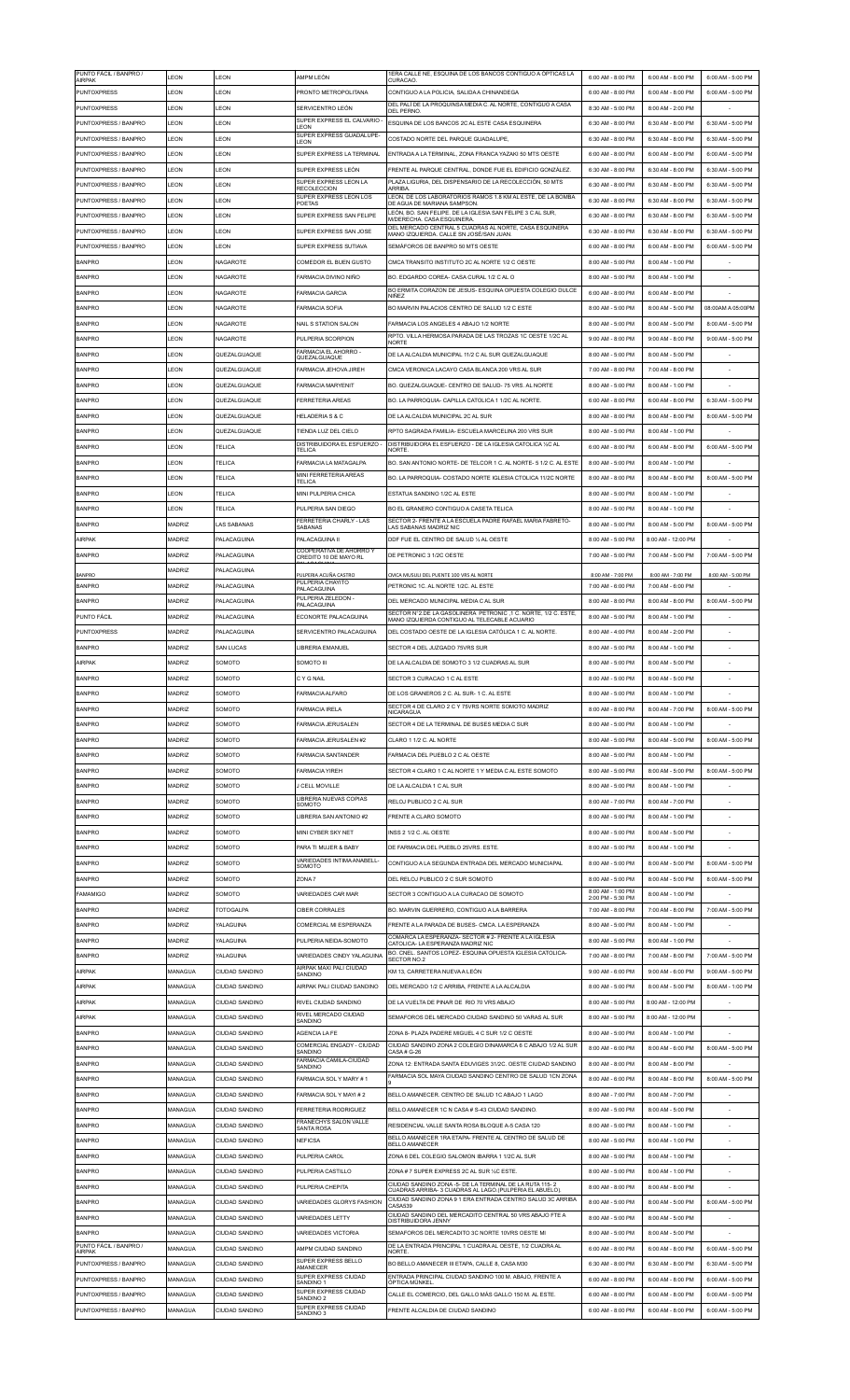| PUNTOXPRESS / BANPRO | MANAGUA | CIUDAD SANDINO        | SUPER EXPRESS CIUDAD<br>SANDINO 4                                | C SANDINO, ZONA 6, DEL PUENTE DEL MERCADO 2C OESTE, CASA E2                                                           | 6:00 AM - 8:00 PM  | 6:00 AM - 8:00 PM  | 6:00 AM - 5:00 PM  |
|----------------------|---------|-----------------------|------------------------------------------------------------------|-----------------------------------------------------------------------------------------------------------------------|--------------------|--------------------|--------------------|
| PUNTOXPRESS / BANPRO | MANAGUA | CIUDAD SANDINO        | SUPER EXPRESS CIUDAD                                             | ZONA 6, DE LA PARADA DE LA PALMERA 2C ABAJO, 3C AL SUR, 1C                                                            | 6:30 AM - 8:00 PM  | 6:30 AM - 8:00 PM  | 6:30 AM - 5:00 PM  |
| PUNTOXPRESS / BANPRO |         |                       | SANDINO 5<br>SUPER EXPRESS PRADERAS DE                           | <b>ARRIBA</b>                                                                                                         |                    |                    |                    |
|                      | MANAGUA | CIUDAD SANDINO        | SANDINO                                                          | RESIDENCIAL PRADERAS DE SANDINO. CALLE PRINCIPAL CASA AE30                                                            | 6:30 AM - 8:00 PM  | 6:30 AM - 8:00 PM  | 6:30 AM - 5:00 PM  |
| PUNTOXPRESS / BANPRO | MANAGUA | CIUDAD SANDINO        | SUPER EXPRESS SAN ANDRÉS                                         | BARRIO BELLO AMANECER, DE LA ENTRADA RESIDENCIAL SAN<br>ANDRÉS 100M. ESTE                                             | 6:00 AM - 8:00 PM  | 6:00 AM - 8:00 PM  | 6:00 AM - 5:00 PM  |
| PUNTOXPRESS / BANPRO | MANAGUA | CIUDAD SANDINO        | SUPER EXPRESS VALLE DE<br>SANDINO                                | RESIDENCIAL VALLES DE SANDINO-1RA CASA ESQUINERA A MANO<br><b>IZQUIERDA</b>                                           | 8:00 AM - 5:00 PM  | 8:00 AM - 1:00 PM  |                    |
| PUNTOXPRESS / BANPRO | MANAGUA | <b>CIUDAD SANDINO</b> | SUPER EXPRESS VALLE<br>SANDINO                                   | RESIDENCIAL VALLE SANDINO. PRIMERA CASA A M/IZQUIERDA                                                                 | 6:30 AM - 8:00 PM  | 6:30 AM - 8:00 PM  | 6:30 AM - 5:00 PM  |
| PUNTOXPRESS / BANPRO | MANAGUA | <b>CIUDAD SANDINO</b> | SUPER EXPRESS VALLE SANTA                                        | C. SANDINO, RES. STA. ROSA. DE LA AGUJA 2 C AL OESTE. M/IZQ                                                           | 6:30 AM - 8:00 PM  | 6:30 AM - 8:00 PM  | 6:30 AM - 5:00 PM  |
|                      |         |                       | <b>ROSA</b>                                                      |                                                                                                                       |                    |                    |                    |
| <b>BANPRO</b>        | MANAGUA | EL CRUCERO            | CIBER EL CRUCERO                                                 | BO. EDGAR LANG- DEL PARQUE 150 MTS. SUR M/D                                                                           | 7:00 AM - 8:00 PM  | 7:00 AM - 8:00 PM  |                    |
| <b>BANPRO</b>        | MANAGUA | EL CRUCERO            | PULPERIA LOS ANGELES                                             | KM 27.5 CARRETERA SUR 150 MTS NORTE                                                                                   | 8:00 AM - 5:00 PM  | 8:00 AM - 5:00 PM  |                    |
| <b>BANPRO</b>        | MANAGUA | EL CRUCERO            | PULPERIA ROSITA - EL<br>CRUCERO                                  | B°CRISTO REY DE DONDE FUERON LOS JUZGADO COSTADO SUR DEL<br>CRUCE                                                     | 10:00 AM - 7:00 PM | 10:00 AM - 7:00 PM |                    |
| <b>AIRPAK</b>        | MANAGUA | MANAGUA               | AIRPAK PALI ALTAMIRA                                             | DONDE FUE EL CINE ALTAMIRA, RESIDENCIAL ALTAMIRA                                                                      | 9:00 AM - 6:00 PM  | 9:00 AM - 6:00 PM  | 9:00 AM - 5:00 PM  |
|                      |         |                       |                                                                  |                                                                                                                       |                    |                    |                    |
| <b>AIRPAK</b>        | MANAGUA | MANAGUA               | <b>AIRPAK AMERICAS 2</b>                                         | FRENTE A PALI LAS MERCEDES; COSTADO NORTE                                                                             | 8:00 AM - 5:00 PM  | 8:00 AM - 5:00 PM  |                    |
| <b>AIRPAK</b>        | MANAGUA | MANAGUA               | AIRPAK CENTRAL                                                   | HOSPITAL MILITAR 75 VARAS ABAJO                                                                                       | 8:00 AM - 5:30 PM  | 8:00 AM - 5:30 PM  |                    |
| <b>AIRPAK</b>        | MANAGUA | MANAGUA               | AIRPAK LA COLONIA CIUDAD<br><b>JARDIN</b>                        | DENTRO DE LAS INSTALACIONES DE LA COLONIA CIUDAD JARDIN;<br>ESQUINA SUR OESTE FRENTE A GASOLINERA SHELL CIUDAD JARDIN | 8:00 AM - 5:00 PM  | 8:00 AM - 5:00 PM  |                    |
| <b>AIRPAK</b>        | MANAGUA | MANAGUA               | AIRPAK LA COLONIA<br>MULTICENTRO LAS AMERICAS I                  | DENTRO DE LAS INSTALACIONES DE LA COLONIA MULTICENTRO LAS<br>AMERICAS                                                 | 8:00 AM - 5:00 PM  | 8:00 AM - 5:00 PM  | 8:00 AM - 1:00 PM  |
| <b>AIRPAK</b>        | MANAGUA | MANAGUA               | AIRPAK MAXI PALI BELMONTE                                        | DONDE FUE ANTIGUO HOSPITAL VELEZ PAIZ, 500 MTS AL SUR                                                                 | 9:00 AM - 6:00 PM  | 9:00 AM - 6:00 PM  | 9:00 AM - 5:00 PM  |
|                      |         |                       |                                                                  |                                                                                                                       |                    |                    |                    |
| <b>AIRPAK</b>        | MANAGUA | MANAGUA               | AIRPAK MAXI PALI EL DORADO                                       | SEMÁFOROS EL DORADO 350 MTS AL SUR, MANAGUA                                                                           | 9:00 AM - 6:00 PM  | 9:00 AM - 6:00 PM  | 9:00 AM - 5:00 PM  |
| <b>AIRPAK</b>        | MANAGUA | MANAGUA               | AIRPAK MAXI PALLI AS COLINAS                                     | CONTIGUO AL COMPLEJO JUDICIAL CRISTIAN MUNGUIA, ENTRADA A<br>LAS COLINAS                                              | 9:00 AM - 6:00 PM  | 9:00 AM - 6:00 PM  | 9:00 AM - 5:00 PM  |
| AIRPAK               | MANAGUA | MANAGUA               | AIRPAK MAXI PALLMAYOREO                                          | SEMÁFOROS DE SABANA GRANDE, 350 MTS AL NORTE PISTA EL<br>MAYOREO, FRENTE A GASOLINERA 2 DE AGOSTO                     | 9:00 AM - 6:00 PM  | 9:00 AM - 6:00 PM  | 9:00 AM - 5:00 PM  |
| <b>AIRPAK</b>        | MANAGUA | MANAGUA               | AIRPAK MAXI PALI ORIENTAL                                        | FRENTE A DIRECCIÓN DE MIGRACIÓN Y EXTRANJERÍA                                                                         | 9:00 AM - 6:00 PM  | 9:00 AM - 6:00 PM  | 9:00 AM - 5:00 PM  |
|                      |         |                       |                                                                  |                                                                                                                       |                    |                    |                    |
| <b>AIRPAK</b>        | MANAGUA | MANAGUA               | AIRPAK MAXI PALI SANTA ANA                                       | CEMENTERIO GENERAL 4 CUADRAS AL ESTE,                                                                                 | 9:00 AM - 6:00 PM  | 9:00 AM - 6:00 PM  | 9:00 AM - 5:00 PM  |
| <b>AIRPAK</b>        | MANAGUA | MANAGUA               | AIRPAK METROCENTRO                                               | CENTRO COMERCIAL METROCENTRO, CONTIGUO A CINEMARK                                                                     | 10:00 AM - 7:00 PM | 10:00 AM - 5:00 PM | 10:00 AM - 3:00 PM |
| <b>AIRPAK</b>        | MANAGUA | MANAGUA               | AIRPAK PALLEL REDENTOR                                           | FRENTE A IGLESIA EL REDENTOR, ANTIGUO EDIFICIO LA UNION EL<br><b>REDENTOR</b>                                         | 9:00 AM - 6:00 PM  | 9:00 AM - 6:00 PM  | 9:00 AM - 5:00 PM  |
| AIRPAK               | MANAGUA | MANAGUA               | AIRPAK PALI ESQUIPULAS                                           | CALLE DE ENTRADA PRINCIPAL A ESQUIPULAS, KM 11.5 CARRETERA A                                                          | 9:00 AM - 6:00 PM  | 9:00 AM - 6:00 PM  | 9:00 AM - 5:00 PM  |
|                      |         |                       |                                                                  | MASAYA<br>BO LA PRIMAVERA DE CASA PELLAS SUCURSAL NORTE 1/2C ESTE. 1C                                                 |                    |                    |                    |
| <b>AIRPAK</b>        | MANAGUA | MANAGUA               | AIRPAK PALI LA PRIMAVERA                                         | <b>NORTE</b>                                                                                                          | 9:00 AM - 6:00 PM  | 9:00 AM - 6:00 PM  | 9:00 AM - 5:00 PM  |
| <b>AIRPAK</b>        | MANAGUA | MANAGUA               | AIRPAK PALI LINDA VISTA                                          | ANTIGUO CINE LINDA VISTA                                                                                              | 8:00 AM - 5:00 PM  | 8:00 AM - 5:00 PM  |                    |
| <b>AIRPAK</b>        | MANAGUA | MANAGUA               | AIRPAK PALI P DEL H                                              | CALLE 14 DE SEPTIEMBRE                                                                                                | 9:00 AM - 6:00 PM  | 9:00 AM - 6:00 PM  | 9:00 AM - 5:00 PM  |
| AIRPAK               | MANAGUA | MANAGUA               | AIRPAK PALI PRIMERO DE MAYO                                      | DE LA ENTRADA PRINCIPAL COLONIA 1 ERO DE MAYO. 50 VRS OESTE                                                           | 8:00 AM - 5:00 PM  | 8:00 AM - 5:00 PM  |                    |
|                      |         |                       |                                                                  | <b>FRENTE A FAMA</b>                                                                                                  |                    |                    |                    |
| AIRPAK               | MANAGUA | MANAGUA               | AIRPAK PALI SANTA ANA                                            | DE DONDE FUE EL ARBOLITO, 30 VRS AL ESTE, BO SANTA ANA                                                                | 9:00 AM - 6:00 PM  | 9:00 AM - 6:00 PM  | 9:00 AM - 5:00 PM  |
| <b>AIRPAK</b>        | MANAGUA | MANAGUA               | AIRPAK PALI ZUMEN                                                | COSTADO OESTE MERCADO ISRAEL LEVITES                                                                                  | 8:00 AM - 5:00 PM  | 8:00 AM - 5:00 PM  |                    |
| <b>AIRPAK</b>        | MANAGUA | MANAGUA               | AIRPAK WALMART CARRETERA<br>MASAYA                               | KM 9.8 CARRETERA MASAYA                                                                                               | 8:00 AM - 8:00 PM  | 8:00 AM - 8:00 PM  | 8:00 AM - 5:00 PM  |
| <b>AIRPAK</b>        | MANAGUA | MANAGUA               | AIRPAK WALMART I                                                 | DENTRO DE LAS INSTALACIONES DE SUPERMERCADO WALMART                                                                   | 8:00 AM - 8:00 PM  | 8:00 AM - 8:00 PM  | 8:00 AM - 5:00 PM  |
|                      |         |                       |                                                                  | <b>CARRETERA SUR</b>                                                                                                  |                    |                    |                    |
| AIRPAK               | MANAGUA | MANAGUA               | AIRPAK MAXI PALI WASPAN                                          | SEMÁFOROS VILLA MIGUEL GUTIÉRREZ, 450 MTS AL ESTE. MANAGUA.                                                           | 9:00 AM - 6:00 PM  | 9:00 AM - 6:00 PM  | 9:00 AM - 5:00 PM  |
| AIRPAK               | MANAGUA | MANAGUA               | <b>FARMACIA KONNY</b>                                            | PISTA HUEMBE A LA CENTRO AMERICA PARADA DE BUSES HUEMBES                                                              | 6:30 AM - 6:00 PM  | 6:30 AM - 6:00 PM  | 6:30 AM - 5:00 PM  |
| <b>AIRPAK</b>        | MANAGUA | MANAGUA               | <b>FARMACIA LARRI</b>                                            | PORTON PRINCIPAL HOSPITAL ALEMAN 20VRS AL SUR                                                                         | 8:00 AM - 5:00 PM  | 8:00 AM - 5:00 PM  |                    |
| <b>AIRPAK</b>        | MANAGUA | MANAGUA               | FONOCENTER IVAN                                                  | DE LOS SEMANFOROS DEL MERCADO IVAN MONTENEGRO 1 1/2                                                                   | 8:00 AM - 5:30 PM  | 8:00 AM - 5:30 PM  | 8:00 AM - 2:00 PM  |
|                      |         |                       | MONTENEGRO                                                       | <b>CUADRA ARRIBA</b>                                                                                                  |                    |                    |                    |
| <b>AIRPAK</b>        | MANAGUA | MANAGUA               | LA FUENTE II                                                     | SEMAFOROS ROBERTO HUEMBES 6 CUADRAS AL SUR                                                                            | 8:00 AM - 6:30 PM  | 8:00 AM - 6:30 PM  |                    |
| <b>AIRPAK</b>        | MANAGUA | MANAGUA               | <b>MAYOREO III</b>                                               | MERCADO MAYOREO, BOGEGA N°6, MODULO #9                                                                                | 8:00 AM - 4:00 PM  | 8:00 AM - 4:00 PM  |                    |
| <b>AIRPAK</b>        | MANAGUA | MANAGUA               | <b>ORIENTAL V</b>                                                | DE LA GASOLINERA UNO GANCHO DE CAMINO 60MTS AL OESTE;<br>LOCAL N°2                                                    | 8:00 AM - 4:00 PM  | 8:00 AM - 4:00 PM  |                    |
| <b>AIRPAK</b>        | MANAGUA | MANAGUA               | PALI RUBENIA II                                                  | FRENTE AL PASO DESNIVEL                                                                                               | 8:00 AM - 5:00 PM  | 8:00 AM - 3:00 PM  |                    |
|                      |         |                       |                                                                  |                                                                                                                       |                    |                    |                    |
| AIRPAK               | MANAGUA | <i><b>ANAGUA</b></i>  | PLANES ALTAMIRA                                                  | DEL TIP TOP CARRETERA A MASAYA 1 CUADRA ABAJO                                                                         | 7:30 AM - 5:00 PM  | 7:30 AM - 5:00 PM  |                    |
|                      |         |                       |                                                                  |                                                                                                                       |                    |                    |                    |
| <b>AIRPAK</b>        | MANAGUA | MANAGUA               | PUMA COUNTRY                                                     | ESQUINA NOROESTE ROTONDA EL PERIODISTA                                                                                | 8:00 AM - 8:00 PM  | 8:00 AM - 8:00 PM  | 8:00 AM - 5:00 PM  |
| <b>AIRPAK</b>        | MANAGUA | MANAGUA               | PUMA LAS MERCEDES                                                | KM 10 1/2. FRENTE A LA FUERZA AÉREA                                                                                   | 8:00 AM - 8:00 PM  | 8:00 AM - 8:00 PM  | 8:00 AM - 5:00 PM  |
|                      |         |                       |                                                                  |                                                                                                                       |                    |                    |                    |
| <b>AIRPAK</b>        | MANAGUA | MANAGUA               | PUMA LINDA VISTA                                                 | COSTADO SUR ESTE DE LOS SEMAFOROS DE LINDA VISTA                                                                      | 8:00 AM - 8:00 PM  | 8:00 AM - 8:00 PM  | 8:00 AM - 5:00 PM  |
| <b>AIRPAK</b>        | MANAGUA | MANAGUA               | RIVEL 27 DE MAYO                                                 | DONDE FUE EL CINE CABRERA 2C ARRIBA                                                                                   | 8:00 AM - 5:00 PM  | 8:00 AM - 12:00 PM |                    |
| <b>AIRPAK</b>        | MANAGUA | MANAGUA               | RIVEL ALTAGRACIA                                                 | SEMAFOROS DE RACACHACA 3 C ARRIBA                                                                                     | 8:00 AM - 5:00 PM  | 8:00 AM - 12:00 PM |                    |
| AIRPAK               | MANAGUA | MANAGUA               | RIVEL ALTAMIRA                                                   | CALLE PRINCIPAL DE ALTAMIRA FRENTE A BDF                                                                              | 8:00 AM - 5:00 PM  | 8:00 AM - 12:00 PM |                    |
|                      |         |                       |                                                                  |                                                                                                                       |                    |                    |                    |
| AIRPAK               | MANAGUA | MANAGUA               | RIVEL BELLO HORIZONTE                                            | DE LA ROTONDA BELLO HORIZONTE 170 VRS ARRIBA                                                                          | 8:00 AM - 5:00 PM  | 8:00 AM - 12:00 PM |                    |
| <b>AIRPAK</b>        | MANAGUA | MANAGUA               | RIVEL CIUDAD JARDIN                                              | DE LA CAIMANA 3 C AL LAGO. A 19                                                                                       | 8:00 AM - 5:00 PM  | 8:00 AM - 12:00 PM |                    |
| <b>AIRPAK</b>        | MANAGUA | MANAGUA               | RIVEL COLONIA TENDERI                                            | FRENTE AL SEMAFORO CONTIGUO A OPTICA MUNKEL                                                                           | 8:00 AM - 5:00 PM  | 8:00 AM - 12:00 PM |                    |
| <b>AIRPAK</b>        | MANAGUA | MANAGUA               | RIVEL LA FUENTE                                                  | DE PALI LA FUENTE 5C AL SUR                                                                                           | 8:00 AM - 5:00 PM  | 8:00 AM - 12:00 PM |                    |
| <b>AIRPAK</b>        | MANAGUA | MANAGUA               | RIVEL LA SABANA                                                  | ENTRADA A LA COLONIA 1º DE MAYO                                                                                       | 8:00 AM - 5:00 PM  | 8:00 AM - 12:00 PM |                    |
|                      |         |                       |                                                                  |                                                                                                                       |                    |                    |                    |
| AIRPAK               | MANAGUA | MANAGUA               | RIVEL LA SUBASTA                                                 | CARRETERA NORTE FRENTE A LA SUBASTA                                                                                   | 8:00 AM - 5:00 PM  | 8:00 AM - 12:00 PM |                    |
| AIRPAK               | MANAGUA | MANAGUA               | RIVEL LINDA VISTA                                                | FRENTE A SUPERMERCADO PALI                                                                                            | 8:00 AM - 5:00 PM  | 8:00 AM - 12:00 PM |                    |
| AIRPAK               | MANAGUA | MANAGUA               | RIVEL MERCADO HUEMBES                                            | PARQUEO CENTRAL COSTADO SURESTE                                                                                       | 8:00 AM - 5:00 PM  | 8:00 AM - 12:00 PM |                    |
|                      |         |                       |                                                                  |                                                                                                                       |                    |                    |                    |
| AIRPAK               | MANAGUA | MANAGUA               | RIVEL MERCADO MAYOREO                                            | DE LOS SEMAFOROS DEL MAYOREO 200 VRS AL LAGO                                                                          | 8:00 AM - 5:00 PM  | 8:00 AM - 12:00 PM | $\sim$             |
| AIRPAK               | MANAGUA | MANAGUA               | RIVEL MONSENOR LEZCANO                                           | FRENTE A IGLESIA MONSEÑOR LEZCANO                                                                                     | 8:00 AM - 5:00 PM  | 8:00 AM - 12:00 PM |                    |
| AIRPAK               | MANAGUA | MANAGUA               | RIVEL PISTA DEL HUEMBES                                          | DEL HOSPITAL MANOLO MORALES 100 VRS ARRIBA                                                                            | 8:00 AM - 5:00 PM  | 8:00 AM - 12:00 PM |                    |
| AIRPAK               | MANAGUA | MANAGUA               | RIVEL SAN JUDAS                                                  | COSTADO NORTE DEL MERCADO DE SAN JUDAS                                                                                | 8:00 AM - 5:00 PM  | 8:00 AM - 12:00 PM |                    |
| AIRPAK               | MANAGUA | MANAGUA               | RIVEL VILLA LIBERTAD                                             | DE LA FARMACIA MARIEN 50 VRS ARRIBA                                                                                   | 8:00 AM - 5:00 PM  | 8:00 AM - 12:00 PM |                    |
| AIRPAK               | MANAGUA | MANAGUA               | RIVEL ZUMEN                                                      | DEL GALLO MAS GALLO 1 1/2 AL SUR                                                                                      | 8:00 AM - 5:00 PM  | 8:00 AM - 12:00 PM |                    |
|                      |         |                       |                                                                  | DENTRO DE LAS INSTALACIONES DE COLONIA NEJAPA; 7 SUR -                                                                |                    |                    |                    |
| AIRPAK               | MANAGUA | MANAGUA               | STEN COLONIA NEJAPA                                              | ANTIGUO JUZGADOS                                                                                                      | 8:00 AM - 5:00 PM  | 8:00 AM - 5:00 PM  | 8:00 AM - 4:00 PM  |
| AIRPAK               | MANAGUA | MANAGUA               | <b>STEN SA</b>                                                   | DENTRO DE CENTRO COMERCIAL PLAZA INTER; 1er PISO                                                                      | 9:30 AM - 7:00 PM  | 9:30 AM - 7:00 PM  | 8:00 AM - 4:00 PM  |
| AIRPAK               | MANAGUA | MANAGUA               | SUPER FARMACIA XOLOTLAN S                                        | HOSPITAL MILITAR 1 1/2 CUADRA AL LAGO                                                                                 | 8:00 AM - 5:00 PM  | 8:00 AM - 5:00 PM  |                    |
| AIRPAK               | MANAGUA | MANAGUA               | VERITA ESQUIPULAS                                                | DEL PALI ESQUIPULAS 150 METROS HACIA ARRIBA                                                                           | 8:00 AM - 5:00 PM  | 8:00 AM - 12:00 PM |                    |
|                      |         |                       |                                                                  |                                                                                                                       |                    |                    |                    |
| AIRPAK               | MANAGUA | MANAGUA               | <b>VERITA REPARTO SHICK</b>                                      | DE DDF CINE IDEAL 1C AL SUR; REPARTO SHICK 3RA ETAPA                                                                  | 8:00 AM - 5:00 PM  | 8:00 AM - 12:00 PM |                    |
| <b>AIRPAK</b>        | MANAGUA | MANAGUA               | VILLA RAFAELA HERRERA                                            | DEL LOS SEMAFOROS DE LA MIGUEL GUTIERREZ 1 C ABAJO Y 1/2 AL<br>LAGO                                                   | 8:30 AM - 3:00 PM  | 8:00 AM - 12:00 PM |                    |
| AIRPAK               | MANAGUA | MANAGUA               | VILLA RECONCILIACIÓN I                                           | SEMÁFOROS EL MAYOREO, 130 VRS AL SUR M/D                                                                              | 8:00 AM - 5:00 PM  | 8:00 AM - 12:00 PM |                    |
| AIRPAK               | MANAGUA | MANAGUA               | WAYMAN TOUR CENTRO                                               | CENTRO COMERCIAL MANAGUA SECCION C PLAZA CENTRAL                                                                      | 8:00 AM - 5:30 PM  | 8:00 AM - 3:00 PM  |                    |
|                      |         |                       | COMERCIAL<br>ABARROTES EBENEZER - BO                             |                                                                                                                       |                    |                    |                    |
| <b>BANPRO</b>        | MANAGUA | MANAGUA               | SAN JUDAS                                                        | BO SAN JUDAS, FTE AL PARQUE DEL MERCADITO                                                                             | 8:00 AM - 8:00 PM  |                    |                    |
| <b>BANPRO</b>        | MANAGUA | MANAGUA               | ANDRO4 ALL EL ZUMEN                                              | DEL PUENTE DEL ZUMEN 1C AL NORTE M/D FTE. AL CENTRO CLINICO<br>ALMA                                                   | 8:00 AM - 5:00 PM  | 8:00 AM - 1:00 PM  |                    |
| <b>BANPRO</b>        | MANAGUA | MANAGUA               | ARTICULOS FERRETEROS<br>NAHOMI - B CAMILO CHAMORRO               | DDF ROCARGO 7C. NORTE                                                                                                 | 8:30 AM - 6:00 PM  | 8:30 AM - 6:00 PM  | 08:00AM A 02:00PM  |
| <b>BANPRO</b>        | MANAGUA | MANAGUA               | CASA DEL SOLDADOR-SANTA                                          | DE LOS SEMÁFOROS DE ENABAS 1 C SUR 3 C ABAJO M/D. FRENTE A                                                            | 8:00 AM - 5:00 PM  | 8:00 AM - 1:00 PM  |                    |
|                      |         |                       | <b>ROSA</b>                                                      | VENTA DE CONSTRUCCIÓN JOHANNA                                                                                         |                    |                    |                    |
| <b>BANPRO</b>        | MANAGUA | MANAGUA               | COLEGIO PRIVADO BERESHIT                                         | BO.CANADA SUR-ENTRADA PRINCIPAL 6C.AL NORTE- M/I-                                                                     | 8:00 AM - 5:00 PM  | 8:00 AM - 1:00 PM  |                    |
| <b>BANPRO</b>        | MANAGUA | MANAGUA               | COMEDOR CONCHITA<br>CARRETERA NORTE                              | ENACAL PORTEZUELO PORTON PRINCIPAL 1/2 C SUR 75 VRS ESTE                                                              | 7:00 AM - 5:00 PM  | 7:00 AM - 5:00 PM  |                    |
| <b>BANPRO</b>        | MANAGUA | MANAGUA               | COMEDOR LAS HUELLAS - BO 19<br>DE JULIO                          | DEL CINE MEXICO- 2C. ABAJO- MD                                                                                        | 7:00 AM - 6:00 PM  | 7:00 AM - 6:00 PM  |                    |
| <b>BANPRO</b>        | MANAGUA | MANAGUA               | COMEDOR LUCY - CTRA NORTE                                        | B°ALEXIS ARGUELLO KM 12% CARRETRA NORTE FRENTE A MARENA                                                               | 7:00 AM - 8:00 PM  | 7:00 AM - 8:00 PM  | 7:00 AM - 5:00 PM  |
|                      |         | MANAGUA               | COMEDOR Y VARIEDADES                                             | EN EL BARLUCY                                                                                                         |                    |                    |                    |
| <b>BANPRO</b>        | MANAGUA |                       | LETTY CTRAVIEJA LEON                                             | COMEDOR LETI- CARRETERA VIEJA A LEON KM 41/2 NAGAROTE-                                                                | 6:00 AM - 7:00 PM  |                    |                    |
| <b>BANPRO</b>        | MANAGUA | MANAGUA               | CYBER CAFFE D Y D LOS<br>ROBLES MGA                              | PLAZA EL SOL - 1C SUR LOS ROBLES                                                                                      | 8:00 AM - 7:00 PM  | 8:00 AM - 7:00 PM  | 8:00 AM - 5:00 PM  |
| <b>BANPRO</b>        | MANAGUA | MANAGUA               | CYBER SALVADORITA-LA<br><b>SALVADORITA</b><br>CYBER TOURS BO SAN | COLONIA SALVADORITA DDF CINE REX 75VRS NORTE                                                                          | 9:30 AM - 6:00 PM  | 9:30 AM - 6:00 PM  |                    |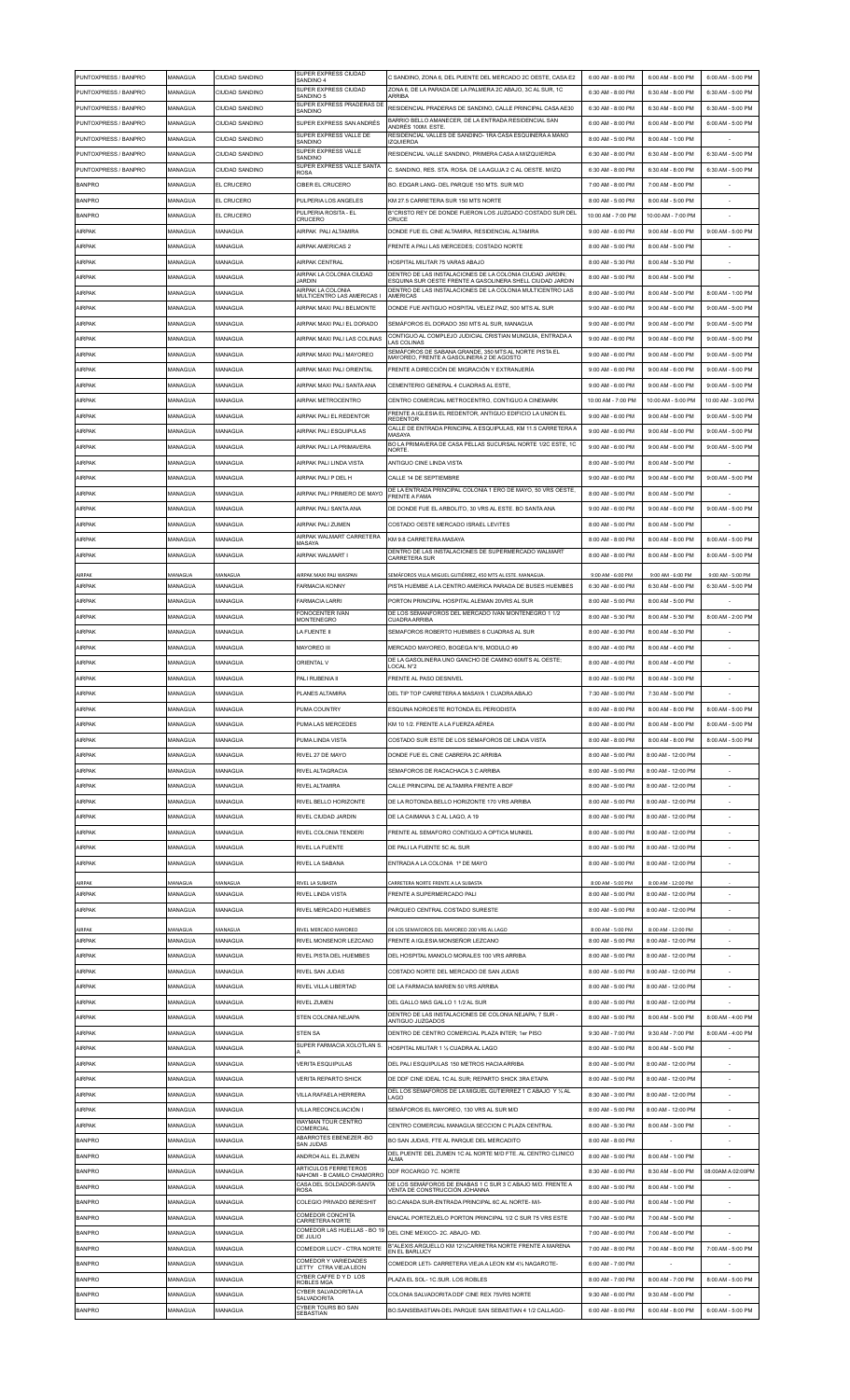| <b>BANPRO</b>                  | MANAGUA            | MANAGUA            | DISPROMED - B SAN JUDAS                                     | BO. SAN JUDAS COLEGIO PANAMA 3 C AL LAGO M/I CASA ESQUINERA<br>COLOR VERDE VERJAS BLANCAS.                                                    | 6:00 AM - 8:00 PM                       | 6:00 AM - 8:00 PM                       | 6:00 AM - 5:00 PM                       |
|--------------------------------|--------------------|--------------------|-------------------------------------------------------------|-----------------------------------------------------------------------------------------------------------------------------------------------|-----------------------------------------|-----------------------------------------|-----------------------------------------|
| <b>BANPRO</b>                  | MANAGUA            | MANAGUA            | DIVAS CELL                                                  | PARQUEO LOS COMEDORES FRENTE A FERRETERIA CHALIO MODULO<br>501- MERCADO ROBERTO HUEMBE                                                        | 8:00 AM - 5:00 PM                       | 8:00 AM - 1:00 PM                       |                                         |
| <b>BANPRO</b>                  | MANAGUA            | MANAGUA            | FARMACIA AMOR CELESTIAL                                     | REPARTO SAN ANTONIO J-111 SEMAFOROS ASAMBLEA NACIONAL 1 C.<br>ABAJO 1 C. AL LAGO 1/2 C. ABAJO                                                 | 8:00 AM - 5:00 PM                       | 8:00 AM - 1:00 PM                       |                                         |
| <b>BANPRO</b>                  | MANAGUA            | MANAGUA            | FARMACIA BUEN DIA<br><b>FARMACIA CAMINO DE</b>              | B* ALTAGRACIA DE DONDE FUE LA NUNCIATURA 30 VRS ARRIBA                                                                                        | 8:00 AM - 5:00 PM                       | 8:00 AM - 1:00 PM                       |                                         |
| <b>BANPRO</b>                  | MANAGUA            | MANAGUA            | SANTIDAD - MONTE TABOR<br>FARMACIA CRUZ VERDE BO            | FRENTE A LA PARROQUIA MONTE TABOR                                                                                                             | 6:00 AM - 6:00 PM                       | 6:00 AM - 6:00 PM                       |                                         |
| <b>BANPRO</b>                  | MANAGUA            | MANAGUA            | CRISTO DEL ROSARIO                                          | BO CRISTO DEL ROSARIO IGLESIA 1C ESTE M/D<br>RESIDENCIAL LAS BRISAS. ENTRADA AL HOSPITAL LENIN FONSECA                                        | 7:00 AM - 5:30 PM                       | 7:00 AM - 5:30 PM                       |                                         |
| <b>BANPRO</b>                  | MANAGUA            | MANAGUA            | FARMACIA CRUZ VERDE N°2<br>FARMACIA DIOS PROVEERA LA        | 20MTS ESTE M/D                                                                                                                                | 8:00 AM - 5:00 PM                       | 8:00 AM - 1:00 PM                       |                                         |
| <b>BANPRO</b>                  | MANAGUA            | MANAGUA            | <b>ROCARGO</b><br>FARMACIA GEN - MAR - MERCADO              | <b>BO, CAMILO CHAMORRO</b>                                                                                                                    | 8:00 AM - 5:00 PM                       | 8:00 AM - 1:00 PM                       |                                         |
| <b>BANPRO</b><br><b>BANPRO</b> | MANAGUA<br>MANAGUA | MANAGUA<br>MANAGUA | MAYOREO<br><b>FARMACIA LA FAMILIA</b>                       | DE LA ENTRADA AL MAYOREO 4C AL LAGO TOPE NORTE<br>BO LAURELES NORTE TERMINAL DE RUTA 111 1C ARRIBA 25 VRS AL                                  | 8:00 AM - 5:00 PM<br>10:00 AM - 7:00 PM | 8:00 AM - 5:00 PM<br>10:00 AM - 7:00 PM | 8:00 AM - 5:00 PM<br>10:00 AM - 5:00 PM |
| <b>BANPRO</b>                  | MANAGUA            | MANAGUA            | FARMACIA LA PREFERIDA                                       | LAGO- MANO IZQUIERDA<br>MER. ROBERTO HUEMBES- FTRE PARADA DE BUSES DE GRANADA.                                                                | 8:00 AM - 5:00 PM                       | 8:00 AM - 5:00 PM                       | 8:00 AM - 5:00 PM                       |
| <b>BANPRO</b>                  | MANAGUA            | MANAGUA            | FARMACIA M Y G                                              | RESIDENCIAL BELLO HORIZONTE TOPE SUR 2 1/2 C ESTE CASA NO-1<br>3251                                                                           | 8:00 AM - 5:00 PM                       | 8:00 AM - 1:00 PM                       |                                         |
| <b>BANPRO</b>                  | MANAGUA            | MANAGUA            | <b>FARMACIA PUERTO</b>                                      | BO. CAMILO ORTEGA-TERMINAL RUTA 105 31/2 C OESTE                                                                                              | 6:00 AM - 8:00 PM                       |                                         |                                         |
| <b>BANPRO</b>                  | MANAGUA            | MANAGUA            | <b>FARMACIA TRIMAR</b>                                      | FARMACIA TRIMAR M. 8 CARRETERA NORTE FRETNTE AL HOTEL<br>FLORES SECTOR LA SUBASTA                                                             | 8:00 AM - 5:00 PM                       | 8:00 AM - 1:00 PM                       |                                         |
| <b>BANPRO</b>                  | MANAGUA            | MANAGUA            | <b>FARMACIA WASPAN</b>                                      | BO. WASPAN NORTE- DE LOS CEIBONES 1C ESTE 3C NORTE M/I-                                                                                       | 8:00 AM - 5:00 PM                       | 8:00 AM - 5:00 PM                       | 8:00 AM - 5:00 PM                       |
| <b>BANPRO</b>                  | MANAGUA            | MANAGUA            | <b>FARMAGROUF</b>                                           | BO CARLOS REYNA SEMAFOROS ENABAS 2 C OESTE M/D S/P                                                                                            | 8:00 AM - 8:00 PM                       | 8:00 AM - 8:00 PM                       |                                         |
| <b>BANPRO</b>                  | MANAGUA            | MANAGUA            | <b>FERRETERIA AMELIA</b>                                    | SEMAFOROS DE LA RACACHACA 20 VRS AL OESTE MI                                                                                                  | 8:00 AM - 5:00 PM                       | 8:00 AM - 1:00 PM                       |                                         |
| <b>BANPRO</b>                  | MANAGUA            | MANAGUA            | <b>FERRETERIA BLANDON</b><br><b>FERRETERIA Y VENTA DE</b>   | DIR: DE LA ENTRADA A CIUDAD BELEN 4 C AL SUR-1 C ARRIBA M/I                                                                                   | 8:00 AM - 5:00 PM                       | 8:00 AM - 1:00 PM                       |                                         |
| <b>BANPRO</b>                  | MANAGUA            | MANAGUA            | MADERA JIREH ES MI                                          | ACAHUALINCA MUSEO HUELLAS ACAHUALINCA 6 CUADRAS AL NORTE                                                                                      | 8:00 AM - 5:00 PM                       | 8:00 AM - 1:00 PM                       |                                         |
| <b>BANPRO</b>                  | MANAGUA            | MANAGUA            | <b>FLASH SERVICES</b>                                       | BO. LARREYNAGA DE LOS SEMAFOROS 2C ABAJO 1/2C AL LAGO                                                                                         | 8:00 AM - 5:00 PM                       | 8:00 AM - 1:00 PM                       |                                         |
| <b>BANPRO</b>                  | MANAGUA            | MANAGUA            | FOTO COPIAS Y MAS - RUBEN<br>DARIO                          | GASOLINERA PUMA LOYOLA 50 MTS AL SUR                                                                                                          | 8:00 AM - 5:00 PM                       | 8:00 AM - 5:00 PM                       | 8:00 AM - 5:00 PM                       |
| <b>BANPRO</b>                  | MANAGUA            | MANAGUA            | FOTOCOPIAS TORUÑO                                           | BO 19 DE JULIO EDIFICIO PETRONIC 20VRS AL NORTE<br>VILLA VENEZUELA-FRENTE A LA ESTACION VII DE POLICIA NACIONAL                               | 7:00 AM - 8:00 PM                       | 7:00 AM - 8:00 PM                       | 7:00 AM - 5:00 PM                       |
| <b>BANPRO</b><br><b>BANPRO</b> | MANAGUA<br>MANAGUA | MANAGUA<br>MANAGUA | FOTOS VIDEOS GUTIERREZ<br>LIBRERIA JIREH                    | <b>CASA F-2801</b><br>ROT. STO. DOMINGO 1C. AL LAGO- 2 1/2C. ABAJO                                                                            | 8:00 AM - 6:00 PM<br>7:00 AM - 8:00 PM  | 8:00 AM - 6:00 PM<br>7:00 AM - 8:00 PM  | 7:00 AM - 5:00 PM                       |
| <b>BANPRO</b>                  | MANAGUA            | MANAGUA            | LIBRERIA KUTACHITA BO                                       | PARMALAT 5 CUADRA AL LAGO 10 VRS OESTE MANAGUA-. BARRIO                                                                                       | 6:00 AM - 6:00 PM                       | 6:00 AM - 6:00 PM                       | 6:00 AM - 5:00 PM                       |
| <b>BANPRO</b>                  | MANAGUA            | MANAGUA            | DOMITILA LUGO<br><b>LIBRERIA LANZAS</b>                     | <b>DOMITILA LUGO</b><br>B°CAMILO ORTEGA- TERMINAL DE BUSES 4C ABAJO 1C LAGO                                                                   | 8:30 AM - 6:00 PM                       | 8:30 AM - 6:00 PM                       | 09:00AM A 03:00PM                       |
| <b>BANPRO</b>                  | MANAGUA            | MANAGUA            | LIBRERIA MARIA JOSE                                         | COLONIA PACTO ANDINO-DDF LA SANDAK DEL MCDO IVAN<br>MONTENEGRO- 5C.AL LAGO-CASA 2415-                                                         | 8:00 AM - 8:00 PM                       | 8:00 AM - 8:00 PM                       | 8:00 AM - 5:00 PM                       |
| <b>BANPRO</b>                  | MANAGUA            | MANAGUA            | LIBRERIA SACUANJOCHE                                        | BO CAMILO ORTEGA TERMINAL RUTA 105-1 C OESTE 120 VRS SUR                                                                                      | 8:00 AM - 5:00 PM                       | 8:00 AM - 5:00 PM                       |                                         |
| <b>BANPRO</b>                  | MANAGUA            | MANAGUA            | <b>M &amp; D SUMINISTROS</b>                                | M. ORIENTAL IGLESIA EL CALVARIO 110VRS OESTE                                                                                                  | 8:00 AM - 5:00 PM                       | 8:00 AM - 5:00 PM                       | 8:00 AM - 5:00 PM                       |
| <b>BANPRO</b>                  | MANAGUA            | MANAGUA            | <b>MAX MULTISERVICIOS</b><br><b>DIGITALES PDH</b>           | BO EL PARAISITO- DEL PALI P DEL H 1C ESTE-1/2C AL SUR                                                                                         | 8:00 AM - 5:00 PM                       | 8:00 AM - 1:00 PM                       |                                         |
| <b>BANPRO</b>                  | MANAGUA            | MANAGUA            | MISCELANEA EL AHORRO                                        | RESIDENCIAL PRADERAS DE SANDINO V ESTAPA CASA 2D-33                                                                                           | 8:00 AM - 5:00 PM                       | 8:00 AM - 5:00 PM                       | 8:00 AM - 5:00 PM                       |
| <b>BANPRO</b>                  | MANAGUA            | MANAGUA            |                                                             | MISCELANEA LOS OR Y EL MANA BO SANTA ELENA 2DA ENTRADA 8C NORTE 20 C OESTE                                                                    | 8:00 AM - 5:00 PM                       | 8:00 AM - 1:00 PM                       |                                         |
| <b>BANPRO</b>                  | MANAGUA            | MANAGUA            | MISCELANEA MONYEL                                           | UNIDAD DE PROPOSITO C-569 FRENTE A IGLESIA CATOLICA                                                                                           | 6:00 AM - 8:00 PM                       | 6:00 AM - 8:00 PM                       | 6:00 AM - 5:00 PM                       |
| <b>BANPRO</b>                  | MANAGUA            | MANAGUA            | MISCELANEA MOSAICO CHINO                                    | ICOL. MORAZAN SHELL LINDA VISTA 1C AL NORTE- CA NO. A-59                                                                                      | 8:00 AM - 6:00 PM                       | 8:00 AM - 6:00 PM                       |                                         |
| <b>BANPRO</b>                  | MANAGUA            | MANAGUA            | MISCELANEA OLIVERA                                          | SEMAFARO GALLO MAS GALLO DEL ZUMEN 1C OESTE 1 1/2C AL SUR<br>FRENTE AL PORTON DE EMERGENCIA HOSPITAL BERTA CALDERON                           | 8:00 AM - 5:00 PM                       | 8:00 AM - 1:00 PM                       |                                         |
| <b>BANPRO</b>                  | MANAGUA            | MANAGUA            | MUEBLES PARA EL HOGAR DIOS<br>PROVEERA                      | DE LA ITR 1C ARRIBA 1/2C LAGO. CIUDAD JARDIN                                                                                                  | 8:00 AM - 5:00 PM                       | 8:00 AM - 1:00 PM                       |                                         |
| <b>BANPRO</b>                  | MANAGUA            | MANAGUA            | PANADERIA IVETH                                             | BO.SALOMON MORENO-C/SALUD 1 18/2C.ARRIBA-<br>COMARCA LOS VANEGAS- FRENTE TERMINAL DE BUSES LOS                                                | 8:00 AM - 5:30 PM                       | 8:00 AM - 1:00 PM                       |                                         |
| <b>BANPRO</b>                  | MANAGUA            | MANAGUA            | PULERIA LAS GEMELAS<br>PULPERIA AAA - BO MONSEÑOR           | VANEGAS                                                                                                                                       | 8:00 AM - 5:00 PM                       | 8:00 AM - 1:00 PM                       |                                         |
| <b>BANPRO</b><br><b>BANPRO</b> | MANAGUA<br>MANAGUA | MANAGUA<br>MANAGUA | LEZCANO MGA<br><b>PULPERIA ABI</b>                          | BO. MONS. LEZCANO- ETUA. MONS. LEZCANO 5½C.O.½C.S.<br>BO. LARGAESPADA- CASA RICARDO MORALES AVILEZ 1C AL SUR                                  | 7:00 AM - 8:00 PM<br>8:00 AM - 5:00 PM  | 7:00 AM - 8:00 PM<br>8:00 AM - 5:00 PM  |                                         |
| <b>BANPRO</b>                  | MANAGUA            | MANAGUA            | PULPERIA ANGELITA                                           | BARRIO ACAHUALINCA- PUENTE GADALA MARIA 3C. N                                                                                                 | 8:00 AM - 5:00 PM                       | 8:00 AM - 5:00 PM                       |                                         |
| <b>BANPRO</b>                  | MANAGUA            | MANAGUA            | PULPERIA CRISTHIAN - BO SAN<br>ISIDRO DE LA CRUZ VERDE      | CMCA. SAN ISIDRO- C/SALUD 1 1/2C.AL SUR-                                                                                                      | 7:00 AM - 8:00 PM                       | 7:00 AM - 8:00 PM                       |                                         |
| <b>BANPRO</b>                  | MANAGUA            | MANAGUA            | PULPERIA DIVINO NIÑO -<br>TICOMO                            | CMCA TICOMO KM 8.5 CARRETERA SUR- HOTEL TICOMO 500 MTS AL<br>SUR                                                                              | 8:00 AM - 7:00 PM                       | 8:00 AM - 7:00 PM                       |                                         |
| <b>BANPRO</b>                  | MANAGUA            | MANAGUA            | PULPERIA DOÑA MYRIAM                                        | BO. 25 ANIVERSARIO SUPERMERCADO LA UNION GUANACASTE 2C<br>ABAJO 1/2C AL SUR J-22                                                              | 8:00 AM - 8:00 PM                       | 8:00 AM - 8:00 PM                       | 8:00 AM - 5:00 PM                       |
| <b>BANPRO</b>                  | MANAGUA            | MANAGUA            | PULPERIA DOÑA PAULITA                                       | ROTOANDA JARDINES DE VERACRUZ 1 C ESTE                                                                                                        | 8:00 AM - 8:00 PM                       | 8:00 AM - 8:00 PM                       | 8:00 AM - 5:00 PM                       |
| <b>BANPRO</b>                  | MANAGUA            | MANAGUA            | PULPERIA DOÑA REYNA                                         | VI. VENEZUELA DDF CENTRO SALUD 1 C AL ESTE 10 AND SUR-1 C<br><b>ESTE M/I MANAGUA</b>                                                          | 6:30 AM - 4:30 PM                       | 6:30 AM - 4:30 PM                       |                                         |
| <b>BANPRO</b>                  | MANAGUA            | MANAGUA            | PULPERIA EL BUEN PRECIO                                     | B. WASPAN NORTE PISTA A SARANA GRANDE HOTEL OASIS 5C. ALSUR 3C. ARRIBA 2C<br>AL SUR MANO DERECHA                                              | 8:00 AM - 5:00 PM                       | 8:00 AM - 1:00 PM                       |                                         |
| <b>BANPRO</b>                  | MANAGUA            | MANAGUA            | PULPERIA EMILY                                              | BO. LAS TORRES DE DONDE FUE LA PEPSI 5C. AL NORTE 2 1/2 C. AL<br><b>ESTE</b>                                                                  | 8:00 AM - 5:00 PM                       | 8:00 AM - 5:00 PM                       |                                         |
| <b>BANPRO</b>                  | MANAGUA            | MANAGUA            | PULPERIA EVELING                                            | BO- JONATHAN GONZALEZ- II ENTRADA HOSPITAL RETIRO 4C. SUR                                                                                     | 8:00 AM - 8:00 PM                       | 8:00 AM - 8:00 PM                       |                                         |
| <b>BANPRO</b>                  | MANAGUA            | MANAGUA            | PULPERIA GARY                                               | KM 14.5 CTRA NORTE 2 KM AL SUR RESIDENCIAL VALLE VERDE CASA C # 47                                                                            | 8:00 AM - 5:00 PM                       | 8:00 AM - 5:00 PM                       | 8:00 AM - 5:00 PM                       |
| <b>BANPRO</b>                  | MANAGUA            | MANAGUA            | PULPERIA GLADYS                                             | BO. NACIONES UNIDAS DE LA TERMINAL DE BUS 165 1C ARRIBA<br>BARRIO AMERICAS 1- PORTON DEL TRASERO UPOLI-2C OESTE-                              | 8:00 AM - 5:00 PM                       | 8:00 AM - 1:00 PM                       | $\sim$                                  |
| <b>BANPRO</b>                  | MANAGUA            | MANAGUA            | PULPERIA GONZALEZ PRADO<br>PULPERIA HERMANITOS              | ANDEN 6- CASA E-2029<br>B°MILAGROS DE DIOS DONDE FUE LA TERMINAL RUTA 195 1C AL                                                               | 8:00 AM - 5:00 PM                       | 8:00 AM - 1:00 PM                       |                                         |
| <b>BANPRO</b><br><b>BANPRO</b> | MANAGUA<br>MANAGUA | MANAGUA<br>MANAGUA | CHAVEZ<br>PULPERIA JENNY-LOMA LINDA                         | <b>NORTE</b><br>PRIMERA CALLE LOMALINDA DE LA IGLESIA DE DIOS 2C 40 VRS ABAJO                                                                 | 6:00 AM - 8:00 PM<br>7:00 AM - 7:00 PM  | 7:00 AM - 7:00 PM                       |                                         |
| <b>BANPRO</b>                  | MANAGUA            | MANAGUA            | PULPERIA LA CHELITA                                         | BO.VISTA AL XOLOTLAN-PULPERIA LA CHELITA-DEL COLEGIO UNA                                                                                      | 8:00 AM - 5:00 PM                       | 8:00 AM - 1:00 PM                       |                                         |
| <b>BANPRO</b>                  | MANAGUA            | MANAGUA            | PULPERIA LA CHINITA                                         | CITA CON DIOS-1C.AL NORTE-1C.AL ESTE.<br>BO.10 DE ENERO-IVAN M.- 4C.AL ESTE-1/2C.AL NORTE- CASA NO.90                                         | 8:00 AM - 6:30 PM                       | 8:00 AM - 6:30 PM                       | 8:00 AM - 5:00 PM                       |
| <b>BANPRO</b>                  | MANAGUA            | MANAGUA            | PULPERIA LA ESQUINITA                                       | IBO. AUGUSTO CESAR SANDINO- ENTRADA DE LAS COLINAS 4C AL SUR<br>Y 2C ABAJO                                                                    | 6:00 AM - 8:00 PM                       |                                         |                                         |
| <b>BANPRO</b>                  | MANAGUA            | MANAGUA            | PULPERIA LA LOMITA                                          | ANEXO VILLA FLOR NORTE- DEL COMEDOR EL ZEPOLAZO 1/2C AL SUR<br>1C AL ESTE.                                                                    | 8:00 AM - 5:00 PM                       | 8:00 AM - 1:00 PM                       |                                         |
| <b>BANPRO</b>                  | MANAGUA            | MANAGUA            | PULPERIA LAS DOS ALEYDAS                                    | SEMAFOROS ROBELO 2C NORTE-1/2C MANO IZQUIERDA                                                                                                 | 7:00 AM - 7:00 PM                       | 7:00 AM - 7:00 PM                       | 7:00 AM - 5:00 PM                       |
| <b>BANPRO</b>                  | MANAGUA            | MANAGUA            | PULPERIA LILIAN                                             | BO 18 DE MAYO REPOSTERIA DUYA MAGICA 4COESTE 6C AL SUR                                                                                        | 8:00 AM - 5:00 PM                       | 8:00 AM - 1:00 PM                       |                                         |
| <b>BANPRO</b>                  | MANAGUA            | MANAGUA            | PULPERIA LINDA - VILLA<br>GUADALUPE                         | VILLA GUADALUPE PLANTA ELECTRICA GECSA 3C AL NORTE                                                                                            | 7:00 AM - 8:00 PM                       | 7:00 AM - 8:00 PM                       | 7:00 AM - 5:00 PM                       |
| <b>BANPRO</b>                  | MANAGUA            | MANAGUA            | PULPERIA MARTA                                              | CONTIGUO AL COLEGIO LUXEMBURGO COLONIA 10 DE JUNIO                                                                                            | 8:00 AM - 8:00 PM                       | 8:00 AM - 8:00 PM                       |                                         |
| <b>BANPRO</b>                  | MANAGUA            | MANAGUA            | PULPERIA MATTHEW                                            | B°PEDRO JOAQUIN CHAMORRO DE LOS SEMAFOROS NUEVO DIARO<br>51/2C. AL NORTE                                                                      | 8:00 AM - 5:00 PM                       | 8:00 AM - 1:00 PM                       |                                         |
| <b>BANPRO</b>                  | MANAGUA            | MANAGUA            | PULPERIA MONTE DE SION                                      | BARRIO RUBEN DARIO CINE MARGOT 1 CUADRA AL ESTE, 1 CUADRA<br><b>AL NORTE</b><br>BO. CRISTO DEL ROSARIO- DEL CINE BLANCO 1C. LAGO A M/I EN UNA | 8:00 AM - 6:00 PM                       | 8:00 AM - 6:00 PM                       |                                         |
| <b>BANPRO</b>                  | MANAGUA            | MANAGUA            | PULPERIA NANCY                                              | PULPERIA TIENE PROPAGANDA DE SOYA                                                                                                             | 8:00 AM - 6:00 PM                       | 8:00 AM - 6:00 PM                       | 8:00 AM - 5:00 PM                       |
| <b>BANPRO</b>                  | MANAGUA            | MANAGUA            | PULPERIA OFELIA                                             | BARRIO LA PRIMAVERA SIEMENS 7C AL NORTE 1/2C ABAJO<br>PULPERIA OSMANI BO MEMORIAL SANDINO DE LA CANCHA 1 1/2C SUR                             | 8:00 AM - 5:00 PM                       | 8:00 AM - 5:00 PM                       | 8:00 AM - 5:00 PM                       |
| <b>BANPRO</b>                  | MANAGUA            | MANAGUA            | PULPERIA OSMANI                                             | M/D<br>VILLA FLOR NORTE- IGLESIA CATOLICA 4C. AL NORTE- 1C. AL ESTE-                                                                          | 8:00 AM - 5:00 PM                       | 8:00 AM - 1:00 PM                       |                                         |
| <b>BANPRO</b><br><b>BANPRO</b> | MANAGUA<br>MANAGUA | MANAGUA<br>MANAGUA | PULPERIA REYES<br>PULPERIA RIDEL                            | CASA 1046 MANAGUA<br>DONDE FUE EL CINE JARDIN- 5 C.LAGO M/I BO. LARREYNAGA                                                                    | 8:00 AM - 6:00 PM<br>8:00 AM - 5:00 PM  | 8:00 AM - 6:00 PM<br>8:00 AM - 1:00 PM  |                                         |
| <b>BANPRO</b>                  | MANAGUA            | MANAGUA            | PULPERIA RIVERA BARRIO                                      | BARRIO SANTA ANA- IGLESIA SANTA ANA 4C. AL SUR- CASA COLOR                                                                                    | 8:00 AM - 6:00 PM                       | 8:00 AM - 6:00 PM                       | 8:00 AM - 5:00 PM                       |
| <b>BANPRO</b>                  | MANAGUA            | MANAGUA            | SANTA ANA<br>PULPERIA ROSY - LA                             | CELESTE- MANO IZQUIERDA- PULPERIA RIVERA<br>B° LA PRIMAVERA-SIEMENS 5C.AL NORTE-1C.ARRIBA                                                     | 8:00 AM - 8:00 PM                       | 8:00 AM - 8:00 PM                       | 8:00 AM - 5:00 PM                       |
| <b>BANPRO</b>                  | MANAGUA            | MANAGUA            | PRIMAVERA<br>PULPERIA SAN JOSE                              | BO GEORGINO ANDRADE MINSA 4C AL NORTE MANAGUA                                                                                                 | 8:00 AM - 5:00 PM                       | 8:00 AM - 5:00 PM                       |                                         |
| <b>BANPRO</b>                  | MANAGUA            | MANAGUA            | PULPERIA SOFI                                               | BO.DINAMARCA- ENACAL 75 VRS. AL ESTE                                                                                                          | 8:00 AM - 5:00 PM                       | 8:00 AM - 1:00 PM                       |                                         |
| <b>BANPRO</b>                  | MANAGUA            | MANAGUA            | PULPERIA SUGEY                                              | BO SANTO DOMINGO PORTON INST. LOYOLA 2 SUR                                                                                                    | 8:00 AM - 5:00 PM                       | 8:00 AM - 5:00 PM                       |                                         |
| <b>BANPRO</b>                  | MANAGUA            | MANAGUA            | SALGADO COMERCIAL LIBRERÍA                                  | SALGADO COMERCIAL LIBRERIA B°SANTA ROSA DE LA ROLTER 11%C<br><b>AL SUR</b>                                                                    | 8:00 AM - 5:00 PM                       | 8:00 AM - 5:00 PM                       |                                         |
| <b>BANPRO</b>                  | MANAGUA            | MANAGUA            | SUPER DON TRINO BARRIO<br><b>RUBEN DARIO</b>                | DEL CRUCE PETRONIC 3 C AL LAGO 1/2 C ARRIBA 1/2 C AL OESTE BO:<br><b>RUBEN DARIO</b>                                                          | 7:30 AM - 5:30 PM                       | 7:30 AM - 5:30 PM                       |                                         |
| <b>BANPRO</b>                  | MANAGUA            | MANAGUA            | SUPER PORTAS VILLA FONTANA                                  | VILLA FONTANA- CLARO VILLA FONTANA 100 MTS AL NORTE.<br>MANAGUA                                                                               | 6:30 AM - 8:00 PM                       | 6:30 AM - 8:00 PM                       | 6:30 AM - 5:00 PM                       |
| <b>BANPRO</b>                  | MANAGUA            | MANAGUA            | SURTIDORA DOÑA CHELA                                        | BO AMERICA NO 3 CA B-1948 SANDAK IVAN M 2C ESTE 2C NORTE                                                                                      | 8:00 AM - 5:00 PM                       | 8:00 AM - 1:00 PM                       |                                         |
| <b>BANPRO</b>                  | MANAGUA            | MANAGUA            | TIENDA DAMARIS - BO LOS<br>ANGELES<br>TIENDA PRONTO UNO LAS | DE ROPA USAME 1 C ARRIBA 1 C SUR. FRENTE A TIENDA EL VAQUERO<br><b>ALEGRE</b>                                                                 | 8:00 AM - 5:00 PM                       | 8:00 AM - 5:00 PM                       | 8:00 AM - 5:00 PM                       |
| <b>BANPRO</b>                  | MANAGUA            | MANAGUA            | AMERICAS                                                    | <b>ESTACION UNO LAS AMERICAS</b><br>VILLA FRATERNIDAD- DE LA TERMINAL RUTA #119- 4 ANDENES AL                                                 | 7:00 AM - 7:00 PM                       | 7:00 AM - 7:00 PM                       |                                         |
| <b>BANPRO</b>                  | MANAGUA            | MANAGUA            | VARIEDADES ALTAMIRANO                                       | LAGO- CASA C-98- CASA ESQUINERA- MANAGUA NICARAGUA                                                                                            | 8:00 AM - 5:00 PM                       | 8:00 AM - 5:00 PM                       | 8:00 AM - 5:00 PM                       |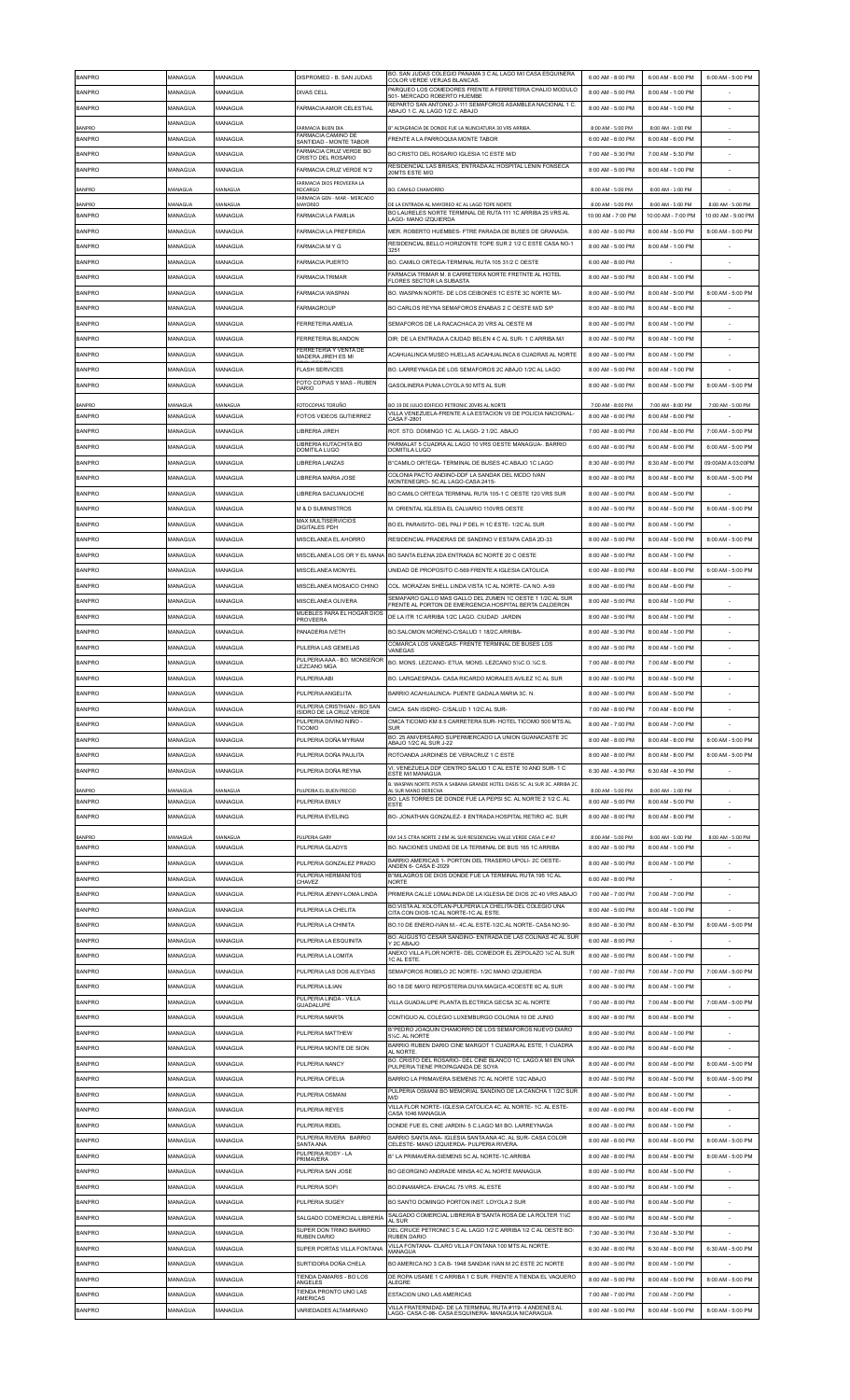| <b>BANPRO</b>                                           | MANAGUA            | MANAGUA            | VARIEDADES EMILY -<br>CARRETERA SUR                  | KM 91⁄2 CARRETERA SUR-VARIEDADES EMILY.MANAGUA FRENTE A<br><b>ESSO NEJAPA</b>                   | 8:00 AM - 5:00 PM                      |                                        |                                        |
|---------------------------------------------------------|--------------------|--------------------|------------------------------------------------------|-------------------------------------------------------------------------------------------------|----------------------------------------|----------------------------------------|----------------------------------------|
| <b>BANPRO</b>                                           | MANAGUA            | MANAGUA            | VARIEDADES LA FE-VILLA<br><b>RECONCILIACION</b>      | VILLA RECONCILIACION BLOQUERA HOWAR 110 VRS ARRIBA                                              | 8:00 AM - 7:00 PM                      | 8:00 AM - 7:00 PM                      |                                        |
| <b>BANPRO</b>                                           | MANAGUA            | MANAGUA            | VARIEDADES MONTOYA                                   | B° ISRAEL GALEANO DE LA TERMINAL DE LA RUTA 118 4C AL SUR 2C<br>AL ESTE 1C AL SUR 1C AL ESTE    | 8:00 AM - 5:00 PM                      | 8:00 AM - 1:00 PM                      |                                        |
| <b>BANPRO</b>                                           | MANAGUA            | MANAGUA            | VARIEDADES NATHALY - TIERRA<br>PROMETIDA             | BO. TIERRA PROMETIDA COST O NESTLE 1C S 4C O                                                    | 8:00 AM - 5:00 PM                      | 8:00 AM - 5:00 PM                      |                                        |
| <b>BANPRO</b>                                           | MANAGUA            | MANAGUA            | <b>VARIEDADES NIEVE</b>                              | CMCA LA CUAREZMA KM 10 C A MASAYA 150 VRS AL NTE                                                | 8:00 AM - 5:00 PM                      | 8:00 AM - 1:00 PM                      |                                        |
| <b>BANPRO</b>                                           | MANAGUA            | MANAGUA            | <b>VARIEDADES RODRIGUEZ</b>                          | B° AI TAGRACIA- ZUMEN 1 1/2 AL LAGO                                                             | 8:00 AM - 5:00 PM                      | 8:00 AM - 1:00 PM                      |                                        |
| <b>BANPRO</b>                                           | MANAGUA            | MANAGUA            | <b>VARIEDADES Y LIBRERIA</b>                         | BO CAMILO ORTEGA- TERMINAL DE RUTA 105-1C OESTE 300MTS                                          | 7:00 AM - 8:00 PM                      |                                        |                                        |
| <b>BANPRO</b>                                           | MANAGUA            | MANAGUA            | <b>MONASH</b><br>VARIEDADES YAHOSKA                  | <b>NORTE</b><br>PISTA SUB URBUNA DEL CENTRO DE SALUD 100MTSAL NORTE                             | 8:00 AM - 5:00 PM                      | 8:00 AM - 5:00 PM                      |                                        |
|                                                         |                    |                    |                                                      |                                                                                                 |                                        |                                        |                                        |
| <b>BANPRO</b>                                           | MANAGUA            | MANAGUA            | <b>VETERINARIA RANCES</b><br>VULCANIZACION Y LUB LOS | BARRIO MONSEÑOR LEZCANO PTE LEON 2C O 2C S 10 VRS O                                             | 8:00 AM - 5:00 PM                      | 8:00 AM - 1:00 PM                      |                                        |
| <b>BANPRO</b>                                           | MANAGUA            | MANAGUA            | TRILLIZOS BO ANEXO VILLA                             | ANEXO VILLA LIBERTAD- ENTRADA PRINCIPAL M.I                                                     | 8:00 AM - 5:00 PM                      | 8:00 AM - 5:00 PM                      | 8:00 AM - 5:00 PM                      |
| <b>BANPRO</b>                                           | MANAGUA            | MANAGUA            | YM ARTICULOS                                         | BO 14 DE FEBRERO IGL FRATERNIDAD SANTA 2 C ARRIBA                                               | 8:00 AM - 5:00 PM                      | 8:00 AM - 5:00 PM                      |                                        |
| PUNTO FÁCIL                                             | MANAGUA            | MANAGUA            | CENTRO MOVISTAR HUEMBES                              | COSTADO SUR. TERMINAL DE BUSES ROBERTO HUEMBES. FRENTE A<br>LA PARADA DE GRANADA.               | 8:00 AM - 5:00 PM                      | 8:00 AM - 1:00 PM                      |                                        |
| PUNTO FÁCIL                                             | MANAGUA            | MANAGUA            | SIRCELL                                              | CALLE PRINCIPAL DE CIUDAD JARDIN. FRENTE A GOMPER LIBRERIAS                                     | 7:00 AM - 7:00 PM                      | 7:00 AM - 3:00 PM                      |                                        |
| <b>PUNTO FÁCIL</b>                                      | MANAGUA            | MANAGUA            | <b>TIENDA DAMARIS</b>                                | BANPRO CIUDAD JARDIN, 3C AL NORTE, 4C AL OESTE Y 1C AL SUR                                      | 8:30 AM - 5:00 PM                      | 8:30 AM - 12:00 PM                     |                                        |
| PUNTO FÁCIL / BANPRO /<br><b>AIRPAK</b>                 | MANAGUA            | MANAGUA            | AMPM BELLO HORIZONTE                                 | ROTONDA BELLO HORIZONTE 200M ESTE                                                               | 6:00 AM - 8:00 PM                      | 6:00 AM - 8:00 PM                      | 6:00 AM - 5:00 PM                      |
| PUNTO FÁCIL / BANPRO /<br>AIRPAK                        | MANAGUA            | MANAGUA            | AMPM CARRETERA SUR                                   | UNIPLAZA CARRETERA SUR MÓDULOS 1-2 - KM 7.5 CARRETERA<br><b>NTERAMERICANA SUR</b>               | 6:00 AM - 8:00 PM                      | 6:00 AM - 8:00 PM                      | 6:00 AM - 5:00 PM                      |
| PUNTO FÁCIL / BANPRO /<br>AIRPAK                        | MANAGUA            | MANAGUA            | AMPM DISCOVER                                        | DE LOS SEMAFOROS DEL CLUB TERRAZA 200 MTS AL SUR                                                | 6:00 AM - 8:00 PM                      | 6:00 AM - 8:00 PM                      | 6:00 AM - 5:00 PM                      |
| PUNTO FÁCIL / BANPRO /                                  | MANAGUA            | MANAGUA            | AMPM ESCALA                                          | EDIFICIO ESCALA MÓDULO 1A - ENTRADA A LAS CUMBRES                                               | 6:00 AM - 8:00 PM                      | 6:00 AM - 8:00 PM                      | 6:00 AM - 5:00 PM                      |
| <b>AIRPAK</b><br>PUNTO FÁCIL / BANPRO /                 | MANAGUA            | MANAGUA            | AMPM GUANACASTE                                      | UNIPLAZA GUANACASTE MÓDULO 1 - SEMÁFOROS GUANACASTE 50M                                         | 6:00 AM - 8:00 PM                      | 6:00 AM - 8:00 PM                      | 6:00 AM - 5:00 PM                      |
| AIRPAK<br>PUNTO FÁCIL / BANPRO /                        | MANAGUA            | MANAGUA            | AMPM INVERCASA                                       | <b>NORTE</b><br>EDIFICIO INVERCASA TORRE II - PISTA SUBURBANA                                   | 6:00 AM - 8:00 PM                      | 6:00 AM - 8:00 PM                      | 6:00 AM - 5:00 PM                      |
| <b>AIRPAK</b><br>PUNTO FÁCIL / BANPRO /                 | MANAGUA            | MANAGUA            | AMPM ISRAEL LEWITES                                  | PLAZA VIVO MÓDULO 7 - COSTADO OESTE MERCADO ISRAEL LEWITES                                      | 6:00 AM - 8:00 PM                      | 6:00 AM - 8:00 PM                      | 6:00 AM - 5:00 PM                      |
| AIRPAK<br>PUNTO FÁCIL / BANPRO /                        |                    |                    |                                                      | PLAZA IVÁN MONTENEGRO, ESQUINA OPUESTA AL MERCADO IVÁN                                          |                                        |                                        |                                        |
| <b>AIRPAK</b><br>PUNTO FÁCIL / BANPRO /                 | MANAGUA            | MANAGUA            | AMPM IVAN MONTENEGRO                                 | MONTENEGRO, FRENTE AL VERDUGO.                                                                  | 6:00 AM - 8:00 PM                      | 6:00 AM - 8:00 PM                      | 6:00 AM - 5:00 PM                      |
| AIRPAK                                                  | MANAGUA            | MANAGUA            | AMPM KM10.5 CARRETERA SUR                            | KM10.5 CARRETERA SUR<br>PLAZA LA CONCHITA MÓDULOS 1-2 - ROTONDA RIGOBERTO LÓPEZ                 | 6:00 AM - 8:00 PM                      | 6:00 AM - 8:00 PM                      | 6:00 AM - 5:00 PM                      |
| PUNTO FÁCIL / BANPRO /<br>AIRPAK                        | MANAGUA            | MANAGUA            | AMPM LA CONCHITAS                                    | 200M ESTE                                                                                       | 6:00 AM - 8:00 PM                      | 6:00 AM - 8:00 PM                      | 6:00 AM - 5:00 PM                      |
| PUNTO FÁCIL / BANPRO /<br>AIRPAK                        | MANAGUA            | MANAGUA            | AMPM LA FAMILIAR                                     | DETRAS DEL EDIFICIO PELLAS, CONTIGUO A FARMACIA LA FAMILIAR                                     | 6:00 AM - 8:00 PM                      | 6:00 AM - 8:00 PM                      | 6:00 AM - 5:00 PM                      |
| PUNTO FÁCIL / BANPRO /<br>AIRPAK                        | MANAGUA            | MANAGUA            | AMPM LAS COLINAS                                     | 1RA ENTRADA LAS COLINAS ESTE- EDIFICIO CRISTAL MODULO A                                         | 9:00 AM - 8:00 PM                      | 9:00 AM - 8:00 PM                      | 8:30 AM - 5:00 PM                      |
| PUNTO FÁCIL / BANPRO / AIRPAK                           | MANAGUA            | MANAGUA            | AMPM LAS MERCEDES                                    | KM 9 CARRETERA NORTE, ESQUINA CONTRARIA CASA DE EMPEÑOS RAFLA. FRENTE /<br>ESCASAN, LA SUBASTA  | 6:00 AM - 8:00 PM                      | 6:00 AM - 8:00 PM                      | 6:00 AM - 5:00 PM                      |
| PUNTO FÁCIL / BANPRO /<br>AIRPAK                        | MANAGUA            | MANAGUA            | AMPM LINDA VISTA                                     | SEMÁFOROS LINDA VISTA 100M SUR                                                                  | 6:00 AM - 8:00 PM                      | 6:00 AM - 8:00 PM                      | 6:00 AM - 5:00 PM                      |
| PUNTO FÁCIL / BANPRO /<br><b>AIRPAK</b>                 | MANAGUA            | MANAGUA            | AMPM LOS VADOS                                       | CENTRO COMERCIAL SANTO DOMINGO MÓDULOS 1-2 - LOS VADOS<br>CAMINO VIEJO A STO DOMINGO            | 6:00 AM - 8:00 PM                      | 6:00 AM - 8:00 PM                      | 6:00 AM - 5:00 PM                      |
| PUNTO FÁCIL / BANPRO /<br><b>AIRPAK</b>                 | MANAGUA            | MANAGUA            | AMPM METROPOLITANO                                   | OFICENTRO METROPOLITANO MÓDULOS 11-12 - KM 9.2 CARRETERA<br>MASAYA 100M OESTE                   | 6:00 AM - 8:00 PM                      | 6:00 AM - 8:00 PM                      | 6:00 AM - 5:00 PM                      |
| PUNTO FÁCIL / BANPRO /                                  | MANAGUA            | MANAGUA            | AMPM MULTICENTRO LAS                                 | EN LOS SEMÁFOROS DE VILLA PROGRESO, CONTIGUO A CLOSE OUT                                        | 6:00 AM - 8:00 PM                      | 6:00 AM - 8:00 PM                      | 6:00 AM - 5:00 PM                      |
| AIRPAK<br>PUNTO FÁCIL / BANPRO /                        | MANAGUA            | MANAGUA            | AMÉRICAS<br>AMPM PLAZA ESPAÑA                        | PLAZA COMERCIAL EL RETIRO MÓDULO 25 - ROTONDA EL                                                | 6:00 AM - 8:00 PM                      | 6:00 AM - 8:00 PM                      | 6:00 AM - 5:00 PM                      |
| AIRPAK<br>PUNTO FÁCIL / BANPRO /                        | MANAGUA            | MANAGUA            | AMPM PLAZA GOURMET                                   | GÜEGÜENSE 150M SUR<br>KM 8 1/4 CARRETERA MASAYA, FRENTE AL MAGFOR, PLAZA GOURMET                | 6:00 AM - 8:00 PM                      | 6:00 AM - 8:00 PM                      | 6:00 AM - 5:00 PM                      |
| AIRPAK                                                  |                    |                    |                                                      |                                                                                                 |                                        |                                        |                                        |
| PUNTO FÁCIL / BANPRO / AIRPAK<br>PUNTO FÁCIL / BANPRO / | MANAGUA            | MANAGUA            | AMPM ROCARGO                                         | PLAZA ROSCA MÓDULOS 17-18 - KM 8 CARRETERA NORTE                                                | 6:00 AM - 8:00 PM                      | 6:00 AM - 8:00 PM                      | 6:00 AM - 5:00 PM                      |
| <b>AIRPAK</b>                                           | MANAGUA            | MANAGUA            | AMPM RUBENIA                                         | UNIPLAZA RUBENIA MÓDULO 2 - PASO DESNIVEL RUBENIA 50M OESTE                                     | 6:00 AM - 8:00 PM                      | 6:00 AM - 8:00 PM                      | 6:00 AM - 5:00 PM                      |
| PUNTO FÁCIL / BANPRO /<br>AIRPAK                        | MANAGUA            | MANAGUA            | AMPM VILLA LIBERTAD                                  | CALLE PRINCIPAL VILLA LIBERTAD, UNA CUADRA ANTES DE LLEGAR A<br>A NUEVA FARMACIA MARIEN         | 6:00 AM - 8:00 PM                      | 6:00 AM - 8:00 PM                      | 6:00 AM - 5:00 PM                      |
| PUNTO FÁCIL / BANPRO / AIRPAK                           | MANAGUA            | MANAGUA            | AMPM WASPAN, CARRETERA NORTE                         | KM 7.5 MARGINAL CARRETERA NORTE                                                                 | 6:00 AM - 8:00 PM                      | 6:00 AM - 8:00 PM                      | 6:00 AM - 5:00 PM                      |
| PUNTO FÁCIL / BANPRO /<br><b>AIRPAK</b>                 | MANAGUA            | MANAGUA            | AMPM ZONA VIVA LOS ROBLES                            | OS ROBLES 3ERA ETAPA DEL HOTEL SEMINOLE 5C AL SUR M<br><b>IZQUIERDA</b>                         | 6:00 AM - 8:00 PM                      | 6:00 AM - 8:00 PM                      | 6:00 AM - 5:00 PM                      |
| <b>PUNTOXPRESS</b>                                      | MANAGUA            | MANAGUA            | PRONTO 7 NORTE                                       | KM. 7 CARRETERA NORTE                                                                           | 6:00 AM - 8:00 PM                      | 6:00 AM - 8:00 PM                      | 6:00 AM - 5:00 PM                      |
| <b>PUNTOXPRESS</b>                                      | MANAGUA            | MANAGUA            | PRONTO BELLAIR                                       | KM 5.5 CARRETERA MASAYA                                                                         | 6:00 AM - 8:00 PM                      | 6:00 AM - 8:00 PM                      | 6:00 AM - 5:00 PM                      |
| <b>PUNTOXPRESS</b>                                      | MANAGUA            | MANAGUA            | PRONTO RELLO HORIZONTE                               | <b>ERENTE A LA ROTONDA BELLO HORIZONTE</b>                                                      | 6:00 AM - 8:00 PM                      | 6:00 AM - 8:00 PM                      | 6:00 AM - 5:00 PM                      |
|                                                         |                    |                    |                                                      |                                                                                                 |                                        |                                        |                                        |
| <b>PUNTOXPRESS</b>                                      | MANAGUA            | MANAGUA            | PRONTO FONTANA                                       | LOTERÍA NACIONAL 300 MTS AL OESTE                                                               | 6:00 AM - 8:00 PM                      | 6:00 AM - 8:00 PM                      | 6:00 AM - 5:00 PM                      |
| <b>PUNTOXPRESS</b>                                      | MANAGUA            | MANAGUA            | PRONTO GALERÍAS                                      | KM 7 CARRETERA MASAYA CONTIGUO CC GALERIAS STO. DOMINGO                                         | 6:00 AM - 8:00 PM                      | 6:00 AM - 8:00 PM                      | 6:00 AM - 5:00 PM                      |
| <b>PUNTOXPRESS</b>                                      | MANAGUA            | MANAGUA            | PRONTO GUANACASTE                                    | <b>KM 3 CARRETERA SUR</b>                                                                       | 6:00 AM - 8:00 PM                      | 6:00 AM - 8:00 PM                      | 6:00 AM - 5:00 PM                      |
|                                                         |                    |                    |                                                      |                                                                                                 |                                        |                                        |                                        |
| PUNTOXPRESS                                             | MANAGUA            | MANAGUA            | PRONTO LA QUINTA                                     | KM 10.5 CARRETERA A MASAYA ENTRADA CAMINO UNICA                                                 | 6:00 AM - 8:00 PM                      | 6:00 AM - 8:00 PM                      | 6:00 AM - 5:00 PM                      |
| <b>PUNTOXPRESS</b>                                      | MANAGUA            | MANAGUA            | PRONTO LAS AMÉRICAS                                  | SEMAFOROS IVAN MONTENEGRO 200 VRS ABAJO                                                         | 6:00 AM - 8:00 PM                      | 6:00 AM - 8:00 PM                      | 6:00 AM - 5:00 PM                      |
| <b>PUNTOXPRESS</b>                                      | MANAGUA            | MANAGUA            | PRONTO LAS BRISAS                                    | REPARTO LAS BRISAS, CONTIGO CC LINDA VISTA                                                      | 6:00 AM - 8:00 PM                      | 6:00 AM - 8:00 PM                      | 6:00 AM - 5:00 PM                      |
| <b>PUNTOXPRESS</b>                                      | MANAGUA            | MANAGUA            | PRONTO LAS COLINAS                                   | KM 8 CARRETERA A MASAYA                                                                         | 6:00 AM - 8:00 PM                      | 6:00 AM - 8:00 PM                      | 6:00 AM - 5:00 PM                      |
| PUNTOXPRESS                                             | MANAGUA            | MANAGUA            | PRONTO LAS MERCEDES                                  | KM. 11 CARRETERA NORTE, FRENTE AL AEROPUERTO INTERNACIONAL                                      | 6:00 AM - 8:00 PM                      | 6:00 AM - 8:00 PM                      | 6:00 AM - 5:00 PM                      |
| <b>PUNTOXPRESS</b>                                      | MANAGUA            | MANAGUA            | PRONTO LOMAS DE<br><b>GUADALUPE</b>                  | KM 4 CARRETERA A MASAYA (CONTIGUO CC METROCENTRO)                                               | 6:00 AM - 8:00 PM                      | 6:00 AM - 8:00 PM                      | 6:00 AM - 5:00 PM                      |
| <b>PUNTOXPRESS</b>                                      | MANAGUA            | MANAGUA            | PRONTO LOS ROBLES                                    | RESIDENCIAL LOS ROBLES, FRENTE A FUNERARIA MONTE LOS<br><b>OLIVOS</b>                           | 6:00 AM - 8:00 PM                      | 6:00 AM - 8:00 PM                      | 6:00 AM - 5:00 PM                      |
| <b>PUNTOXPRESS</b>                                      | MANAGUA            | MANAGUA            | PRONTO SANTA CLARA                                   | KM. 4.5 CARRETERA NORTE CONTIGUO A LA PERFECTA                                                  | 6:00 AM - 8:00 PM                      | 6:00 AM - 8:00 PM                      | 6:00 AM - 5:00 PM                      |
| <b>PUNTOXPRESS</b>                                      | MANAGUA            | MANAGUA            | PRONTO SUBASTA                                       | KM. 9 CARRETERA NORTE                                                                           | 6:00 AM - 8:00 PM                      | 6:00 AM - 8:00 PM                      | 6:00 AM - 5:00 PM                      |
| <b>PUNTOXPRESS</b>                                      | MANAGUA            | MANAGUA            | PRONTO TICOMO                                        | KM 10.5 CARRETERA SUR                                                                           | 6:00 AM - 8:00 PM                      | 6:00 AM - 8:00 PM                      | 6:00 AM - 5:00 PM                      |
| PUNTOXPRESS                                             | MANAGUA            | MANAGUA            | PRONTO UNIVERSITARIA                                 | KM 9.7 CARRETERA A MASAYA                                                                       | 6:00 AM - 8:00 PM                      | 6:00 AM - 8:00 PM                      | 6:00 AM - 5:00 PM                      |
| <b>PUNTOXPRESS</b>                                      | MANAGUA            | MANAGUA            | SERVICENTRO ALTAMIRA                                 | CALLE PRINCIPAL DE ALTAMIRA, DE SINSA CERÁMICA MEDIA C. AL<br>NORTE.                            | 7:30 AM - 5:30 PM                      | 7:30 AM - 1:00 PM                      |                                        |
|                                                         |                    |                    |                                                      |                                                                                                 |                                        |                                        |                                        |
| <b>PUNTOXPRESS</b><br>PUNTOXPRESS / BANPRO              | MANAGUA<br>MANAGUA | MANAGUA<br>MANAGUA | SERVICENTRO CARRETERA NORTE<br>SUPER EXPRESS BOLONIA | CARRETERA NORTE, DE NUEVO CARNIC 20 M. AL LAGO<br>COSTADO ESTE DEL PARQUE CENTRAL               | 8:00 AM - 5:00 PM<br>8:00 AM - 5:00 PM | 8:00 AM - 1:00 PM<br>8:00 AM - 1:00 PM |                                        |
| PUNTOXPRESS / BANPRO                                    | MANAGUA            | MANAGUA            | SUPER EXPRESS LA FUENTE                              | B° GERMAN POMARES- DEL TANQUE DE LA 14 DE SEPT 7 CUADRAS AL                                     | 8:00 AM - 6:00 PM                      | 8:00 AM - 6:00 PM                      |                                        |
| PUNTOXPRESS / BANPRO                                    | MANAGUA            | MANAGUA            | SUPER EXPRESS RACACHACA                              | SUR. CASA ESQUINERA- M/IZQ<br>DEL SEMAFORO DE LA RACACHACA, 100MTS AL OESTE MANO                | 8:00 AM - 5:00 PM                      | 8:00 AM - 1:00 PM                      |                                        |
| PUNTOXPRESS / BANPRO                                    | MANAGUA            | MANAGUA            | SUPER EXPRESS 10 DE JUNIO                            | <b>IZQUIERDA</b><br>COSTADO SUR ESTE DEL PARQUE DE LA COLONIA 10 DE JUNIO, 200                  | 6:30 AM - 8:00 PM                      | 6:30 AM - 8:00 PM                      | 6:30 AM - 5:00 PM                      |
|                                                         |                    |                    |                                                      | MTS AL SUR. M/I.                                                                                |                                        |                                        |                                        |
| PUNTOXPRESS / BANPRO                                    | MANAGUA            | MANAGUA            | SUPER EXPRESS 14 DE SEPT                             | DEL COLEGIO 14 DE SEPTIEMBRE, 2 C. ARRIBA, MANO IZQUIERDA.                                      | 6:00 AM - 8:00 PM                      | 6:00 AM - 8:00 PM                      | 6:00 AM - 5:00 PM                      |
| PUNTOXPRESS / BANPRO                                    | MANAGUA            | MANAGUA            | SUPER EXPRESS 9 DE JUNIO                             | DE LOS SEMÁFOROS DE LA RAFAELA HERRERA 2.5 C. AL SUR                                            | 6:30 AM - 8:00 PM                      | 6:30 AM - 8:00 PM                      | 6:30 AM - 5:00 PM                      |
| PUNTOXPRESS / BANPRO                                    | MANAGUA            | MANAGUA            | SUPER EXPRESS 9 DE JUNIO # 2                         | COLONIA 9 DE JUNIO, DEL MONUMENTO 50 MTS NORTE M/I                                              | 6:30 AM - 8:00 PM                      | 6:30 AM - 8:00 PM                      | 6:30 AM - 5:00 PM                      |
| PUNTOXPRESS / BANPRO                                    | MANAGUA            | MANAGUA            | SUPER EXPRESS ALTAMIRA                               | DE SINSA ALTAMIRA 1 C. AL SUR.                                                                  | 6:00 AM - 8:00 PM                      | 6:00 AM - 8:00 PM                      | 6:30 AM - 5:00 PM                      |
| PUNTOXPRESS / BANPRO                                    | MANAGUA            | MANAGUA            | SUPER EXPRESS ALTAMIRA<br>DOS                        | ALTAMIRA, SEMÁFOROS DE LOSELZA 200 MTS AL NORTE, M/D, FTE<br>DONDE FUE BURGER KING              | 6:30 AM - 8:00 PM                      | 6:30 AM - 8:00 PM                      | 6:30 AM - 5:00 PM                      |
| PUNTOXPRESS / BANPRO                                    | MANAGUA            | MANAGUA            | SUPER EXPRESS AMÉRICAS 3                             | DE DONDE FUE LA SANDAK DEL IVAN MONTENEGRO 200 AL ESTE.<br>PLAZA CORTEZ                         | 6:30 AM - 8:00 PM                      | 6:30 AM - 8:00 PM                      | 6:30 AM - 5:00 PM                      |
| PUNTOXPRESS / BANPRO                                    | MANAGUA            | MANAGUA            | SUPER EXPRESS BELLO<br><b>HORIZONTE</b>              | ROTONDA BELLO HORIZONTE 50 M. AL ESTE                                                           | 6:00 AM - 8:00 PM                      | 6:00 AM - 8:00 PM                      | 6:00 AM - 5:00 PM                      |
| PUNTOXPRESS / BANPRO                                    | MANAGUA            | MANAGUA            | SUPER EXPRESS BELLO<br><b>HORIZONTE ESTE</b>         | RESIDENCIAL BELLO HORIZONTE, TOPE SUR DE LA ROTONDA 3C<br>ESTE. CASA ESQUINERA. M/I             | 6:30 AM - 8:00 PM                      | 6:30 AM - 8:00 PM                      | 6:30 AM - 5:00 PM                      |
| PUNTOXPRESS / BANPRO                                    | MANAGUA            | MANAGUA            | SUPER EXPRESS BOLONIA                                | ROTONDA PLAZA ESPAÑA 200 M. AL NORTE.                                                           | 6:30 AM - 8:00 PM                      | 6:30 AM - 8:00 PM                      | 6:30 AM - 5:00 PM                      |
| PUNTOXPRESS / BANPRO                                    | MANAGUA            | MANAGUA            | SUPER EXPRESS CAMILO<br>ORTEGA                       | DEL MONUMENTO 1 1/2 ARRIBA CONTIGUO A LA ANTENA CLARO MANO<br>DERECHA                           | 6:30 AM - 8:00 PM                      | 6:30 AM - 8:00 PM                      | 6:30 AM - 5:00 PM                      |
| PUNTOXPRESS / BANPRO                                    | MANAGUA            | MANAGUA            | SUPER EXPRESS CARRETERA<br>MASAYA                    | KM. 12.8 CARRETERA A MASAYA                                                                     | 6:00 AM - 8:00 PM                      | 6:00 AM - 8:00 PM                      | 6:00 AM - 5:00 PM                      |
| PUNTOXPRESS / BANPRO                                    | MANAGUA            | MANAGUA            | SUPER EXPRESS CARRETERA<br><b>SUR</b>                | KM. 10 1/2 CARRETERA SUR. ANTIGUO RANCHO DON PEPE.                                              | 6:00 AM - 8:00 PM                      | 6:00 AM - 8:00 PM                      | 6:00 AM - 5:00 PM                      |
| PUNTOXPRESS / BANPRO                                    | MANAGUA            | MANAGUA            | SUPER EXPRESS CENTRO<br>COMERCIAL                    | DEL HOSPITAL MANOLO MORALES 200 M. AL OESTE                                                     | 6:00 AM - 8:00 PM                      | 6:00 AM - 8:00 PM                      | 6:00 AM - 5:00 PM                      |
| PUNTOXPRESS / BANPRO                                    | MANAGUA            | MANAGUA            | SUPER EXPRESS CIUDAD<br><b>JARDIN</b>                | DE LA ANTIGUA ITR 1/2 C ESTE. MODULO ESQUINERO                                                  | 6:30 AM - 8:00 PM                      | 6:30 AM - 8:00 PM                      | 6:30 AM - 5:00 PM                      |
| PUNTOXPRESS / BANPRO                                    | MANAGUA            | MANAGUA            | SUPER EXPRESS COLONIAL                               | ESQUINA NORESTE DE LOS SEMÁFOROS DEL COLONIAL. DONDE FUE                                        | 6:30 AM - 8:00 PM                      | 6:30 AM - 8:00 PM                      | 6:30 AM - 5:00 PM                      |
| PUNTOXPRESS / BANPRO                                    | MANAGUA            | MANAGUA            | SUPER EXPRESS EL CORTIJO                             | <b>FI CASINO</b><br>SEMÁFOROS L. VISTA 50 MTS AL SUR, PLAZA EL CORTIJO                          | 6:30 AM - 8:00 PM                      | 6:30 AM - 8:00 PM                      | 6:30 AM - 5:00 PM                      |
| PUNTOXPRESS / BANPRO                                    | MANAGUA            | MANAGUA            | SUPER EXPRESS EL DORADO                              | UNIPLAZA EL DORADO, PISTA EL DORADO CONTIGUO A CLOSE OUT                                        | 6:00 AM - 8:00 PM                      | 6:00 AM - 8:00 PM                      | 6:00 AM - 5:00 PM                      |
| PUNTOXPRESS / BANPRO                                    | MANAGUA            |                    |                                                      |                                                                                                 |                                        |                                        |                                        |
|                                                         |                    | MANAGUA            | SUPER EXPRESS EL JICARITO                            | DE CRUZ LORENA 800MTS AL NORTE, FTE CCN<br>ENTRADA PRINCIPAL A ESQUIPULAS 300 M. AL OESTE, MANO | 6:30 AM - 8:00 PM                      | 6:30 AM - 8:00 PM                      | 6:30 AM - 5:00 PM                      |
| PUNTOXPRESS / BANPRO<br>PUNTOXPRESS / BANPRO            | MANAGUA<br>MANAGUA | MANAGUA<br>MANAGUA | SUPER EXPRESS ESQUIPULAS<br>SUPER EXPRESS GUEGUENSE  | DERECHA<br>ROTONDA GÜEGÜENSE 100 MTS OESTE, M/I                                                 | 6:00 AM - 8:00 PM<br>6:30 AM - 8:00 PM | 6:00 AM - 8:00 PM<br>6:30 AM - 8:00 PM | 6:00 AM - 5:00 PM<br>6:30 AM - 5:00 PM |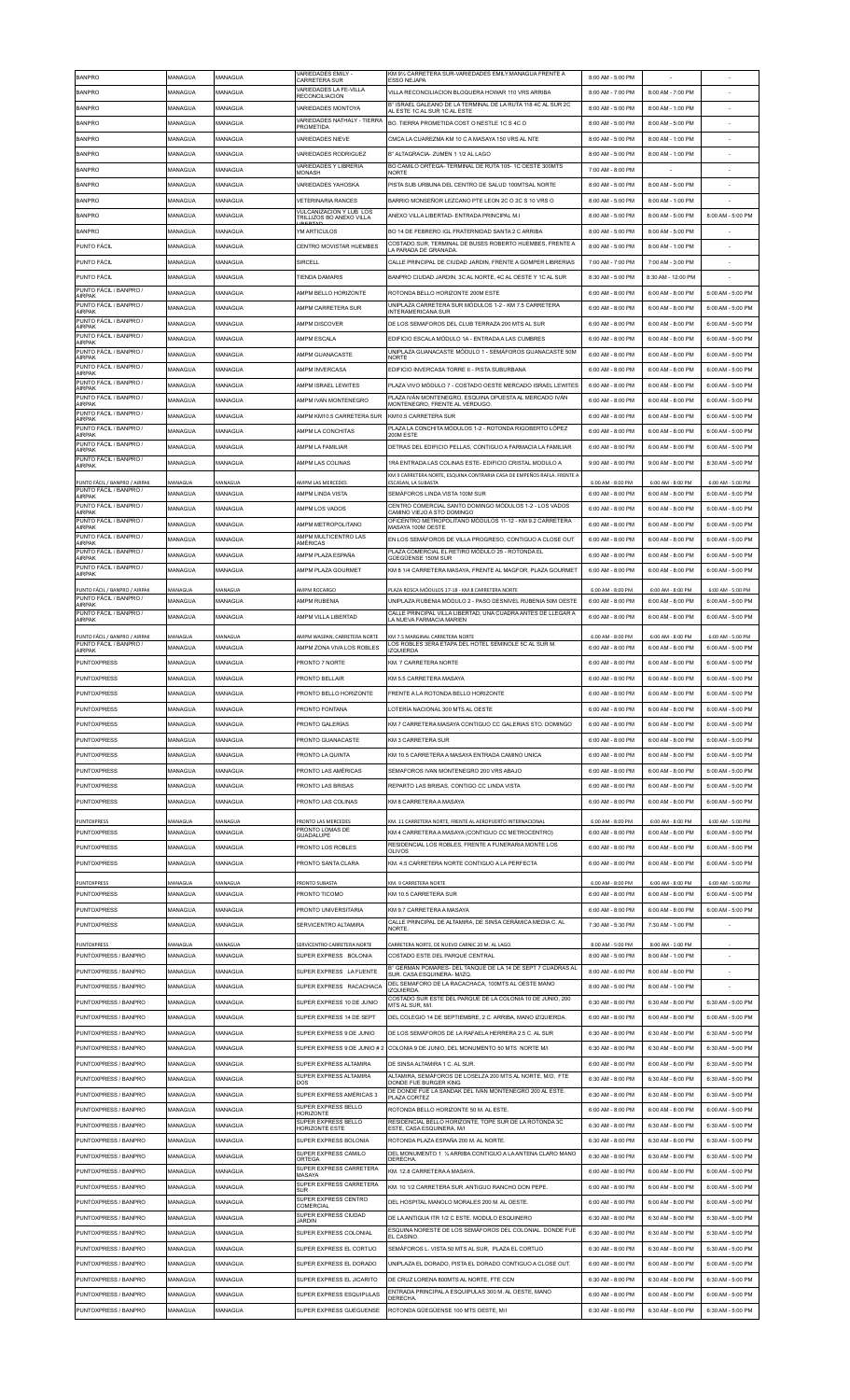| PUNTOXPRESS / BANPRO                         | MANAGUA            | MANAGUA             | SUPER EXPRESS JARDINES DE<br>VERACRUZ                                     | COLONIA JARDINES DE VERACRUZ CASA Y-9, SEMÁFOROS DE ENITEL<br>6TA CASA HACIA EL ESTE                                                   | 6:30 AM - 8:00 PM                      | 6:30 AM - 8:00 PM                      | 6:30 AM - 5:00 PM                      |
|----------------------------------------------|--------------------|---------------------|---------------------------------------------------------------------------|----------------------------------------------------------------------------------------------------------------------------------------|----------------------------------------|----------------------------------------|----------------------------------------|
| PUNTOXPRESS / BANPRO                         | MANAGUA            | MANAGUA             | SUPER EXPRESS KM 13.5<br>CARRET MASAYA                                    | C A MASAYA, DEL KM, 13.5 SE ENTRA A LA DERECHA 50 MTS.M/D<br>CONOCIDA COMO PLAZA DE CAMAS LUNA                                         | 6:30 AM - 8:00 PM                      | 6:30 AM - 8:00 PM                      | 6:30 AM - 5:00 PM                      |
| PUNTOXPRESS / BANPRO                         | MANAGUA            | MANAGUA             | SUPER EXPRESS LA 3F                                                       | B° SANTA ROSA CARRETERA NORTE KM 5 PLAZA LAS 3E                                                                                        | 6:30 AM - 8:00 PM                      | 6:30 AM - 8:00 PM                      | 6:30 AM - 5:00 PM                      |
| PUNTOXPRESS / BANPRO                         | MANAGUA            | MANAGUA             | SUPER EXPRESS LA BIBLIA                                                   | BO EDGARD MUNGUIA. DE LOS SEMÁFOROS DEL RIGOBERTO LOPEZ<br>PEREZ 1 1/2C AL ESTE                                                        | 6:30 AM - 8:00 PM                      | 6:30 AM - 8:00 PM                      | 6:30 AM - 5:00 PM                      |
| PUNTOXPRESS / BANPRO                         | MANAGUA            | <b>JANAGUA</b>      | SUPER EXPRESS LA FUENTE                                                   | DONDE FUE LA DUYA MÁGICA.<br>B° GERMAN POMARES, DEL TANQUE DE LA 14 DE SEPT 7 CUADRAS AL                                               | 6:00 AM - 8:00 PM                      | 6:00 AM - 8:00 PM                      | 6:00 AM - 5:00 PM                      |
| PUNTOXPRESS / BANPRO                         | MANAGUA            | MANAGUA             | SUPER EXPRESS LA FUENTE # 2                                               | SUR. CASA ESQUINERA. M/IZQ                                                                                                             | 6:00 AM - 8:00 PM                      | 6:00 AM - 8:00 PM                      | 6:00 AM - 5:00 PM                      |
| PUNTOXPRESS / BANPRO<br>PUNTOXPRESS / BANPRO | MANAGUA<br>MANAGUA | MANAGUA<br>MANAGUA  | SUPER EXPRESS LA MORAZÁN                                                  | LINDA VISTA NORTE, SEMÁFOROS DE LINDA VISTA 5C NORTE<br>SUPER EXPRESS LA PRIMAVERA BO. LA PRIMAVERA. DDF INDUSTRIAS DANTO 6C LAGO. M/I | 6:30 AM - 8:00 PM<br>6:30 AM - 8:00 PM | 6:30 AM - 8:00 PM<br>6:30 AM - 8:00 PM | 6:30 AM - 5:00 PM<br>6:30 AM - 5:00 PM |
| PUNTOXPRESS / BANPRO                         | MANAGUA            | MANAGUA             | SUPER EXPRESS LA                                                          | DEL SEMÁFORO DE LA RACACHACA, 100M OESTE, MANO IZQUIERDA                                                                               | 6:00 AM - 8:00 PM                      | 6:00 AM - 8:00 PM                      | 6:00 AM - 5:00 PM                      |
| PUNTOXPRESS / BANPRO                         | MANAGUA            | MANAGUA             | <b>RACACHACA</b><br>SUPER EXPRESS LA VICKY                                | ALTAMIRA ESTE IV ETAPA, DONDE FUE LA VICKY                                                                                             | 6:30 AM - 8:00 PM                      | 6:30 AM - 8:00 PM                      | 6:30 AM - 5:00 PM                      |
| PUNTOXPRESS / BANPRO                         | MANAGUA            | MANAGUA             | SUPER EXPRESS LAS AMÉRICAS                                                | BO AMÉRICA 2, DE DONDE FUE TRANSAGRO 1C N                                                                                              | 6:00 AM - 8:00 PM                      | 6:00 AM - 8:00 PM                      | 6:00 AM - 5:00 PM                      |
| PUNTOXPRESS / BANPRO                         | MANAGUA            | MANAGUA             | SUPER EXPRESS LAS DELICIAS                                                | RESIDENCIAL LAS DELICIAS, CASA # 0-475                                                                                                 | 6:30 AM - 8:00 PM                      | 6:30 AM - 8:00 PM                      | 6:30 AM - 5:00 PM                      |
| PUNTOXPRESS / BANPRO                         | MANAGUA            | MANAGUA             | SUPER EXPRESS LAS<br><b>MERCEDES</b>                                      | .DEL PALÍ 50 M. AL LAGO                                                                                                                | 6:00 AM - 8:00 PM                      | 6:00 AM - 8:00 PM                      | 6:00 AM - 5:00 PM                      |
| PUNTOXPRESS / BANPRO                         | MANAGUA            | MANAGUA             | SUPER EXPRESS LAURELES<br><b>NORTE</b>                                    | ENTRADA PRINCIPAL 8C ESTE DONDE FUE MISCELÁNEA ANGÉLICA                                                                                | 6:30 AM - 8:00 PM                      | 6:30 AM - 8:00 PM                      | 6:30 AM - 5:00 PM                      |
| PUNTOXPRESS / BANPRO                         | MANAGUA            | <b>MANAGUA</b>      | SUPER EXPRESS LINDA VISTA                                                 | SEMÁFOROS LINDA VISTA 180 M. ABAJO.                                                                                                    | 6:00 AM - 8:00 PM                      | 6:00 AM - 8:00 PM                      | 6:00 AM - 5:00 PM                      |
| PUNTOXPRESS / BANPRO                         | MANAGUA            | <b>MANAGUA</b>      | SUPER EXPRESS LOMA LINDA                                                  | DEL PALÍ SAN JUDAS 700 M. AL SUR, ESQUINA MANO DERECHA EN LA<br>VUELTA DE LOS BUSES.                                                   | 6:30 AM - 8:00 PM                      | 6:30 AM - 8:00 PM                      | 6:30 AM - 5:00 PM                      |
| PUNTOXPRESS / BANPRO                         | MANAGUA            | MANAGUA             | SUPER EXPRESS LOMA LINDA#                                                 | BO SIERRA MAESTRA, DE DONDE FUE LA SURTIDORA GASTÓN, 2C<br>OESTE. CASA ESQUINERA A MANO IZQUIERDA                                      | 6:30 AM - 8:00 PM                      | 6:30 AM - 8:00 PM                      | 6:30 AM - 5:00 PM                      |
| PUNTOXPRESS / BANPRO                         | MANAGUA            | MANAGUA             | SUPER EXPRESS LOMAS DE<br>GUADALUPE                                       | VILLA LIBERTAD, BO LOMAS DE GUADALUPE, TERMINAL DE LA RUTA<br>116, 13 CUADRAS AL ESTE.                                                 | 6:00 AM - 8:00 PM                      | 6:00 AM - 8:00 PM                      | 6:00 AM - 5:00 PM                      |
| PUNTOXPRESS / BANPRO                         | MANAGUA            | MANAGUA             | SUPER EXPRESS LOMAS DEL<br>VALLE                                          | RESIDENCIAL LOMAS DEL VALLE DE LA ENTRADA 20M ESTE, M/D                                                                                | 6:30 AM - 8:00 PM                      | 6:30 AM - 8:00 PM                      | 6:30 AM - 5:00 PM                      |
| PUNTOXPRESS / BANPRO                         | MANAGUA            | MANAGUA             | SUPER EXPRESS MÁXIMO<br><b>JEREZ</b>                                      | COLONIA MÁXIMO JEREZ, DEL COLEGIO LAVF 1C AL OESTE CASA<br><b>ESQUINERA</b>                                                            | 6:30 AM - 8:00 PM                      | 6:30 AM - 8:00 PM                      | 6:30 AM - 5:00 PM                      |
| PUNTOXPRESS / BANPRO                         | MANAGUA            | MANAGUA             | SUPER EXPRESS MAYOREO NORTE<br>SUPER EXPRESS MIGUEL                       | BARRIO CONCEPCIÓN DE MARIA - DE LOS SEMÁFOROS DEL MERCADO MAYOREO 4<br>CAUDRAS AL NORTE, ESQUINA M/DERECHA                             | 6:30 AM - 8:00 PM                      | 6:30 AM - 8:00 PM                      | 6:30 AM - 5:00 PM                      |
| PUNTOXPRESS / BANPRO                         | MANAGUA            | MANAGUA             | <b>GUTIERREZ</b>                                                          | VILLA MIGUEL GUTIERREZ, DEL SEMÁFORO 50 VRS AL OESTE M/IZQ.                                                                            | 6:30 AM - 8:00 PM                      | 6:30 AM - 8:00 PM                      | 6:30 AM - 5:00 PM                      |
| PUNTOXPRESS / BANPRO<br>PUNTOXPRESS / BANPRO | MANAGUA<br>MANAGUA | MANAGUA<br>MANAGUA  | SUPER EXPRESS MIRAFLORES<br>SUPER EXPRESS MONSEÑOR                        | DEL ANTIGUO BANCO POPULAR MONSEÑOR LEZCANO 3C. OESTE.<br>DE LA ESTATUA MONSEÑOR LEZCANO 5 1/2 C. ARRIBA                                | 6:00 AM - 8:00 PM<br>6:00 AM - 8:00 PM | 6:00 AM - 8:00 PM<br>6:00 AM - 8:00 PM | 6:00 AM - 5:00 PM<br>6:00 AM - 5:00 PM |
| PUNTOXPRESS / BANPRO                         | MANAGUA            | MANAGUA             | LEZCANO<br>SUPER EXPRESS MONSENOR                                         | DE SUPERMERCADO LA COLONIA ML 1 1/2 CUADRA AL NORTE. MANO                                                                              | 6:30 AM - 8:00 PM                      | 6:30 AM - 8:00 PM                      | 6:30 AM - 5:00 PM                      |
| PUNTOXPRESS / BANPRO                         | MANAGUA            | MANAGUA             | LEZCANO 2<br>SUPER EXPRESS MONSEÑOR                                       | DERECHA<br>ESTATUA MONSEÑOR LEZCANO 1C NORTE, M/I                                                                                      | 6:30 AM - 8:00 PM                      | 6:30 AM - 8:00 PM                      | 6:30 AM - 5:00 PM                      |
| PUNTOXPRESS / BANPRO                         | MANAGUA            | MANAGUA             | <b>FZCANO3</b><br>SUPER EXPRESS MONTE CIELO                               | RESIDENCIAL MONTE CIELO CASA C 154                                                                                                     | 6:30 AM - 8:00 PM                      | 6:30 AM - 8:00 PM                      | 6:30 AM - 5:00 PM                      |
| PUNTOXPRESS / BANPRO                         | MANAGUA            | MANAGUA             | SUPER EXPRESS MOTASTEPE                                                   | KM 9 CARRETERA NUEVA LEON 500MTS AL OESTE MANO IZQUIERDA<br><b>ACTUAL FARMACIA -</b>                                                   | 6:30 AM - 8:00 PM                      | 6:30 AM - 8:00 PM                      | 6:30 AM - 5:00 PM                      |
| PUNTOXPRESS / BANPRO                         | MANAGUA            | MANAGUA             | SUPER EXPRESS MUNICH                                                      | SEMÁFOROS DEL SEMINARIO 75VRAS NORTE, M/I, EDIFICIO DE 2<br>PISOS                                                                      | 6:30 AM - 8:00 PM                      | 6:30 AM - 8:00 PM                      | 6:30 AM - 5:00 PM                      |
| PUNTOXPRESS / BANPRO                         | MANAGUA            | <b>MANAGUA</b>      | SUPER EXPRESS PASEO<br><b>ECUESTRE</b>                                    | RESIDENCIAL LAS COLINAS, DE LA EMBAJADA DE ESPAÑA 450 MTS AL<br><b>ESTE</b>                                                            | 6:00 AM - 8:00 PM                      | 6:00 AM - 8:00 PM                      | 6:00 AM - 5:00 PM                      |
| PUNTOXPRESS / BANPRO                         | MANAGUA            | MANAGUA             | SUPER EXPRESS PLAZA<br>GUEGUENSE                                          | ROTONDA GUEGUENSE 100 MTS AL OESTE. M IZQ. BOLONIA                                                                                     | 8:00 AM - 7:00 PM                      | 8:00 AM - 7:00 PM                      | 8:00 AM - 5:00 PM                      |
| PUNTOXPRESS / BANPRO                         | MANAGUA            | MANAGUA             | SUPER EXPRESS PLAZA LAS<br><b>PRADERAS</b>                                | KM. 11 CARRETERA A MASAYA, PLAZA LAS PRADERAS                                                                                          | 6:30 AM - 8:00 PM                      | 6:30 AM - 8:00 PM                      | 6:30 AM - 5:00 PM                      |
| PUNTOXPRESS / BANPRO                         | MANAGUA            | MANAGUA             | SUPER EXPRESS PLAZA<br>MADRIGAL                                           | DE LA ENTRADA A VERACRUZ. 500 M. ARRIBA                                                                                                | 6:00 AM - 8:00 PM                      | 6:00 AM - 8:00 PM                      | 6:00 AM - 5:00 PM                      |
| PUNTOXPRESS / BANPRO                         | MANAGUA            | MANAGUA             | SUPER EXPRESS PLAZA MAYOR                                                 | SEGUNDA ENTRADA LAS COLINAS, 100 MTS. AL ESTE.                                                                                         | 6:00 AM - 8:00 PM                      | 6:00 AM - 8:00 PM                      | 6:00 AM - 5:00 PM                      |
| PUNTOXPRESS / BANPRO                         | MANAGUA            | <b>MANAGUA</b>      | SUPER EXPRESS PLAZA<br><b>MONTANA</b>                                     | ROTONDA TICUANTEPE 1 1/2 KM HACIA EL ESTE, NUEVA URBANIZACIÓN<br>LOS CORTÉS (EN CONSTRUCCIÓN) MANO DERECHA                             | 6:30 AM - 8:00 PM                      | 6:30 AM - 8:00 PM                      | 6:30 AM - 5:00 PM                      |
| PUNTOXPRESS / BANPRO                         | MANAGUA            | MANAGUA             | SUPER EXPRESS PLAZA NOGAL                                                 | FRENTE A CASA PELLAS PLAZA NOGAL                                                                                                       | 6:00 AM - 8:00 PM                      | 6:00 AM - 8:00 PM                      | 6:00 AM - 5:00 PM                      |
| PUNTOXPRESS / BANPRO                         | MANAGUA            | MANAGUA             | SUPER EXPRESS PLAZA<br><b>PROGRESO</b><br>SUPER EXPRESS PLAZA             | PLAZA EL PROGRESO, ENTRADA VERACRUZ 150 M. HACIA VERACRUZ                                                                              | 6:30 AM - 8:00 PM                      | 6:30 AM - 8:00 PM                      | 6:30 AM - 5:00 PM                      |
| PUNTOXPRESS / BANPRO                         | MANAGUA            | MANAGUA             | <b>TENDERI</b>                                                            | DE LOS SEMÁFOROS DE LA TENDERI-500MTS AL ESTE M/I. CONTIGUO<br>A AUTO LAVADO                                                           | 8:00 AM - 7:00 PM                      | 8:00 AM - 7:00 PM                      |                                        |
| PUNTOXPRESS / BANPRO                         | MANAGUA            | AANAGUA             | SUPER EXPRESS PRADERAS DEL DORAL<br>SUPER EXPRESS PRIMERO DE              | RESIDENCIAL PRADERAS DEL DORAL 1RA ETAPA CALLE PRINCIPAL CASA N8<br>COLONIA 1RO DE MAYO DONDE FUE EL CINE RAP 4 ANDENES AL SUR         | 6:30 AM - 8:00 PM                      | 6:30 AM - 8:00 PM                      | 6:30 AM - 5:00 PM                      |
| PUNTOXPRESS / BANPRO                         | MANAGUA            | MANAGUA             | MAYO                                                                      | CASA A144                                                                                                                              | 6:30 AM - 8:00 PM<br>6:00 AM - 8:00 PM | 6:30 AM - 8:00 PM<br>6:00 AM - 8:00 PM | 6:30 AM - 5:00 PM                      |
| PUNTOXPRESS / BANPRO<br>PUNTOXPRESS / BANPRO | MANAGUA<br>MANAGUA | MANAGUA<br>MANAGUA  | SUPER EXPRESS QUETZAL<br>SUPER EXPRESS REPARTO                            | ROTONDA CENTROAMERICA, PLAZA VISTANA<br>ESQUINA NOROESTE DE DONDE FUE EL TANQUE ROJO                                                   | 6:00 AM - 8:00 PM                      | 6:00 AM - 8:00 PM                      | 6:00 AM - 5:00 PM<br>6:30 AM - 5:00 PM |
|                                              |                    |                     | <b>SCHICK</b>                                                             | REPARTO SCHICK, DEL ANTIGUO CINE IDEAL 100MTS AL OESTE, MANO DERECHA                                                                   |                                        |                                        |                                        |
| PUNTOXPRESS / BANPRO<br>PUNTOXPRESS / BANPRO | MANAGUA<br>MANAGUA | MANAGUA<br>MANAGUA  | SUPER EXPRESS REPARTO SHICK #2<br>SUPER EXPRESS ROBERTO<br>HUEMBES        | MÓDULOS ESQUINEROS<br>DE LOS SEMÁFOROS DEL HOSPITAL MANOLO MORALES 50 M. AL SUR.<br>ESQUINA MANO IZQUIERDA                             | 6:30 AM - 8:00 PM<br>6:00 AM - 8:00 PM | 6:30 AM - 8:00 PM<br>6:00 AM - 8:00 PM | 6:30 AM - 5:00 PM<br>6:30 AM - 5:00 PM |
| PUNTOXPRESS / BANPRO                         | MANAGUA            | <b>MANAGUA</b>      | SUPER EXPRESS SABANA<br>GRANDE                                            | DEL RESTAURANTE EL MADROÑO 2KM AL ESTE, FRENTE A<br>ALMACENES AIMAR                                                                    | 6:30 AM - 8:00 PM                      | 6:30 AM - 8:00 PM                      | 6:30 AM - 5:00 PM                      |
| PUNTOXPRESS / BANPRO                         | MANAGUA            | MANAGUA             | SUPER EXPRESS SALINAS                                                     | SEMÁFOROS ANTIGUO CINE SALINAS (ACTUAL LECHE AGRIA EL<br>VAQUERO), 200 MTS NORTE                                                       | 6:30 AM - 8:00 PM                      | 6:30 AM - 8:00 PM                      | 6:30 AM - 5:00 PM                      |
| PUNTOXPRESS / BANPRO                         | MANAGUA            | MANAGUA             | SUPER EXPRESS SALUD<br><b>INTEGRAL</b>                                    | ESTATUA MONTOYA 1C NORTE 2C OESTE. FTE HOSPITAL SALUD<br><b>INTEGRAL</b>                                                               | 6:30 AM - 8:00 PM                      | 6:30 AM - 8:00 PM                      | 6:30 AM - 5:00 PM                      |
| PUNTOXPRESS / BANPRO                         | MANAGUA            | MANAGUA             | SUPER EXPRESS SALVADORITA                                                 | DE LA PUMA SALVADORITA 250 M. AL NORTE.                                                                                                | 6:00 AM - 8:00 PM                      | 6:00 AM - 8:00 PM                      | 6:00 AM - 5:00 PM                      |
| PUNTOXPRESS / BANPRO                         | MANAGUA            | MANAGUA             | SUPER EXPRESS SAN JUDAS                                                   | DEL CEIBÓN 1 C AL NORTE                                                                                                                | 6:00 AM - 8:00 PM                      | 6:00 AM - 8:00 PM                      | 6:00 AM - 5:00 PM                      |
| PUNTOXPRESS / BANPRO                         | MANAGUA            | MANAGUA             | SUPER EXPRESS SAN JUDAS 2                                                 | DE PARADA EL NANCITE 1.5 C AL SUR. M/IZQ                                                                                               | 6:30 AM - 8:00 PM                      | 6:30 AM - 8:00 PM                      | 6:30 AM - 5:00 PM                      |
| PUNTOXPRESS / BANPRO                         | MANAGUA            | MANAGUA             | SUPER EXPRESS SAN LUIS                                                    | DEL EDIFICIO ARMANDO GUIDO 3C AL SUR. ESQUINA MANO DERECHA<br>CONTIGUO A FARMACIA POTENZA.                                             | 6:30 AM - 8:00 PM                      | 6:30 AM - 8:00 PM                      | 6:30 AM - 5:00 PM                      |
| PUNTOXPRESS / BANPRO                         | MANAGUA            | MANAGUA             | SUPER EXPRESS SANTA CLARA                                                 | BO SANTA CLARA. KM 4 C NORTE. DE DONDE FUE LA PERFECTA 5C AL<br>NORTE ESQUINA NORESTE                                                  | 6:30 AM - 8:00 PM                      | 6:30 AM - 8:00 PM                      | 6:30 AM - 5:00 PM                      |
| PUNTOXPRESS / BANPRO                         | MANAGUA            | MANAGUA             | <b>SUPER EXPRESS TENDER</b>                                               | SEMÁFOROS DE LA TENDERÍ, 400 MTS AL ESTE, M/IZQ. FTE A SOPAS<br>RANCHERAS.                                                             | 6:00 AM - 8:00 PM                      | 6:00 AM - 8:00 PM                      | 6:00 AM - 5:00 PM                      |
| PUNTOXPRESS / BANPRO                         | MANAGUA            | MANAGUA             | SUPER EXPRESS UNIDAD DE<br><b>PROPOSITO</b><br>SUPER EXPRESS UNIPLAZA LAS | UNIDAD DE PROPÓSITO. DE LOS SEMÁFOROS 2 1/2 CUADRA AL NORTE<br>1RA ENTRADA A LAS COLINAS 300 MTS AL ESTE EN UNI PLAZA LAS              | 6:30 AM - 8:00 PM                      | 6:30 AM - 8:00 PM                      | 6:30 AM - 5:00 PM                      |
| PUNTOXPRESS / BANPRO                         | MANAGUA            | <b>MANAGUA</b>      | <b>COLINAS</b>                                                            | COLINAS<br>VILLA AUSTRIA, ENTRADA PRINCIPAL 5C NORTE, 25VRS OESTE CASA                                                                 | 6:30 AM - 8:00 PM                      | 6:30 AM - 8:00 PM                      | 6:30 AM - 5:00 PM                      |
| PUNTOXPRESS / BANPRO                         | MANAGUA            | MANAGUA             | SUPER EXPRESS VILLA AUSTRIA                                               | $E-6$                                                                                                                                  | 6:30 AM - 8:00 PM                      | 6:30 AM - 8:00 PM                      | 6:30 AM - 5:00 PM                      |
| PUNTOXPRESS / BANPRO<br>PUNTOXPRESS / BANPRO | MANAGUA<br>MANAGUA | MANAGUA<br>MANAGUA  | SUPER EXPRESS VILLA FLOR<br>SUPER EXPRESS VILLA FLOR                      | SEMAFOROS DE VILLA FLOR, ESQUINA NORTE<br>SEMAFOROS DEL MCDO. IVAN MONTENEGRO 6 CUADRAS AL SUR.                                        | 6:30 AM - 8:00 PM<br>6:30 AM - 8:00 PM | 6:30 AM - 8:00 PM<br>6:30 AM - 8:00 PM | 6:30 AM - 5:00 PM<br>6:30 AM - 5:00 PM |
| PUNTOXPRESS / BANPRO                         | MANAGUA            | MANAGUA             | <b>NORTE</b><br>SUPER EXPRESS VILLA                                       | CASA ESQUINERA. NO. 1189<br>SEMÁFOROS CLUB TERRAZA 1 Y MEDIA C. AL NORTE.                                                              | 6:00 AM - 8:00 PM                      | 6:00 AM - 8:00 PM                      | 6:30 AM - 5:00 PM                      |
| PUNTOXPRESS / BANPRO                         | MANAGUA            | MANAGUA             | <b>FONTANA</b><br>SUPER EXPRESS VILLA LA                                  | VILLA LA SABANA, DE LOS TRILLIZOS 1 C. ABAJO                                                                                           | 6:00 AM - 8:00 PM                      | 6:00 AM - 8:00 PM                      | 6:00 AM - 5:00 PM                      |
| PUNTOXPRESS / BANPRO                         | MANAGUA            | <b>MANAGUA</b>      | SABANA<br>SUPER EXPRESS VILLA<br><b>LIBERTAD</b>                          | DE LA FARMACIA MARIEN 50 M. AL OESTE                                                                                                   | 6:00 AM - 8:00 PM                      | 6:00 AM - 8:00 PM                      | 6:00 AM - 5:00 PM                      |
| PUNTOXPRESS / BANPRO                         | MANAGUA            | MANAGUA             | SUPER EXPRESS VILLA SOL                                                   | DE LA AGUJA DEL RESIDENCIAL 10 C AL OESTE CAS NO.B-914                                                                                 | 6:30 AM - 8:00 PM                      | 6:30 AM - 8:00 PM                      | 6:30 AM - 5:00 PM                      |
| PUNTOXPRESS / BANPRO                         | MANAGUA            | MANAGUA             | SUPER EXPRESS WASPAN<br><b>NORTE</b>                                      | KM 7.5 CARRETERA NORTE, 50 MTS AL LAGO, MODULOS NUEVOS                                                                                 | 6:30 AM - 8:00 PM                      | 6:30 AM - 8:00 PM                      | 6:30 AM - 5:00 PM                      |
| PUNTOXPRESS / BANPRO                         | MANAGUA            | MANAGUA             | SUPER EXPRESS WASPAN<br>NORTE <sub>2</sub>                                | ANTIGUA GASOLINERA SHELL DE WASPAN 4 C NORTE 1C ESTE CASA<br>#51                                                                       | 6:00 AM - 8:00 PM                      | 6:00 AM - 8:00 PM                      | 6:00 AM - 5:00 PM                      |
| PUNTOXPRESS / BANPRO                         | MANAGUA            | <b>MANAGUA</b>      | SUPER EXPRESS WASPAN SUR                                                  | B° WASPAN SUR, DE LA GASOLINERA UNO DE WASPAN 9 C AL SUR,<br>CASA ESQUINERA A M/IZQ                                                    | 6:30 AM - 8:00 PM                      | 6:30 AM - 8:00 PM                      | 6:30 AM - 5:00 PM                      |
| PUNTOXPRESS / BANPRO                         | MANAGUA            | MANAGUA             | SUPER EXPRESS XOLOTLAN                                                    | DEL HOSPITAL ALEMÁN 2 CUADRAS AL SUR, ESQUINA MANO<br>IZQUIERDA. BARRIO CARLOS MARX.                                                   | 6:30 AM - 8:00 PM                      | 6:30 AM - 8:00 PM                      | 6:30 AM - 5:00 PM                      |
| PUNTOXPRESS / BANPRO                         | MANAGUA            | MANAGUA             | SUPER EXPRESS ZUMEN                                                       | SEMÁFOROS ZUMEN 1 Y MEDIAC. AL SUR.                                                                                                    | 6:00 AM - 8:00 PM                      | 6:00 AM - 8:00 PM                      | 6:00 AM - 5:00 PM                      |
| <b>BANPRO</b>                                | MANAGUA            | MATEARE             | FARMACIA SAAVEDRA C<br><b>DORAL</b>                                       | DEL PARQUE CENTRAL DE CIUDAD DORAL 1 C AL SUR                                                                                          | 7:00 AM - 6:00 PM                      | 7:00 AM - 6:00 PM                      | 7:00 AM - 5:00 PM                      |
| <b>BANPRO</b>                                | MANAGUA            | MATEARE             | VARIEDADES BELKIN PINEDA<br><b>MATEARE</b>                                | KM 23.5 CARRETERA NUEVA A LEON FRENTE AL TERCER PUENTE<br>MATEARE                                                                      | 8:00 AM - 6:00 PM                      | 8:00 AM - 6:00 PM                      |                                        |
| <b>BANPRO</b>                                | MANAGUA            | <b>MATEARE</b>      | VARIEDADES CAMILA                                                         | BO SAN FRANCISCO MATADERO 1C AB 1/2C AL LAGO                                                                                           | 8:00 AM - 5:00 PM                      | 8:00 AM - 1:00 PM                      |                                        |
| PUNTO FÁCIL                                  | MANAGUA            | MATEARE             | <b>VARIEDADES LUPITA</b><br>SUPER EXPRESS CIUDAD                          | ESQUINA OPUESTA AL CENTRO DE SALUD DE MATEARE                                                                                          | 8:00 AM - 4:00 PM                      | 8:00 AM - 12:00 PM                     |                                        |
| PUNTOXPRESS / BANPRO<br>PUNTOXPRESS / BANPRO | MANAGUA<br>MANAGUA | MATEARE<br>MATEARE  | <b>DORAL</b><br>SUPER EXPRESS CIUDAD                                      | RESIDENCIAL CIUDAD DORAL CASA # M 31<br>RESIDENCIAL CIUDAD DORAL, CASA E-119, CALLE 2, AV 23                                           | 6:30 AM - 8:00 PM<br>6:30 AM - 8:00 PM | 6:30 AM - 8:00 PM<br>6:30 AM - 8:00 PM | 6:30 AM - 5:00 PM<br>6:30 AM - 5:00 PM |
| PUNTOXPRESS / BANPRO                         | MANAGUA            | MATEARE             | DORAL#2<br>SUPER EXPRESS VISTAS DE                                        | URBANIZACIÓN VISTAS DE MOMOTOMBO, KM 20.5 CARRET NUEVA A                                                                               | 6:30 AM - 8:00 PM                      | 6:30 AM - 8:00 PM                      | 6:30 AM - 5:00 PM                      |
| AIRPAK                                       | MANAGUA            | SAN FRANCISCO LIBRE | MOMOTOMBO<br>SAN FRANCISCO LIBRE                                          | LEON<br>DE LA IGLESIA CATOLICA 3 C AL NORTE                                                                                            | 8:00 AM - 5:00 PM                      | 8:00 AM - 5:00 PM                      |                                        |
| <b>BANPRO</b>                                | MANAGUA            | SAN FRANCISCO LIBRE | <b>FARMACIA JORMAR</b>                                                    | CENTRO DE SALUD CATALINA LEIVA 3C AL OESTE- MERCADITO<br>MUNICIPAL                                                                     | 8:00 AM - 5:00 PM                      |                                        |                                        |
| <b>BANPRO</b>                                | MANAGUA            | SAN FRANCISCO LIBRE | VARIEDADES TAHYS                                                          | SAN FRANCISCO LIBRE- DE LA IGLESIA CATOLICA 3C AL NORTE.                                                                               | 8:00 AM - 5:30 PM                      | 8:00 AM - 5:30 PM                      |                                        |
| <b>BANPRO</b>                                | MANAGUA            | SAN RAFAFI DEL SUR  | DISTRIBUIDORA CORONA DE<br>ORO                                            | BO PEREECTO GUTIERREZ- 2DA ETAPA CONTIGUO COLONIA CANADA                                                                               | 8:00 AM - 5:00 PM                      | 8:00 AM - 1:00 PM                      |                                        |
| <b>BANPRO</b>                                | MANAGUA            | SAN RAFAEL DEL SUR  | EL PUNTO COMERCIAL SAN<br><b>RAFAEL DEL SUR</b>                           | DE UNION FENOSA 150 VRS AL ESTE.                                                                                                       | 7:00 AM - 5:00 PM                      | 7:00 AM - 5:00 PM                      | 7:00 AM - 5:00 PM                      |
| <b>BANPRO</b>                                | MANAGUA            | SAN RAFAEL DEL SUR  | <b>FERRETERIA LINDOLFO</b>                                                | KM 51.5CARRETERA MASACHAPA                                                                                                             | 8:00 AM - 5:00 PM                      | 8:00 AM - 1:00 PM                      |                                        |
| <b>BANPRO</b>                                | MANAGUA            | SAN RAFAEL DEL SUR  | <b>TIENDA MARGY</b>                                                       | DEL COLEGIO SERMA- 1/2C ABAJO- SOBRE EL BULEVAR                                                                                        | 8:00 AM - 5:00 PM                      | 8:00 AM - 1:00 PM                      |                                        |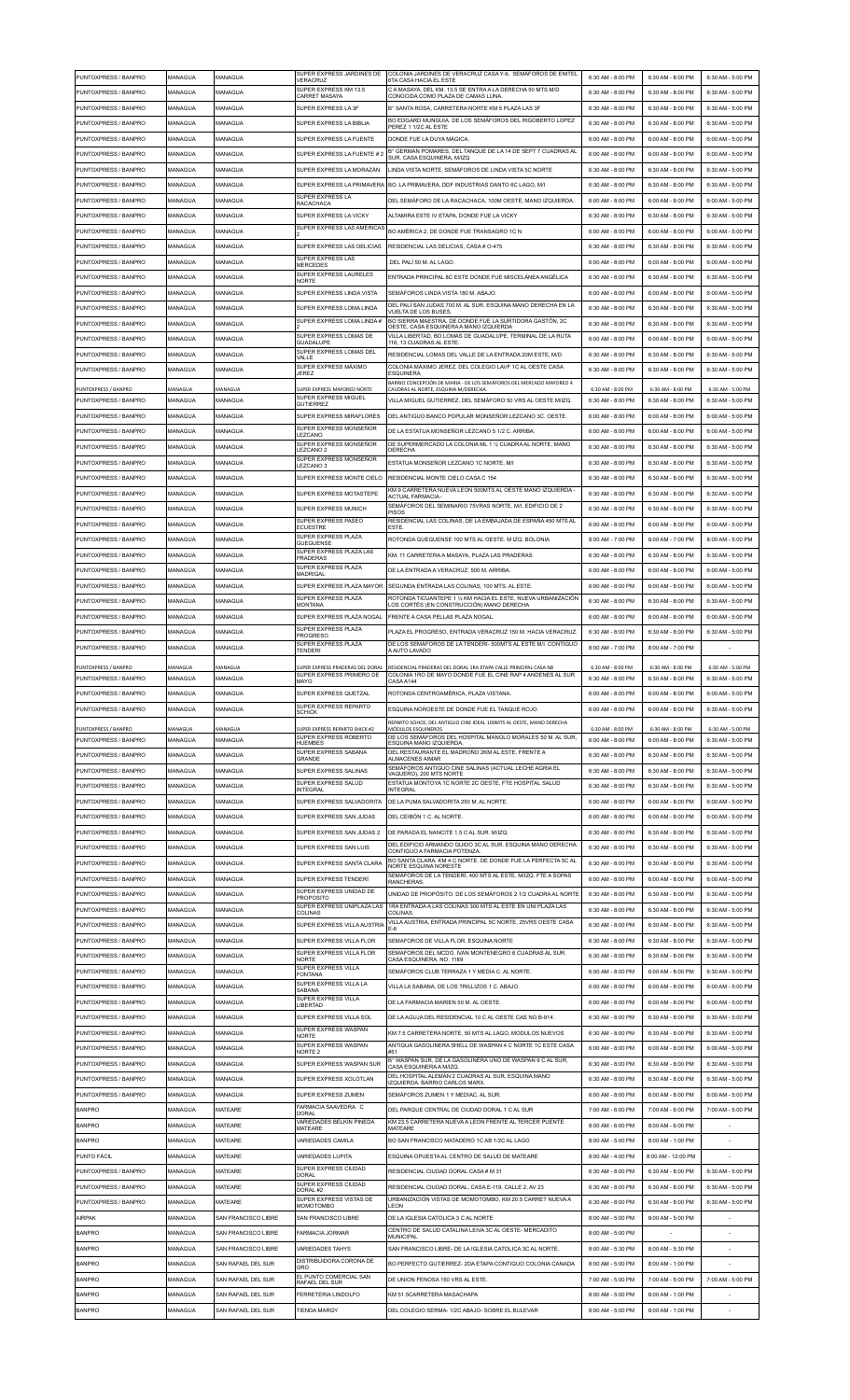| AIRPAK                                  | MANAGUA | TICUANTEPE             | AIRPAK MAXI TICUANTEPE                                          | KM 14 CARRETERA MASAYA. ENTRADA A TICUANTEPE 100MTS AL SUR                                                   | 8:00 AM - 8:00 PM                       | 8:00 AM - 8:00 PM  | 8:00 AM - 5:00 PM |
|-----------------------------------------|---------|------------------------|-----------------------------------------------------------------|--------------------------------------------------------------------------------------------------------------|-----------------------------------------|--------------------|-------------------|
| AIRPAK                                  | MANAGUA | TICUANTEPE             | <b>VERITA TICUANTEPE</b>                                        | DE LOS SEMAFOROS 1 CUADRA HACIA ABAJO                                                                        | 8:00 AM - 5:00 PM                       | 8:00 AM - 12:00 PM |                   |
| <b>BANPRO</b>                           | MANAGUA | TICUANTEPE             | MINI MARKET ANGIE                                               | SEMAFOROS DE TICUANTEPE 400 M OESTE PLAZA CHAVALAZO                                                          | 9:00 AM - 6:00 PM                       | 9:00 AM - 6:00 PM  |                   |
| <b>BANPRO</b>                           | MANAGUA | TICUANTEPE             | PULPERIA ARACELI                                                | CMCA. ESQUIPULA 500 MTS E.                                                                                   | 8:00 AM - 5:00 PM                       | 8:00 AM - 1:00 PM  |                   |
| PUNTO FÁCIL / BANPRO /<br>AIRPAK        | MANAGUA | TICUANTEPE             | AMPM TICUANTEPE                                                 | KM 17 8 TICUANTEPE PLAZA GUANCASTE                                                                           | 6:00 AM - 8:00 PM                       | 6:00 AM - 8:00 PM  | 6:00 AM - 5:00 PM |
| PUNTO FÁCIL / BANPRO /<br><b>AIRPAK</b> | MANAGUA | TICUANTEPE             | AMPM VERACRUZ                                                   | UNIPLAZA VERACRUZ MÓDULO 1 - KM 14 CARRETERA MASAYA                                                          | 6:00 AM - 8:00 PM                       | 6:00 AM - 8:00 PM  | 6:00 AM - 5:00 PM |
| <b>PUNTOXPRESS</b>                      | MANAGUA | <b>TICUANTEPE</b>      | PRONTO TICUANTEPE                                               | KM 15 3/4 CARRETERA A TICUANTEPE                                                                             | 6:00 AM - 8:00 PM                       | 6:00 AM - 8:00 PM  | 6:00 AM - 5:00 PM |
| PUNTOXPRESS / BANPRO                    | MANAGUA | TICUANTEPE             | SUPER EXPRESS TICUANTEPE                                        | DE LOS SEMÁFOROS ENTRADA PRINCIPAL TICUANTEPE, 50 VARAS                                                      | 6:00 AM - 8:00 PM                       | 6:00 AM - 8:00 PM  | 6:00 AM - 5:00 PM |
| <b>AIRPAK</b>                           | MANAGUA | <b>TIPITAPA</b>        | AIRPAK PALI TIPITAPA SUR                                        | ABAJO.<br>BARRIO ORONTES CENTENO DE BILLARES MAIRENA 1 C AL SUR,                                             | 9:00 AM - 6:00 PM                       | 9:00 AM - 6:00 PM  | 9:00 AM - 5:00 PM |
| <b>AIRPAK</b>                           |         | TIPITAPA               | AIRPAK TIPITAPA                                                 | FRENTE AL MONUMENTO PEDRO ARAUZ EN TIPITAPA<br>MERCADO MUNICIPAL, PLAZA SANDIEGO MODULO 3                    |                                         |                    |                   |
|                                         | MANAGUA |                        | CARNICERIA SAN MARTIN -                                         |                                                                                                              | 8:00 AM - 5:00 PM                       | 8:00 AM - 5:00 PM  |                   |
| <b>BANPRO</b>                           | MANAGUA | TIPITAPA               | <b>TIPITAPA</b>                                                 | DE DONDE FUE GASOLINERA ESSO TIPITAPA 1C ARRIBA<br>TIPITAPA COMARCA SAN BENITO KM 34.5 CARRETERA NORTE SOBRE | 8:00 AM - 5:00 PM                       | 8:00 AM - 5:00 PM  | 8:00 AM - 5:00 PM |
| <b>BANPRO</b>                           | MANAGUA | <b>TIPITAPA</b>        | <b>FARMACIA SIRIAS - SAN BENITO</b><br>FERRETERIA Y LUBRICANTES | <b>A CARRETERA</b>                                                                                           | 8:00 AM - 5:00 PM                       | 8:00 AM - 5:00 PM  | 8:00 AM - 5:00 PM |
| <b>BANPRO</b>                           | MANAGUA | TIPITAPA               | HARWIN-LAS MADERAS                                              | KM 50 CRTA SEBACO                                                                                            | 6:00 AM - 8:00 PM                       | 6:00 AM - 8:00 PM  |                   |
| <b>BANPRO</b>                           | MANAGUA | TIPITAPA               | PULPERIA ALEXA TIPITAPA                                         | BO. LOMA VERDE FRENTE AL COLEGIO LOMA VERDE                                                                  | 8:00 AM - 8:00 PM                       | 8:00 AM - 8:00 PM  | 8:00 AM - 5:00 PM |
| <b>BANPRO</b>                           | MANAGUA | TIPITAPA               | PULPERIA ANITA POZO                                             | TIPITAPA BO SAN RAFAEL DE LA PULPERIA MARENCO 7 C SUR 20 VRS<br><b>ESTE</b>                                  | 7:00 AM - 6:00 PM                       | 7:00 AM - 6:00 PM  | 7:00 AM - 5:00 PM |
| <b>BANPRO</b>                           | MANAGUA | TIPITAPA               | PULPERIA ANTONIO                                                | ANEXO LA VILLA DDF TEXACO 8C ESTE 1 MEDIA C NORTE                                                            | 8:00 AM - 5:00 PM                       | 8:00 AM - 1:00 PM  |                   |
| <b>BANPRO</b>                           | MANAGUA | <b>TIPITAPA</b>        | PULPERIA ZABDI-TIPITAPA                                         | BARRIO YURI ORDOÑEZ COST. NORTE INST. S.I.M.                                                                 | 7:00 AM - 8:00 PM                       | 7:00 AM - 8:00 PM  | 7:00 AM - 5:00 PM |
| PUNTO FÁCIL / BANPRO /<br><b>AIRPAK</b> | MANAGUA | TIPITAPA               | AMPM TIPITAPA                                                   | DE DONDE FUE LA POLICÍA 1/2 C ABAJO M/D COSTADO NORTE DEL<br>PARQUE MODULO KELLY                             | 6:00 AM - 8:00 PM                       | 6:00 AM - 8:00 PM  | 8:00 AM - 5:00 PM |
| <b>PUNTOXPRESS</b>                      | MANAGUA | <b>TIPITAPA</b>        | PRONTO SAN BENITO                                               | KM 46 CARRETERA NORTE EMPALME SAN BENITO                                                                     | 6:00 AM - 8:00 PM                       | 6:00 AM - 8:00 PM  | 8:00 AM - 5:00 PM |
| <b>PUNTOXPRESS</b>                      | MANAGUA | <b>TIPITAPA</b>        | SERVICENTRO TIPITAPA                                            | DE LOS JUZGADOS 20 VARAS AL ESTE, CASA CON VERJAS BLANCAS.                                                   | 8:00 AM - 5:00 PM                       | 8:00 AM - 5:00 PM  |                   |
| PUNTOXPRESS / BANPRO                    | MANAGUA | TIPITAPA               | SUPER EXPRESS TIPITAPA 2                                        | BO YURI ORDOÑEZ. DEL COLEGIO SALOMON IBARRA 1 C AL ESTE<br>CARRETERA TIPITAPA MASAYA                         | 6:30 AM - 8:00 PM                       | 6:30 AM - 8:00 PM  | 6:30 AM - 5:00 PM |
| PUNTOXPRESS / BANPRO                    | MANAGUA | TIPITAPA               | SUPER EXPRESS TIPITAPA<br>CENTRO                                | COSTADO ESTE DEL PARQUE CENTRAL. FRENTE A LA CANCHA                                                          | 6:30 AM - 8:00 PM                       | 6:30 AM - 8:00 PM  | 6:30 AM - 5:00 PM |
| <b>BANPRO</b>                           | MANAGUA | VILLA EL CARMEN        | CIBER QUICK COPY VILLA EL<br>CARMEN                             | MINISTERIO DE EDUCACION DELEGACION MINICIPAL VILLA EL<br>CARMEN DE LA ESTACION DE POLICIA 1%C AL ESTE        | 8:00 AM - 6:00 PM                       | 8:00 AM - 6:00 PM  | 8:00 AM - 5:00 PM |
| <b>BANPRO</b>                           | MANAGUA | VILLA EL CARMEN        | <b>IRIS COMERCIAL - VILLA EL</b>                                | VILLA EL CARMEN- CONTIGUO AL TIANGUE- MANAGUA                                                                | 6:00 AM - 8:00 PM                       | 6:00 AM - 8:00 PM  | 6:00 AM - 5:00 PM |
| <b>BANPRO</b>                           | MANAGUA | <b>VILLA EL CARMEN</b> | CARMEN<br>MISCELANEA KM29                                       | KM 29 CARRETERA VIEJA A LEON- RTO. LOS CEDROS                                                                | 8:00 AM - 5:00 PM                       | 8:00 AM - 5:00 PM  |                   |
| <b>BANPRO</b>                           | MANAGUA | VILLA EL CARMEN        | PULPERIA HERMANOS                                               | KM 40 CARRETERA A MONTELIMAR 300 VRS AL SUR S/P                                                              | 11:00 AM - 5:00 PM                      |                    |                   |
| <b>BANPRO</b>                           | MANAGUA | VILLA EL CARMEN        | ORDOÑEZ VILLA EL CARMEN<br>PULPERIA NINOSKA - VILLA EL          | VILLA EL CARMEN, SAMARIA, CEMENTERIO 200VRS AL OESTE,                                                        | 6:30 AM - 8:00 PM                       | 6:30 AM - 8:00 PM  |                   |
| <b>BANPRO</b>                           | MANAGUA | VILLA EL CARMEN        | CARMEN<br>QUESILLOS LOS CEDROS VILLA                            | MANAGUA<br>CMCA LOS CEDROS KM 28 1/2 CARRETERA VIEJA LEON COLEGIO                                            | 8:00 AM - 5:00 PM                       | 8:00 AM - 5:00 PM  |                   |
| <b>BANPRO</b>                           | MASAYA  | CATARINA               | <b>EL CARMEN</b><br>CAFETIN KAREN CATARINA                      | PUBLICOS LOS CEDROS 2 C AL ESTE<br>BO, CRUZ DE MAYO-MERCADO DE ARTESANIA PUEBLOS BLANCOS                     | 8:00 AM - 5:00 PM                       | 8:00 AM - 1:00 PM  |                   |
|                                         | MASAYA  | CATARINA               |                                                                 | <b>2DA ETAPA</b><br>DIRECCIÓN: EMPALME DE NIQUINOHOMO 100 MTS OESTE M/D                                      |                                         |                    |                   |
| <b>BANPRO</b>                           |         |                        | EXPRESS MENDOZA CATARINA<br>MULTIREPUESTOS LA                   | CARRETERA A MASATE.COORDENADAS NUEVA UBICACIÓN 11.903789                                                     | 8:00 AM - 5:00 PM                       | 8:00 AM - 1:00 PM  |                   |
| <b>BANPRO</b>                           | MASAYA  | CATARINA               | PROVIDENCIA - CATARINA                                          | COSTADO NORTE CASA CURAL-                                                                                    | 8:00 AM - 5:00 PM                       | 8:00 AM - 1:00 PM  |                   |
| <b>BANPRO</b>                           | MASAYA  | CATARINA               | MULTISERVICIO LOS LEONES                                        | VALLE DE LA LAGUNA DE LA TERMINAL 1/2 C AL OESTE                                                             | 8:00 AM - 5:00 PM                       | 8:00 AM - 5:00 PM  |                   |
| <b>BANPRO</b>                           | MASAYA  | CATARINA               | PERLAS STORE CATARINA<br>PULPERIA EL CARMEN-                    | BO. MARIO LATINO IGLES. BAUTISTA CENTRO DE VIDA 2C AL SUR                                                    | 8:00 AM - 5:00 PM                       | 8:00 AM - 1:00 PM  |                   |
| <b>BANPRO</b>                           | MASAYA  | CATARINA               | CATARINA                                                        | COLONIA MARCOS MEDINA- TANQUE INAA 100VRS OESTE                                                              | 8:00 AM - 5:00 PM                       | 8:00 AM - 1:00 PM  |                   |
| <b>BANPRO</b>                           | MASAYA  | LA CONCEPCION          | CARNICERIA SN JUAN LA<br>CONCHA                                 | PARQUE CENTRAL 4C. OESTE 1C. NORTE LA CONCEPCION MASAYA                                                      | 8:00 AM - 8:00 PM                       | 8:00 AM - 8:00 PM  | 8:00 AM - 5:00 PM |
| <b>BANPRO</b>                           | MASAYA  | LA CONCEPCION          | COOPERATIVA COOPACRESMHA<br>LA CONCEPCION                       | DE ENITEL 300 VRAS. AL SUR.                                                                                  | 8:00 AM - 5:30 PM                       | 8:00 AM - 5:30 PM  | 8:00 AM - 5:00 PM |
| <b>BANPRO</b>                           | MASAYA  | LA CONCEPCION          | CYBER CENTER SAN JUAN LA<br>CONCEPCION                          | PAROUE CENTRAL 4C, OESTE 1C, NORTE LA CONCEPCION MASAYA                                                      | 8:00 AM - 6:00 PM                       | 8:00 AM - 6:00 PM  | 8:00 AM - 5:00 PM |
| <b>BANPRO</b>                           | MASAYA  | LA CONCEPCION          | ESTACION DE SERVICIO LA<br>CONCEPCION AB                        | ESTACION LA CONCEPCION IGLESIA CATOLICA 2C.NORTE                                                             | 8:00 AM - 5:00 PM                       | 8:00 AM - 5:00 PM  |                   |
| <b>BANPRO</b>                           | MASAYA  | LA CONCEPCION          | PULPERIA JEHOVA JIREH LA<br>CONCHA                              | CENTRO DE SALUD 5C AL OESTE-3C AL NORTE                                                                      | 7:00 AM - 8:00 PM                       | 7:00 AM - 8:00 PM  | 9:00 AM - 2:00 PM |
| <b>FAMAMIGO</b>                         | MASAYA  | LA CONCEPCION          | CENTRO DE PAGOS ESLAQUIT                                        | GASOLINERA PETRONIC, 2 C. OESTE                                                                              | 8:00 AM - 12:00 PM<br>1:00 PM - 4:30 PM | 8:00 AM - 12:00 AM |                   |
| AIRPAK                                  | MASAYA  | MASATEPE               | MASATEPE III                                                    |                                                                                                              |                                         |                    |                   |
|                                         |         |                        |                                                                 | PUESTO CHEQUEO DE BUSES 2C AL NORTE                                                                          | 8:00 AM<br>4:00 PM                      | 8:00 AM - 4:00 PM  |                   |
| <b>BANPRO</b>                           | MASAYA  | <b>MASATEPE</b>        | ACCESORIOS ESI AQUIT DEL FO                                     | PALI MASATEPE 120 MTS SUR MD                                                                                 | 8:00 AM - 5:00 PM                       | 8:00 AM - 1:00 PM  |                   |
| <b>BANPRO</b>                           | MASAYA  | MASATEPE               | COBROS ESLAQUIT 2<br>MASATEPE                                   | BANPRO 21/2 C NORTE - MASATEPE.                                                                              | 8:00 AM - 5:00 PM                       | 8:00 AM - 1:00 PM  |                   |
| <b>BANPRO</b>                           | MASAYA  | MASATEPE               | ELECTRO DIGITAL MASATEPE                                        | TEMPLO BAUTISTA 10 VRS. SUR BO. MACARIO BRENES- MASATEPE                                                     | 8:00 AM - 5:00 PM                       | 8:00 AM - 1:00 PM  |                   |
| <b>BANPRO</b>                           | MASAYA  | <b>MASATEPE</b>        | QUESERIA Y TORTILLERIA<br>GONZALEZ ESLAQUIT-                    | BO. JUAN DAVILA - ALCALDIA MUNICIPAL 1/2 C N 75 VRS O                                                        | 8:00 AM - 5:00 PM                       | 8:00 AM - 1:00 PM  |                   |
| PUNTO FÁCIL                             | MASAYA  | MASATEPE               | LIBRERIA KIMCAR Y MAS                                           | DEL COLEGIO MARIA AUXILIADORA 1 CUADRA AL NORTE                                                              | 7:00 AM - 8:00 PM                       | 7:00 AM - 8:00 PM  | 7:00 AM - 5:00 PM |
| PUNTO FÁCIL                             | MASAYA  | MASATEPE               | MINICAP MASATEPE                                                | CONTIGUO A LA FARMACIA GUADALUPANA                                                                           | 8:00 AM - 5:00 PM                       | 8:00 AM - 1:00 PM  |                   |
|                                         |         |                        |                                                                 | GASOLINERA PUMA ENTRADA A LA CIUDAD 100MTS AL SUROESTE.                                                      |                                         |                    |                   |
| AIRPAK                                  | MASAYA  | MASAYA                 | AIRPAK MAXI PALI MASAYA                                         | SOBRE LA CARRETERA PANAMERICANA                                                                              | 8:00 AM - 8:00 PM                       | 8:00 AM - 8:00 PM  | 8:00 AM - 5:00 PM |
| AIRPAK                                  | MASAYA  | MASAYA                 | AIRPAK PALI MASAYA                                              | FRENTE AL PARQUE CENTRAL                                                                                     | 8:00 AM - 5:00 PM                       | 8:00 AM - 5:00 PM  | 8:00 AM - 1:00 PM |
| AIRPAK                                  | MASAYA  | MASAYA                 | MASAYA V                                                        | BOMBEROS 4 CUADRAS AL OESTE. ESQUINA OPUESTA PEREZ PONCE                                                     | 7:00 AM - 5:00 PM                       | 7:00 AM - 5:00 PM  |                   |
| <b>BANPRO</b>                           | MASAYA  | MASAYA                 | CALZADO PARAJON MASAYA                                          | MERCADO MUNICIPAL ERNESTO FERNANDEZ TRAMO 117 B MASAYA                                                       | 8:00 AM - 8:00 PM                       | 8:00 AM - 8:00 PM  |                   |
| <b>BANPRO</b>                           | MASAYA  | MASAYA                 | <b>CIBER SERVICIAS</b>                                          | ZONA N 2 IGLESIA CATOLICA 2C AL SUR SAN JUAN DE ORIENTE<br>MASAYA                                            | 9:00 AM - 6:00 PM                       | 9:00 AM - 6:00 PM  |                   |
| <b>BANPRO</b>                           | MASAYA  | MASAYA                 | COMERCIALIZADORA CARVAJAL<br>AB MASAYA                          | FARMACIA VIDA 75 MTS ESTE                                                                                    | 8:00 AM - 4:30 PM                       |                    |                   |
| <b>BANPRO</b>                           | MASAYA  | MASAYA                 | CYBER JENEBRID                                                  | CMCA LA REFORMA KM 37 1/2 CARRETERA MASAYA GRANADA                                                           | 8:00 AM - 5:00 PM                       | 8:00 AM - 1:00 PM  |                   |
| BANPRO                                  | MASAYA  | MASAYA                 | CYBER MASAYANET MASAYA                                          | CIBEY MASAYANET PARQUE CENTRAL 25 VRS AL SUR AVENIDA MONIMBO                                                 | 8:00 AM - 8:00 PM                       | 8:00 AM - 8:00 PM  |                   |
| <b>BANPRO</b>                           | MASAYA  | MASAYA                 | DISTRIBUIDORA EBENEZER -<br>MASAYA                              | AGENTE BANPRO COSTADO OESTE BANCENTRO NINDIRI MASAYA                                                         | 7:00 AM - 7:00 PM                       | 7:00 AM - 7:00 PM  |                   |
| <b>BANPRO</b>                           | MASAYA  | MASAYA                 | DISTRIBUIDORA EL POCHOTITO<br>MASAYA                            | CALLE EL POCHOTILLO- DE DONDE FUE LA CURACAO 3C AL ESTE 20<br>/RS AL NORTE MANO IZQUIERDA                    | 8:00 AM - 7:00 PM                       | 8:00 AM - 7:00 PM  |                   |
| <b>BANPRO</b>                           | MASAYA  | MASAYA                 | EL OFERTON MASAYA                                               | BO LA REFORMA- MONUMENTO 11/2 C SUR                                                                          | 6:00 AM - 8:00 PM                       | 6:00 AM - 8:00 PM  | 6:00 AM - 5:00 PM |
| <b>BANPRO</b>                           | MASAYA  | MASAYA                 | FARMA SOL MASAYA                                                | FARMACIA SOL- IGLESIA SAN JERONIMO 2C AL OESTE 1C AL NORTE                                                   | 6:00 AM - 2:00 PM                       | 6:00 AM - 2:00 PM  |                   |
| <b>BANPRO</b>                           | MASAYA  | MASAYA                 | FARMACIA CONY MASAYA                                            | GASOLINERA UNO SAN JERONIMO 3C AL ESTE- FRENTE A LA RANPLA<br>DE SANTA ROSA-                                 | 8:00 AM - 6:00 PM                       | 8:00 AM - 1:00 PM  |                   |
| <b>BANPRO</b>                           | MASAYA  | MASAYA                 | FARMACIA INMACULADA                                             | BO SAN RAMON CALLE EL LIMON GASOLINERA PUMA MEDIA CUADRAL<br><b>AL SUR</b>                                   | 8:00 AM - 5:00 PM                       | 8:00 AM - 1:00 PM  |                   |
| <b>BANPRO</b>                           | MASAYA  | MASAYA                 | <b>FARMACIA MAVA</b>                                            | CMCA LA REFORMA KM 36 1/2 CARRETERA MASAYA GRANADA<br>ENTRADA LA GARZA 500 VRS ESTE MASAYA                   | 8:00 AM - 5:00 PM                       | 8:00 AM - 5:00 PM  | 8:00 AM - 5:00 PM |
| <b>BANPRO</b>                           | MASAYA  | MASAYA                 | FARMACIA SAGRADO CORAZON<br>DE JESUS                            | VILLA 10 DE MAYO GRUPO F CASA NO 101 MASAYA                                                                  | 7:00 AM - 8:00 PM                       | 7:00 AM - 8:00 PM  | 7:00 AM - 5:00 PM |
| <b>BANPRO</b>                           | MASAYA  | MASAYA                 | <b>FER MOVIL</b>                                                | BO. EVENOR CALERO, PLAZA VERACRUZ 1C.S. 1/2C.O                                                               | 8:00 AM - 5:00 PM                       | 8:00 AM - 12:00 PM |                   |
| <b>BANPRO</b>                           | MASAYA  | MASAYA                 | FOTOCOPIADORA TREGAR                                            | IGLESIA SAN JERONIMO 1 Y MEDIA C AL OESTE                                                                    | 6:00 AM - 8:00 PM                       | 6:00 AM - 8:00 PM  |                   |
| <b>BANPRO</b>                           | MASAYA  | MASAYA                 | FOTOCOPIAS IVETT                                                | FRENTE A LAS DAMAS SALECIANAS                                                                                | 7:30 AM - 8:00 PM                       | 7:30 AM - 8:00 PM  |                   |
| <b>BANPRO</b>                           | MASAYA  | MASAYA                 | FOTOCOPIAS MONTOYA                                              | FRENTE A ENTRADA DE BUSES MMEE                                                                               | 8:00 AM - 8:00 PM                       |                    |                   |
| <b>BANPRO</b>                           | MASAYA  | MASAYA                 | FRAGANCIAS-MASAYA                                               | MERCADO DE ARTESANIAS TRAMO 22                                                                               | 8:00 AM - 7:00 PM                       | 8:00 AM - 7:00 PM  |                   |
| <b>BANPRO</b>                           | MASAYA  | MASAYA                 | KIOSKO MASAYANET                                                | CENTRO COMERCIAL MASAYA                                                                                      | 8:00 AM - 5:00 PM                       | 8:00 AM - 1:00 PM  |                   |
| <b>BANPRO</b>                           | MASAYA  | MASAYA                 | <b>LIBRERIA HOSSANA</b>                                         | VILLA RAFAELA CASA NUMERO 173 CARRETERA A TISMA MASAYA                                                       | 8:00 AM - 5:00 PM                       | 8:00 AM - 11:30 AM |                   |
| <b>BANPRO</b>                           | MASAYA  | MASAYA                 | PULPERIA ABIGAIL                                                | RPTO SAN JOSE COLEGIO ANDRES VEGA B 1 C SUR 1 C ESTE                                                         | 8:00 AM - 5:00 PM                       | 8:00 AM - 1:00 PM  |                   |
| <b>BANPRO</b>                           | MASAYA  | MASAYA                 | PULPERIA BONIMEE MASAYA                                         | CASERIO SAN FRANCISCO ESTE: 20 VARAS AL ESTE LA BARRANCA                                                     | 8:00 AM - 8:00 PM                       | 8:00 AM - 8:00 PM  | 8:00 AM - 5:00 PM |
|                                         |         |                        |                                                                 |                                                                                                              |                                         |                    |                   |
| <b>BANPRO</b>                           | MASAYA  | MASAYA                 | PULPERIA ELIZETH                                                | VILLA SAN JERONIMO DETRAS DE UNION FENOSA                                                                    | 8:00 AM - 5:00 PM                       | 8:00 AM - 1:00 PM  |                   |
| <b>BANPRO</b>                           | MASAYA  | MASAYA                 | PULPERIA JUANITA                                                | B*SAN RAMON PRE ESCOLAR 50 VRS SUR                                                                           | 8:00 AM - 5:00 PM                       | 8:00 AM - 1:00 PM  |                   |
| BANPRO                                  | MASAYA  | MASAYA                 | PULPERIA MAHU                                                   | BARRIO SILVIO REÑAZCO MUSEO CAMILO ORTEGA 3 VRS AL ESTE                                                      | 8:00 AM - 5:00 PM                       | 8:00 AM - 1:00 PM  |                   |
| <b>BANPRO</b>                           | MASAYA  | MASAYA                 | PULPERIA MARINA                                                 | IGLESIA EL CALVARIO 3 1/2 OESTE                                                                              | 6:00 AM - 8:00 PM                       | 6:00 AM - 8:00 PM  |                   |
| <b>BANPRO</b>                           | MASAYA  | MASAYA                 | PULPERIA OMI                                                    | VILLA HOLANDA COLEGIO BUEN PASTOR 20 VRS AL OESTE                                                            | 8:00 AM - 5:00 PM                       | 8:00 AM - 5:00 PM  |                   |
| <b>BANPRO</b>                           | MASAYA  | MASAYA                 | SODA EL CAILAGUA                                                | BO. CAILAGUA- SUPERMERCADO PALI 5C OESTE- 2C SUR-MASAYA                                                      | 8:00 AM - 5:00 PM                       | 8:00 AM - 1:00 PM  |                   |
| <b>BANPRO</b>                           | MASAYA  | MASAYA                 | TIENDA ALEXANDER                                                | FRENTE A PARADA DE NINDIRI MMEF- MASAYA                                                                      | 8:00 AM - 8:00 PM                       |                    |                   |
| <b>BANPRO</b>                           | MASAYA  | MASAYA                 | TIENDA ALEXANDER # 2                                            | MONUMENTO LA REFORMA 1C AL SUR                                                                               | 8:00 AM - 8:00 PM                       | 8:00 AM - 8:00 PM  |                   |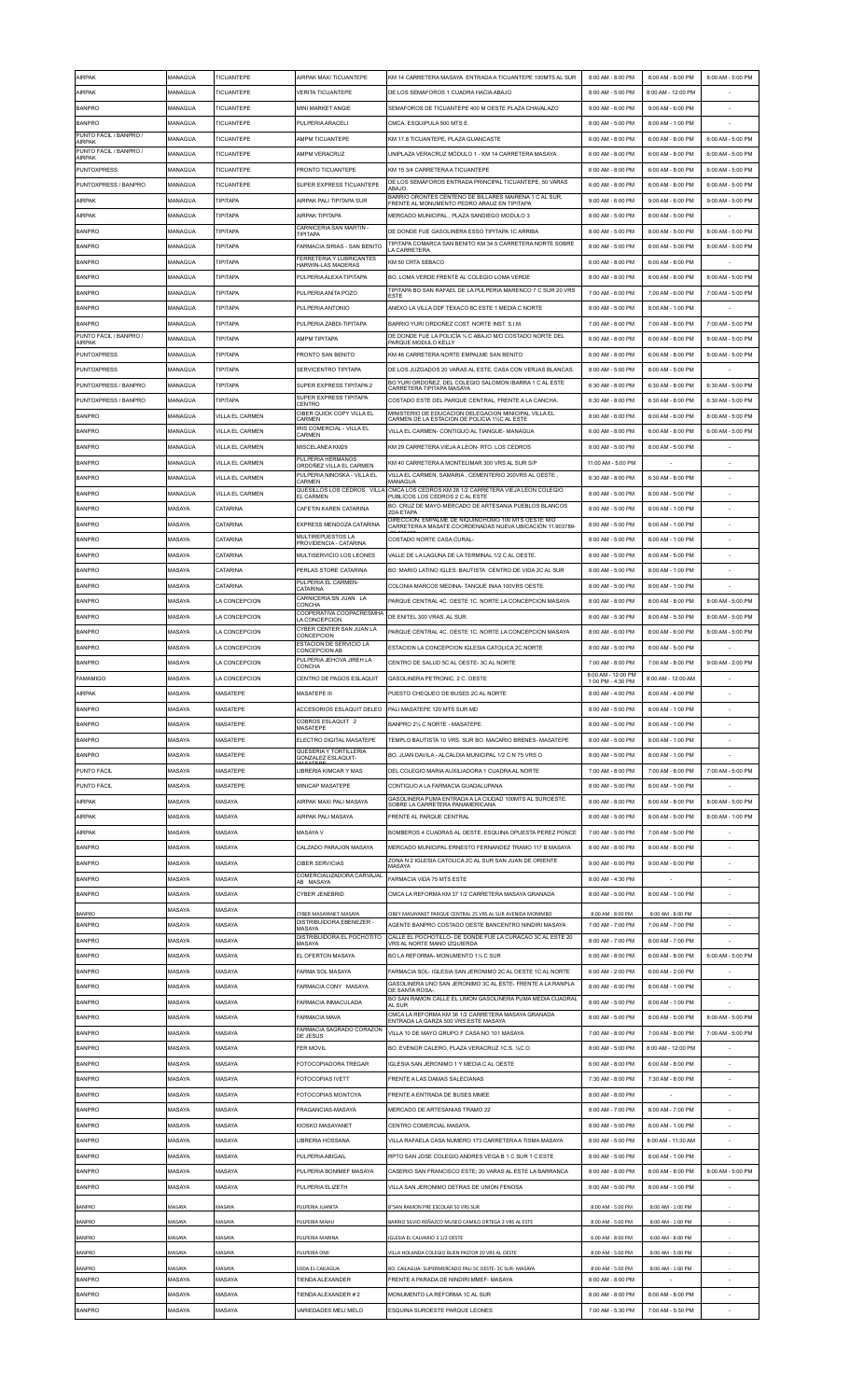| <b>BANPRO</b>                                | MASAYA            | MASAYA              | VENTA DE POLLO JARQUIN                                  | COLEGIO SALESIANO 3 1/2 C AL SUR                                                           | 8:30 AM - 8:00 PM                      | 8:30 AM - 8:00 PM                      |                                        |
|----------------------------------------------|-------------------|---------------------|---------------------------------------------------------|--------------------------------------------------------------------------------------------|----------------------------------------|----------------------------------------|----------------------------------------|
| <b>PUNTO FÁCIL</b>                           | MASAYA            | MASAYA              | CENTRO DE PAGOS FARIÑAS                                 | BARRIO SAN MIGUEL. IGLESIA SAN MIGUEL. 75 VRS. SUR                                         | 8:00 AM - 5:00 PM                      | 8:00 AM - 1:00 PM                      |                                        |
| PUNTO FÁCIL                                  | MASAYA            | MASAYA              | FARMACIA VIDA 2                                         | MERCADO ERNESTO FERNANDEZ, PORTÓN MAYA SUR, 1-1/2 C. ESTE                                  | 8:00 AM - 4:00 PM                      | 8:00 AM - 12:00 PM                     |                                        |
| <b>PUNTO FÁCIL</b>                           | MASAYA            | MASAYA              | VARIEDADES MAGDALENA                                    | BO, MONIMBO FRENTE AL COSTADO OESTE DE LA IGLESIA                                          | 7:00 AM - 8:00 PM                      | 7:00 AM - 8:00 PM                      | 7:00 AM - 5:00 PM                      |
| PUNTO FÁCIL / BANPRO /                       |                   |                     |                                                         | MAGDALENA                                                                                  |                                        |                                        |                                        |
| AIRPAK                                       | MASAYA            | MASAYA              | AMPM MASAYA                                             | COSTADO NORTE DEL PARQUE CENTRAL, SEMÁFOROS DE CLARO.                                      | 6:00 AM - 8:00 PM                      | 6:00 AM - 8:00 PM                      | 6:00 AM - 5:00 PM                      |
| <b>PUNTOXPRESS</b>                           | MASAYA            | MASAYA              | PRONTO LAS FLORES                                       | ENTRADA PRINCIPAL A MASAYA                                                                 | 6:00 AM - 8:00 PM                      | 6:00 AM - 8:00 PM                      | 6:00 AM - 5:00 PM                      |
| <b>PUNTOXPRESS</b>                           | MASAYA            | MASAYA              | SERVICENTRO MASAYA 2                                    | BARRIO SAN JERÓNIMO, DE LA CURACAO 1/2 C. NORTE, CONTIGUO A CASINO SLOT                    | 8:30 AM - 5:00 PM                      | 8:30 AM - 12:00 PM                     |                                        |
| <b>PUNTOXPRESS</b>                           | MASAYA            | AASAYA              | SERVI-RÁPIDO MASAYA                                     | DE LA IGLESIA SAN MIGUEL 75 VRS. AL SUR                                                    | 8:00 AM - 5:00 PM                      | 8:00 AM - 3:00 PM                      |                                        |
| PUNTOXPRESS / BANPRO                         | MASAYA            | MASAYA              | SUPER EXPRESS AVENIDA REAL                              | AVENIDA REAL DE MONIMBÓ, DEL PARQUE CENTRAL 2C SUR                                         | 6:00 AM - 8:00 PM                      | 6:00 AM - 8:00 PM                      | 6:00 AM - 5:00 PM                      |
|                                              |                   |                     |                                                         |                                                                                            |                                        |                                        |                                        |
| PUNTOXPRESS / BANPRO<br>PUNTOXPRESS / BANPRO | MASAYA<br>MASAYA  | MASAYA<br>MASAYA    | SUPER EXPRESS EL CALVARIO<br>SUPER EXPRESS LA ESTACION  | CALLE EL CALVARIO, IGLESIA EL CALVARIO 3C OESTE<br>FRENTE A LOS BOMBEROS, ESTACIÓN CENTRAL | 6:00 AM - 8:00 PM<br>6:00 AM - 8:00 PM | 6:00 AM - 8:00 PM<br>6:00 AM - 8:00 PM | 6:00 AM - 5:00 PM<br>6:00 AM - 5:00 PM |
|                                              |                   |                     | SUPER EXPRESS VILLA BOSCO                               |                                                                                            |                                        |                                        |                                        |
| PUNTOXPRESS / BANPRO                         | MASAYA            | MASAYA              | MONGE                                                   | VILLA BOSCO MONGE, COSTADO SUR DE LA CANCHA                                                | 6:00 AM - 8:00 PM                      | 6:00 AM - 8:00 PM                      | 6:00 AM - 5:00 PM                      |
| <b>BANPRO</b>                                | MASAYA            | NANDASMO            | CYBER NANDASMO - MASAYA                                 | COLEGIO OESTE IGLESIA BAUTISTA EBEN EZER                                                   | 8:00 AM - 5:00 PM                      | 8:00 AM - 1:00 PM                      |                                        |
| <b>BANPRO</b>                                | MASAYA            | VANDASMO            | PULPERIA LA ESCUELA -<br>NANDASMO                       | TE. A ESCUELA SAN BERNARDO NANDASMO                                                        | 8:00 AM - 5:00 PM                      | 8:00 AM - 5:00 PM                      |                                        |
| <b>BANPRO</b>                                | MASAYA            | NANDASMO            | PULPERIA LOPEZ - CMCA SAN<br><b>BERNANDO</b>            | CMCA SAN BERNARDO FTE ESC RUBEN DARIO                                                      | 8:00 AM - 6:00 PM                      | 8:00 AM - 1:00 PM                      |                                        |
| <b>BANPRO</b>                                | MASAYA            | NANDASMO            | TIENDA LANUZA NANDASMO                                  | BO CINCOYO POZO LA CEIBA 125 MTS ESTE                                                      | 7:00 AM - 8:00 PM                      | 7:00 AM - 7:00 PM                      | 7:00 AM - 5:00 PM                      |
| <b>BANPRO</b>                                | MASAYA            | NANDASMO            | VARIEDADES CAMILA                                       | COSTADO OESTE DEL PARQUE MANO IZQUIERDA                                                    | 8:00 AM - 5:00 PM                      | 8:00 AM - 12:00 PM                     |                                        |
| <b>AIRPAK</b>                                | MASAYA            | NINDIRI             | NANDASMO<br><b>VERITA VERACRUZ</b>                      | DE LOS SEMAFOROS DE PRICESMART CARRETERA MASAYA 200MTS                                     | 8:00 AM - 5:00 PM                      | 8:00 AM - 12:00 PM                     |                                        |
|                                              |                   |                     | NEGOCIOS DE ORIENTE                                     | AL SUR; PLAZA CONCEPCION DE MARIA                                                          |                                        |                                        |                                        |
| <b>BANPRO</b>                                | MASAYA            | NINDIRI             |                                                         | EL RAIZON KM. 20 CARRET. A MASAYA- NINDIRI                                                 | 7:00 AM - 8:00 PM                      | 7:00 AM - 8:00 PM                      | 7:00 AM - 5:00 PM                      |
| <b>BANPRO</b>                                | MASAYA            | <b>NINDIRI</b>      | <b>VARIEDADES EVELING</b>                               | ZONA N 3 CEMENTERIO 1C NORTE                                                               | 8:00 AM - 5:00 PM                      | 8:00 AM - 1:00 PM                      |                                        |
| <b>BANPRO</b>                                | MASAYA            | NINDIRI             | VARIEDADES SARAHI -NINDIRI                              | BO NINDIRI DEL MUSEO 1 1/2C OESTE                                                          | 8:00 AM - 6:00 PM                      | 8:00 AM - 6:00 PM                      |                                        |
| PUNTO FÁCIL                                  | MASAYA            | <b>NINDIRI</b>      | AGENCIA DE PAGOS LOPEZ                                  | DE LA IGLESIA CATOLICA 1 % C AL NORTE M/L                                                  | 8:00 AM - 5:00 PM                      | 8:00 AM - 1:00 PM                      |                                        |
| PUNTO FÁCIL                                  | MASAYA            | NINDIRI             | VARIEDADES SANTA ANA                                    | ESQUINA NOROESTE DE LA IGLESIA CATOLICA DE SANTA ANA                                       | 7:00 AM - 8:00 PM                      | 7:00 AM - 8:00 PM                      | 7:00 AM - 5:00 PM                      |
| PUNTO FÁCIL / BANPRO /                       | MASAYA            | NINDIRI             | AMPM NINDIRI                                            | KM 26.4 CARRETERA MANAGUA MASAYA- DONDE FUE EL MINISUPER                                   | 6:00 AM - 8:00 PM                      | 6:00 AM - 8:00 PM                      | 6:00 AM - 5:00 PM                      |
| AIRPAK<br>PUNTOXPRESS / BANPRO               |                   | NINDIRI             | SUPER EXPRESS PLAZA SAN                                 | <b>PORTAS</b><br>ENTRADA VERACRUZ, 2,500MTS HACIA VERACRUZ, MANO IZQUIERDA                 | 6:30 AM - 8:00 PM                      | 6:30 AM - 8:00 PM                      |                                        |
|                                              | MASAYA            |                     | <b>JOSE (VERACRUZ)</b>                                  | PLAZA SAN JOSE                                                                             |                                        |                                        | 6:30 AM - 5:00 PM                      |
| AIRPAK                                       | MASAYA            | NIQUINOHOMO         | NIQUINOHOMO III                                         | DEL PARQUE 1 CUADRA AL OESTE                                                               | 8:00 AM - 5:00 PM                      | 8:00 AM - 5:00 PM                      |                                        |
| <b>BANPRO</b>                                | MASAYA            | NIQUINOHOMO         | <b>FARMACIA NIQUINOMO</b>                               | ALCALDIA DE NIQUINOMO 1C SUR                                                               | 8:00 AM - 5:00 PM                      | 8:00 AM - 5:00 PM                      |                                        |
| <b>BANPRO</b>                                | MASAYA            | NIQUINOHOMO         | PULPERIA DIANA - CMCA LA<br>CURVA                       | CMCA LA CURVA IGLESIA CORAZON DE JESUS 1/2 C.S                                             | 8:00 AM - 6:00 PM                      | 8:00 AM - 6:00 PM                      |                                        |
| <b>BANPRO</b>                                | MASAYA            | NIQUINOHOMO         | PULPERIA KELTON-NIQUINOMO                               | CMCA LA CURVA IGLESIA CATOLICA 1/2 C SUR                                                   | 8:00 AM - 5:00 PM                      | 8:00 AM - 5:00 PM                      |                                        |
| <b>BANPRO</b>                                | MASAYA            | NIQUINOHOMO         | PULPERIA NORORI                                         | BO EL CARMEN PORTON PRINCIPAL CEMENTERIO 1C AL ESTE 3C AL                                  | 8:00 AM - 5:00 PM                      | 8:00 AM - 1:00 PM                      |                                        |
| <b>BANPRO</b>                                | MASAYA            | NIQUINOHOMO         | SUPERMERCADO RUBEN                                      | SUR MEDIA C AL OESTE<br>PARQUE CENTRAL 2 C OESTE                                           | 8:00 AM - 7:00 PM                      | 8:00 AM - 7:00 PM                      | 8:00 AM - 5:00 PM                      |
|                                              |                   |                     | NIQUINOHOMO                                             |                                                                                            |                                        |                                        |                                        |
| <b>BANPRO</b>                                | MASAYA            | NIQUINOHOMO         | TELE PAGOS NIQUINOHOMO                                  | BO. ANDRES CASTRO DEL PARQUE MUNICIPAL 1C OESTE                                            | 8:00 AM - 5:00 PM                      | 8:00 AM - 1:00 PM                      |                                        |
| <b>BANPRO</b>                                | MASAYA            | NIQUINOHOMO         | VARIEDADES KIMBERLY CAR                                 | DE LA ALCALDIA 3 C OESTE                                                                   | 8:00 AM - 6:00 PM                      | 8:00 AM - 6:00 PM                      |                                        |
| <b>BANPRO</b>                                | MASAYA            | SAN JUAN DE ORIENTE | FARMALIVIO                                              | BO. JALATA DEL CENTRO SALUD 4C AL NORTE 1/2C AL ESTE.                                      | 8:00 AM - 5:00 PM                      | 8:00 AM - 5:00 PM                      | 08:00AM A 05:00PM                      |
| <b>BANPRO</b>                                | MASAYA            | SAN JUAN DE ORIENTE | PULPERIA MIGUEL ENMANUEL<br>SAN JUAN DE ORIENTE         | COSTADO OESTE ALCALDIA MUNICIPAL SAN JUAN DE ORIENTE                                       | 7:00 AM - 8:00 PM                      | 7:00 AM - 6:00 PM                      | 7:00 AM - 5:00 PM                      |
| <b>AIRPAK</b>                                | MASAYA            | TISMA               | <b>TISMA</b>                                            | CALLE PRINCIPAL DE TISMA CONTIGUO A MOLINO SAN JOSE,                                       | 8:00 AM - 5:00 PM                      | 8:00 AM - 12:00 PM                     |                                        |
| <b>BANPRO</b>                                | MASAYA            | <b>TISMA</b>        | CAFETIN DE TISMA                                        | BARRIO TISMITA COSTADO OESTE PARQUE CENTRAL TISMA MASAYA                                   | 8:00 AM - 5:00 PM                      | 8:00 AM - 5:00 PM                      |                                        |
|                                              |                   |                     |                                                         |                                                                                            |                                        |                                        |                                        |
| <b>BANPRO</b>                                | MASAYA            | TISMA               | FARMACIA SAN RAMON TISMA                                | CMCA SAN RAMON IGLESIA SHARON 50 VRS AL OESTE                                              | 7:00 AM - 8:00 PM                      | 7:00 AM - 7:00 PM                      |                                        |
| <b>BANPRO</b>                                | MASAYA            | <b>TISMA</b>        | PULPERIA LOS GEMELOS TISMA                              | SAN RAMON TISMA DE LA ENTRADA A SAN RAMON 200 MTS OESTE                                    | 7:00 AM - 6:00 PM                      | 7:00 AM - 6:00 PM                      |                                        |
| AIRPAK                                       | MATAGALPA         | <b>CIUDAD DARÍO</b> | CIUDAD DARIO                                            | BARRIO NUEVO GASOLINERA UNO 3C SUR 1C OESTE                                                | 8:00 AM - 5:00 PM                      | 8:00 AM - 1:00 PM                      |                                        |
| <b><i>IRPAK</i></b>                          | <b>AATAGALPA</b>  | CIUDAD DARÍO        | CIUDAD DARIO II                                         | DEL CINE DARIO 4 C AL ESTE                                                                 | 8:00 AM - 5:00 PM                      | 8:00 AM - 5:00 PM                      |                                        |
| <b>BANPRO</b>                                | <b>MATAGALPA</b>  | <b>CIUDAD DARÍO</b> | <b>FERRETERIA 3L</b>                                    | DE LA GASOLINERA UNO 1C AL NORTE Y 3C AL ESTE                                              | 8:00 AM - 5:00 PM                      | 8:00 AM - 1:00 PM                      |                                        |
|                                              |                   |                     |                                                         |                                                                                            |                                        |                                        |                                        |
|                                              |                   |                     |                                                         |                                                                                            |                                        |                                        |                                        |
| <b>BANPRO</b>                                | MATAGALPA         | CIUDAD DARÍO        | LIBRERIA EL PORTON                                      | DISTRIBUIDORA EL PORTON CASA CUNA DEL RUBEN DARIO 1C N M/D                                 | 8:00 AM - 5:00 PM                      | 8:00 AM - 1:00 PM                      |                                        |
| <b>BANPRO</b>                                | MATAGALPA         | CIUDAD DARÍO        | MULTISERVICIO EUNICE                                    | IGLESIA CATOLICA 1C OESTE 1/2C SUR COMARCA LAS CALABAZAS                                   | 8:00 AM - 6:00 PM                      | 8:00 AM - 6:00 PM                      |                                        |
| <b>BANPRO</b>                                | MATAGALPA         | <b>CIUDAD DARÍO</b> | PULPERIA TREMINIO                                       | IGLESIA CATOLICA 1/2 C. AL OESTE. LAS CALABAZAS.                                           | 7:00 AM - 5:00 PM                      | 7:00 AM - 5:00 PM                      |                                        |
| <b>BANPRO</b>                                | MATAGALPA         | CIUDAD DARÍO        | UNO PETROL TORRES<br><b>GONZALEZ S A</b>                | SALIDA NORTE- CIUDAD DARIO - MATAGALPA                                                     | 7:00 AM - 6:00 PM                      | 7:00 AM - 6:00 PM                      | 7:00 AM - 5:00 PM                      |
| <b>FAMAMIGO</b>                              | MATAGAI PA        | CIUDAD DARÍO        | MISCELÁNEA GUADALUPE                                    | BO. RUBÉN DARÍO, DE LA CASA NATAL DE RUBÉN DARÍO 1 1/2 C. AL<br><b>NORTE</b>               | 8:00 AM - 5:30 PM                      | 8:00 AM - 1:00 PM                      |                                        |
| AIRPAK                                       | MATAGALPA         | ESQUIPULAS          | <b>ESQUIPULAS II</b>                                    | ESC. JOSE DE LA CRUZ MENA 1 C SUR                                                          | 7:00 AM - 5:00 PM                      |                                        | 7:00 AM - 5:00 PM                      |
|                                              |                   | <b>ESQUIPULAS</b>   | PULPERIA LUNA ESQUIPULAS                                | BO ZONA N 3 ESCUELA JOSE DE LA CRUZ MENA 1C SUR                                            |                                        |                                        | 7:00 AM - 5:00 PM                      |
| <b>BANPRO</b>                                | MATAGALPA         |                     | VENTA DE CELULARES                                      |                                                                                            | 7:00 AM - 8:00 PM                      | 7:00 AM - 8:00 PM                      |                                        |
| <b>BANPRO</b>                                | MATAGALPA         | <b>ESQUIPULAS</b>   | BENDICION DE DIOS                                       | DE LA ALCALDIA MUNICIPAL 1C AL SUR ESQUIPULAS                                              | 8:00 AM - 5:00 PM                      | 8:00 AM - 1:00 PM                      |                                        |
| PUNTO FÁCIL                                  | MATAGALPA         | ESQUIPULAS          | TIENDITA SAN ANTONIO                                    | ZONA #2, POLICÍA NACIONAL 1/2 C. AL ESTE                                                   | 8:00 AM - 5:00 PM                      | 8:00 AM - 1:00 PM                      |                                        |
| AIRPAK                                       | <b>MATAGAI PA</b> | <b>LA DALIA</b>     | LA DALIA II                                             | DEL PARQUE MUNICIPAL 25 VARAS AL SUR; CALLE CENTRAL                                        | 8:00 AM - 5:00 PM                      | 8:00 AM - 1:00 PM                      |                                        |
| <b>BANPRO</b>                                | MATAGALPA         | LA DALIA            | AGROSERVICIO EMANUEL                                    | <b>EMPALME EL POCHOTE</b>                                                                  | 8:00 AM - 6:00 PM                      | 8:00 AM - 6:00 PM                      |                                        |
| <b>BANPRO</b>                                | MATAGALPA         | LA DALIA            | VENTA DE COMBUSTIBLES Y                                 | CMCA EL TUMA BO. NUEVO LA ESPERANZA ENTRADA EL COYOLAR 50<br><b>VRS SUR</b>                | 8:00 AM - 5:00 PM                      | 8:00 AM - 1:00 PM                      |                                        |
| <b>PUNTO FÁCIL</b>                           | MATAGALPA         | LA DALIA            | LUBRICANTES CHAVARRIA<br>CYBER MONTENEGRO - LA          | ENTRADA MERCADO NUEVO. FRENTE COMPLEJO JUDICIAL                                            | 7:00 AM - 8:00 PM                      | 8:00 AM - 7:00 PM                      | 9:00 AM - 5:00 PM                      |
|                                              |                   |                     | <b>DALIA MATAGALPA</b>                                  |                                                                                            |                                        |                                        |                                        |
| PUNTO FÁCIL                                  | MATAGALPA         | LA DALIA            | <b>GLOBAL TRACK LA DALIA</b>                            | FRENTE A SUCURSAL DE BANCO LAFISE                                                          | 8:00 AM - 5:00 PM                      | 8:00 AM - 1:00 PM                      |                                        |
| AIRPAK                                       | MATAGALPA         | MATAGALPA           | AIRPAK PALI MATAGALPA                                   | DE LA ENTRADA PRINCIPAL A LA CATEDRAL 1 1/2 C. AL NORTE                                    | 9:00 AM - 6:00 PM                      | 9:00 AM - 6:00 PM                      | 9:00 AM - 5:00 PM                      |
| AIRPAK                                       | MATAGALPA         | MATAGALPA           | MATAGALPA IX                                            | DE LA GASOLINERA CENTRAL 20VRS AL ESTE                                                     | 8:00 AM - 5:00 PM                      | 8:00 AM - 5:00 PM                      |                                        |
| AIRPAK                                       | MATAGALPA         | MATAGALPA           | MATAGALPA X                                             | CONTIGUO A INTUR                                                                           | 7:00 AM - 5:00 PM                      | 7:00 AM - 4:00 PM                      | 8:00 AM - 12:00 PM                     |
| <b>AIRPAK</b>                                | MATAGALPA         | MATAGALPA           | <b>MATAGALPA XI</b>                                     | FRENTE A SUPERMERCADO LA COLONIA ; CALLE CENTRAL; MI<br><b>FAVORITA</b>                    | 8:00 AM - 5:00 PM                      | 8:00 AM - 4:00 PM                      |                                        |
| AIRPAK                                       | MATAGALPA         | MATAGALPA           | MATAGALPA XII                                           | ESQUINA OPUESTA HOTEL IDEAL, TIENDA MI FAVORITA                                            | 8:00 AM - 6:00 PM                      | 8:00 AM - 5:00 PM                      | 8:00 AM - 4:00 PM                      |
| AIRPAK                                       | MATAGALPA         | MATAGALPA           | MATAGALPA XIII                                          | MERCADO NORTE 1 C 1/2 AL SUR                                                               | 9:00 AM - 5:00 PM                      | 9:00 AM - 5:00 PM                      |                                        |
|                                              |                   |                     |                                                         |                                                                                            |                                        |                                        |                                        |
| <b>BANPRO</b>                                | MATAGALPA         | MATAGALPA           | AGROCAMPO LA DALIA                                      | ZONA CENTRAL C/SALUD 1 1/2 C AL NORTE TUMA LA DALIA                                        | 8:00 AM - 8:00 PM                      | 8:00 AM - 8:00 PM                      | 8:00 AM - 5:00 PM                      |
| <b>BANPRO</b>                                | MATAGALPA         | MATAGALPA           | CASA DE LAS GORRAS -<br>MATAGALPA                       | DEL FAMILIAR 1 1/2C AL OETE CASA DE LAS GORRAS                                             | 7:00 AM - 8:00 PM                      | 7:00 AM - 8:00 PM                      |                                        |
| <b>BANPRO</b>                                | MATAGALPA         | <b>MATAGALPA</b>    | CEDICOMPU MATAGALPA                                     | DIRECCION: POLICIA NACIONAL 1/2 C AL OESTE                                                 | 6:00 AM - 7:00 PM                      | 6:00 AM - 7:00 PM                      | 6:00 AM - 5:00 PM                      |
| <b>BANPRO</b>                                | MATAGALPA         | MATAGALPA           | COMERCIAL LOS ROBLES<br>MATAGALPA                       | MERCADO NORTE 1/2 CUADRA AL NORTE BO GUANUCA                                               | 7:00 AM - 8:00 PM                      | 7:00 AM - 8:00 PM                      | 7:00 AM - 5:00 PM                      |
|                                              |                   |                     | CYBER QUEBRADA HONDA -                                  |                                                                                            |                                        |                                        |                                        |
| <b>BANPRO</b>                                | MATAGALPA         | MATAGALPA           | MATAGALPA                                               | CMCA ODA ONDA DE LA ENTRADA PRINCIPAL 100MTS AL NORTE                                      | 7:00 AM - 6:00 PM                      | 7:00 AM - 6:00 PM                      |                                        |
| <b>BANPRO</b>                                | MATAGALPA         | MATAGALPA           | CYBER STUDIO 54 MATAGALPA<br>DISTRIBUIDORA DE CARNES SR | FRENTE A LA POLICIA NACIONAL COSTADO ESTE                                                  | 7:00 AM - 6:00 PM                      | 7:00 AM - 6:00 PM                      | 7:00 AM - 5:00 PM                      |
| <b>BANPRO</b>                                | MATAGALPA         | MATAGALPA           | POLLO MATAGALPA                                         | RPTO 1RO DE MAYO CASA NO 20                                                                | 8:00 AM - 8:00 PM                      | 8:00 AM - 8:00 PM                      | 8:00 AM - 5:00 PM                      |
| <b>BANPRO</b>                                | MATAGALPA         | MATAGALPA           | ESTRELLA EXPRESS PLAZA SAN<br>JOSE MATAGALPA            | ESQUINA OPUESTA A LA CLINICA SANTA FE BARRIO PALO ALTO                                     | 7:00 AM - 8:00 PM                      | 7:00 AM - 8:00 PM                      | 7:00 AM - 5:00 PM                      |
| <b>BANPRO</b>                                | MATAGALPA         | MATAGALPA           | KILTONCELL                                              | MERCADO NORTE 1/2 C SUR                                                                    | 7:00 AM - 6:00 PM                      | 7:00 AM - 6:00 PM                      | 7:00 AM - 5:00 PM                      |
| <b>BANPRO</b>                                | <b>MATAGAI PA</b> | <b>MATAGAI PA</b>   | <b>LLAMADAS MUNDIALES</b>                               | COSTADO SUR DEL MERCADO SUR                                                                | 8:00 AM - 5:00 PM                      | 8:00 AM - 1:00 PM                      |                                        |
| <b>BANPRO</b>                                | MATAGALPA         | MATAGALPA           | MINI FERRETERIA EMILY<br>RANCHO GRANDE                  | COMARCA EL CARMEN RANCHO GRANDE                                                            | 6:00 AM - 8:00 PM                      | 6:00 AM - 8:00 PM                      | 6:00 AM - 5:00 PM                      |
| <b>BANPRO</b>                                | MATAGALPA         | MATAGALPA           | MINI FERRETERIA LA BENDICION                            | BO SOR MARIA ROMERO PARADA DE BUSES 1 1/2C ESTE                                            | 8:00 AM - 6:00 PM                      | 8:00 AM - 6:00 PM                      | 8:00 AM - 5:00 PM                      |
|                                              |                   |                     |                                                         |                                                                                            |                                        |                                        |                                        |
| <b>BANPRO</b>                                | MATAGALPA         | MATAGALPA           | MINI PULPERIA DIVINO NIÑO                               | COLONIA APOYO AL COMBATIENTE DEL PUENTE 75VRA AL O                                         | 8:00 AM - 5:00 PM                      | 8:00 AM - 5:00 PM                      |                                        |
| <b>BANPRO</b>                                | MATAGALPA         | MATAGALPA           | PANADERIA DOÑA PINA                                     | UNION FENOSA 150 MTS. AL NORTE                                                             | 8:00 AM - 6:00 PM                      | 8:00 AM - 6:00 PM                      | 8:00 AM - 5:00 PM                      |
| <b>BANPRO</b>                                | <b>MATAGAI PA</b> | <b>MATAGAI PA</b>   | PULPERIA DON CHICO                                      | BODEGAS COCA COLA 11/2C AL O                                                               | 6:00 AM - 8:00 PM                      | 6:00 AM - 8:00 PM                      | 6:00 AM - 5:00 PM                      |
| <b>BANPRO</b>                                | MATAGALPA         | MATAGALPA           | PULPERIA GRETCHEN                                       | BO RODOLFO LOPEZ COST E DEL REST LAS PRADERAS                                              | 8:00 AM - 5:00 PM                      | 8:00 AM - 1:00 PM                      |                                        |
| <b>BANPRO</b>                                | MATAGALPA         | MATAGALPA           | PULPERIA HERRERA                                        | BO LAS MARIAS DE LA GASOLINERA UNO 2C AL SUR                                               | 8:00 AM - 5:00 PM                      | 8:00 AM - 5:00 PM                      | 8:00 AM - 5:00 PM                      |
| <b>BANPRO</b>                                | MATAGALPA         | MATAGALPA           | PULPERIA JIREH                                          | ZONA CENTRAL- AUDITORIO PARROQUIAL 3 C. S. TERRABONA                                       | 7:00 AM - 6:00 PM                      | 7:00 AM - 6:00 PM                      |                                        |
| <b>BANPRO</b>                                | MATAGALPA         | MATAGALPA           | PULPERIA LINDA                                          | CMCA EL ARENAL CONTIGUO EMPALME LA FUNDADORA                                               | 7:00 AM - 8:00 PM                      | 7:00 AM - 8:00 PM                      | 7:00 AM - 5:00 PM                      |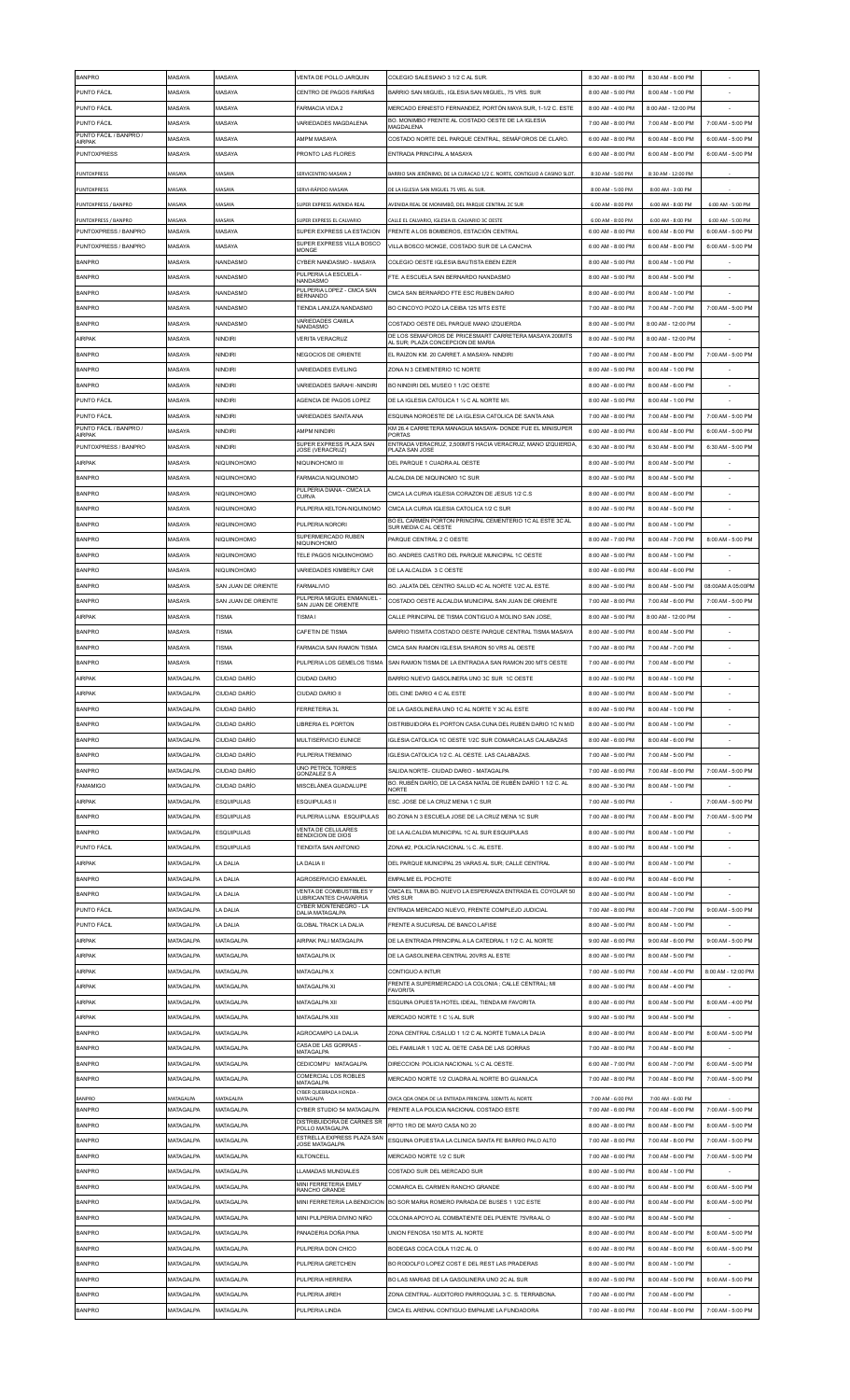| <b>BANPRO</b>                             | MATAGALPA                     | MATAGALPA              | SUPER LA ESTRELLA EXPRESS<br>EL BRIGADISTA                  | <b>FRENTE A UNION FENOSA</b>                                                                                     | 8:00 AM - 5:00 PM                      | 8:00 AM - 1:00 PM                      |                    |
|-------------------------------------------|-------------------------------|------------------------|-------------------------------------------------------------|------------------------------------------------------------------------------------------------------------------|----------------------------------------|----------------------------------------|--------------------|
| <b>BANPRO</b>                             | <b>MATAGALPA</b>              | MATAGALPA              | SUPER LA ESTRELLA<br>MATAGALPA                              | <b>FRENTE PAROUE DARIO</b>                                                                                       | 7:00 AM - 8:00 PM                      | 7:00 AM - 8:00 PM                      | 7:00 AM - 5:00 PM  |
| <b>BANPRO</b>                             | MATAGALPA                     | MATAGALPA              | <b>NORTE</b>                                                | TIENDA PRONTO UNO ESTRELLA RESIDENCIAL VILLA DE LA RIVIERA- DE LA ROTONDA 1 C AL ESTE Y 1/2<br>C AL SUR          | 8:00 AM - 6:00 PM                      | 8:00 AM - 6:00 PM                      |                    |
| <b>BANPRO</b>                             | MATAGALPA                     | <b>MATAGALPA</b>       | <b>VARIEDADES FRANCIS</b>                                   | DE PESCAMAR 1/2C AL NORTE                                                                                        | 7:00 AM - 7:00 PM                      | 7:00 AM - 7:00 PM                      | 7:00 AM - 5:00 PM  |
|                                           |                               |                        |                                                             |                                                                                                                  |                                        |                                        |                    |
| PUNTO FACIL                               | MATAGALPA                     | MATAGALPA              | <b>GLOBAL TRACK 04</b>                                      | DE LA WESTER UNION 1/2 NORTE                                                                                     | 8:00 AM - 5:00 PM                      | 8:00 AM - 1:00 PM                      |                    |
| PUNTO FÁCIL                               | MATAGALPA                     | MATAGALPA              | FARMACIA LA VID                                             | DE LAS OFICINAS DE DISNORTE 10 VRS. AL ESTE                                                                      | 8:00 AM - 5:00 PM                      | 8:00 AM - 1:00 PM                      |                    |
| PUNTO FÁCIL                               | MATAGALPA                     | MATAGALPA              | <b>GLOBAL TRACK MATAGALPA</b>                               | DE DISNORTE, 1-1/2 C. OESTE, FRENTE A FESTYTIENDA, CASA DE 2<br>PISOS COLOR AMARILLO                             | 8:00 AM - 5:00 PM                      | 8:00 AM - 1:00 PM                      |                    |
| PUNTO FÁCIL                               | MATAGALPA                     | MATAGALPA              | GLOBAL TRACK MATAGALPA 3                                    | BARRIO GUANUCA. COSTADO SUR DEL MERCADO                                                                          | 8:00 AM - 4:30 PM                      | 8:00 AM - 12:00 PM                     |                    |
| <b>PUNTO FÁCIL</b>                        | MATAGALPA                     | MATAGALPA              | GLOBAL TRACK MATAGALPA 4                                    | BARRIO LIBERACION. AVENIDA BARTOLOME MARTINEZ.FRENTE AL<br>TEATRO MUNICIPAL DE MATAGALPA                         | 8:00 AM - 4:30 PM                      | 8:00 AM - 12:00 PM                     |                    |
| PUNTO FÁCIL / BANPRO /<br>AIRPAK          | MATAGALPA                     | MATAGALPA              | AMPM MATAGALPA                                              | CALLE DE LOS BANCOS, COMERCIAL CATALINA 1/2 CUADRA AL SUR.                                                       | 6:00 AM - 8:00 PM                      | 6:00 AM - 8:00 PM                      | 6:00 AM - 5:00 PM  |
| <b>PUNTOXPRESS</b>                        | MATAGALPA                     | MATAGALPA              | PRONTO ESTRELLA DEL NORTE                                   | KM 132 CARRETERA A SAN RAMON, BARRIOS LAS MARIAS                                                                 | 6:00 AM - 8:00 PM                      | 6:00 AM - 8:00 PM                      | 6:00 AM - 5:00 PM  |
| <b>PUNTOXPRESS</b>                        | MATAGALPA                     | MATAGAI PA             | PRONTO LA VIRGEN                                            | KM 127 SALIDA A MANAGUA                                                                                          | 6:00 AM - 8:00 PM                      | 6:00 AM - 8:00 PM                      | 6:00 AM - 5:00 PM  |
|                                           |                               |                        |                                                             | BO. GUANUCA. DE DONDE FUE LA DRA. RIZO, 2 CUADRAS AL NORTE                                                       |                                        |                                        |                    |
| PUNTOXPRESS / BANPRO                      | MATAGALPA                     | MATAGALPA              | SUPER EXPRESS GUANUCA                                       | <b>CASA ESQUINERA</b>                                                                                            | 6:00 AM - 8:00 PM                      | 6:00 AM - 8:00 PM                      | 6:00 AM - 5:00 PM  |
| PUNTOXPRESS / BANPRO                      | MATAGALPA                     | <b>MATAGALPA</b>       | SUPER EXPRESS MATAGALPA 1                                   | ESQUINA SURESTE PARQUE DARÍO, 100 MTS SUR                                                                        | 6:00 AM - 8:00 PM                      | 6:00 AM - 8:00 PM                      | 6:00 AM - 5:00 PM  |
| PUNTOXPRESS / BANPRO                      | MATAGALPA                     | MATAGALPA              | SUPER EXPRESS MATAGALPA 2                                   | BO EL PROGRESO. GAS CENTRAL 1C OESTE                                                                             | 6:00 AM - 8:00 PM                      | 6:00 AM - 8:00 PM                      | 6:00 AM - 5:00 PM  |
| AIRPAK                                    | MATAGALPA                     | MATIGUAS               | AIRPAK PALI MATIGUAS                                        | ENTRADA A MATIGUAS, FRENTE AL MERCADO                                                                            | 9:00 AM - 6:00 PM                      | 9:00 AM - 6:00 PM                      | 9:00 AM - 5:00 PM  |
| <b>AIRPAK</b>                             | <b>MATAGALPA</b>              | MATIGUAS               | <b>MATIGUAS II</b>                                          | BARRIO PANCASAN DE LA VIRGEN 1C AL SUR CIBER MARCAFE NO.1                                                        | 8:00 AM - 5:00 PM                      | 8:00 AM - 12:00 PM                     |                    |
| <b>BANPRO</b>                             | MATAGALPA                     | MATIGUAS               | PULPERIA AVERRUZ                                            | BO JORGE LUIS CUAREZMA FDL 3 C N                                                                                 | 8:00 AM - 5:00 PM                      | 8:00 AM - 5:00 PM                      | 8:00 AM - 5:00 PM  |
| <b>BANPRO</b>                             | MATAGALPA                     | MATIGUAS               | VENTA DE CELUI ARES                                         | B° PACANSAN CONTIGUO A LA ALCALDIA MUNICIPAL MATIGUAS                                                            | 8:00 AM - 5:00 PM                      | 8:00 AM - 1:00 PM                      |                    |
|                                           |                               |                        | <b>MOVISTAR</b>                                             |                                                                                                                  |                                        |                                        |                    |
| <b>FAMAMIGO</b><br>PUNTO FÁCIL / BANPRO / | MATAGALPA                     | MATIGUAS               | CYBER SHALOM GRUPO                                          | DE LA ALCALDIA MUNICIPAL 2 1/2 C.O.                                                                              | 8:00 AM - 6:00 PM                      | 8:00 AM - 12:00 PM                     |                    |
| <b>AIRPAK</b>                             | MATAGALPA                     | MATIGUAS               | AMPM MATIGUAS                                               | FRENTE RESTAURANTE EL BRAMADERO SERVICENTRO ZELEDÓN.                                                             | 6:00 AM - 8:00 PM                      | 6:00 AM - 8:00 PM                      | 6:00 AM - 5:00 PM  |
| AIRPAK                                    | <b>MATAGALPA</b>              | MUY MUY                | MUY MUY II                                                  | COSTADO OESTE DEL ESTADIO MUNICIPAL. BARRIO EL ROSARIO                                                           | 8:00 AM - 5:00 PM                      | 8:00 AM - 5:00 PM                      |                    |
| <b>BANPRO</b>                             | MATAGALPA                     | MUY MUY                | REPUESTOS DE MOTO<br><b>REYMARY MUY MUY</b>                 | TERMINAL DE BUSES 1CE 20VRS NORTE                                                                                | 8:00 AM - 7:00 PM                      | 8:00 AM - 7:00 PM                      |                    |
| AIRPAK                                    | MATAGALPA                     | <b>RIO BLANCO</b>      | RIO BLANCO III                                              | BARRIO LUIS ALFONSO VELASQUEZ. FRENTE A VETERINARIA<br>ESCASAN                                                   | 8:00 AM - 5:00 PM                      | 8:00 AM - 1:00 PM                      |                    |
| <b>BANPRO</b>                             | MATAGALPA                     | RIO BLANCO             | BENPROVIC RIO BLANCO                                        | BO RAFAEL MARTINEZ CONTIGUO A TIENDA EL OFERTON                                                                  | 6:00 AM - 6:00 PM                      | 6:00 AM - 6:00 PM                      |                    |
| <b>BANPRO</b>                             | MATAGALPA                     | RIO BLANCO             | <b>FARMACIA EBEN EZER-RIO</b>                               | FTR AL PUESTO DE SALUD CARRETERA BOCANA DE PAIWAS                                                                | 8:00 AM - 6:00 PM                      | 8:00 AM - 6:00 PM                      | 8:00 AM - 5:00 PM  |
|                                           |                               |                        | <b>BLANCO</b>                                               |                                                                                                                  |                                        |                                        |                    |
| <b>BANPRO</b>                             | MATAGALPA                     | RIO BLANCO             | <b>FERRETERIA ADONAY</b>                                    | DE BANCENTRO 1 1/2 C AL SUR                                                                                      | 8:00 AM - 8:00 PM                      | 8:00 AM - 8:00 PM                      | 8:00 AM - 5:00 PM  |
| <b>BANPRO</b>                             | MATAGALPA                     | RIO BLANCO             | PLASTICOS Y CRISTALERIA LA<br><b>FAMILIAR</b>               | BO 380 PALI 200MTS AL SUR                                                                                        | 8:00 AM - 5:00 PM                      | 8:00 AM - 5:00 PM                      |                    |
| <b>BANPRO</b>                             | MATAGALPA                     | RIO BLANCO             | PULPERIA MARTINEZ                                           | B°RAFAEL MARTINEZ- FRENTE A JARDIN DE LA INFANCIA                                                                | 8:00 AM - 5:00 PM                      | 8:00 AM - 5:00 PM                      | 8:00 AM - 5:00 PM  |
| <b>BANPRO</b>                             | MATAGALPA                     | RIO BLANCO             | SHOES STYLE                                                 | BO LUIS A VELASQUEZ DE FERRETERIA ADONAY 1/2 C AL SUR                                                            | 8:00 AM - 5:00 PM                      | 8:00 AM - 5:00 PM                      |                    |
| <b>BANPRO</b>                             | MATAGALPA                     | RIO BLANCO             | <b>VERIEDADES KENNER</b>                                    | BO-3-80 SUPERMERCADO PALI 3 C AL SUR                                                                             | 8:00 AM - 8:00 PM                      | 8:00 AM - 8:00 PM                      | 8:00 AM - 5:00 PM  |
| <b>BANPRO</b>                             | <b>MATAGALPA</b>              | <b>SAN DIONISIO</b>    | FOTO ESTUDIO SAN DIONISIO                                   | BO SAN FRANCISCO DE LA CANCHA 1/2 C O                                                                            | 7:00 AM - 6:00 PM                      | 7:00 AM - 6:00 PM                      | 7:00 AM - 12:00 PM |
|                                           |                               |                        | MISCELANEA CLAUDIA SAN                                      |                                                                                                                  |                                        |                                        |                    |
| <b>BANPRO</b>                             | MATAGALPA                     | SAN DIONISIO           | <b>DIONISIO</b><br>PULPERIA STEVEN-SAN                      | COSTADO OESTE POLICIA NACIONAL                                                                                   | 8:00 AM - 6:00 PM                      | 1:00 AM - 8:00 PM                      |                    |
| <b>BANPRO</b>                             | MATAGALPA                     | <b>SAN DIONISIO</b>    | <b>DIONISIO</b>                                             | ENTRADA PPAL AL CEMENTERIO- MUNICIPIO DE SAN DIONISIO                                                            | 8:00 AM - 7:00 PM                      | 8:00 AM - 7:00 PM                      | 8:00 AM - 5:00 PM  |
| <b>AIRPAK</b>                             | MATAGALPA                     | SAN ISIDRO             | SAN ISIDRO I                                                | FRENTE A ESCUELA REPUBLICA DE HOLANDA                                                                            | 9:00 AM - 5:00 PM                      | 9:00 AM - 5:00 PM                      |                    |
| <b>BANPRO</b>                             | MATAGALPA                     | SAN ISIDRO             | CAFE EXPRESS SEBACO                                         | BARRIO YAOSCA-CAS DEL PUEBLO 1/2 C ESTE.SAN ISIDRO-<br>MATAGALPA                                                 | 8:00 AM - 6:00 PM                      | 8:00 AM - 6:00 PM                      |                    |
| <b>BANPRO</b>                             | <b>MATAGAI PA</b>             | SAN ISIDRO             | PULPERIA DIOS DE PACTOS                                     | CASA DE LAS HAMACAS 1/2 C.S                                                                                      | 6:00 AM - 8:00 PM                      | 6:00 AM - 8:00 PM                      | 6:00 AM - 5:00 PM  |
| <b>BANPRO</b>                             | MATAGALPA                     | SAN ISIDRO             | PULPERIA JOHARI                                             | BARRIO YAOSCA CASA DEL PUEBLO 1/2 C AL SUR                                                                       | 8:00 AM - 5:00 PM                      | 8:00 AM - 1:00 PM                      |                    |
| <b>FAMAMIGO</b>                           | MATAGALPA                     | SAN ISIDRO             | CENTRO DE PAGOS SAN ISIDRO                                  | IGLESIA EL NAZARENO, 25 VRS. NORTE                                                                               | 8:00 AM - 5:00 PM                      | 8:00 AM - 12:00 PM                     |                    |
|                                           |                               |                        |                                                             |                                                                                                                  |                                        |                                        |                    |
| AIRPAK                                    | MATAGALPA                     | <b>SAN RAMON</b>       | PULPERIA HERMANITOS                                         | COOPERATIVA UCA SAN RAMON PETRONIC SAN RAMON 3 C NORTE                                                           | 8:00 AM - 5:00 PM                      |                                        |                    |
| <b>BANPRO</b>                             | <b>MATAGALPA</b>              | <b>SAN RAMON</b>       | CANTARERO-SAN RAMON                                         | ENTRADA PRINCIPAL A SAN RAMON FRENTE A LA PLAZA SAN RAMON                                                        | 8:00 AM - 5:00 PM                      | 8:00 AM - 5:00 PM                      | 8:00 AM - 5:00 PM  |
| <b>BANPRO</b>                             | MATAGALPA                     | <b>SAN RAMON</b>       | PULPERIA LA BENDICION                                       | COMARCA YASICASUR- PUENTE LA PACAYONA 1VRS.O-                                                                    | 8:00 AM - 5:00 PM                      | 8:00 AM - 5:00 PM                      | 8:00 AM - 5:00 PM  |
|                                           |                               |                        | PULPERIA NATHALY                                            | CMCA GUADALUPE ARRIBA- IGLESIA CATOLICA 20VRS ESTE                                                               | 8:00 AM - 5:00 PM                      | 8:00 AM - 5:00 PM                      |                    |
|                                           |                               | <b>SAN RAMON</b>       |                                                             |                                                                                                                  |                                        |                                        |                    |
| <b>BANPRO</b><br>AIRPAK                   | MATAGALPA<br>MATAGALPA        | SÉBACO                 | SEBACO IV                                                   | DE FERRETERIA EL PROGRESO 2 CUADRAS 1/2 AL ESTE                                                                  | 8:30 AM - 4:30 PM                      | 8:30 AM - 4:30 PM                      |                    |
| <b>BANPRO</b>                             | MATAGALPA                     | SÉBACO                 | PULPERIA EL NORTEÑO                                         | DE LA VIRGEN 1/2C AL O                                                                                           | 8:00 AM - 8:00 PM                      | 8:00 AM - 8:00 PM                      |                    |
|                                           |                               |                        |                                                             |                                                                                                                  |                                        |                                        |                    |
| <b>BANPRO</b>                             | MATAGALPA                     | SÉBACO                 | TIENDA PRONTO UNO                                           | <b>ESTACION UNO SEBACO</b>                                                                                       | 8:00 AM - 5:00 PM                      | 8:00 AM - 1:00 PM                      |                    |
| PUNTO FÁCIL                               | MATAGALPA                     | SÉBACO                 | <b>VARIEDADES BS</b>                                        | BARRIO LINDA VISTA, DE LA IGLESIA NUEVA JERUSALEN 1/2 CUADRA<br>AL NORTE.                                        | 7:00 AM - 6:00 PM                      | 7:00 AM - 6:00 PM                      |                    |
| PUNTO FÁCIL / BANPRO /<br>AIRPAK          | MATAGALPA                     | SÉBACO                 | AMPM SEBACO                                                 | KM 104, CARRETERA PANAMERICANA, DONDE FUE BDF                                                                    | 6:00 AM - 8:00 PM                      | 6:00 AM - 8:00 PM                      | 6:00 AM - 5:00 PM  |
| PUNTOXPRESS                               | MATAGALPA                     | SÉBACO                 | PRONTO SEBACO                                               | CARRETERA NORTE, EMPALME MATAGALPA - ESTELÍ                                                                      | 6:00 AM - 8:00 PM                      | 6:00 AM - 8:00 PM                      | 6:00 AM - 5:00 PM  |
| <b>PUNTOXPRESS</b>                        | MATAGALPA                     | SÉBACO                 | SERVICENTRO SEBACO                                          | FRENTE A LA IGLESIA CATÓLICA                                                                                     | 8:00 AM - 5:00 PM                      | 8:00 AM - 2:00 PM                      |                    |
| PUNTOXPRESS / BANPRO                      | MATAGALPA                     | SÉBACO                 | SUPER EXPRESS SEBACO                                        | ESQUINA SUR OESTE DEL PARQUE CENTRAL                                                                             | 6:30 AM - 8:00 PM                      | 6:30 AM - 8:00 PM                      | 6:30 AM - 5:00 PM  |
| AIRPAK                                    | <b>MATAGALPA</b>              | TERRABONA              | <b>TERRABONA III</b>                                        | POLICIA NACIONAL 1 1/2 C AL NORTE                                                                                | 8:00 AM - 5:00 PM                      | 8:00 AM - 5:00 PM                      |                    |
|                                           |                               |                        |                                                             |                                                                                                                  |                                        |                                        |                    |
| <b>BANPRO</b>                             | MATAGALPA<br>NUEVA            | <b>TERRABONA</b>       | PULPERIA JIRETH<br>PULPERIA 16 DE MAYO - C.                 | BARRIO SANDINO AUDITORIO PARROQUIAL 1 1/2 CUADRA AL SUR<br>BO EFRAIN SALCEDO JUZGADO 2 C SUR MUNICIPIO DE CIUDAD | 8:00 AM - 5:00 PM                      | 8:00 AM - 1:00 PM                      |                    |
| <b>BANPRO</b>                             | SEGOVIA                       | CIUDAD ANTIGUA         | ANTIGUA                                                     | ANTIGUA                                                                                                          | 7:00 AM - 6:00 PM                      | 7:00 AM - 6:00 PM                      |                    |
| <b>AIRPAK</b>                             | <b>NUEVA</b><br>SEGOVIA       | EL JICARO              | EL JICARO IV                                                | CONTIGUO A PANADERIA RIVERA                                                                                      | 8:00 AM - 4:00 PM                      | 8:00 AM - 4:00 PM                      |                    |
| <b>BANPRO</b>                             | <b>NUEVA</b><br>SEGOVIA       | EL JICARO              | AGROEMPRENDE MURRA                                          | CONTIGUO A AGRO SERVICIO COOPERATIVA FLOR DE CAFE MURRA                                                          | 8:00 AM - 5:00 PM                      | 8:00 AM - 5:00 PM                      | 8:00 AM - 5:00 PM  |
| <b>BANPRO</b>                             | <b>NUEVA</b><br>SEGOVIA       | EL JICARO              | FARMACIA EL BUEN PASTOR<br><b>JICARO</b>                    | DE ALCALDIA 1 C AL ESTE JICARO                                                                                   | 6:00 AM - 8:00 PM                      | 6:00 AM - 8:00 PM                      |                    |
|                                           |                               |                        |                                                             |                                                                                                                  |                                        |                                        |                    |
| <b>BANPRO</b><br><b>BANPRO</b>            | NUEVA SEGOVIA<br><b>NUEVA</b> | L JICARO<br>EL JICARO  | FARMACIA EL BUEN PASTOR-JICARO<br><b>FARMACIA MARIANGEL</b> | DE ALCALDIA 1 C AL ESTE, B° CARLOS ROSALES<br>FARMACIA MARIA ANGEL FRENTE A ENABAS JICARO NS NICARAGUA           | 8:00 AM - 5:00 PM<br>8:00 AM - 8:00 PM | 8:00 AM - 1:00 PM<br>8:00 AM - 8:00 PM | 8:00 AM - 5:00 PM  |
| <b>BANPRO</b>                             | SEGOVIA<br><b>NUEVA</b>       | EL JICARO              | TIENDA MUNDO CHIC                                           | PROPIA)<br>IDE LA IGLESIA CATOLICA 1C. AL SUR 1C. AL OESTE S                                                     | 8:00 AM - 5:00 PM                      | 8:00 AM - 1:00 PM                      |                    |
|                                           | SEGOVIA                       |                        |                                                             |                                                                                                                  |                                        |                                        |                    |
| <b>BANPRO</b>                             | NUEVA SEGOVIA                 | L JICARO               | VARIEDADES PLASTICAS                                        | DEL PREESCOLAR DIVINO NIÑO 1 C NORTE BO ENRRIQUE LOPEZ                                                           | 8:00 AM - 5:00 PM                      | 8:00 AM - 1:00 PM                      |                    |
| <b>AIRPAK</b>                             | NUEVA SEGOVIA                 | ALAPA                  | AIRPAK PALI JALAPA                                          | CONTIGUO A LA CRUZ ROJA                                                                                          | 9:00 AM - 6:00 PM                      | 9:00 AM - 6:00 PM                      | 9:00 AM - 5:00 PM  |
| AIRPAK                                    | NUEVA SEGOVIA                 | ALAPA                  | <b>JALAPA</b>                                               | FRENTE A LA ESCUELA RUBEN DARIO                                                                                  | 8:00 AM - 5:00 PM                      | 8:00 AM - 12:00 PM                     |                    |
| AIRPAK                                    | NUEVA SEGOVIA                 | ALAPA                  | <b>JALAPA II</b>                                            | DE ENABAS 1C SUR                                                                                                 | 8:00 AM - 5:00 PM                      | 8:00 AM - 5:00 PM                      | 8:00 AM - 5:00 PM  |
|                                           |                               |                        |                                                             |                                                                                                                  |                                        |                                        |                    |
| AIRPAK                                    | NUEVA SEGOVIA                 | <b>ALAPA</b>           | JALAPA IV                                                   | DE LA TERMINAL DE BUSES 2 CUADRAS AL NORTE                                                                       | 8:00 AM - 5:00 PM                      | 8:00 AM - 5:00 PM                      |                    |
| BANPRO                                    | NUEVA SEGOVIA                 | ALAPA                  | DISTRIBUIDORA LA GRANJA                                     | COSTADO OESTE DE CRUZ ROJA                                                                                       | 7:00 AM - 6:00 PM                      | 7:00 AM - 6:00 PM                      |                    |
| <b>BANPRO</b>                             | NUEVA SEGOVIA                 | ALAPA                  | FARMACIA ECONOMICA JALAPA                                   | DE CRUZ ROJA 1 1/2 C AL NORTE JALAPA N SECTOR 8                                                                  | 8:00 AM - 5:00 PM                      | 8:00 AM - 5:00 PM                      |                    |
| <b>BANPRO</b>                             | NUEVA SEGOVIA                 | ALAPA                  | FARMACIA SAN MARTIN                                         | DE LA ALCALDIA 2C AL ESTE                                                                                        | 7:00 AM - 6:00 PM                      | 7:00 AM - 6:00 PM                      |                    |
| <b>BANPRO</b>                             | <b>NUEVA</b><br>SEGOVIA       | <b>JALAPA</b>          | FARMACIA SEGOVIANA                                          | FRENTE DE LA ESC RAFAELA HERRERA SECTOR 9                                                                        | 8:00 AM - 5:00 PM                      | 8:00 AM - 5:00 PM                      |                    |
| <b>BANPRO</b>                             | <b>NUEVA</b><br>SEGOVIA       | <b>JALAPA</b>          | FERREMART                                                   | PALI 10 VRS. AL SUR.                                                                                             | 8:00 AM - 5:00 PM                      | 8:00 AM - 1:00 PM                      |                    |
|                                           |                               |                        |                                                             |                                                                                                                  |                                        |                                        |                    |
| <b>BANPRO</b><br><b>BANPRO</b>            | NUEVA SEGOVIA<br><b>NUEVA</b> | ALAPA<br><b>JALAPA</b> | MINI TIENDA PEKES<br>PULPERIA BENDICION DE DIOS             | COSTADO SUR DEL PARQUE GUADALUPE 2%C AL OESTE<br>BO EL LIBANO DE ROPUCENTRO 4 C AL OESTE                         | 7:00 AM - 6:00 PM<br>8:00 AM - 5:00 PM | 7:00 AM - 6:00 PM<br>8:00 AM - 5:00 PM | 8:00 AM - 5:00 PM  |
|                                           | SEGOVIA                       |                        |                                                             |                                                                                                                  |                                        |                                        |                    |
| <b>BANPRO</b>                             | NUEVA SEGOVIA<br>NUEVA        | ALAPA                  | PULPERIA MARTHY LIMON<br>PULPERIA MI BENDICION - LA         | FRENTE AL BAR ISABELA                                                                                            | 8:00 AM - 5:00 PM                      | 8:00 AM - 5:00 PM                      |                    |
| <b>BANPRO</b>                             | SEGOVIA                       | <b>JALAPA</b>          | MIA                                                         | COMARCA LA MIA DEL CENTRO DE SALUD 11/2C AL SUR                                                                  | 8:30 AM - 6:00 PM                      | 8:30 AM - 6:00 PM                      | 8:30 AM - 5:00 PM  |
| <b>BANPRO</b>                             | NUEVA SEGOVIA                 | ALAPA                  | PULPERIA NICOLE                                             | DE DONDE FUE VIDEOS LETTY 3C AL NORTE                                                                            | 8:00 AM - 5:00 PM                      | 8:00 AM - 5:00 PM                      | 8:00 AM - 5:00 PM  |
| BANPRO                                    | NUEVA SEGOVIA                 | ALAPA                  | PULPERIA TANIA JALAPA                                       | DE ENITEL 1 C AL ESTE 1/2 C AL SUR                                                                               | 8:00 AM - 6:00 PM                      | 8:00 AM - 6:00 PM                      |                    |
| <b>BANPRO</b>                             | <b>NUEVA</b><br>SEGOVIA       | <b>JALAPA</b>          | TIENDA MUNDO CHIC<br>SUSUCAYAN                              | BO EFREN REYES DE LA IGLESIA CATOLICA 1C. AL SUR 1C. AL OESTE<br>SUSUCAYAN                                       | 7:00 AM - 6:00 PM                      | 7:00 AM - 6:00 PM                      | ÷                  |
| <b>BANPRO</b>                             | NUEVA<br><b>SEGOVIA</b>       | <b>JALAPA</b>          | VARIEDADES CRISTHALY<br><b>JALAPA</b>                       | RADIO NICARAO 1 C AL ESTE 1/2 C AL SUR                                                                           | 8:00 AM - 6:00 PM                      | 8:00 AM - 6:00 PM                      |                    |
| <b>BANPRO</b>                             | <b>NUEVA</b>                  | <b>JALAPA</b>          | <b>VARIEDADES EL VISITANTE</b>                              | DE DONDE FUE EL CAÑAVERAL 3 1/2 C AL NORTE, SECTOR 8.                                                            | 8:00 AM - 5:00 PM                      | 8:00 AM - 5:00 PM                      |                    |
|                                           | SEGOVIA                       |                        |                                                             |                                                                                                                  |                                        |                                        |                    |
| PUNTOXPRESS<br><b>BANPRO</b>              | NUEVA SEGOVIA<br>NUFVA        | ALAPA<br>MOZONTE       | SERVICENTRO JALAPA<br>FARMACIA ISABELA                      | DE UNIÓN FENOSA 5C. AL NORTE, MEDIA C. AL ESTE.<br>ZONA #3- FRENTE A LA ESCUELA PRIMARIA HERMENES GOMEZ          | 8:00 AM - 5:00 PM<br>6:00 AM - 8:00 PM | 8:00 AM - 2:00 PM<br>6:00 AM - 8:00 PM |                    |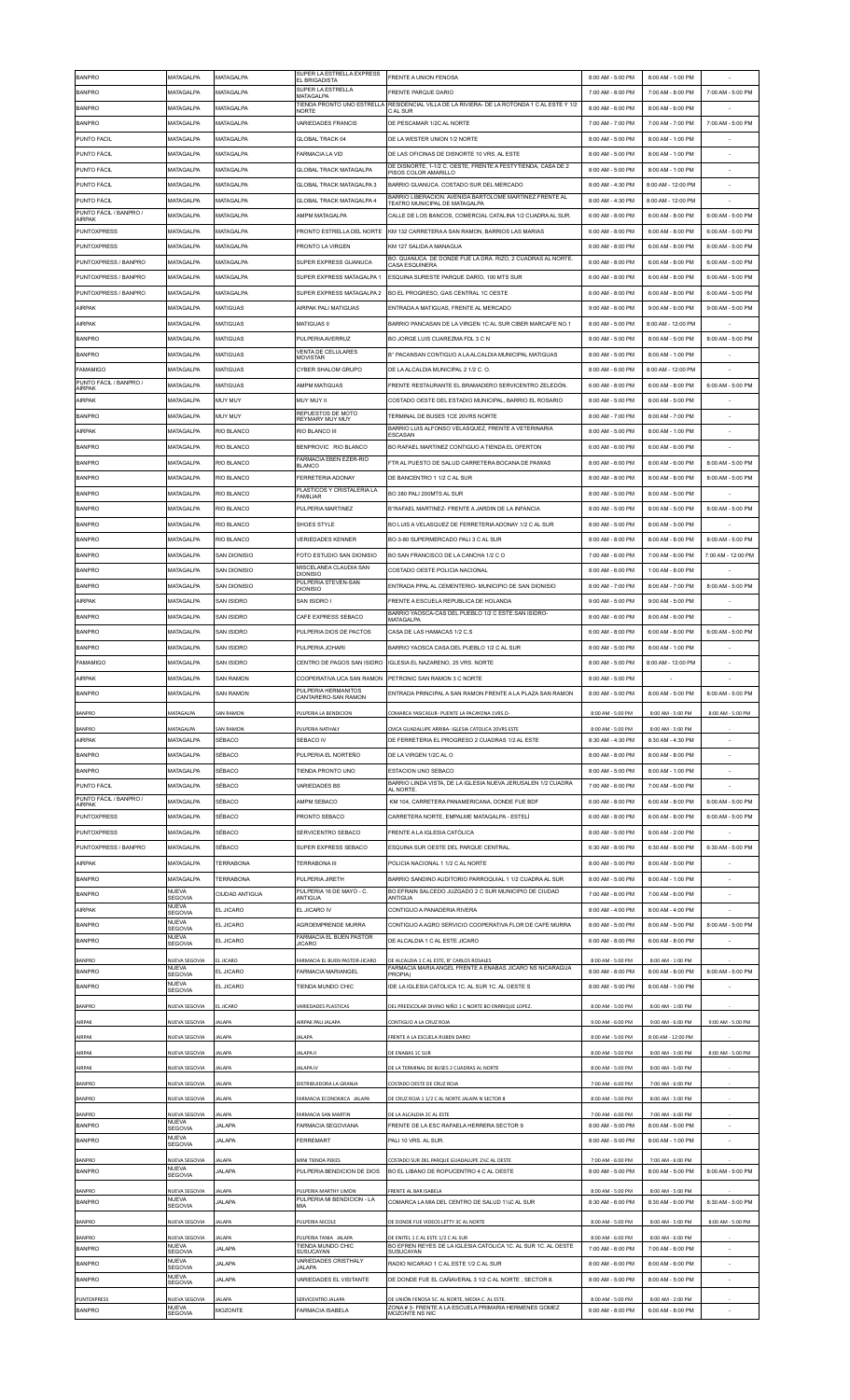| <b>BANPRO</b>                           | NUEVA<br>SEGOVIA               | <b>MURRA</b>        | COOP DE SERVICIOS<br>MULTIPLES FLOR DEL CAFE RL   | COM EL ROSARIO ENTRADA PRINCIPAL DEL CASCO URBANO                                                           | 7:30 AM - 7:30 PM  | 7:30 AM - 7:30 PM  | 7:30 AM - 5:00 PM  |
|-----------------------------------------|--------------------------------|---------------------|---------------------------------------------------|-------------------------------------------------------------------------------------------------------------|--------------------|--------------------|--------------------|
| AIRPAK                                  | <b>NUEVA</b><br>SEGOVIA        | OCOTAL              | <b>OCOTAL II</b>                                  | DE BANPRO 30 VARAS AL SUR CONTIGUO A MI TIENDITA                                                            | 8:00 AM - 5:30 PM  | 8:00 AM - 12:30 PM |                    |
| <b>BANPRO</b>                           | <b>NUEVA</b><br>SEGOVIA        | OCOTAL              | 7MA AVENIDA                                       | <b>BO LACAYO FARFAN FRENTE A ENITEL</b>                                                                     | 8:00 AM - 5:00 PM  | 8:00 AM - 1:00 PM  |                    |
| <b>BANPRO</b>                           | NUFVA<br>SEGOVIA               | OCOTAL              | <b>AGROTECNOLOGIAS</b>                            | BO LACAYO FARFAN-DE FINANCIERA FAMA 1/2 C OESTE                                                             | 8:00 AM - 5:00 PM  | 8:00 AM - 5:00 PM  |                    |
| <b>BANPRO</b>                           | <b>NUEVA</b><br>SEGOVIA        | <b>OCOTAL</b>       | <b>BOUTIQUE TENTACIONES</b><br>OCOTAL             | CONTIGUO A BANCENTRO                                                                                        | 6:00 AM - 8:00 PM  | 6:00 AM - 8:00 PM  | 6:00 AM - 5:00 PM  |
| <b>BANPRO</b>                           | NUEVA                          | OCOTAL              | CONSTRUSTORE MINI                                 | BO LA PURISIMA DE LA ALCALDIA MEDIA CUADRA AL SUR 1C AL OESTE                                               | 6:00 AM - 8:00 PM  | 6:00 AM - 8:00 PM  |                    |
| <b>BANPRO</b>                           | SEGOVIA<br><b>NUEVA</b>        | OCOTAL              | FERRETERIA OCOTAL<br>EL PALACIO DE LOS NIÑOS      | BO ENRIQUE LACAYO FARFAN ALMACENES TROPIGAS 80 VRS AL ESTE                                                  | 7:00 AM - 6:00 PM  | 7:00 AM - 6:00 PM  | 7:00 AM - 5:00 PM  |
| <b>BANPRO</b>                           | SEGOVIA<br><b>NUEVA</b>        | OCOTAL              | OCOTAL<br>ESTILO PERFECTO OCOTAL                  | DEL GALLO MAS GALLO 1/2C AL ESTE. OCOTAL NS NIC. TIENDO ESTILO                                              | 9:00 AM - 6:00 PM  | 9:00 AM - 6:00 PM  |                    |
| <b>BANPRO</b>                           | SEGOVIA<br><b>NUEVA</b>        | OCOTAL              | <b>FARMACIA LA SALUD</b>                          | PERFECTO-AGENTE BANPRO<br>FARMACIA LA SALUD ENITEL 1 CUADRA AL NORTE                                        | 6:00 AM - 7:00 PM  | 6:00 AM - 7:00 PM  |                    |
| <b>BANPRO</b>                           | SEGOVIA<br><b>NUEVA</b>        | OCOTAL              | FARMACIA NUEVO AMANECER                           | FRENTE A PREESCOLAR BARRIO NUEVO AMANECER                                                                   | 8:00 AM - 5:00 PM  | 8:00 AM - 1:00 PM  |                    |
| <b>BANPRO</b>                           | SEGOVIA<br>NUFVA               | OCOTAL              | <b>FARMACIA RODEL</b>                             | SECTOR 3 GASOLINERA LA NORTEÑA 50 VARAS AL SUR JALAPA                                                       | 8:00 AM - 7:00 PM  | 8:00 AM - 7:00 PM  |                    |
| <b>BANPRO</b>                           | SEGOVIA<br><b>NUEVA</b>        | OCOTAL              | <b>FARMACIA SAN LUCAS</b>                         | NUEVA SEGOVIA<br>DEL RANCHON 2 C AL NORTE- BO ANEXO LAURA SOFIA OLIVAS                                      | 8:00 AM - 5:00 PM  | 8:00 AM - 1:00 PM  |                    |
|                                         | SEGOVIA<br>NUEVA               |                     |                                                   | BO NICARAO LIBRERIA GUADALUPE COSTADO SUR DE LA CAPILLA                                                     |                    |                    |                    |
| <b>BANPRO</b>                           | SEGOVIA<br><b>NUFVA</b>        | OCOTAL              | LIBRERIA GUADALUPE-OCOTAL<br>MATERIALES DE        | <b>GUADALUPE</b><br>CONTIGUO A PREESCOLAR LOS CHIQUITINES, BO. MONSEÑOR                                     | 8:00 AM - 6:00 PM  | 8:00 AM - 6:00 PM  |                    |
| <b>BANPRO</b>                           | SEGOVIA<br><b>NUEVA</b>        | OCOTAL              | CONSTRUCCION EL ANGEL                             | <b>MADRIGAL</b>                                                                                             | 8:00 AM - 5:00 PM  | 8:00 AM - 1:00 PM  |                    |
| <b>BANPRO</b>                           | SEGOVIA<br><b>NUEVA</b>        | OCOTAL              | PULPERIA 2000 OCOTAL                              | PUNTA DE PLANCHA 3C AL NORTE BO YELBA MARIA ALVAREZ                                                         | 7:00 AM - 5:00 PM  |                    |                    |
| <b>BANPRO</b>                           | SEGOVIA                        | OCOTAL              | PULPERIA ADONAY OCOTAL                            | DE LA ESCUELA MONSEÑOR MADRIGAL 2C. AL SUR                                                                  | 7:00 AM - 6:00 PM  | 7:00 AM - 6:00 PM  | 7:00 AM - 5:00 PM  |
| <b>BANPRO</b>                           | <b>NUEVA</b><br>SEGOVIA        | OCOTAL              | PULPERIA TRES HERMANOS                            | DE LA PLAZA EL LAUREL 3 1/2C. AL OESTE BO. MONSEÑOR MADRIGAL                                                | 8:00 AM - 5:00 PM  | 8:00 AM - 5:00 PM  |                    |
| <b>BANPRO</b>                           | <b>NUEVA</b><br><b>SEGOVIA</b> | OCOTAL              | SURTIMODA OCOTAL-OCOTAL                           | BO LEONARDO MATUTE ESQUINA OPUESTA CURACAO                                                                  | 8:00 AM - 7:00 PM  | 8:00 AM - 7:00 PM  |                    |
| PUNTO FÁCIL                             | NUEVA<br>SEGOVIA               | OCOTAL              | MINICAP OCOTAL                                    | DE LA POLICÍA, 1/2 C. SUR, BARRIO LACAYO PARPAN                                                             | 8:00 AM - 5:00 PM  | 8:00 AM - 1:00 PM  |                    |
| PUNTO FÁCIL / BANPRO /<br>AIRPAK        | <b>NUEVA</b><br>SEGOVIA        | OCOTAL              | AMPM OCOTAL                                       | KM 226 CARRETERA PANAMERICANA NORTE, CONTIGUO HOTEL<br>CONTINENTAL                                          | 6:00 AM - 8:00 PM  | 6:00 AM - 8:00 PM  | 6:00 AM - 5:00 PM  |
| <b>PUNTOXPRESS</b>                      | <b>NUFVA</b><br>SEGOVIA        | OCOTAL              | SERVICENTRO OCOTAL                                | FRENTE A CRUZ ROJA, ZONA 1                                                                                  | 8:00 AM - 5:00 PM  | 8:00 AM - 2:00 PM  |                    |
| <b>BANPRO</b>                           | <b>NUEVA</b><br>SEGOVIA        | SAN FERNANDO        | LIBRERIA GUADALUPE - SAN<br>FERNANDO              | DE LA ALCALDIA 1/2 CUADRA AL SUR 1 AL OESTE                                                                 | 6:00 AM - 7:00 PM  | 6:00 AM - 7:00 PM  |                    |
| <b>BANPRO</b>                           | <b>NUEVA</b><br>SEGOVIA        | SAN FERNANDO        | PULPERIA DIVINO NIÑO                              | COSTADO SUR ESTE DEL PARQUE SAN FERNANDO NUEVA SEGOVIA                                                      | 8:00 AM - 5:00 PM  | 8:00 AM - 1:00 PM  |                    |
| <b>BANPRO</b>                           | NUFVA<br>SEGOVIA               | SAN FERNANDO        | PULPERIA ZULEMA                                   | BO LAS FLORES DE POLICIA NACIONAL 1 C AL NORTE                                                              | 8:00 AM - 5:00 PM  | 8:00 AM - 1:00 PM  |                    |
| <b>BANPRO</b>                           | <b>RACCN</b>                   | MULUKUKU            | ABARROTERIA GONGORA<br>MULUKUKU                   | CONTIGUO A LA ESCUELA LAS AMERICAS LISAWE                                                                   | 7:00 AM - 6:00 PM  | 7:00 AM - 6:00 PM  |                    |
| <b>BANPRO</b>                           | RACCN                          | MULUKUKU            | CELL YITA                                         | CMCA SANTA RITA- CONTIGUO A VEC. ANTONIO TORRES                                                             | 8:00 AM - 5:00 PM  | 8:00 AM - 1:00 PM  |                    |
| <b>BANPRO</b>                           | RACCN                          | MULUKUKU            | CLINICA Y FARMACIA EL TUMA -<br>MULUKUKU MT       | FTR A TINEDA LA GAVIOTA MULUKUKU                                                                            | 6:00 AM - 8:00 PM  | 6:00 AM - 8:00 PM  | 6:00 AM - 5:00 PM  |
| <b>BANPRO</b>                           | RACCN                          | MULUKUKU            | DISTRIBUIDORA MILAGRO DE                          | BO CONCEPCION ALTAMIRANO CONTIGUO AL PUENTE MULUKUKU                                                        | 8:00 AM - 5:00 PM  | 8:00 AM - 5:00 PM  |                    |
| <b>BANPRO</b>                           | RACCN                          | MULUKUKU            | DIOS<br><b>FARMACIA FRANIMELLY</b>                | BO CONCEPCION LATMIRANO PUENTE 1 C ESTE                                                                     | 7:00 AM - 6:00 PM  | 7:00 AM - 6:00 PM  | 7:00 AM - 5:00 PM  |
| <b>BANPRO</b>                           | RACCN                          | MULUKUKU            | <b>FERRETERIA JARQUIN</b>                         | CONTIGUO A CABLE VISION SANTA RITA                                                                          | 7:00 AM - 6:00 PM  | 7:00 AM - 6:00 PM  |                    |
| <b>BANPRO</b>                           | RACCN                          | MULUKUKU            | FERRETERIA RIVAS-MULUKUKU                         | HOSPEDAJE LOS COCOS 1C NORTE                                                                                | 7:00 AM - 5:30 PM  | 7:00 AM - 5:30 PM  |                    |
| <b>BANPRO</b>                           | RACCN                          | MULUKUKU            | POCHOCELL-MULUKUKU                                | BO.CONCEPCION ALTAMIRANO DEL PUENTE 300 MTS NORTE                                                           | 9:00 AM - 6:00 PM  | 9:00 AM - 5:00 PM  | 9:00 AM - 5:00 PM  |
|                                         |                                |                     |                                                   |                                                                                                             |                    |                    |                    |
| <b>BANPRO</b>                           | RACCN                          | MULUKUKU            | PULPERIA REGALO DE DIOS                           | DE LA ESCUELA RICARDO MORALES AVILEZ 1 SUR, MULUKUKU                                                        | 8:00 AM - 5:00 PM  | 8:00 AM - 1:00 PM  |                    |
| <b>BANPRO</b>                           | RACCN                          | MULUKUKU            | VARIEDADES ALBA MULUKUKU                          | BO. LAS VEGAS FRENTE A LA ALCALDIA DE MULUKUKU                                                              | 7:30 AM - 5:00 PM  | 7:30 AM - 1:00 PM  |                    |
| AIRPAK                                  | RACCS                          | NUEVA GUINEA        | AIRPAK PALI NUEVA GUINEA                          | GASOLINERA ESSO 1 CUADRA AL SUR 1 CUADRA AL OESTE                                                           | 9:00 AM - 6:00 PM  | 9:00 AM - 6:00 PM  | 9:00 AM - 5:00 PM  |
| <b>AIRPAK</b>                           | RACCS                          | NUEVA GUINEA        | <b>NUEVA GUINEA</b>                               | ESQUIMA OPUESTA AL COLEGIO LA SALLE                                                                         | 8:00 AM - 7:00 PM  | 8:00 AM - 5:00 PM  | 8:00 AM - 5:00 PM  |
| <b>BANPRO</b>                           | RACCS                          | NUEVA GUINEA        | FARMACIA LUZ EN LA SELVA                          | ZONA #4 CEMENTERIO CENTRAL 1/2C AL NORET NUEVA GUINEA                                                       | 7:00 AM - 8:00 PM  | 7:00 AM - 8:00 PM  | 7:00 AM - 5:00 PM  |
| <b>BANPRO</b>                           | RACCS                          | <b>NUEVA GUINEA</b> | FARMACIA VETERIANRIA EL<br>TORITO NUEVA GUINEA    | COLONIA PUERTO PRINCIPE CONTIGUO HOSPEDAJE TAPIA                                                            | 8:00 AM - 5:00 PM  | 8:00 AM - 12:00 PM |                    |
| <b>BANPRO</b>                           | RACCS                          | NUEVA GUINEA        | FARMED NUEVA GUINEA                               | CEMENTERIO CENTRAL 1 C AL OESTE ZONA #6                                                                     | 8:00 AM - 5:00 PM  | 8:00 AM - 1:00 PM  |                    |
| <b>BANPRO</b>                           | RACCS                          | NUEVA GUINEA        | GASOLINERA ESA NUEVA<br><b>GUINEA</b>             | PETRONIC, DE ENITEL 3C AL NORTE,                                                                            | 10:00 AM - 8:00 PM | 10:00 AM - 8:00 PM | 8:00 AM - 12:00 PM |
|                                         | RACCS                          |                     | LIBRERIA LEYDI                                    |                                                                                                             |                    |                    |                    |
| <b>IANPRC</b>                           |                                | NUEVA GUINEA        |                                                   | ZONA #1- CONTIGUO A MONUMENTO                                                                               | 8:00 AM - 5:00 PM  | 8:00 AM - 5:00 PM  |                    |
| <b>BANPRO</b>                           | <b>RACCS</b>                   | NUEVA GUINEA        | <b>LIBRERIA SALMERON</b>                          | COLONIA TALOLINGA ESCUELA RAFAEL SAMERON 3 CUADRA ESTE                                                      | 6:30 AM - 8:00 PM  | 6:00 AM - 8:00 PM  |                    |
| <b>BANPRO</b>                           | RACCS                          | NUEVA GUINEA        | <b>LUBRICANTES LAZO</b>                           | FRENTE A LA PARADA DE BUSES NUEVA GUINE/ HOSPEDAJE LAZO.<br>AGENTE BANPRO                                   | 8:00 AM - 5:00 PM  | 8:00 AM - 1:00 PM  |                    |
| <b>BANPRO</b>                           | RACCS                          | NUEVA GUINEA        | PANADERIA VALERIA                                 | FRENTE A LA PULPERIA GUADAMUZ- COLONIA NACIONES UNIDAS                                                      | 8:00 AM - 5:00 PM  | 8:00 AM - 1:00 PM  |                    |
| <b>BANPRO</b>                           | RACCS                          | NUEVA GUINEA        | PULPERIA ALVAREZ                                  | ZONA 7- IGLESIA ADVENTISTA 1 C Y MEDIA ESTE- NUEVA GUINEA                                                   | 8:00 AM - 5:00 PM  | 8:00 AM - 5:00 PM  | 08:00AM A 05:00PM  |
| <b>BANPRO</b>                           | RACCS                          | NUEVA GUINEA        | PULPERIA CAMPOS                                   | ZONA NO 5 DE LA ESC RUBEN DARIO 3C AL ESTE 1/2 AL NORTE                                                     | 8:00 AM - 5:00 PM  | 8:00 AM - 1:00 PM  |                    |
| <b>BANPRO</b>                           | RACCS                          | NUEVA GUINEA        | PULPERIA CASA BLANCA                              | ZONA #5 DE LOS LAVANDEROS PUBLICOS 2 CUADRAS ESTE                                                           | 7:00 AM - 8:00 PM  | 7:00 AM - 7:00 PM  | 7:00 AM - 5:00 PM  |
|                                         |                                |                     |                                                   |                                                                                                             |                    |                    |                    |
| <b>BANPRO</b>                           | RACCS                          | NUEVA GUINEA        | PULPERIA CASTELLON                                | ZONA 5- CASA COMUNAL 2 1/2 ESTE- NUEVA GUINEA<br>ZONA 8- DEL CEMENTERIO MUNICIPAL 3 C NORTE                 | 8:00 AM - 5:00 PM  | 8:00 AM - 5:00 PM  |                    |
| <b>BANPRO</b>                           | RACCS                          | NUEVA GUINEA        | PULPERIA EDGARD                                   |                                                                                                             | 8:00 AM - 5:00 PM  | 8:00 AM - 1:00 PM  |                    |
| <b>BANPRO</b>                           | RACCS                          | NUEVA GUINEA        | PULPERIA ELIAN                                    | ZONA 5- FRENTE A CASA COMUNAL- NUEVA GUINEA.                                                                | 7:00 AM - 8:00 PM  | 7:00 AM - 8:00 PM  | 7:00 AM - 5:00 PM  |
| <b>BANPRO</b>                           | RACCS                          | NUEVA GUINEA        | RINCONCITO TIPICO MASAYITA                        | PARQUE CENTRAL 75 VRS. ESTE                                                                                 | 8:00 AM - 5:00 PM  | 8:00 AM - 1:00 PM  |                    |
| <b>BANPRO</b>                           | RACCS                          | NUEVA GUINEA        | SERVILUZ                                          | PALI 1.5 CUADRAS AL NORTE ZONA 1                                                                            | 8:00 AM - 5:00 PM  | 8:00 AM - 1:00 PM  |                    |
| <b>BANPRO</b>                           | RACCS                          | NUEVA GUINEA        | SURTIDORA EL PEÑON                                | SURTIDORA EL PEÑON FRENTE MINED                                                                             | 7:00 AM - 8:00 PM  | 7:00 AM - 8:00 PM  | 8:00 AM - 5:00 PM  |
| <b>BANPRO</b>                           | RACCS                          | NUEVA GUINEA        | TAISIGUE LAGUNA                                   | CASA COMUNAL 1C. AL SUR ZONA #6                                                                             | 8:00 AM - 5:00 PM  | 8:00 AM - 1:00 PM  |                    |
| <b>BANPRO</b>                           | RACCS                          | NUEVA GUINEA        | <b>TIENDA MASTER CELL</b>                         | ZONA #1- DEL MONUMENTO 30MTS AL NORTE                                                                       | 7:00 AM - 7:00 PM  | 7:00 AM - 5:00 PM  |                    |
| <b>BANPRO</b>                           | RACCS                          | NUEVA GUINEA        | TIENDA SILVER CELL                                | ZONA 1 MONUMENTO DEL MERCADO 25 VRS N NVA GUINEA RACCS                                                      | 6:00 AM - 8:00 PM  | 6:00 AM - 8:00 PM  | 5:30 AM - 5:00 PM  |
| <b>BANPRO</b>                           | RACCS                          | NUEVA GUINEA        | VARIEDADES MI PREFERIDA                           | CONTIGUO A IGLESIA CATOLICA COLONIA NACIONES UNIDAS                                                         | 8:00 AM - 6:00 PM  | 8:00 AM - 6:00 PM  | 8:00 AM - 5:00 PM  |
| PUNTO FÁCIL                             | RACCS                          | NUEVA GUINEA        | FERRETERIA EL BARATILLO                           | ZONA 1, DEL PALI, 2 C. NORTE, CONTIGUO A MASESA O CRUZ LORENA                                               | 8:00 AM - 5:00 PM  | 8:00 AM - 1:00 PM  |                    |
| PUNTO FÁCIL / BANPRO /<br><b>AIRPAK</b> | RACCS                          | NUEVA GUINEA        | AMPM NUEVA GUINEA                                 | DE LA GASOLINERA COOTRAPRICA FRENTE RANCHÓN<br>CHRISTOPHER.                                                 | 6:00 AM - 8:00 PM  | 6:00 AM - 8:00 PM  | 6:00 AM - 5:00 PM  |
| <b>PUNTOXPRESS</b>                      | RACCS                          | NUEVA GUINEA        | SERVICENTRO - NUEVA GUINEA<br>LA MARTHITA)        | ZONA 4, FRENTE A ENITEL                                                                                     | 8:00 AM - 5:00 PM  | 8:00 AM - 2:00 PM  |                    |
| <b>BANPRO</b>                           | RACCS                          | PAIWAS              | CELULARES DEL NORTE ERICK<br>CELL                 | SALIDA A SIQUIA BOCANA DE PAIWAS RAAS                                                                       | 8:00 AM - 5:00 PM  | 8:00 AM - 12:00 PM |                    |
| <b>BANPRO</b>                           | <b>RACCS</b>                   | PAIWAS              | ESTACION DE SERV UBO NORTE                        | COMARCA LA FINCA BUENOS AIRES. BOCANA DE PAIWAS                                                             | 8:00 AM - 5:00 PM  | 8:00 AM - 1:00 PM  |                    |
| <b>BANPRO</b>                           | RACCS                          | PAIWAS              | FERRETERIA LA FORTALEZA                           | CMCA UBU NORTE FERRETERIA LA FORTALEZA                                                                      | 8:00 AM - 5:00 PM  | 8:00 AM - 1:00 PM  |                    |
| <b>BANPRO</b>                           | RACCS                          | PAIWAS              | TIENDA BRIANACELL SAN<br>PEDRO DEL NORTE          | BARRIO SANTOS VILLA REYNA, COSTADO ESTE IGLESIA CATOLICA<br>SAN PEDRO. COMARCA BOCANA DE PAIWAS             | 7:00 AM - 7:00 PM  | 7:00 AM - 7:00 PM  | 7:00 AM - 5:00 PM  |
| <b>BANPRO</b>                           | RACCS                          | <b>PAIWAS</b>       | VARIEDADES R Y J                                  | COMCA SAN PEDRO DEL NORTE FTR A LA TERMINAL DE BOC DE<br>PAIWAS                                             | 8:00 AM - 5:00 PM  | 8:00 AM - 1:00 PM  |                    |
| PUNTO FÁCIL                             | RACCS                          | PAIWAS              | TIENDA MOVISTAR UBU NORTE                         | POBLADO DE UBU NORTE, DE LA ALCALDIA, 1 C. OESTE                                                            | 8:00 AM - 4:00 PM  | 8:00 AM - 12:00 PM |                    |
| <b>BANPRO</b>                           | RIO SAN JUAN                   | EL ALMENDRO         | DISTRIBUIDORA GUTIERREZ EL                        | BO 17 DE JULIO MONUMENTO 1 1/2 C E                                                                          | 7:00 AM - 8:00 PM  | 7:00 AM - 7:00 PM  | 08:00AM A 05:00PM  |
| <b>BANPRO</b>                           | RIO SAN JUAN                   | EL ALMENDRO         | ALMENDRO RIO SAN JUAN<br>MINI DISTRIBUIDORA MEJIA | COSTADO OESTE DE CASA COMUNAL                                                                               | 8:00 AM - 5:00 PM  | 8:00 AM - 1:00 PM  |                    |
| <b>BANPRO</b>                           | RIO SAN JUAN                   | EL ALMENDRO         | PULPERIA JASMIN EL                                | RIO SAN JUAN- EL ALMENDRO BO. M. OROZCO CENTRO ESCOLAR M.                                                   | 8:00 AM - 5:00 PM  | 8:00 AM - 1:00 PM  |                    |
| <b>BANPRO</b>                           | RIO SAN JUAN                   | EL ALMENDRO         | ALMENDRO<br>VARIEDADES MARADIAGA RIO              | HERNANDEZ 1/2C ESTE                                                                                         | 6:00 AM - 7:00 PM  | 6:00 AM - 7:00 PM  |                    |
|                                         |                                |                     | SAN JUAN                                          | COMARCA LOS CHILES- SECTOR # 3- FRENTE A LA PARADA DE BUSES                                                 |                    |                    |                    |
| AIRPAK                                  | <b>RIVAS</b>                   | ALTAGRACIA          | <b>ALTAGRACIA II</b>                              | CONTIGUO A ENITEL (CLARO)<br>FRENTE A LA ENTRADA QUINTA VENECIA- COMARCA SAN JOSE DEL                       | 8:00 AM - 5:00 PM  | 8:00 AM - 5:00 PM  |                    |
| <b>BANPRO</b>                           | <b>RIVAS</b>                   | <b>ALTAGRACIA</b>   | FERRETERIA EL CARMEN                              | SUR-MOYOGALPA                                                                                               | 7:30 AM - 7:00 PM  | 7:30 AM - 8:00 PM  | 7:00 AM - 1:00 PM  |
| <b>BANPRO</b>                           | <b>RIVAS</b>                   | ALTAGRACIA          | PULPERIA DAMARIS                                  | CMCA MERIDA HACIENDA MERIDA 150 MTS E. ALTAGRACIA<br>CMCA LAS SABANAS SEVICENTRO SANTA ISABEL DE LA ESCUELA | 8:00 AM - 6:00 PM  | 8:00 AM - 6:00 PM  |                    |
| <b>BANPRO</b>                           | <b>RIVAS</b>                   | ALTAGRACIA          | SERVICENTRO SANTA ISABEL                          | KOOS KOSTER 150 VRS AL NORTE                                                                                | 8:00 AM - 5:00 PM  | 8:00 AM - 1:00 PM  |                    |
| PUNTO FÁCIL                             | <b>RIVAS</b>                   | <b>ALTAGRACIA</b>   | <b>FARMACIA BELÉN</b>                             | JUZGADO LOCAL, 75 VRS, NORTE                                                                                | 8:00 AM - 8:00 PM  | 8:00 AM - 6:00 PM  | 8:00 AM - 5:00 PM  |
| <b>BANPRO</b>                           | <b>RIVAS</b>                   | BELEN               | MISCELANEA ALONDRA                                | KM 86 1/2 DETRAS DEL BAR CHEPE CHU                                                                          | 8:00 AM - 5:00 PM  | 8:00 AM - 12:00 PM |                    |
| <b>BANPRO</b>                           | <b>RIVAS</b>                   | <b>BELEN</b>        | PULPERIA ANITA - PUEBLO<br>NUEVO                  | IGLESIA CATOLICA 1 C. AL ESTE-BO PUEBLO NUEVO-BELEN-RIVAS.                                                  | 6:00 AM - 8:00 PM  | 6:00 AM - 8:00 PM  | 6:00 AM - 5:00 PM  |
| <b>BANPRO</b>                           | <b>RIVAS</b>                   | BELEN               | PULPERIA DELIA - BELEN                            | FRENTE A LA IGLESIA CATOLICA - SAN MARCOS                                                                   | 7:00 AM - 8:00 PM  | 7:00 AM - 7:00 PM  | 7:00 AM - 5:00 PM  |
| <b>BANPRO</b>                           | <b>RIVAS</b>                   | <b>BELEN</b>        | PULPERIA DUARTE                                   | COMARCA PUEBLO NUEVO BANCO F.D.L 3C SUR 25 VRS ESTE                                                         | 8:00 AM - 5:00 PM  | 8:00 AM - 1:00 PM  |                    |
| <b>BANPRO</b>                           | <b>RIVAS</b>                   | BELEN               | VARIEDADES SAMANTA - BELEN<br>PULPERIA EL CHAMO - | CMCA. EL MENCO- KM 86 - DE LA ENTRADA AL MENCO 150 MTS AL<br>SUR-                                           | 7:00 AM - 8:00 PM  | 7:00 AM - 7:00 PM  | 08:00AM A 05:00PM  |